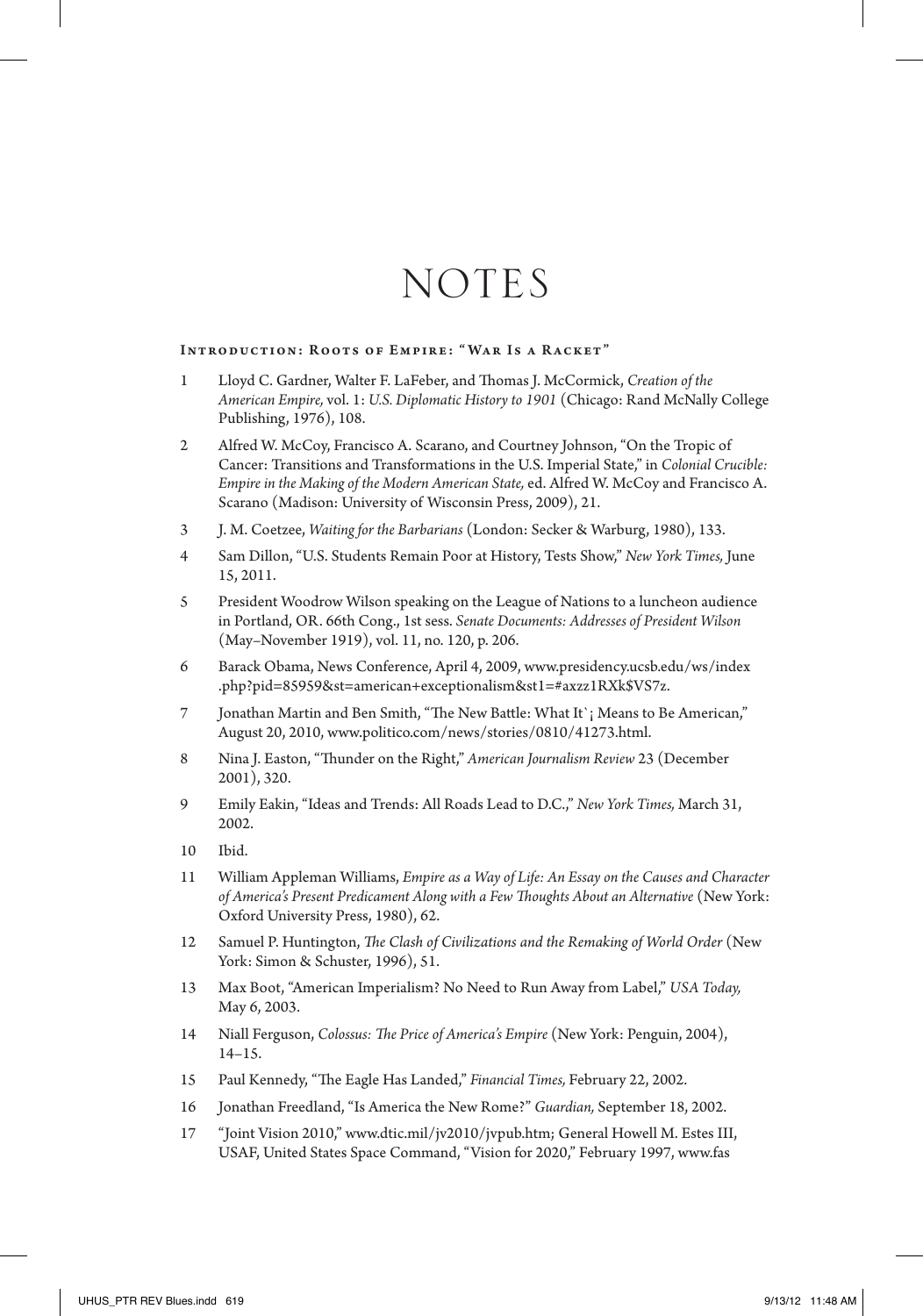.org/spp/military/docops/usspac/visbook.pdf; "Joint Vision 2020," www.dtic.mil/ jointvision/jvpub2.htm.

- 18 Benjamin J. Cohen, *The Question of Imperialism: The Political Economy of Dominance and Dependence* (New York: Basic Books, 1973), 23.
- 19 Amiya Kumar Bacgchi, *Perilous Passage: Mankind and the Global Ascendance of Capital* (Lanham, MD: Rowman & Littlefield, 2005), 272.
- 20 Paul Kennedy, *The Rise and Fall of the Great Powers: Economic Change and Military Conflict from 1500 to 2000* (New York: Vintage Books, 1989), 150.
- 21 Lars Shoultz, *Beneath the United States: A History of U.S. Policy Toward Latin America* (Cambridge, MA: Harvard University Press, 1998), 86.
- 22 Walt Whitman, *Complete Poetry and Collected Prose* (New York: Viking, 1982), 1074.
- 23 Robert V. Bruce, *1877: Year of Violence* (Chicago: Ivan R. Dee, 1989), 225–226.
- 24 Philip Sheldon Foner, *The Great Labor Uprising of 1877* (New York: Monad Press, 1975), 157.
- 25 Philip Sheldon Foner, *History of the Labor Movement in the United States,* vol. 2: *From the Founding of the A.F. of L. to the Emergence of American Imperialism* (New York: International Publishers, 1975), 50.
- 26 Maury Klein, *The Life and Legend of Jay Gould* (Baltimore: Johns Hopkins University Press, 1997), 357.
- 27 Ida Minerva Tarbell, *All in the Day's Work: An Autobiography* (Urbana: University of Illinois Press, 2003), 82.
- 28 John D. Hicks, *Populist Revolt: A History of the Farmers' Alliance and the People's Party* (Minneapolis: University of Minnesota Press, 1931), 140, 440.
- 29 Walter LaFeber, *The New Empire: An Interpretation of American Expansion, 1860–1898* (Ithaca, NY: Cornell University Press, 1998), 366.
- 30 Robert L. Beisner, *Twelve Against Empire: The Anti-Imperialists 1898-1900* (New York: McGraw Hill, 1968), xiv.
- 31 William Roscoe Thayer, ed. "John Hay's Years with Roosevelt," *Harper's Magazine* 131 (1915), 578.
- 32 Homer Clyde Stuntz, *The Philippines and the Far East* (Cincinnati: Jennings and Pye, 1904), 144.
- 33 John Byrne Cooke, *Reporting the War: Freedom of the Press from the American Revolution to the War on Terrorism* (New York: Palgrave Macmillan, 2007), 78.
- 34 "Ratification of the Treaty Now Assured," *Chicago Tribune,* February 6, 1899.
- 35 "Treaty Wins in the Senate by One Vote," *Chicago Tribune,* February 7, 1899.
- 36 Stephen Kinzer, *Overthrow: America's Century of Regime Change from Hawaii to Iraq* (New York: Times Books, 2006), 49.
- 37 George Frisbie Hoar, *Autobiography of Seventy Years,* vol. 2 (New York: Charles Scribner's Sons, 1905), 304.
- 38 "Gain for the Treaty," *New York Times,* February 6, 1899.
- 39 Kinzer, *Overthrow,* 52–53.
- 40 David Howard Bain, *Sitting in Darkness: Americans in the Philippines* (New York: Houghton Mifflin, 1984), 84.

⊕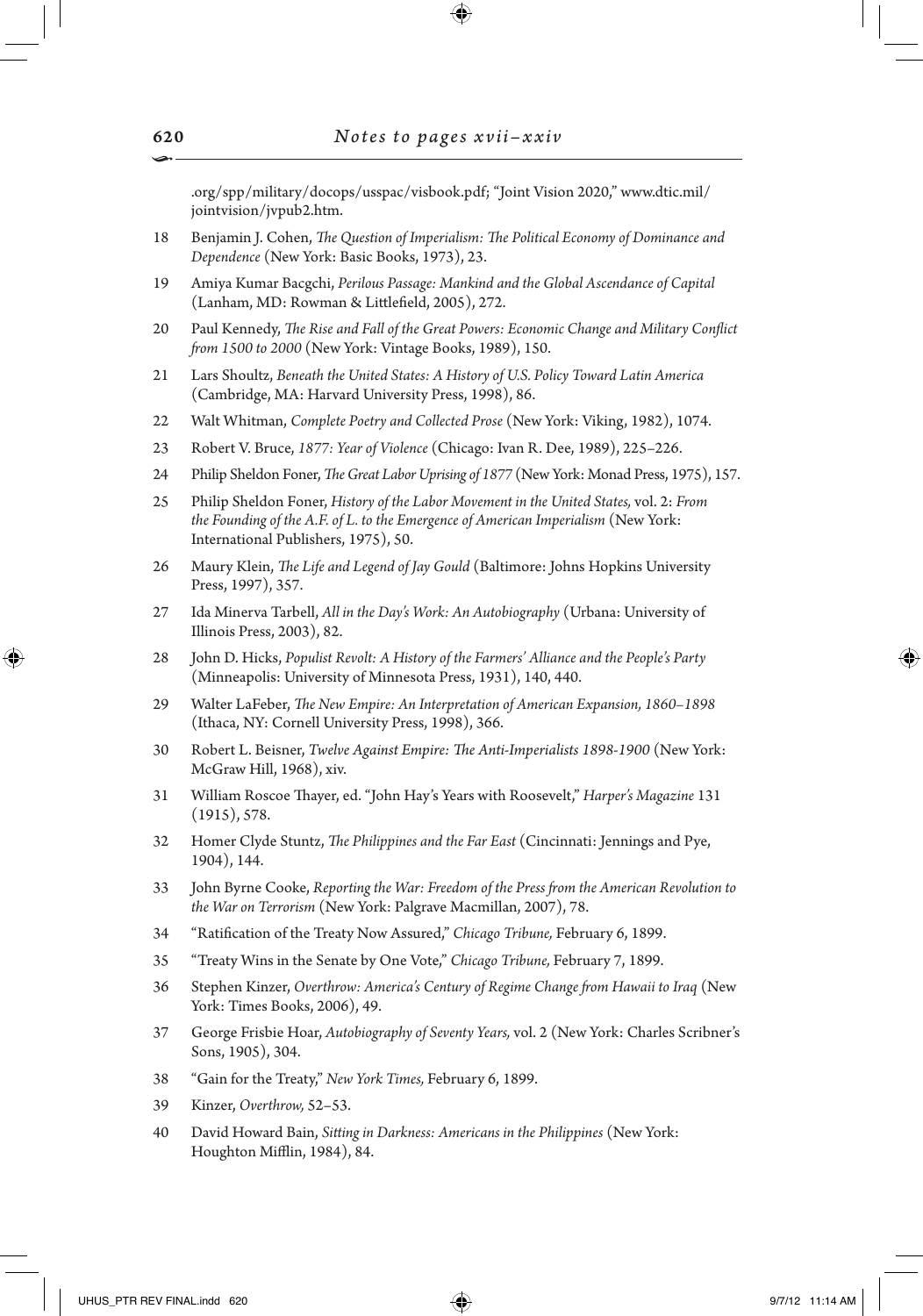$\bigoplus$ 

| 41                                       | Congressional Record, Senate, 56th Cong., 1st Sess., 1900, vol. 33, pt. 1, 704.                                                                                                                                                                                        |  |  |  |
|------------------------------------------|------------------------------------------------------------------------------------------------------------------------------------------------------------------------------------------------------------------------------------------------------------------------|--|--|--|
| 42                                       | William Jennings Bryan, Speeches of William Jennings Bryan, vol. 2 (New York: Funk &<br>Wagnalls, 1909), 17, 24-26. For an excellent biography of Bryan, see Michael Kazin,<br>A Godly Hero: The Life of William Jennings Bryan (New York: Alfred A. Knopf, 2006).     |  |  |  |
| 43                                       | Stuart Creighton Miller, Benevolent Assimilation: The American Conquest of the Philippines,<br>1899-1903 (New Haven, CT: Yale University Press, 1982), 211.                                                                                                            |  |  |  |
| 44                                       | Henry Moore Teller, The Problem in the Philippines (Washington, DC: U.S. Government<br>Printing Office, 1902), 52.                                                                                                                                                     |  |  |  |
| 45                                       | Epifanio San Juan, Crisis in the Philippines: The Making of a Revolution (South Hadley,<br>MA: Bergin & Garvey, 1986), 19.                                                                                                                                             |  |  |  |
| 46                                       | Some estimate that the death toll among Filipinos was higher than 600,000. See John M.<br>Gates, "War-Related Deaths in the Philippines, 1898-1902," Pacific Historical Review 53<br>$(1984)$ , 367–378.                                                               |  |  |  |
| 47                                       | Eric Rauchway, Murdering McKinley: The Making of Theodore Roosevelt's America (New<br>York: Hill & Wang, 2003), 102.                                                                                                                                                   |  |  |  |
| 48                                       | Howard C. Hill, Roosevelt and the Caribbean (Chicago: University of Chicago Press,<br>1927), 67.                                                                                                                                                                       |  |  |  |
| 49                                       | Schoultz, Beneath the United States, 191.                                                                                                                                                                                                                              |  |  |  |
| 50                                       | Richard F. Grimmett, "Instances of Use of United States Armed Forces Abroad, 1798-<br>2009," January 27, 2010, Congressional Research Service, www.fas.org/sgp/crs/natsec/<br>RL32170.pdf.                                                                             |  |  |  |
| 51                                       | Walter LaFeber, Inevitable Revolutions: The United States in Central America (New York:<br>W. W. Norton, 1993), 42.                                                                                                                                                    |  |  |  |
| 52                                       | Ibid., 46.                                                                                                                                                                                                                                                             |  |  |  |
| 53                                       | Ibid., 50.                                                                                                                                                                                                                                                             |  |  |  |
| 54                                       | "The Republic of Brown Bros.," Nation, 114 (1922), 667.                                                                                                                                                                                                                |  |  |  |
| 55                                       | LaFeber, Inevitable Revolutions, 69.                                                                                                                                                                                                                                   |  |  |  |
| 56                                       | Howard Zinn and Anthony Arnove, Voices of a People's History of the United States, 2nd.<br>ed. (New York: Seven Stories Press, 2009), 251-252.                                                                                                                         |  |  |  |
| CHAPTER 1: WORLD WAR I: WILSON VS. LENIN |                                                                                                                                                                                                                                                                        |  |  |  |
| 1                                        | William Appleman Williams, The Tragedy of American Diplomacy (New York: W.W.<br>Norton, 1988), 72.                                                                                                                                                                     |  |  |  |
| 2                                        | Richard Slotkin, Gunfighter Nation: The Myth of the Frontier in Twentieth-Century America<br>(New York: HarperPerennial, 1992), 240.                                                                                                                                   |  |  |  |
| 3                                        | Richard Hofstadter, The American Political Tradition and the Men Who Made It (New York:<br>Alfred A. Knopf, 1949), 237-241.                                                                                                                                            |  |  |  |
| $\overline{4}$                           | Lloyd C. Gardner, Wilson and Revolutions: 1913-1921 (New York: J. B. Lippincott,<br>1976), 12.                                                                                                                                                                         |  |  |  |
| 5                                        | Walter LaFeber, The American Age: United States Foreign Policy at Home and Abroad Since<br>1750 (New York: W. W. Norton, 1989), 262; Lloyd C. Gardner, Walter F. LaFeber, and<br>Thomas J. McCormick, Creation of the American Empire, vol. 2: U.S. Diplomatic History |  |  |  |

*Since 1893* (Chicago: Rand McNally, 1976), 305.

 $\overline{\phantom{a}}$ 

 $\bigoplus$ 

 $\overline{\phantom{a}}$ 

 $\mathbf{I}$ 

 $\bigoplus$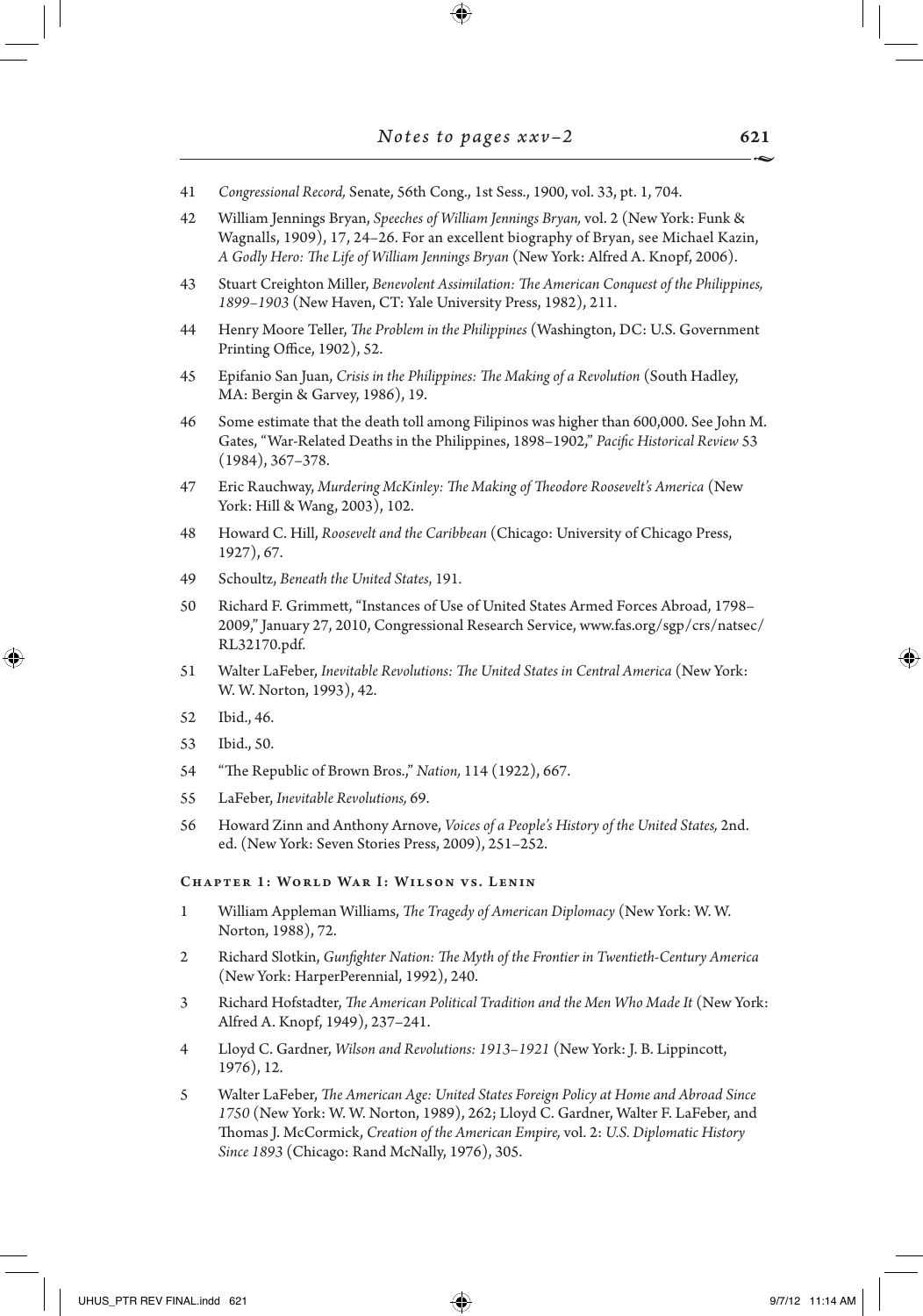- 6 George C. Herring, *From Colony to Superpower: U.S. Foreign Relations Since 1776* (New York: Oxford University Press, 2008), 390.
- 7 Gardner, LaFeber, and McCormick, *Creation of the American Empire,* vol. 2, 306–307; LaFeber, *The American Age,* 278.
- 8 Williams, *The Tragedy of American Diplomacy,* 70.
- 9 Lars Schoultz, *Beneath the United States: A History of U.S. Policy Toward Latin America* (Cambridge, MA: Harvard University Press, 1998), 246.
- 10 Nicholas D. Kristof, "Our Broken Escalator," *New York Times,* July 17, 2011.
- 11 Howard Zinn, *A People's History of the United States* (New York: Harper Colophon, 1980), 350.
- 12 Nell Irvin Painter, *Standing at Armageddon: The United States, 1877–1919* (New York: W. W. Norton, 1987), 293.
- 13 Ray Ginger, *The Bending Cross: A Biography of Eugene Victor Debs* (New Brunswick, NJ: Rutgers University Press, 1949), 328.
- 14 Herring, *From Colony to Superpower,* 399.
- 15 Kathryn S. Olmsted, *Real Enemies: Conspiracy Theories and American Democracy, World War I to 9/11* (New York: Oxford University Press, 2009), 34.
- 16 "Notes Linking Wilson to Morgan War Loans," *Washington Post,* January 8, 1936.
- 17 Herring, *From Colony to Superpower,* 403, 409–410.
- 18 "Scene in the Senate as President Speaks," *New York Times,* January 23, 1917.
- 19 "Amazement and Bewilderment Caused by Proposal of Wilson for Peace Pact for the World," *Atlanta Constitution,* January 23, 1917.
- 20 LaFeber, *The American Age,* 278; Carter Jefferson, *Anatole France: The Politics of Skepticism* (New Brunswick, NJ: Rutgers University Press, 1965), 195.
- 21 Thomas J. Knock, *To End All Wars: Woodrow Wilson and the Quest for a New World Order* (New York: Oxford University Press, 1992), 118.
- 22 Ibid., 120.

↔

- 23 Ibid., 121, 131.
- 24 David M. Kennedy, *Over Here: The First World War and American Society* (New York: Oxford University Press, 1992), 184–185.
- 25 Ibid., 60–62.
- 26 William Graebner, *The Engineering of Consent: Democracy and Authority in Twentieth-Century America* (Madison: University of Wisconsin Press, 1987), 42.
- 27 Victor S. Clark, "The German Press and the War," *Historical Outlook* 10 (November 1919), 427.
- 28 "Shows German Aim to Control World," *New York Times,* December 3, 1917.
- 29 Stewart Halsey Ross, *Propaganda for War: How the United States Was Conditioned to Fight the Great War of 1914–1918* ( Jefferson, NC: McFarland & Co., 1996), 241.
- 30 "Documents Prove Lenin and Trotzky Hired by Germans," *New York Times,* September 15, 1918.
- 31 Ross, *Propaganda for War,* 241.

UHUS\_PTR REV FINAL.indd 622  $\bigoplus$  9/7/12 11:14 AM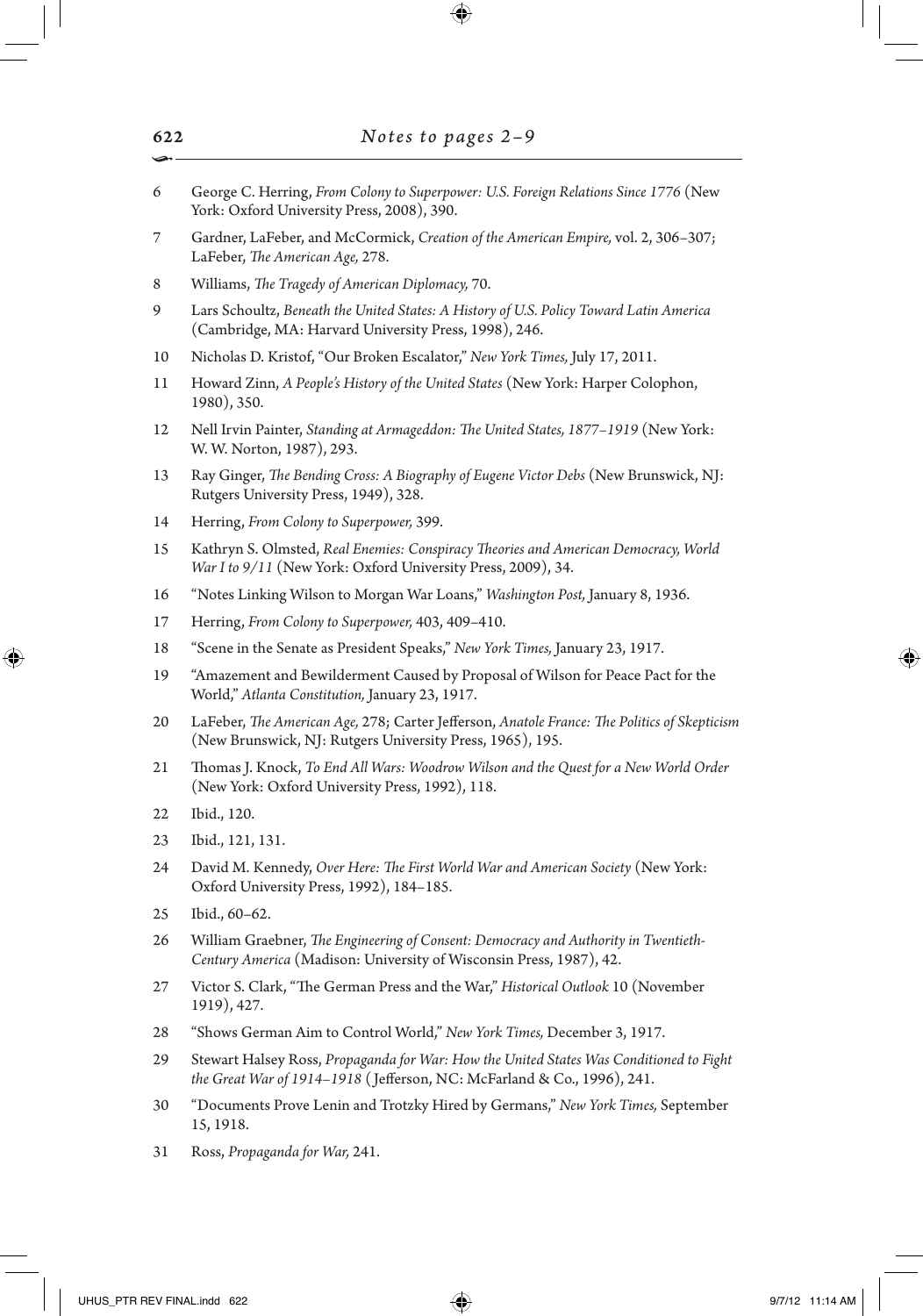- "Creel Upholds Russian Exposure," *New York Times,* September 22, 1918.
- "Spurns Sisson Data," *Washington Post,* September 22, 1918.
- Ross, *Propaganda for War,* 241–242.
- "The Sisson Documents," *Nation,* November 23, 1918, in Philip Sheldon Foner, *The Bolshevik Revolution: Its Impact on American Radicals, Liberals, and Labor* (New York: International Publishers, 1967), 137.
- George F. Kennan, "The Sisson Documents," *Journal of Modern History* 28 ( June 1956), 130–154.
- Charles Angoff, "The Higher Learning Goes to War," *The American Mercury,* May–August 1927, 178.
- Harold D. Lasswell, *Propaganda Technique in the World War* (New York: Alfred A. Knopf, 1927), 14–15.
- "Oust Traitors, Says Butler," *New York Times,* June 7, 1917.
- "Columbia Ousts Two Professors, Foes of War Plans," *New York Times,* October 2, 1917.
- "The Expulsions at Columbia," *New York Times,* October 3, 1917.
- "Quits Columbia; Assails Trustees," *New York Times,* October 9, 1917.
- Ibid.

↔

- Horace Cornelius Peterson and Gilbert Courtland Fite, *Opponents of War, 1917–1918* (Madison: University of Wisconsin Press, 1957), 104–112.
- Carol S. Gruber, *Mars and Minerva: World War I and the Uses of the Higher Learning in America* (Baton Rouge: Louisiana State University Press, 1975), 213–214.
- "War Directed College Course to be Intensive," *Chicago Tribune,* September 1, 1918.
- Gruber, *Mars and Minerva,* 217–218, 237–244; Kennedy, *Over Here,* 57–59.
- "Bankers Cheer Demand to Oust Senator La Follette; 'Like Poison in Food of Army,'" *Chicago Tribune,* September 28, 1917.
- Gruber, *Mars and Minerva,* 208.
- Zinn, *A People's History of the United States,* 356.
- Painter, *Standing at Armageddon,* 335; Kennedy, *Over Here,* 76.
- "Sedition Act of 1918," www.pbs.org/wnet/supremecourt/capitalism/sources document1.html.
- Nick Salvatore, *Eugene V. Debs: Citizen and Socialist* (Urbana: University of Illinois Press, 1982), 292.
- Zinn, *A People's History of the United States,* 358.
- Ibid., 358–359.
- Ibid., 359.
- "The I.W.W.," *New York Times,* August 4, 1917.
- Kennedy, *Over Here,* 67–68; Knock, *To End All Wars,* 133; Alan Axelrod, *Selling the Great War: The Making of American Propaganda* (New York: Palgrave Macmillan, 2009), 181–182.
- Painter, *Standing at Armageddon,* 335.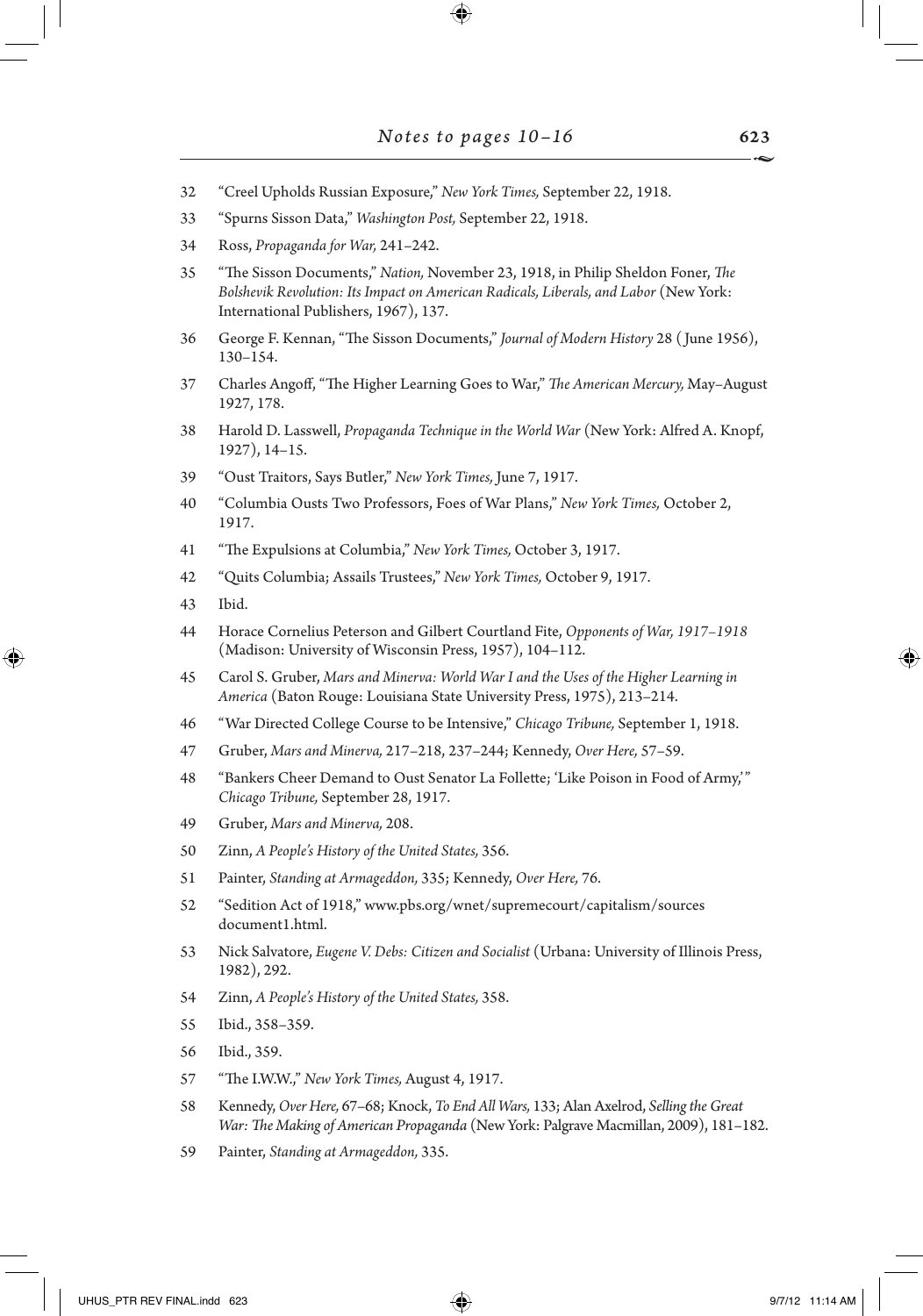- 60 "Stamping Out Treason," *Washington Post,* April 12, 1918.
- 61 Zinn, *A People's History of the United States,* 355–356.
- 62 Painter, *Standing at Armageddon,* 336.
- 63 John D'Emilio and Estelle B. Freedman, *Intimate Matters: A History of Sexuality in America* (Chicago: University of Chicago Press, 1998), 212–213.
- 64 Barbara Meil Hobson, *Uneasy Virtue: The Politics of Prostitution and the American Reform Tradition* (Chicago: University of Chicago Press, 1990), 169, 176–177; Mark Thomas Connelly, *The Response to Prostitution in the Progressive Era* (Chapel Hill: University of North Carolina Press, 1980), 143–145.
- 65 Allan M. Brandt, *No Magic Bullet: A Social History of Venereal Disease in the United States Since 1880* (New York: Oxford University Press, 1987), 59–60, 101; Connelly, 140; Kennedy, *Over Here*, 186.
- 66 Brandt, *No Magic Bullet,* 101–106; Kennedy, *Over Here,* 186–187.
- 67 Brandt, *No Magic Bullet,* 116–119.
- 68 Randolph Bourne, "Unfinished Fragment on the State," in *Untimely Papers,* ed. James Oppenheim (New York: B. W. Huebsch, 1919), 145.
- 69 Jonathan B. Tucker, *War of Nerves: Chemical Warfare from World War I to Al-Qaeda* (New York: Pantheon Books, 2006), 10.
- 70 Wyndham D. Miles, "The Idea of Chemical Warfare in Modern Times," *Journal of the History of Ideas* 31 (April–June 1970), 300–303.
- 71 "Declaration (IV, 2) Concerning Asphyxiating Gases," Document 3 in Adam Roberts and Richard Guelff, ed. *Documents on the Laws of War,* 3rd ed. (New York: Oxford University Press, 2000), 60.
- 72 "Crazed by Gas Bombs," *Washington Post,* April 26, 1915.
- 73 "New and Peculiar Military Cruelties Which Arise to Characterize Every War," *Washington Post,* May 30, 1915.
- 74 "Topics of the Times," *New York Times,* May 8, 1915.
- 75 James Hershberg, *James B. Conant: Harvard to Hiroshima and the Making of the Nuclear Age* (New York: Alfred A. Knopf, 1993), 44.
- 76 David Jerome Rhees, "The Chemists' Crusade: The Rise of an Industrial Science in Modern America, 1907–1922," PhD Thesis, University of Pennsylvania, 1987, 169; Hershberg, *James B. Conant,* 45–49.
- 77 Hershberg, *James B. Conant,* 42.
- 78 James A. Tyner, *Military Legacies: A World Made by War* (New York: Routledge, 2010), 98–99.
- 79 Robert A. Millikan, "The New Opportunities in Science," *Science* 50 (September 26, 1919), 292.
- 80 John D. Moreno, *Undue Risk: Secret State Experiments on Humans* (New York: Routledge, 2001), 38–39; Andy Sagar, " 'Secret, Deadly Research': Camp AU Scene of World War Training Trenches, Drill Field," *Eagle,* American University, January 15, 1965.
- 81 Sagar, "'Secret, Deadly Research.'"

UHUS\_PTR REV FINAL.indd 624 **97712 11:14 AM** 

⊕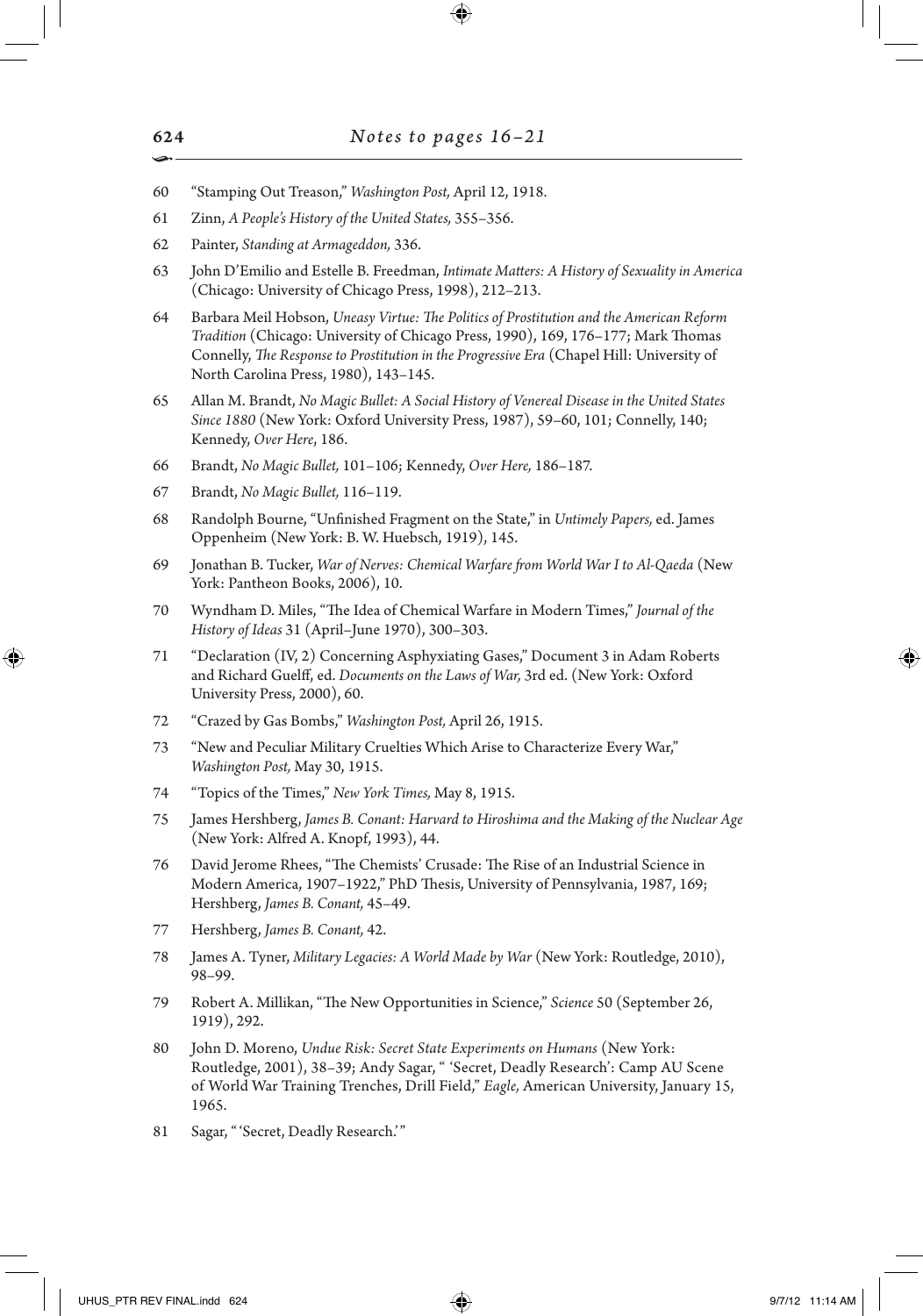- Moreno, *Undue Risk,* 38–39; Sagar, " 'Secret, Deadly Research.'"
- Martin K. Gordon, Barry R. Sude, Ruth Ann Overbeck, and Charles Hendricks, "A Brief History of the American University Experiment Station and U.S. Navy Bomb Disposal School, American University," Office of History, U.S. Army Corps of Engineers, June 1994, 12.
- Hershberg, *James B. Conant,* 46–47.
- Richard Barry, "America's Most Terrible Weapon: The Greatest Poison Gas Plant in the World Ready for Action When the War Ended," *Current History* ( January 1919), 125, 127.
- Robert Harris and Jeremy Paxman, *A Higher Form of Killing: The Secret History of Chemical and Biological Warfare* (New York: Random House, 2002), 35.
- Barry, "America's Most Terrible Weapon," 127–128.
- Dominick Jenkins, *The Final Frontier: America, Science, and Terror* (London: Verso, 2002), 38.
- Tucker, *War of Nerves,* 19–20.
- Barry, "America's Most Terrible Weapon," 128.
- Yuki Tanaka, "British 'Humane Bombing' in Iraq During the Interwar Era," in Yuki Tanaka and Marilyn B. Young, ed. *Bombing Civilians: A Twentieth-Century History* (New York: New Press, 2009), 8, 11.
- Spencer Tucker, ed., *Encyclopedia of World War I: A Political, Social and Military History* (Santa Barbara, CA: ABC-CLIO, 2005), 57.
- Tanaka, "British 'Humane Bombing' in Iraq," 13–29.
- Jenkins, *The Final Frontier,* 2–3.
- Ibid., 12.

↔

- Will Irwin, *"The Next War": An Appeal to Common Sense* (New York: E. P. Dutton & Co., 1921), 37–38 (quotes in original).
- "The Chemical Industry Show," *New York Times,* September 26, 1917.
- Daniel P. Jones, "American Chemists and the Geneva Protocol," *Isis,* September 1980, 432, 438.
- Ibid., 433, 438; Tucker, *War of Nerves*, 21–22.
- Tucker, *War of Nerves,* 20.
- Gardner, LaFeber, and McCormick, *Creation of the American Empire,* 336.
- "President Wilson's Message to Congress on War Aims," *Washington Post,* January 9, 1918.
- Gardner, LaFeber, and McCormick, *Creation of the American Empire,* 343.
- Ibid., 343; Herring, *From Colony to Superpower,* 423.
- Robert David Johnson, *The Peace Progressives and American Foreign Relations* (Cambridge, MA: Harvard University Press, 1995), 82–83.
- "Our Men in Russia at Foch's Demand," *New York Times,* January 10, 1919.
- Johnson, *The Peace Progressives and American Foreign Relations,* 84, 320 (Table A.1, "Votes on Anti-imperialist Issues," Section J).
- H. G. Wells, *The Shape of Things to Come* (New York: Macmillan, 1933), 82.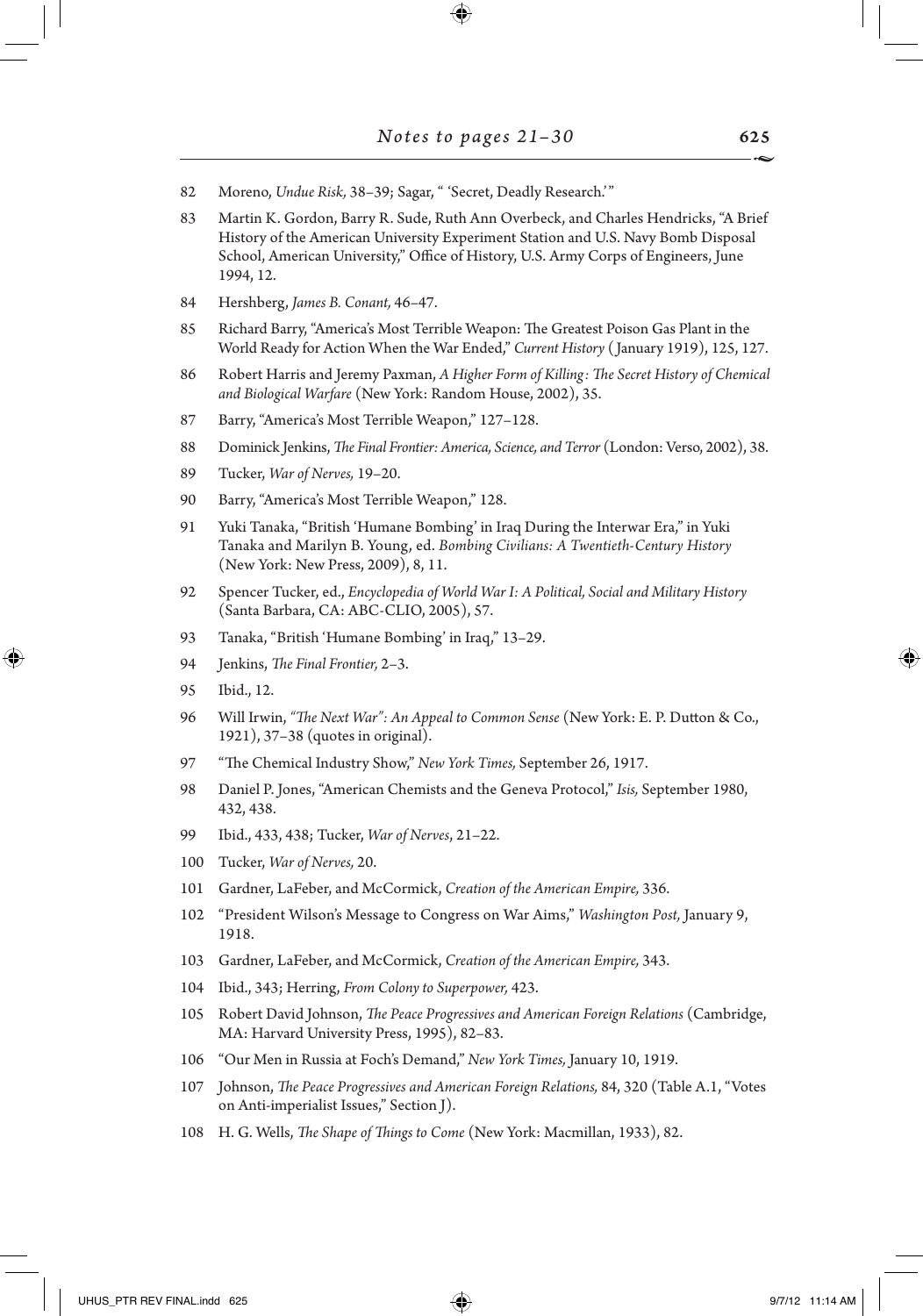- 109 Donald Kagan, *On the Origins of War: And the Preservation of Peace* (Doubleday, 1995), 285.
- 110 LaFeber, *The American Age,* 297.
- 111 Ibid., 299.
- 112 Ibid.
- 113 Woodrow Wilson, *Woodrow Wilson: Essential Writings and Speeches of the Scholar-President,* ed. Mario DiNunzio (New York: New York University Press, 2006), 36.
- 114 Paul F. Boller, Jr., *Presidential Anecdotes* (New York: Oxford University Press, 1981), 220.
- 115 Gardner, LaFeber, and McCormick, *Creation of the American Empire,* 340–341.
- 116 Herring, *From Colony to Superpower,* 418, 426.
- 117 Gardner, LaFeber, and McCormick, *Creation of the American Empire,* 341.
- 118 Knock, *To End All Wars,* 223–224, 329, note 76.
- 119 Boller, *Presidential Anecdotes,* 220–221.
- 120 John Maynard Keynes, *The Economic Consequences of the Peace* (New York: Harcourt, Brace and Howe, 1920), 36–37, 268.
- 121 John Lewis Gaddis, *Russia, The Soviet Union, and the United States: An Interpretive History* (New York: Alfred A. Knopf, 1978), 77; John M. Thompson, *Russia, Bolshevism, and the Versailles Peace* (Princeton, NJ: Princeton University Press, 1966), 2; Herring, *From Colony to Superpower,* 422.
- 122 Gardner, *Wilson and Revolutions,* 341–342.
- 123 Ibid., 338–339.

⊕

- 124 Robert K. Murray, *Red Scare: A Study in National Hysteria, 1919–1920* (New York: McGraw-Hill, 1955), 124–129.
- 125 Jeremy Brecher, *Strike!* (1972; reprint, Boston: South End Press, 1977), 126.
- 126 Olmsted, *Real Enemies,* 19.
- 127 66th Congress, 1st Session, *Senate Documents: Addresses of President Wilson*, 11, 120 (May–November 1919), 206.
- 128 Leroy Ashby, *The Spearless Leader: Senator Borah and the Progressive Movement in the 1920's* (Urbana: University of Illinois Press, 1972), 101.
- 129 Herring, *From Colony to Superpower,* 429.
- 130 Knock, *To End All Wars,* 186.
- 131 Ron Chernow, *The House of Morgan: An American Banking Dynasty and the Rise of Modern Finance* (New York: Simon & Schuster, 1990), 206–208.
- 132 Sally Marks, *The Illusion of Peace: International Relations in Europe, 1918–1933* (New York: St. Martin's Press, 1976), 13, 38–39.
- 133 David F. Schmitz, *Thank God They're on Our Side: The United States and Right-Wing Dictatorships, 1921–1965* (Chapel Hill: University of North Carolina Press, 1999), 31–45.
- 134 Daniel Yergin, *The Prize: The Epic Quest for Oil, Money, and Power* (New York: Simon & Schuster, 1991), 176–183.
- 135 Ibid., 233.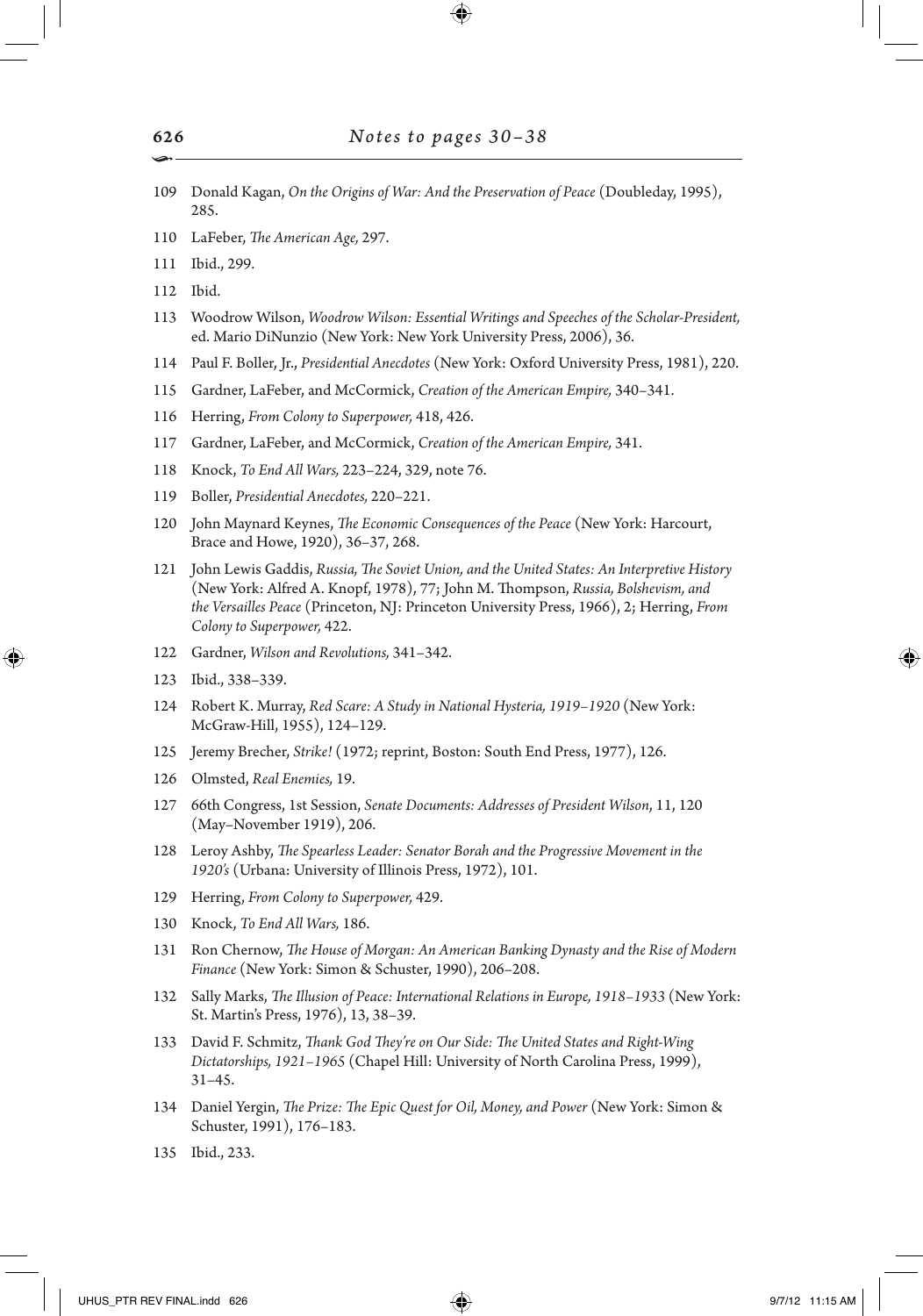$\bigoplus$ 

| 136 | Darlene Rivas, "Patriotism and Petroleum: Anti-Americanism in Venezuela from<br>Gómez to Chávez," in Anti-Americanism in Latin America and the Caribbean, ed. Alan L.<br>McPherson (New York: Berghahn Books, 2006), 87. |
|-----|--------------------------------------------------------------------------------------------------------------------------------------------------------------------------------------------------------------------------|
| 137 | Stephen G. Rabe, The Road to OPEC: United States Relations with Venezuela, 1919–1976<br>(Austin: University of Texas Press, 1982), 22.                                                                                   |
| 138 | Yergin, The Prize, 233.                                                                                                                                                                                                  |
| 139 | Rabe, <i>The Road to OPEC</i> , 17, 38, 43.                                                                                                                                                                              |
| 140 | Ibid., 17-18, 36, 38.                                                                                                                                                                                                    |
| 141 | Nikolas Kozloff, Hugo Chávez: Oil, Politics, and the Challenge to the U.S. (New York:<br>Palgrave Macmillan, 2007), 15.                                                                                                  |
| 142 | Yergin, The Prize, 233-236.                                                                                                                                                                                              |
| 143 | B. S. McBeth, Juan Vicente Gómez and the Oil Companies in Venezuela, 1908-1935 (New<br>York: Cambridge University Press, 1983), 70.                                                                                      |
| 144 | Rivas, "Patriotism and Petroleum," 93; Rabe, The Road to OPEC, 94-116; Yergin, The<br>Prize, 436.                                                                                                                        |
| 145 | "Favors Body with Teeth," New York Times, August 29, 1920.                                                                                                                                                               |
| 146 | "The Republic of Brown Bros.," Nation, June 7, 1922, 667.                                                                                                                                                                |
| 147 | John Dos Passos, Three Soldiers (New York: George H. Doran, 1921), 209-211.                                                                                                                                              |
| 148 | F. Scott Fitzgerald, This Side of Paradise (New York: Charles Scribner's Sons, 1920), 282.                                                                                                                               |
| 149 | Ernest Hemingway, A Moveable Feast: The Restored Edition (New York: Scribner, 2009),<br>61.                                                                                                                              |
| 150 | Kennedy, Over Here, 187–189; Loren Baritz, The Servants of Power: A History of the Use of<br>Social Science in American Industry (New York: John Wiley & Sons, 1974), 43-46.                                             |
| 151 | Kennedy, Over Here, 188.                                                                                                                                                                                                 |
| 152 | Merle Curti, "The Changing Concept of 'Human Nature' in the Literature of American<br>Advertising," The Business History Review 41 (Winter 1967), 337-353.                                                               |
| 153 | Noble T. Praigg. Advertising and Selling: By 150 Advertising and Sales Executives (New<br>York: Doubleday, 1923), 442.                                                                                                   |
| 154 | Roland Marchand, Advertising the American Dream: Making Way for Modernity (Berkeley:<br>University of California Press, 1985), 69.                                                                                       |
| 155 | Ibid., 85.                                                                                                                                                                                                               |
| 156 | H. L. Mencken, "The Husbandman," in H. L. Mencken, A Mencken Chrestomathy (New<br>York: Alfred A. Knopf, 1967), 360–361.                                                                                                 |
| 157 | Arthur M. Schlesinger, Jr., <i>The Cycles of American History</i> (New York: Houghton Mifflin<br>Co., 1986), 16.                                                                                                         |
|     | CHAPTER 2: THE NEW DEAL: "I WELCOME THEIR HATRED"                                                                                                                                                                        |
| 1   | David M. Kennedy, Freedom from Fear: The American People in Depression and War, 1929-<br>1945 (New York: Oxford University Press, 1999), 163-164.                                                                        |
| 2   | "Looking to Mr. Roosevelt," New York Times, March 4, 1933.                                                                                                                                                               |
|     |                                                                                                                                                                                                                          |

3 Arthur M. Schlesinger, Jr., *The Coming of the New Deal, 1933–1935* (New York: Houghton Mifflin Harcourt, 2003), 13.

627

 $\begin{array}{c} \hline \end{array}$ 

 $\bigoplus$ 

 $\overline{a}$ 1

 $\bigoplus$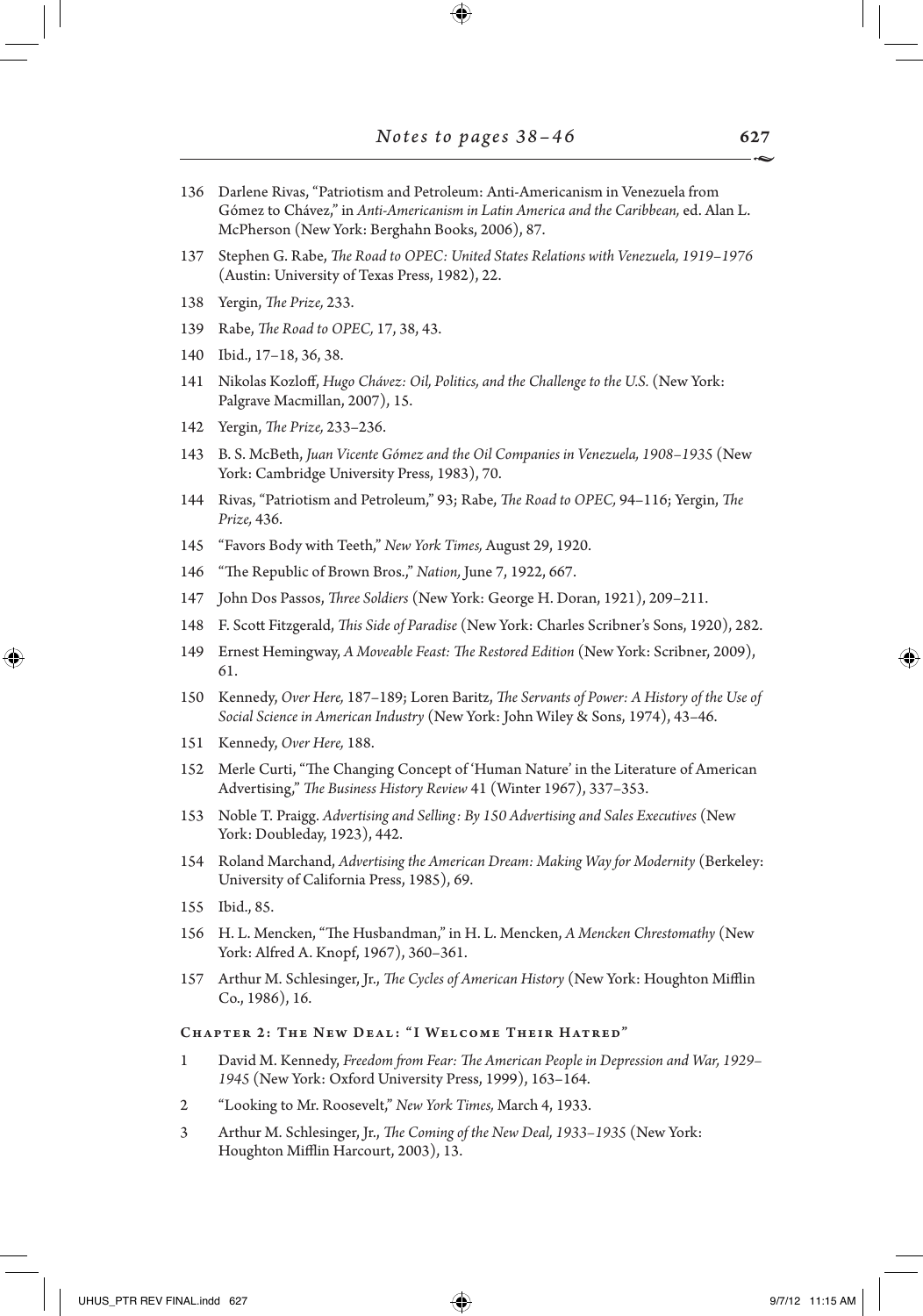- 4 "Text of New President's Address at Inauguration," *Los Angeles Times,* March 5, 1955.
- 5 "The Michigan 'Bank Holiday,'" *New York Times,* February 16, 1933; "More States Move to Protect Banks," *New York Times,* March 1, 1933; "Banks Protected in 5 More States," *New York Times,* March 2, 1933.
- 6 Anne O'Hare McCormick, "Main Street Reappraises Wall Street," *New York Times,* February 28, 1932.
- 7 "Mitchell Called in Senate Inquiry," *New York Times,* February 2, 1933.
- 8 Liaquat Ahamed, *Lords of Finance: The Bankers Who Broke the World* (New York: Penguin, 2009), 441; Jonathan Alter, *The Defining Moment: FDR's Hundred Days and the Triumph of Hope* (New York: Simon & Schuster, 2007), 150.
- 9 Barton J. Bernstein, "The New Deal: The Conservative Achievements of Liberal Reform," in *Towards a New Past: Dissenting Essays in American History,* ed. Barton J. Bernstein (New York: Pantheon, 1968), 268.
- 10 Francis Perkins, *The Roosevelt I Knew* (New York: Harper Colophon, 1946), 328.
- 11 Stephen K Shaw, William D. Pederson, and Frank J. Williams, ed. *Franklin D. Roosevelt and the Transformation of the Supreme Court,* vol. 3 (Armonk, NY: M. E. Sharpe, 2004), 83.
- 12 Robert S. McElvaine, *The Great Depression: America, 1929–1941* (New York: Times Books, 1983), 158; Gary Orren, "The Struggle for Control of the Republican Party," *New York Times,* August 17, 1976.
- 13 "The Nation: I've Had a Bum Rap," *Time,* May 17, 1976, 19.
- 14 "National Affairs: Not Since the Armistice," *Time,* September 25, 1933, 12.
- 15 Hugh S. Johnson, *Blue Eagle, from Egg to Earth* (New York: Doubleday, Doran, 1935), 405; Perkins, 206; McElvaine, 161.
- 16 Arthur G. Dorland, "Current Events: The Break Down of the London Economic Conference," *Quarterly Review of Commerce,* Autumn 1933, 36–37.
- 17 Michael Augspurger, "Henry Luce, *Fortune,* and the Attraction of Italian Fascism," *American Studies* 41 (Spring 2000), 115.
- 18 "Cites Harm to U.S. in 'Patriot Racket,'" *Baltimore Sun,* March 9, 1931.
- 19 Philip Jenkins, *Hoods and Shirts: The Extreme Right in Pennsylvania, 1925–1950* (Chapel Hill: University of North Carolina Press, 1997), 91.
- 20 Ibid., 118; "Ballot on Gold 283–5," *New York Times,* May 30, 1933.
- 21 Peter H. Amann, "A 'Dog in the Nighttime' Problem: American Fascism in the 1930s," *The History Teacher* 19 (August 1986), 572; Alan Brinkley, *Voices of Protest: Huey Long, Father Coughlin, and the Great Depression* (New York: Vintage Books, 1983), 266–277.
- 22 Michael Kazin, *The Populist Persuasion* (Ithaca, NY: Cornell University Press, 1998), 130.
- 23 Alan J. Lichtman, *White Protestant Nation: The Rise of the American Conservative Movement* (New York: Atlantic Monthly Press, 2008), 76; Leo P. Ribuffo, *The Old Christian Right* (Philadelphia: Temple University Press, 1983), 25–79, 80–127.
- 24 Lichtman, *White Protestant Nation,* 76; Jenkins, *Hoods and Shirts,* 101–104; Ribuffo, *The Old Christian Right,* 184–185.
- 25 Amann, "A 'Dog in the Nighttime' Problem," 566.

↔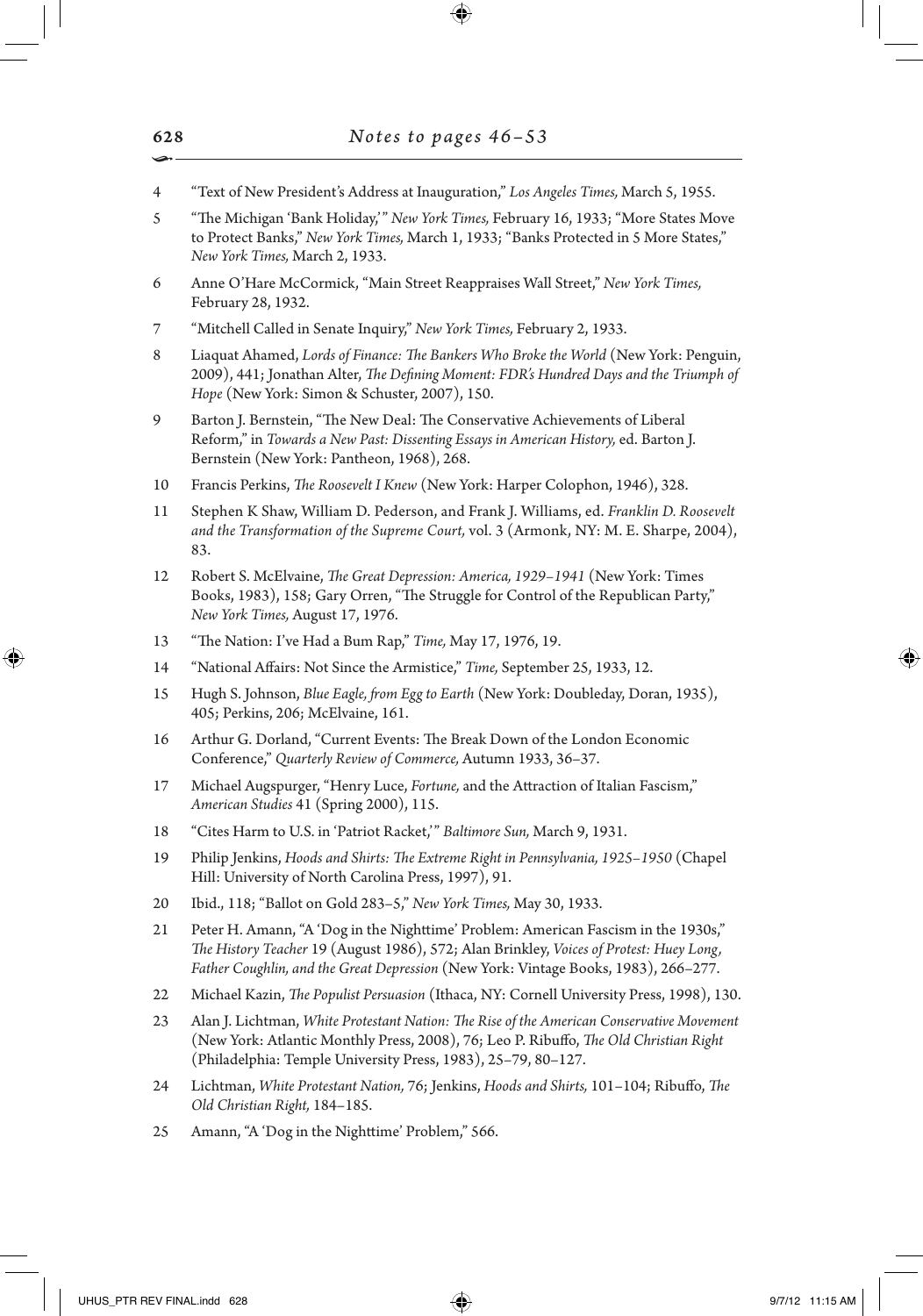- 26 Kennedy, *Freedom from Fear,* 154; Raymond Moley, *After Seven Years* (New York: Harper & Brothers, 1939), 369–370.
- 27 "Defends Current Policy," *New York Times,* November 10, 1933; Franklyn Waltman, Jr., "Morgan Call on President Is Surprise," *Washington Post,* November 17, 1933; "More Loans Urged by Irénée DuPont," *New York Times,* December 31, 1933.
- 28 "Moley Says Banks Back Gold Policy," *New York Times,* December 4, 1933.
- 29 "Smith Hurls Broadside Against Gold Program," *Los Angeles Times,* November 25, 1933.
- 30 Howard Wood, "Fears for Nation's Future Lead Bankers to Speak Out," *Chicago Tribune,* September 29, 1934.
- 31 "Business Body Demands U.S. Return to Gold," *Washington Post,* November 4, 1933.
- 32 "Time to Stop Crying Wolf," *New York Times,* May 4, 1934.
- 33 "Business: Reassurance," *Time,* October 8, 1934, 56.
- 34 Kennedy, *Freedom from Fear*, 388–389; Douglas MacArthur, *Reminiscences* (New York: McGraw-Hill, 1964), 101.
- 35 Arthur Krock, "Tide Sweeps Nation," *New York Times,* November 7, 1934.
- 36 "Borah Demands a Rebuilt Party," *New York Times,* November 9, 1934.
- 37 Oswald Garrison Villard, "Russia from a Car Window," *Nation,* November 6, 1929, 517.
- 38 Louis Fischer, "Russia and the World Crisis," *Nation,* November 25, 1931.
- 39 "6,000 Artisans Going to Russia, Glad to Take Wages in Roubles," *Business Week,* September 2, 1931; "Amtorg Gets 100,000 Bids for Russia's 6,000 Skilled Jobs," *Business Week,* October 7, 1931.
- 40 Stuart Chase, "The Engineer as Poet," *New Republic,* May 20, 1931; Stuart Chase, *A New Deal* (New York: Macmillan, 1932), 252.
- 41 Edmund Wilson, *Travels in Two Democracies* (New York: Harcourt, Brace, 1936), 321.
- 42 Edmund Wilson, "The Literary Consequences of the Crash," *The Shores of Light: A Literary Chronicle of the Twenties and Thirties* (New York: Farrar, Straus & Young, 1952), 408; Peter J. Kuznick, *Beyond the Laboratory: Scientists as Political Activists in 1930s America* (Chicago: University of Chicago Press, 1987), 106–143.
- 43 "The Beleaguered City," *Los Angeles Times,* July 17, 1934.
- 44 "Strike Condemned by Coast Papers," *New York Times,* July 17, 1934.
- 45 Read Bain, "Scientist as Citizen," *Social Forces* 11 (March 1933), 413–414.
- 46 Kuznick, *Beyond the Laboratory,* 101–102.
- 47 Bernstein, "The New Deal," 271.
- 48 Frank A. Warren, *Liberals and Communism: The Red Decade Revisited* (Bloomington: Indiana University Press, 1966), 6.
- 49 John Dos Passos, "Whither the American Writer," *Modern Quarterly* 6 (Summer 1932), 11–12.
- 50 For a chilling account of the murderous policies of Hitler and Stalin, see Timothy Snyder, *Bloodlands: Europe Between Hitler and Stalin* (New York: Basic Books, 2010). Millions of people died in Stalin's deliberately induced Ukrainian famine of 1932 and 1933, during which thousands resorted to cannibalism.

↔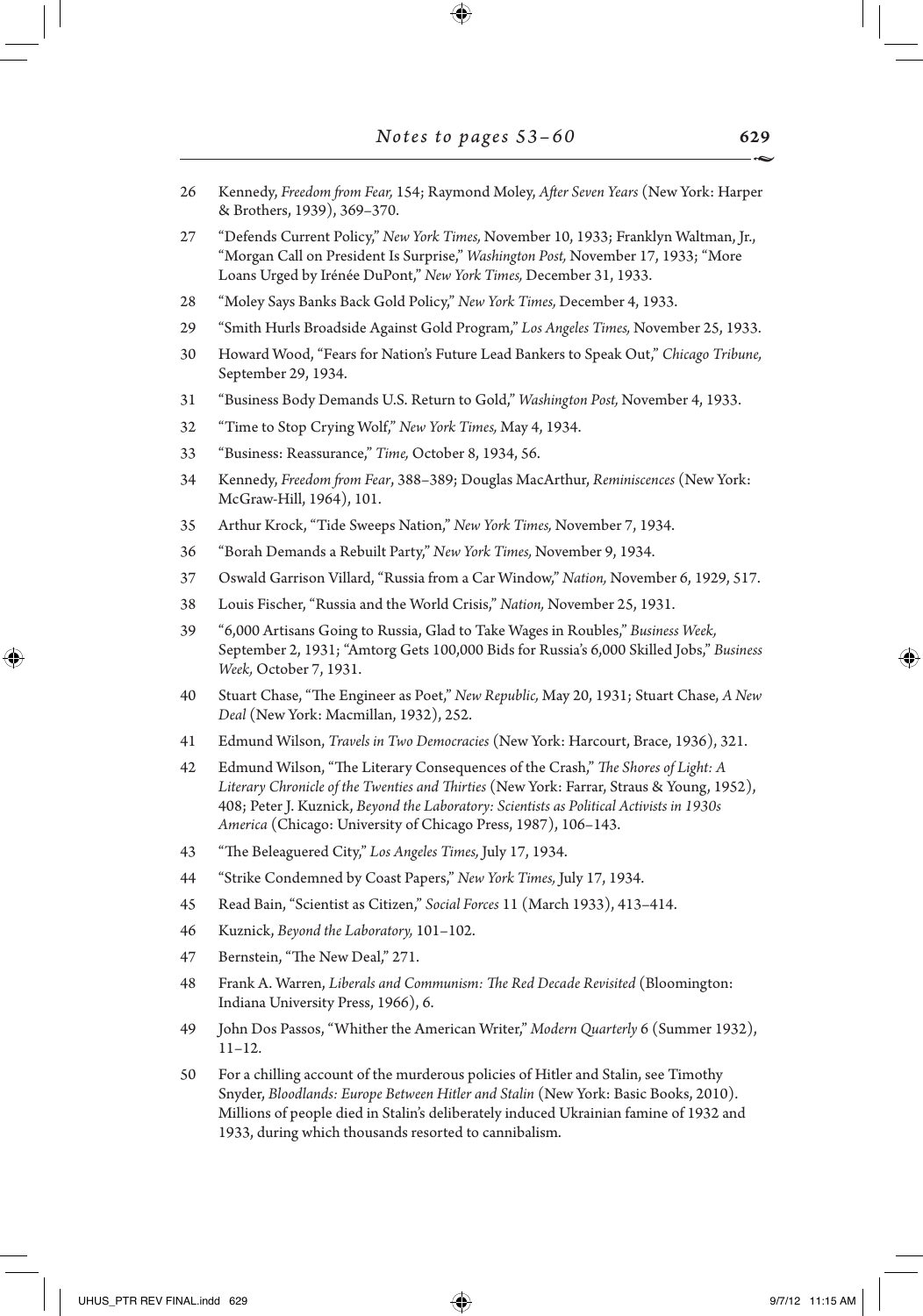- Kennedy, *Freedom from Fear,* 278–279.
- "Text of Roosevelt's Closing Campaign Speech at Madison Square Garden," *Baltimore Sun*, November 1, 1936.
- Kennedy, *Freedom from Fear,* 286.
- "President Sets a Record with Electoral Vote," *Chicago Tribune,* November 4, 1936.
- "Politics and Health," *Nation,* July 30, 1938, 101.
- "National Health Program Offered by Wagner in Social Security Bill," *New York Times,* March 1, 1939.
- Peter Kuznick, "Healing the Well-Heeled: The Committee of Physicians and the Defeat of the National Health Program in 1930's America" (1989), unpublished paper; also see Kuznick, *Beyond the Laboratory*, 86–87.
- Lichtman, *White Protestant Nation,* 68.
- Ibid., 60–62.
- Ibid., 69–70.

↔

- Arthur M. Schlesinger, Jr., *The Politics of Upheaval* (New York: Houghton Mifflin, 1960), 83. "Gen. Butler Bares Fascist Plot to Seize Government by Force," *New York Times,* November 21, 1934.
- Lichtman, *White Protestant Nation,* 70.
- Kathryn S. Olmsted, *Real Enemies: Conspiracy Theories and American Democracy, World War I to 9/11* (New York: Oxford University Press, 2009), 30.
- "Probing War's Causes," *Washington Post,* April 14, 1934.
- Wayne Cole, *Senator Gerald P. Nye and American Foreign Policy* (Minneapolis: University of Minnesota Press, 1962), 71–73.
- John E. Wilz, *In Search of Peace: The Senate Munitions Inquiry, 1934–36* (Baton Rouge: Louisiana State University Press, 1963), 37.
- "Arms and the Men," *Fortune,* March 1934, 53.
- "Congress Gets Message," *New York Times,* May 19, 1934.
- "Greed, Intrigue Laid to War Materials Ring," *Washington Post,* June 23, 1934.
- "Munitions Control by the Government Favored by Senatorial Inquiry Group," *New York Times,* August 30, 1934.
- "\$1,245,000,000 Work to Du Ponts in War," *New York Times,* September 13, 1934.
- Robert C. Albright, "Du Ponts Paid 458 Per Cent on War Profits," *Washington Post,* September 13, 1934.
- Robert Albright, "Reich Builds Big Air Force with U.S. Aid, Inquiry Hears," *Washington Post,* September 18, 1934.
- "Plan of Legion to Curb Profits of War Hailed," *Washington Post*, September 25, 1934.
- "Nye Plans to Abolish War Profit," *Los Angeles Times,* September 27, 1934.
- "Arms Inquiry Just Starting, Nye Declares," *Washington Post,* September 29, 1934.
- "Look Before Leaping," *Washington Post,* October 1, 1934.
- "Nye Asks 98% Tax for War Incomes," *New York Times,* October 4, 1934.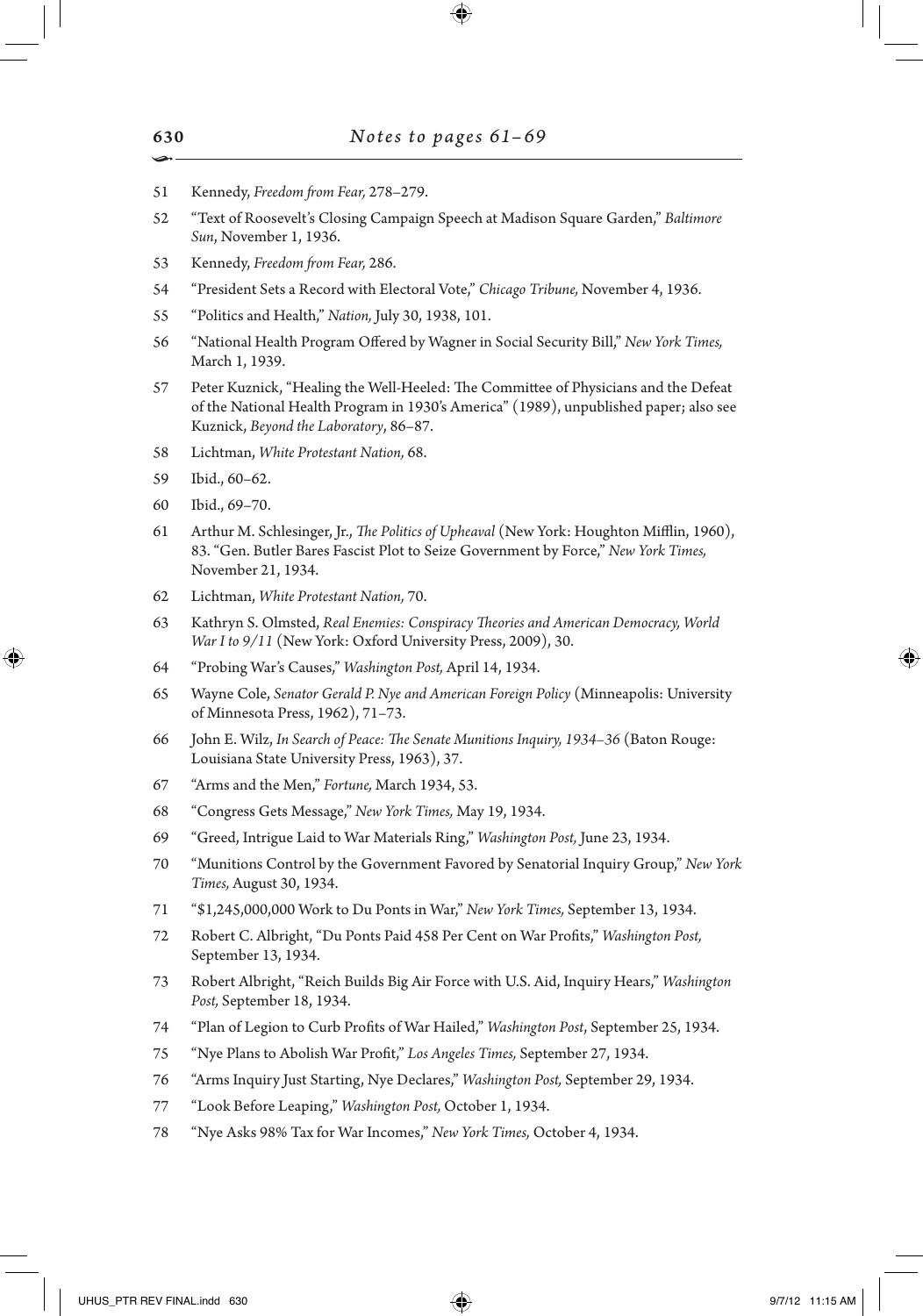$\bigoplus$ 

| 79  | Constance Drexel, "State Ownership Not Arms Problem Remedy," Washington Post,<br>December 4, 1934.                                                                                                                                                                         |
|-----|----------------------------------------------------------------------------------------------------------------------------------------------------------------------------------------------------------------------------------------------------------------------------|
| 80  | "The Problem of Munitions," Chicago Tribune, December 18, 1934; Walter Lippmann,<br>"Today and Tomorrow," Los Angeles Times, December 16, 1934.                                                                                                                            |
| 81  | "Roosevelt Asks Laws to Remove Profit from War," Los Angeles Times, December 13, 1934.                                                                                                                                                                                     |
| 82  | Raymond Clapper, "Between You and Me," Washington Post, December 14, 1934.                                                                                                                                                                                                 |
| 83  | Cole, Senator Gerald P. Nye and American Foreign Policy, 80, 82.                                                                                                                                                                                                           |
| 84  | "800% War Profit Told at Inquiry; Du Pont Deal Up," Washington Post, December 14, 1934.                                                                                                                                                                                    |
| 85  | "Senator Nye's Third Degree," Chicago Tribune, December 24, 1934.                                                                                                                                                                                                          |
| 86  | "Roosevelt Backs Munitions Inquiry," New York Times, December 27, 1934.                                                                                                                                                                                                    |
| 87  | "Urge Continuing Munitions Inquiry," New York Times, January 11, 1935.                                                                                                                                                                                                     |
| 88  | "Grace Challenges 100% War Tax Plan," New York Times, February 26, 1935; "Huge War<br>Profits Laid to Bethlehem," New York Times, February 27, 1935.                                                                                                                       |
| 89  | Eunice Barnard, "Educators Assail Hearst 'Influence,'" New York Times, February 25,<br>1935; Eunice Barnard, "Nye Asks for Data for Press Inquiry," New York Times, February<br>28, 1935.                                                                                  |
| 90  | L. C. Speers, "Issue of War Profits Is Now Taking Form," New York Times, March 24, 1935;<br>Robert C. Albright, "President Hears Drastic Plan to Take Profit Out of War," Washington<br>Post, March 24, 1935; Cole, Senator Gerald P. Nye and American Foreign Policy, 85. |
| 91  | "House and Senate Clash on Drastic Bills to End All Profiteering in War," New York<br>Times, April 3, 1935.                                                                                                                                                                |
| 92  | "Hostility to War Rules House Votes as Army Parades," New York Times, April 7, 1935.                                                                                                                                                                                       |
| 93  | Arthur Krock, "In the Nation," New York Times, April 11, 1935.                                                                                                                                                                                                             |
| 94  | "Hedging on Aims Denied by Baruch," New York Times, April 17, 1935.                                                                                                                                                                                                        |
| 95  | "Nye Submits Bill for Big War Taxes," New York Times, May 4, 1935.                                                                                                                                                                                                         |
| 96  | "The Communistic War Bill," Chicago Tribune, September 18, 1935.                                                                                                                                                                                                           |
| 97  | Newton D. Baker, "Our Entry into the War," New York Times, November 13, 1935.                                                                                                                                                                                              |
| 98  | Thomas W. Lamont, "Mr. Lamont Excepts," New York Times, October 25, 1935.                                                                                                                                                                                                  |
| 99  | "2 Morgan Aides Deny Blocking Arms Inquiry," Washington Post, January 7, 1936.                                                                                                                                                                                             |
| 100 | Ibid; "Morgan Testifies as Nye Bares Data on War Loans Curbs," New York Times,<br>January 8, 1936.                                                                                                                                                                         |
| 101 | Felix Bruner, "Nye Assailed as Senators Leave Arms Investigation," Washington Post,<br>January 17, 1936.                                                                                                                                                                   |
| 102 | "Southerner Shakes with Rage as He Defends Chief in Senate," Washington Post, January<br>18, 1936.                                                                                                                                                                         |
| 103 | "Funds Spent, Nye Declares Arms Inquiry Is Postponed," Washington Post, January 20, 1936.                                                                                                                                                                                  |
| 104 | "Senate Votes Funds for Nye Wind-up," New York Times, January 31, 1936.                                                                                                                                                                                                    |
| 105 | Ray Tucker, "Hard Road to Peace Revealed by Inquiry," New York Times, February 9, 1936.                                                                                                                                                                                    |
| 106 | "An Inquiry Ends Well," New York Times, February 9, 1936.                                                                                                                                                                                                                  |
| 107 | "Nye Denies Inquiry 'Cleared' Morgan," New York Times, February 10, 1936.                                                                                                                                                                                                  |
|     |                                                                                                                                                                                                                                                                            |

 $\mathbb{I}$ 

 $\bigoplus$ 

 $\Box$ 

 $\bigoplus$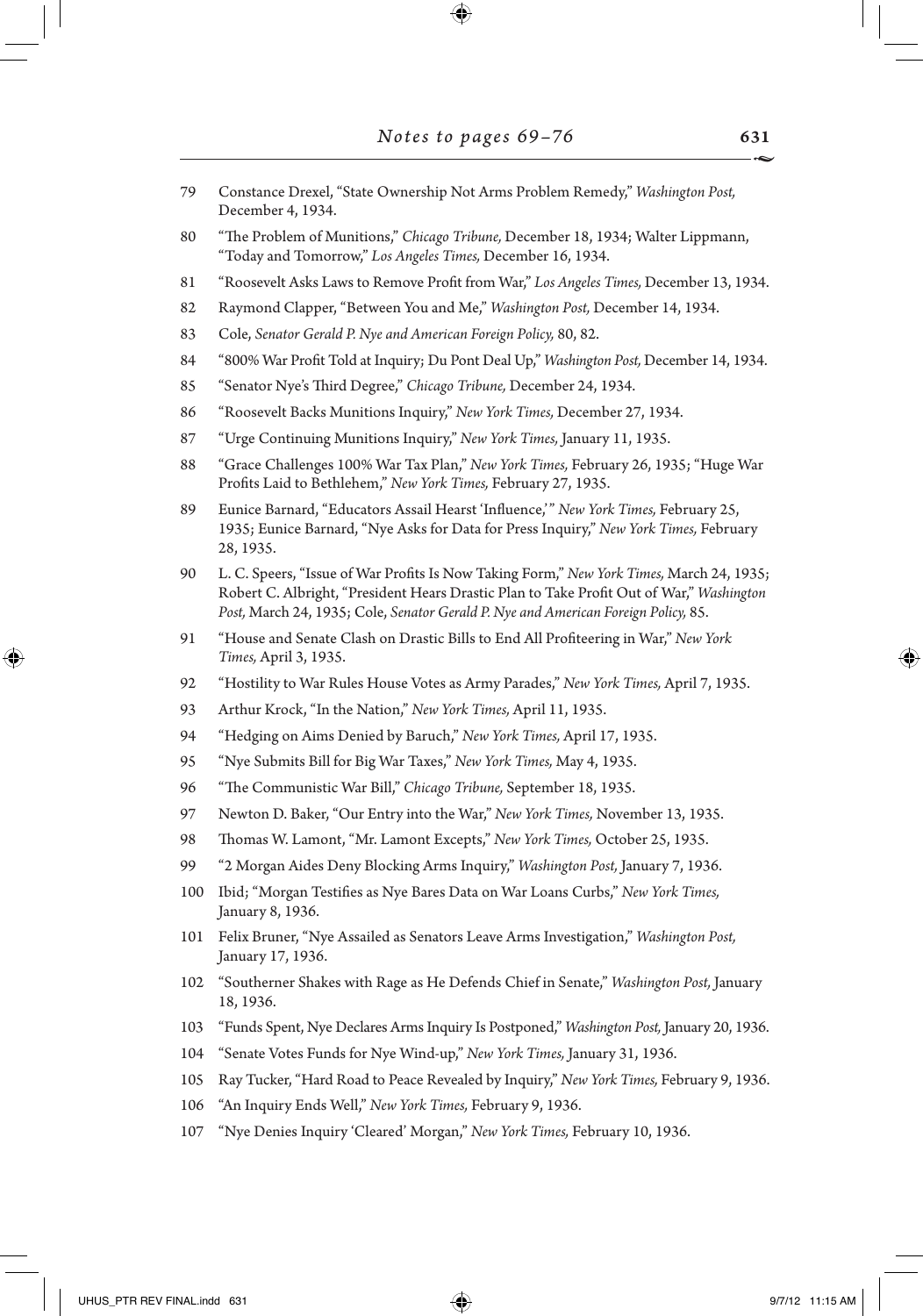- 108 George Gallup, "82% Majority Votes to End Profit of War," *Washington Post,* March 8, 1936.
- 109 "Munitions Report May Challenge Arms Industry," *Atlanta Constitution,* March 8, 1936.
- 110 "On Nationalizing Munitions," *Washington Post,* March 9, 1936.
- 111 Cole, *Senator Gerald P. Nye and American Foreign Policy,* 91–92.
- 112 "Nye Group Urges U.S. Set Up Its Own Gun Plants," *Chicago Tribune,* April 21, 1936.
- 113 Max Wallace, *The American Axis: Henry Ford, Charles Lindbergh, and the Rise of the Third Reich* (New York: St. Martin's Press, 2003), 226.
- 114 Richard S. Tedlow, *The Watson Dynasty: The Fiery Reign and Troubled Legacy of IBM's Founding Father and Son* (New York: HarperCollins, 2003), 129.
- 115 "British, Nazi Trade Groups Reach Accord," *Chicago Tribune,* March 17, 1939.
- 116 Theodore J. Kreps, "Cartels, a Phase of Business Haute Politique," *American Economic Review* 35 (May 1945), 297.
- 117 Kevin Maney, *The Maverick and His Machine: Thomas Watson Sr. and the Making of IBM* (New York: John Wiley & Sons, 2003), 206.
- 118 "Ford Says It's All a Bluff," *New York Times,* August 29, 1939; Wallace, *The American Axis,* 219.
- 119 GM spokesman John Mueller claimed that the company had lost day-to-day control over its German operations in September 1939. See Michael Dobbs, "Ford and GM Scrutinized for Alleged Nazi Collaboration," *Washington Post,* November 30, 1998; Wallace, *The American Axis,* 332; Bradford Snell, "American Ground Transport," U.S. Senate, Committee on the Judiciary, February 26, 1974, 17–18.
- 120 Snell, "American Ground Transport," 16.
- 121 Edwin Black, *Nazi Nexus: America's Corporate Connections to Hitler's Holocaust* (Washington, DC: Dialog Press, 2009), 9.
- 122 Ibid., 10; Dobbs, "Ford and GM Scrutinized."
- 123 Paul A. Lombardo, *A Century of Eugenics in America* (Bloomington: Indiana University Press, 2011), 100; Robert N. Proctor, *Racial Hygiene: Medicine Under the Nazis* (Cambridge, MA: Harvard University Press, 1988).
- 124 Black, *Nazi Nexus,* 34–35.
- 125 Daniel J. Kevles, *In the Name of Eugenics: Genetics and the Uses of Human Heredity* (New York: Alfred A. Knopf, 1985), 111; Black, *Nazi Nexus,* 25.
- 126 Kevles, *In the Name of Eugenics,* 116.
- 127 Ben Aris and Duncan Campbell, "How Bush's Grandfather Helped Hitler's Rise to Power," *Guardian,* Sep. 25, 2004; Wallace, *The American Axis,* 349.
- 128 Black, *Nazi Nexus,* 119; Snell, "American Ground Transport," 22.
- 129 *Research Findings About Ford-Werke Under the Nazi Regime* (Dearborn, MI: Ford Motor Company, 2001), 7, 121–122, http://media.ford.com/events/pdf/0\_Research\_ Finding\_Complete.pdf.
- 130 Jason Weixelbaum, "The Contradiction of Neutrality and International Finance: The Presidency of Thomas H. McKittrick at the Bank for International Settlements in Basle, Switzerland 1940–1946," http://jasonweixelbaum.wordpress.com/#\_ftn85.

⊕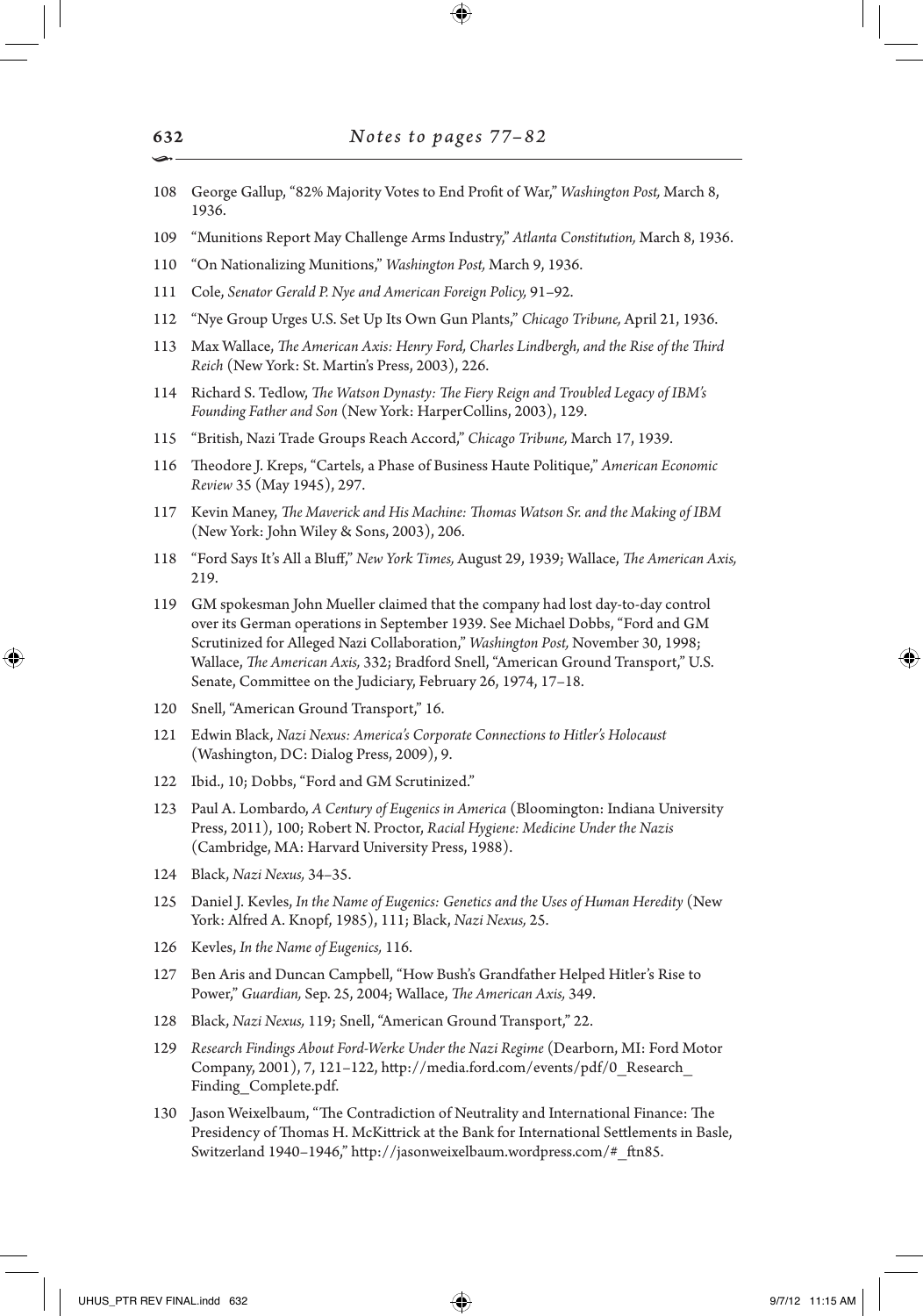- Dobbs, "Ford and GM Scrutinized."
- Johnson, *The Peace Progressives,* 292.
- George C. Herring, *From Colony to Superpower: U.S. Foreign Relations Since 1776* (New York: Oxford University Press, 2008), 503–504.
- Kennedy, *Freedom from Fear,* 395–396.
- William L. Shirer, *The Rise and Fall of the Third Reich: A History of Nazi Germany* (New York: Simon & Schuster, 1960), 293.
- Dominic Tierney, *FDR and the Spanish Civil War: Neutrality and Commitment in the Struggle that Divided America* (Durham, NC: Duke University Press, 2007), 68–69.
- Kennedy, *Freedom from Fear,* 398–400.

## Chapter 3: World War II: Who Really Defeated Germany?

- "The Debate in Commons," *New York Times,* October 4, 1938.
- David Reynolds, *From Munich to Pearl Harbor: Roosevelt's America and the Origins of the Second World War* (New York: Ivan R. Dee, 2001), 42–49.
- United States Holocaust Memorial Museum, http://www.ushmm.org/wlc/en/article .php?ModuleId=10007411.
- Frank L. Kluckhohn, "Line of 4,500 Miles," *New York Times,* September 4, 1940.
- David M. Kennedy, *Freedom from Fear: The American People in Depression and War, 1929–* (New York: Oxford University Press, 1999), 456.
- John C. Culver and John Hyde, *American Dreamer: The Life and Times of Henry A. Wallace* (New York: W. W. Norton, 2000), 123–125.
- Arthur Schlesinger, Jr., "Who Was Henry A. Wallace? The Story of a Perplexing and Indomitably Naïve Public Servant," *Los Angeles Times,* March 12, 2000.
- Peter J. Kuznick, *Beyond the Laboratory: Scientists as Political Activists in 1930s America* (Chicago: University of Chicago Press, 1987), 184–186, 205–206.
- Samuel I. Rosenman, *Working with Roosevelt* (New York: Harper & Brothers, 1952), 218.
- Culver and Hyde, *American Dreamer,* 222–223.
- Charles Hurd, "President Moves," *New York Times,* March 31, 1940.
- George Bookman, "President Says Program Would Eliminate 'Silly Foolish Dollar Sign,'" *Washington Post,* December 18, 1940.
- "Mrs. Roosevelt Rebukes Congressmen of G.O.P.," *Los Angeles Times,* January 8, 1941.
- "Hoover Scores Surrender of Congress," *Washington Post,* January 11, 1941.
- "Wheeler Sees War in Bill," *Los Angeles Times,* January 13, 1941.
- Ibid.

⊕

- Robert C. Albright, "President Calls Senator's 'Plow Under . . . Youth' Remark 'Rotten,'" *Washington Post,* January 15, 1941.
- "Wheeler Asserts Bill Means War," *New York Times,* January 13, 1941.
- George C. Herring, *Aid to Russia 1941–1946: Strategy, Diplomacy, the Origins of the Cold War* (New York: Columbia University Press, 1973), 5.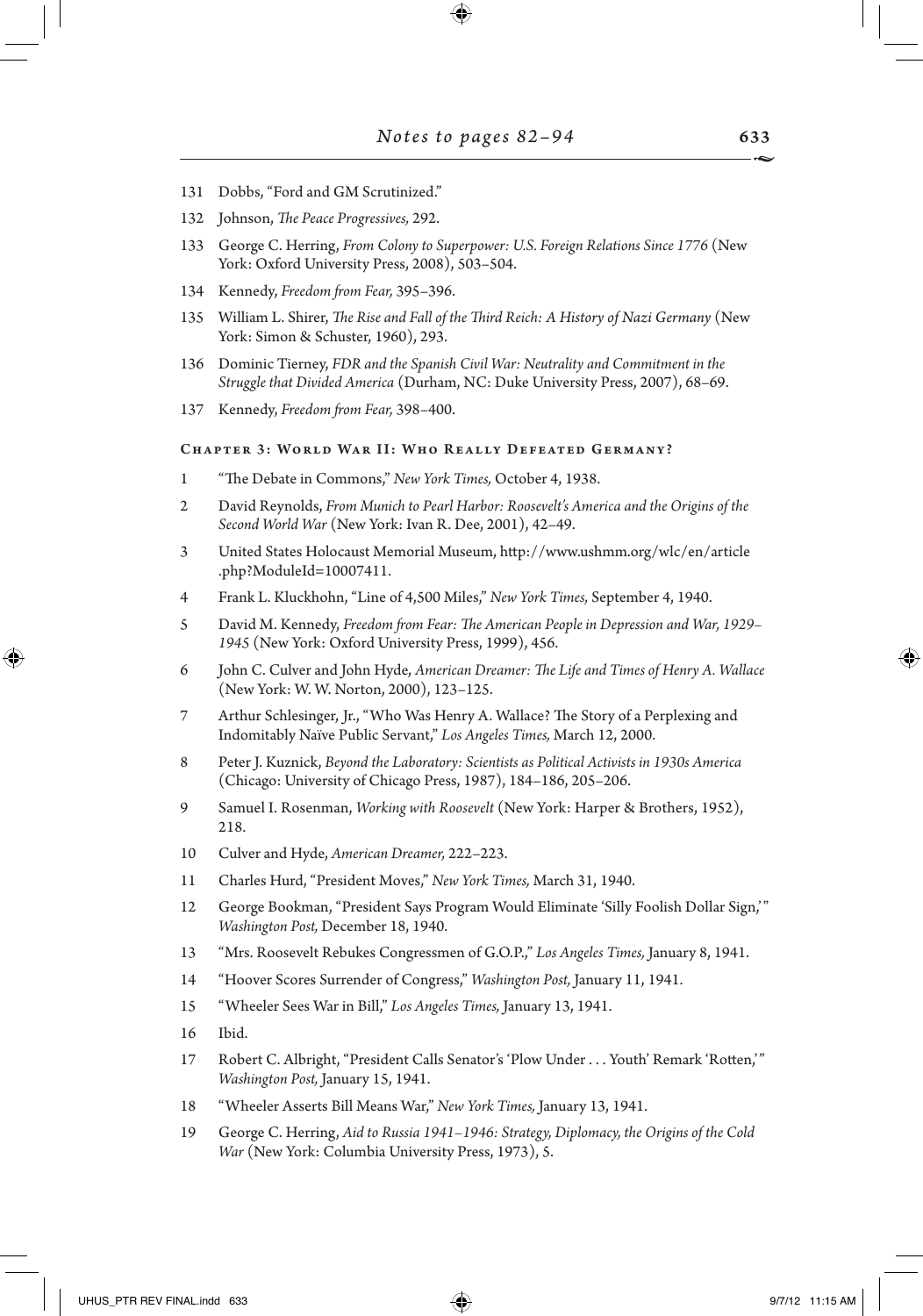- Kennedy, *Freedom from Fear,* 475.
- "Basic Fear of War Found in Surveys," *New York Times,* October 22, 1939.
- David Kennedy pushed the number up to 3.6 million; cf. Kennedy, *Freedom from Fear,* 482.
- "Text of Pledge by Churchill to Give Russia Aid," *Chicago Tribune,* June 23, 1941.
- Turner Catledge, "Our Policy Stated," *New York Times,* June 24, 1941.
- Herring, *Aid to Russia 1941–1946,* 12.
- "Our Alliance with Barbarism," *Chicago Tribune,* September 2, 1941, 14.
- Arthur Krock, "US Aid to Soviet Is Found Lagging," *New York Times,* December 3, 1941.
- Charles A. Beard, *President Roosevelt and the Coming of the War* (Hamden, CT: Archon Books, 1968), 139.
- Ibid., 141–142.

↔

- Walter LaFeber, *The American Age: United States Foreign Policy at Home and Abroad Since*  (New York: W. W. Norton, 1989), 381–382.
- Justus D. Doenecke and John E. Wilz, *From Isolation to War, 1931–1941* (American History Series) (Arlington Heights, IL: Harlan Davidson, 1991), 159–161, 168–176.
- Ronald H. Spector, *In the Ruins of Empire: The Japanese Surrender and the Battle for Postwar Asia* (New York: Random House, 2007), 95.
- Henry R. Luce, "The American Century," *Life,* February 1941, 61–65.
- LaFeber, *The American Age,* 380.
- Henry A. Wallace, *The Price of Vision: The Diary of Henry A. Wallace 1942–1946,* ed. John Morton Blum (New York: Houghton Mifflin, 1973), 635–640.
- Herring, *Aid to Russia 1941–1946,* 56, 58.
- Herbert Feis, *Churchill, Roosevelt, Stalin: The War They Waged and the Peace They Sought* (Princeton, NJ: Princeton University Press, 1957), 42.
- Lloyd C. Gardner, Walter F. LaFeber, and Thomas J. McCormick, *Creation of the American Empire,* vol. 2: *U.S. Diplomatic History Since 1893* (Chicago: Rand McNally, 1976), 425.
- John Lewis Gaddis, *Russia, The Soviet Union, and the United States* (New York: McGraw-Hill, 1990), 149.
- Kennedy, *Freedom from Fear,* 573.
- Allan M. Winkler, *Franklin D. Roosevelt and the Making of Modern America* (New York: Longman, 2006), 235.
- Kennedy, *Freedom from Fear,* 574.
- Edward T. Folliard, "Molotov's Visit to White House, Postwar Amity Pledge Revealed," *Washington Post,* June 12, 1942.
- "US Pledges Europe Attack," *Los Angeles Times,* June 12, 1942.
- Kennedy, *Freedom from Fear,* 575–576.
- Mark Sullivan, "A Military Question," *Washington Post,* August 5, 1942.
- Mark Sullivan, "Mark Sullivan," *Washington Post,* July 12, 1942.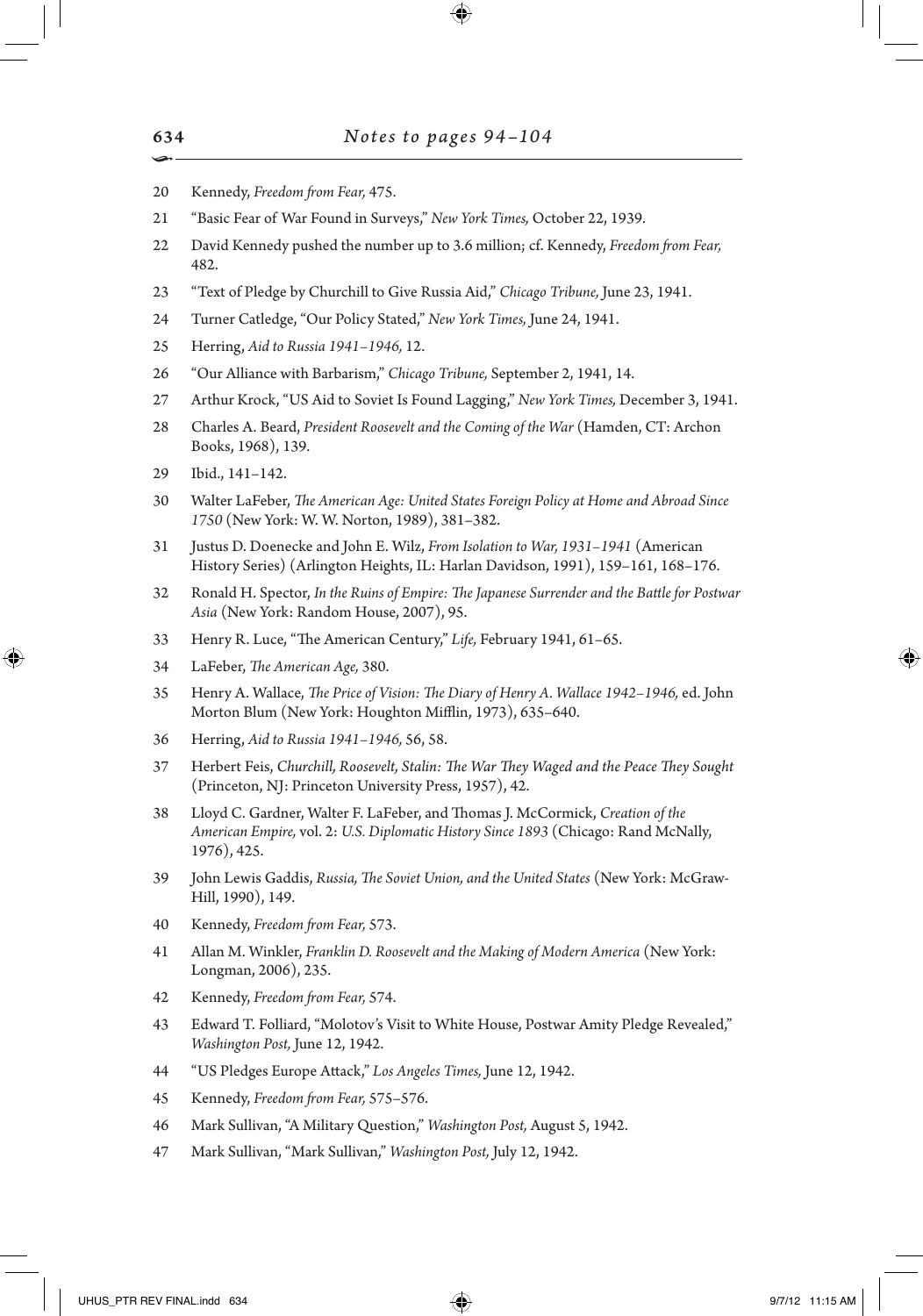48 John Lewis Gaddis, *The United States and the Origins of the Cold War, 1941–1947* (New York: Columbia University Press, 1972), 69.

⊕

- 49 George C. Herring, *From Colony to Superpower: U.S. Foreign Relations Since 1776* (New York: Oxford University Press, 2008), 547.
- 50 Mark A. Stoler, *The Politics of the Second Front: American Military Planning and Diplomacy in Coalition Warfare, 1941–1943* (Westport, CT: Greenwood Press, 1977), 55–58, 110.
- 51 Kennedy, *Freedom from Fear,* 579.
- 52 "Hull Lauds Soviet Stand," *New York Times,* December 12, 1941.
- 53 Ralph Parker, "Russian War Zeal Lightens Big Task," *New York Times,* April 4, 1942.
- 54 Orville Prescott, "Books of the Times," *New York Times,* June 22, 1942.
- 55 Barnett Nover, "Twelve Months," *Washington Post,* June 22, 1942.
- 56 Robert Joseph, "Filmland Salutes New Tovarichi," *New York Times,* July 5, 1942.
- 57 Leland Stowe, "Second Front Held Vital," *Los Angeles Times,* July 7, 1942.
- 58 Leland Stowe, "Second Front Decision Held Imperative Now: All Signs Point to Powerful Resistance in West if Allies Wait Until Spring," *Los Angeles Times,* August 25, 1942.
- 59 George Gallup, "Allied Invasion of Europe Is Urged," *New York Times,* July 17, 1942.
- 60 June Austin, "Letter to the Editor," *Washington Post,* July 10, 1942.
- 61 "C.I.O. Leaders Ask President to Open Second Front at Once," *Los Angeles Times,* July 18, 1942.
- 62 "C.I.O. Rally to Ask 2d Front," *New York Times,* July 13, 1942.
- 63 "Moscow's Newspapers Highlight Second Front," *Atlanta Constitution,* August 2, 1942; "Sees Stand Vindicated," *New York Times,* June 13, 1942.
- 64 "500 Writers Ask 2d Front," *New York Times,* September 15, 1942.
- 65 "2d Front Demand Made at Red Rally," *New York Times,* September 25, 1942.
- 66 "43 May Be Too Late for 2nd Front—Wilkie," *Chicago Tribune,* September 27, 1942.
- 67 A. J. P. Taylor, *The Second World War: An Illustrated History* (New York: G. P. Putnam's Sons, 1975), 168.
- 68 Melvyn P. Leffler, *For the Soul of Mankind: The United States, the Soviet Union and the Cold War* (New York: Hill and Wang, 2007), 26.
- 69 Susan Butler, ed. *My Dear Mr. Stalin: The Complete Correspondence of Franklin D. Roosevelt and Joseph V. Stalin* (New Haven, CT: Yale University Press, 2005), 63.
- 70 Frances Perkins, *The Roosevelt I Knew* (New York: Harper & Row, 1946), 83–85.
- 71 Lloyd C. Gardner, *A Covenant with Power: America and World Order from Wilson to Reagan* (New York: Oxford University Press, 1984), 63.
- 72 Winston Churchill, *Triumph and Tragedy: The Second World War,* vol. vi (Boston: Houghton Mifflin Company, 1953), 214–215; Gaddis, *Russia, The Soviet Union, and the United States,* 154.
- 73 Edward S. Mason and Robert E. Asher, *The World Bank Since Bretton Woods: The Origins, Policies, Operations, and Impact of the International Bank for Reconstruction* (Washington, DC: Brookings Institution, 1973), 29.

↔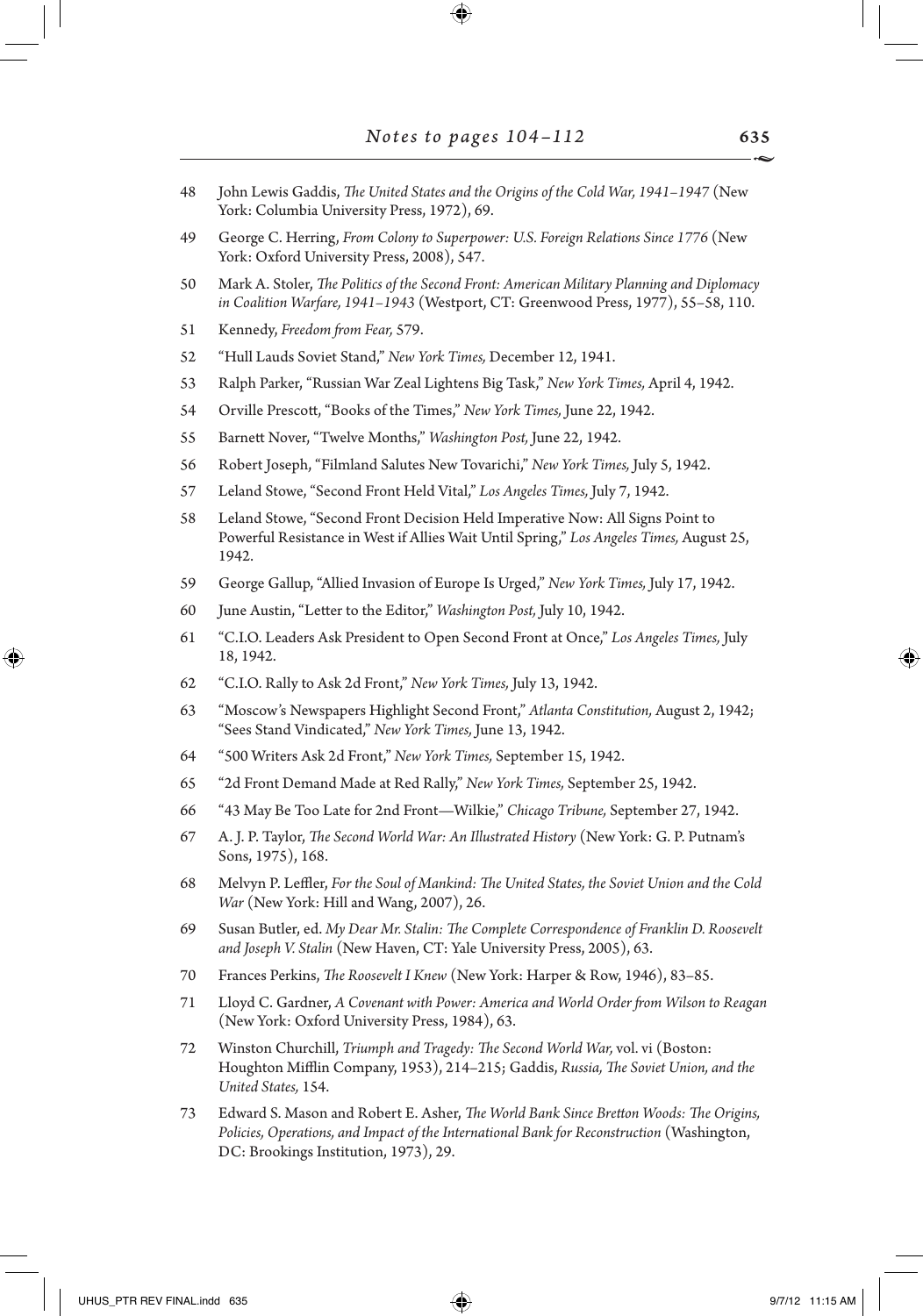- 74 Elizabeth Borgwardt, *A New Deal for the World: America's Vision for Human Rights* (Cambridge, MA: Belknap Press, 2005), 252.
- 75 Warren F. Kimball, *Forged in War: Roosevelt, Churchill, and the Second World War* (New York: William Morrow, 1997), 140.
- 76 Elliott Roosevelt, *As He Saw It* (New York: Duell, Sloan and Pearce, 1946), 37.
- 77 Warren F. Kimball, *The Juggler: Franklin Roosevelt as Wartime Statesman* (Princeton, NJ: Princeton University Press, 1991), 144.
- 78 Lloyd C. Gardner, *Approaching Vietnam: From World War II through Dienbienphu* (New York: W. W. Norton, 1988), 25.
- 79 Kimball, *The Juggler*, 149, 154.
- 80 Stephen F. Vogel, *The Pentagon: A History: The Untold Story of the Wartime Race to Build the Pentagon—and to Restore It Sixty Years Later* (New York: Random House, 2007), 42.
- 81 *New York Times* described it as a "great concrete doughnut of a building." *Newsweek* criticized the building's exterior as "penitentiary-like." Years later, Norman Mailer would observe that the "pale yellow walls" of the Pentagon, which he anointed "the true and high church of the military-industrial complex," were "reminiscent of some plastic plug coming out of the hole made in flesh by an unmentionable operation." See "Mammoth Cave, Washington, DC," *New York Times,* June 27, 1943; Vogel, *The Pentagon: A History,* 306; Norman Mailer, *The Armies of the Night: History as a Novel, the Novel as History* (New York: Signet, 1968) 116, 132.
- 82 Churchill, *Triumph and Tragedy,* 227–228; Paul Johnson, *Modern Times: The World from the Twenties to the Nineties* (New York: Perennial, 2001), 434.
- 83 LaFeber, *The American Age,* 413.

⊕

- 84 Howard Jones, *Crucible of Power: A History of American Foreign Relations from 1897* (Lanham, MD: Rowman & Littlefield, 2008), 219.
- 85 Churchill, *Triumph and Tragedy,* 338.
- 86 Gaddis, *The United States and the Origins of the Cold War, 1941–1947,* 163.
- 87 H. W. Brands, *The Devil We Knew: Americans and the Cold War* (New York: Oxford University Press, 1993), 6.
- 88 Kenneth W. Thompson, *Cold War Theories: World Polarization, 1943–1953* (Baton Rouge: Louisiana State University Press, 1981), 103.
- 89 "Report of President Roosevelt in Person to the Congress on the Crimea Conference," *New York Times,* March 2, 1945.
- 90 Robert E. Sherwood, *Roosevelt and Hopkins: An Intimate History* (New York: Harper & Brothers, 1950), 870.
- 91 Tsuyoshi Hasegawa, *Racing the Enemy: Stalin, Truman, and the Surrender of Japan* (Cambridge, MA: Harvard University Press, 2005), 43.
- 92 William E. Leuchtenberg, *In the Shadow of FDR: From Harry Truman to George W. Bush* (Ithaca, NY: Cornell University Press, 1983), 1.
- 93 Harry S. Truman, *Memoirs by Harry S. Truman: 1945: Year of Decisions* (New York: New American Library, 1955), 31.
- 94 Lloyd C. Gardner, *Architects of Illusion: Men and Ideas in American Foreign Policy, 1941– 1949* (New York: Quadrangle Books, 1970), 56.
- 95 Walter Millis, ed., *The Forrestal Diaries* (New York: The Viking Press, 1951), 36–37.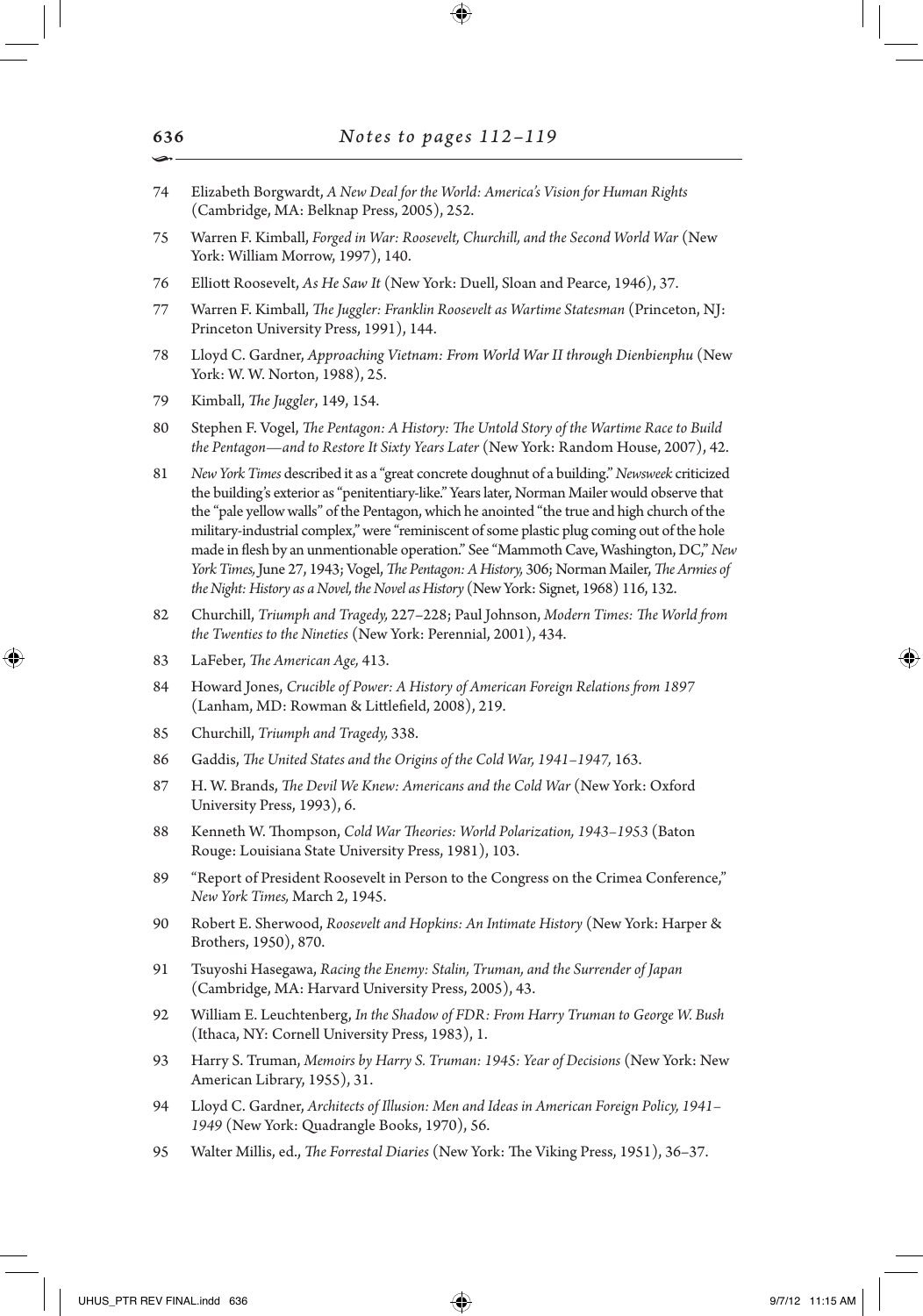- 96 LaFeber, *The American Age,* 417–418.
- 97 Truman, *Memoirs by Harry S. Truman: 1945,* 25–26.
- 98 Donald C. Watt, *Succeeding John Bull: America in Britain's Place, 1900–1975* (New York: Cambridge University Press, 1984), 105.
- 99 Robert H. Ferrell, ed. *Off the Record: The Private Papers of Harry S. Truman* (Columbia: University of Missouri Press, 1980), 17.
- 100 Truman, *Memoirs by Harry S. Truman: 1945,* 21, 104.
- 101 Gar Alperovitz, *The Decision to Use the Atomic Bomb and the Architecture of an American Myth* (New York: Alfred A. Knopf, 1995), 197.
- 102 Hasegawa, *Racing the Enemy,* 57.
- 103 Truman, *Memoirs by Harry S. Truman: 1945,* 86; Gardner, *Architects of Illusion*, 58–59.
- 104 Truman, *Memoirs by Harry S. Truman: 1945,* 95.
- 105 "Memorandum by Mr. Charles E. Bohlen, Assistant to the Secretary of State, of a Meeting at the White House, April 23, 1945," in *Foreign Relations of the United States,* 1945, vol. 5 (Washington, DC: U.S. Government Printing Office, 1967), 253.
- 106 Truman, *Memoirs by Harry S. Truman: 1945,* 87.
- 107 "WPB Aide Urges U.S. to Keep War Set-up," *New York Times*, January 20, 1944.
- 108 Robert H. Ferrell, *Harry S. Truman: A Life* (Columbia: University of Missouri Press, 1994), 200.
- 109 Truman, *Memoirs by Harry S. Truman: 1945,* 99.
- 110 Arnold A. Offner, *Another Such Victory: President Truman and the Cold War, 1945–1953* (Stanford, CA: Stanford University Press, 2002), 33.
- 111 Gaddis, *The United States and the Origins of the Cold War, 1941–1947,* 205.
- 112 Truman, *Memoirs by Harry S. Truman: 1945,* 102–103.
- 113 Gaddis, *Russia, The Soviet Union, and the United States,* 157.
- 114 Gaddis, *The United States and the Origins of the Cold War, 1941–1947,* 227.
- 115 Martin J. Sherwin, *A World Destroyed: Hiroshima and the Origins of the Arms Race* (New York: Vintage, 1987), 172–174, 180–183; Elizabeth Kimball MacLean, *Joseph E. Davies: Envoy to the Soviets* (New York: Praeger, 1992), 136–140; Walter Isaacson and Evan Thomas, *The Wise Men: Six Friends and the World They Made: Acheson, Bohlen, Harriman, Kennan, Lovett, McCloy* (New York: Simon & Schuster, 1986), 279.
- 116 "Durable World Peace Fervent Aim of Stalin," *Atlanta Constitution,* June 22, 1945; "Russia Seen Eager for Lasting Peace," *New York Times,* June 22, 1945.
- 117 Don Whitehead and John Beals Romeiser, *Beachhead Don: Reporting the War from the European Theater, 1942–1945* (New York: Fordham University Press, 2004), 355–356.
- 118 Harold Denny, "First Link Made Wednesday by Four Americans on Patrol," *New York Times,* April 28, 1945.
- 119 Leffler, *For the Soul of Mankind,* 34.
- 120 C. L. Sulzberger, "What the Russians Want—and Why," *New York Times,* June 10, 1945.
- 121 Editorial, "Russia's Children," *Washington Post,* January 1, 1945.
- 122 "First Lady Gathers Books for Russians," *New York Times,* July 1, 1945.

↔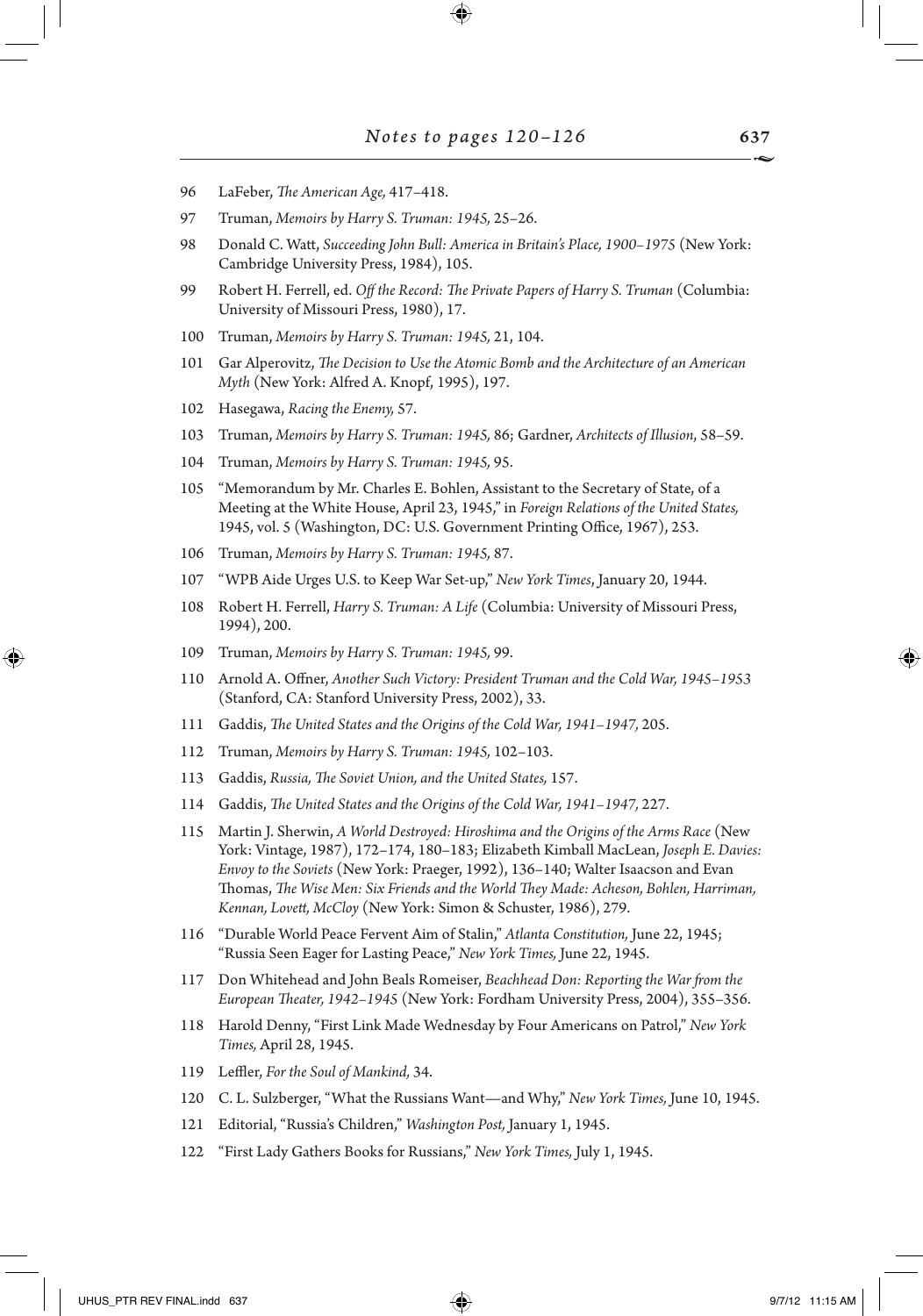- 123 "'I Am an American' Is Powerful Password in Poland or Russia," *Washington Post,* March 4, 1945.
- 124 George Gallup, "New Confidence in Russian Aims Shown in Poll," *Los Angeles Times,* March 11, 1945.
- 125 Melvyn P. Leffler, "Inside Enemy Archives: The Cold War Reopened," *Foreign Affairs* 75 ( July–August 1996), 123.
- 126 Alexander Werth, *Russia at War* (New York: Dutton, 1964), 768.
- 127 Anita Kondoyanidi, "The Liberating Experience: War Correspondents, Red Army Soldiers, and the Nazi Extermination Camps," *Russian Review* 69 ( July 2010), 438.
- 128 Leffler, *For the Soul of Mankind,* 29.
- 129 Offner, *Another Such Victory,* 54.
- 130 "America and Russia," *Life,* July 30, 1945, 20.
- 131 Gardner, *Architects of Illusion,* 58.

# Chapter 4: The Bomb: The Tragedy of a Small Man

- 1 Paul Fussell, "Thank God for the Atom Bomb: Hiroshima: A Soldier's View," *New Republic,* August 26 and 29, 1981, 28–30.
- 2 Robert E. Sherwood, *Roosevelt and Hopkins: An Intimate History* (New York: Harper & Brothers, 1950), 605.
- 3 Roger M. Macklis, "The Great Radium Scandal," *Scientific American* 269 (1993), 94–99; Spencer R. Weart, *Nuclear Fear: A History of Images* (Cambridge, MA: Harvard University Press, 1988), 50–52.
- 4 H. G. Wells, *The World Set Free* (New York: E. P. Dutton, 1914), 152.
- 5 Barton J. Bernstein, "Introduction" in *Toward a Livable World: Leo Szilard and the Crusade for Nuclear Arms Control,* ed. Helen S. Hawkins, G. Allen Greb, and Gertrud Weiss Szilard (Cambridge, MA: MIT Press, 1987), xxvi.
- 6 Allan M. Winkler, *Life Under a Cloud: American Anxiety About the Atom* (New York: Oxford University Press, 1993), 36.
- 7 Arthur Holly Compton, *Atomic Quest: A Personal Narrative* (New York: Oxford University Press, 1956), 49.
- 8 Jeremy Bernstein, *Hans Bethe, Prophet of Energy* (New York: Basic Books, 1980), 73.
- 9 Nuel P. Davis, *Lawrence and Oppenheimer* (New York: Da Capo Press, 1986), 130.
- 10 Compton, *Atomic Quest,* 128.
- 11 William Lanouette with Bela Silard, *Genius in the Shadows: A Biography of Leo Szilard, the Man Behind the Bomb* (Chicago: University of Chicago Press, 1992), 245.
- 12 Kai Bird and Martin J. Sherwin, *American Prometheus: The Triumph and Tragedy of J. Robert Oppenheimer* (New York: Vintage Books, 2005), 185.
- 13 Michael S. Sherry, *The Rise of American Air Power: The Creation of Armageddon* (New Haven, CT: Yale University Press, 1987), 172, 236.
- 14 Henry A. Wallace, "The Price of Free World Victory," in Henry A. Wallace, *The Price of Vision: The Diary of Henry A. Wallace, 1942–1946,* ed. John Morton Blum (Boston: Houghton Mifflin, 1973), 636.

↔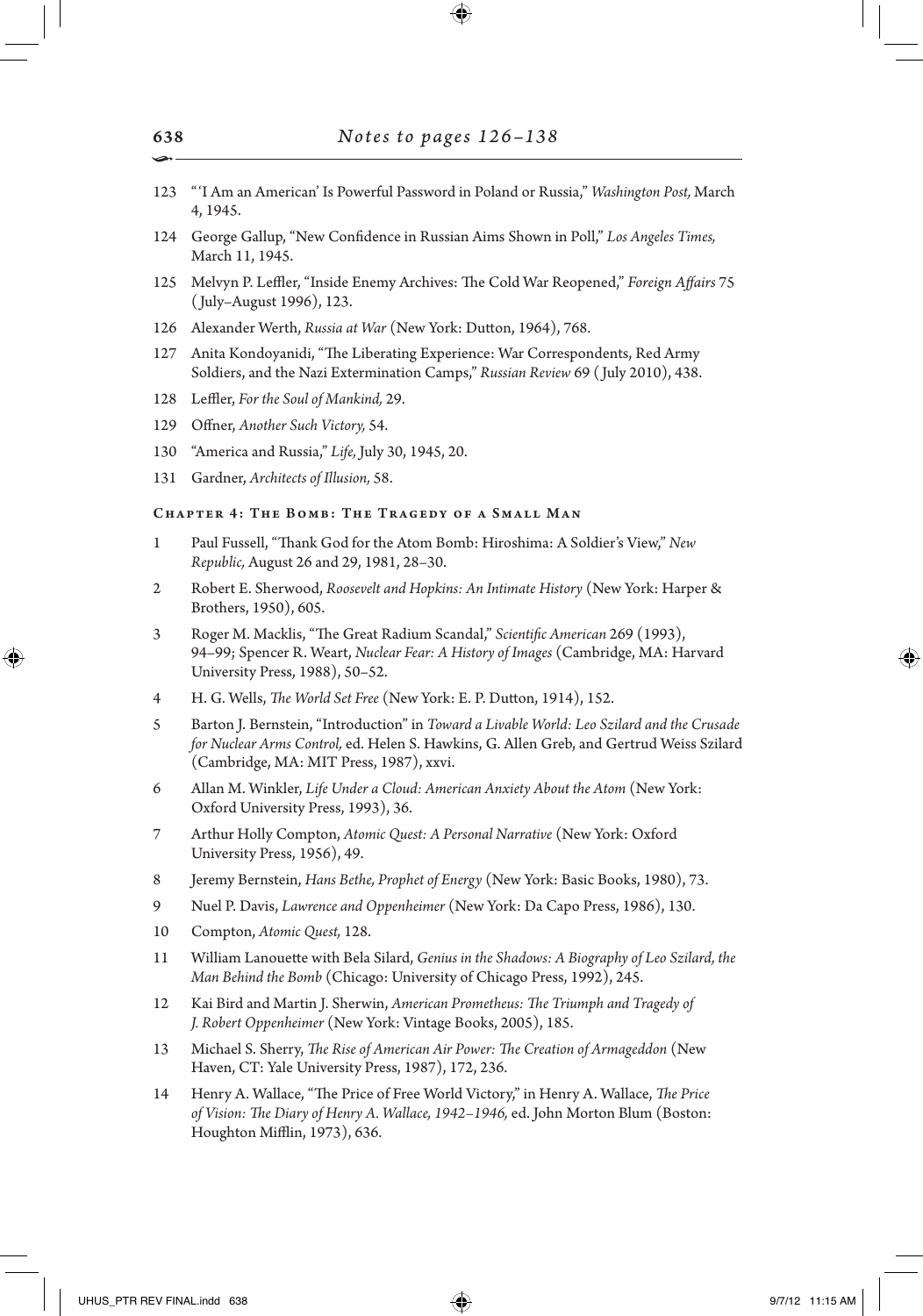- 15 Anthony Cave Brown, *"C": The Secret Life of Sir Stewart Graham Menzies* (New York: Macmillan, 1987), 481–484; Wallace, *The Price of Vision,* 385. In October 1945, Wallace recorded the following about Dahl in his diary: "He is a nice boy and I am very fond of him but necessarily he is working out problems from the standpoint of British policy, and British policy clearly is to provoke the maximum distrust between the United States and Russia and thus prepare the groundwork for World War III." Wallace, *The Price of Vision,* 492–493.
- 16 Culver and Hyde, *American Dreamer*, 298-300; "Costa Ricans Mass to Cheer Wallace," *New York Times*, March 19, 1943; "Wallace Sees Evil If Few Hold Riches," *New York Times*, April 20, 1943.
- 17 George Gallup, "The Gallup Poll," *Washington Post*, March 19, 1943.
- 18 Edwin W. Pauley, "Why Truman Is President," as told to Richard English. Copy in Harry S. Truman Library, Papers of Harry S. Truman, White House Central Files, Confidential Files. Referring to it as "The Pauley Conspiracy," he comments, "If it was a conspiracy, I am proud to have been its organizer."
- 19 Steve Kettmann, "Politics 2000," www.salon.com/politics2000/feature/2000/03/20/rice.
- 20 Robert J. Lifton and Greg Mitchell, *Hiroshima in America: A Half Century of Denial* (New York: Avon Books, 1995), 196–197.
- 21 Harry S. Truman, *Dear Bess: The Letters from Harry to Bess Truman, 1910–1959,* ed. Robert H. Ferrell (Columbia: University of Missouri Press, 1998), 80, 83; Ronald Takaki, *Hiroshima: Why America Dropped the Atomic Bomb* (Boston: Little, Brown, 1995), 109–111; Merle Miller, *Plain Speaking: An Oral Biography of Harry S. Truman,* 34–35, 51. One of the neighborhood boys, Morton Chiles, recalled that they "used to call Harry a sissy. He wore glasses and didn't play our games. He carried books, and we'd carry a baseball bat. So we called him a sissy." When, years later, a young questioner asked him if he was "popular" as "a little boy," Truman replied honestly, "Why, no, I was never popular. The popular boys were the ones who were good at games and had big, tight fists. I was never like that. Without my glasses I was blind as a bat, and to tell the truth, I was kind of a sissy. If there was any danger of getting into a fight, I always ran."
- 22 Arnold A. Offner, *Another Such Victory: President Truman and the Cold War, 1945–1953* (Stanford, CA: Stanford University Press, 2002), 8.
- 23 Ibid., 9.

↔

- 24 Arthur Sears Henning, "How Boss Rule and Roosevelt Named Truman," *Chicago Tribune,* July 25, 1944.
- 25 Culver and Hyde, *American Dreamer*, 364.
- 26 Harry S. Truman, *Memoirs of Harry S. Truman,* vol. 1 (New York: Signet/New American Library, 1955), 21.
- 27 Henry L. Stimson and McGeorge Bundy, *On Active Service in Peace and War* (Harper & Brothers, 1948), 635–636.
- 28 Harry S. Truman, "Why I Dropped the Bomb," *Parade,* December 4, 1988. Bart Bernstein, who brought this article to my attention, cautions that Margaret Truman's editing may have influenced the wording.
- 29 Barton J. Bernstein, "A Postwar Myth: 500,000 U.S. Lives Saved," *Bulletin of the Atomic Scientists,* June–July 1986, 38; David M. Kennedy, *Freedom from Fear: The American People in Depression and War, 1929-1945* (New York: Oxford University Press, 1999), 834.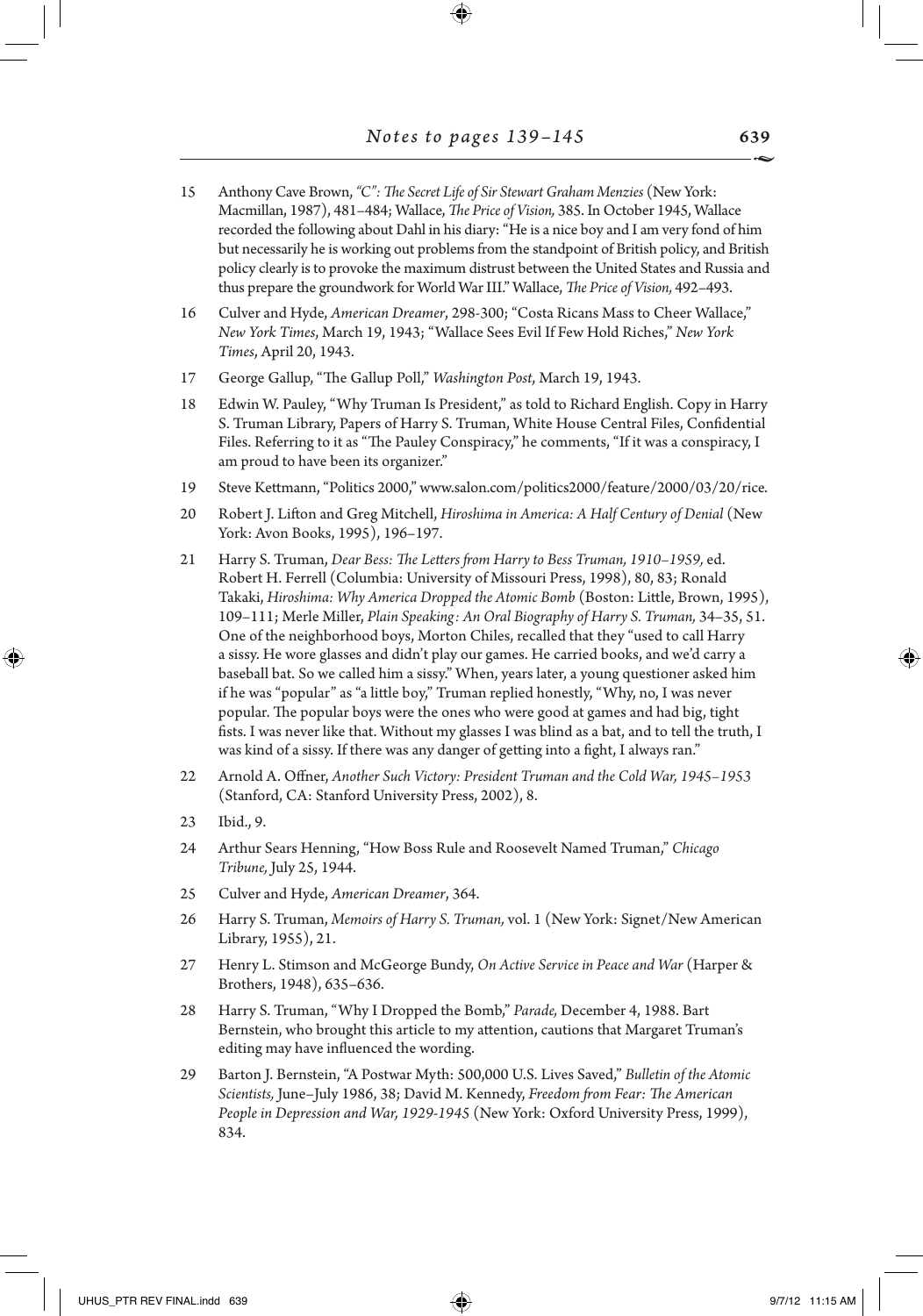- 30 Henry L. Stimson, "The Decision to Use the Atomic Bomb," *Harper's Magazine,* February 1947, 97–107.
- 31 Tsuyoshi Hasegawa, *Racing the Enemy: Stalin, Truman, and Japan's Surrender in the Pacific War* (Cambridge, MA: Harvard University Press, 2005), 37.
- 32 Gar Alperovitz, *The Decision to Use the Atomic Bomb and the Architecture of an American Myth* (New York: Vintage Books, 1996), 328.
- 33 Richard B. Frank, *Downfall: The End of the Imperial Japanese Empire* (New York: Penguin, 1999), 354.
- 34 "Roosevelt in North Africa: The President Interrupts Historical Conference of Anglo-American High Command to Review U.S. Troops," *Life,* February 8, 1943.
- 35 Sherwood, *Roosevelt and Hopkins,* 696.
- 36 John W. Dower, *Embracing Defeat: Japan in the Wake of World War II* (New York: W. W. Norton, 1999), 282–283.
- 37 Hasegawa, *Racing the Enemy,* 52–53.
- 38 U.S. Department of Defense, *The Entry of the Soviet Union into the War Against Japan* (Washington, DC: U.S. Government Printing Office, 1955), 84.
- 39 John W. Dower, *Cultures of War: Pearl Harbor/Hiroshima/9-11/Iraq* (New York: W. W. Norton, 2010), 227.
- 40 Magic Diplomatic Summary SRS-1727, July 13, 1945, Records of the National Security Agency, Magic Files, Box 18, RG 457, National Archives.
- 41 Barton J. Bernstein, "The Perils and Politics of Surrender: Ending the War with Japan and Avoiding the Third Atomic Bomb," *Pacific Historical Review*, February 1977, 5.
- 42 "Senator Urges Terms to Japs Be Explained," *Washington Post,* July 3, 1945.
- 43 "Fatal Phrase," *Washington Post,* June 11, 1945.
- 44 Alperovitz, *The Decision to Use the Atomic Bomb,* 20.
- 45 Hasegawa, *Racing the Enemy,* 72–73.
- 46 Combined Chiefs of Staff, 643/3, "Estimate of the Enemy Situation (as of 6 July)" July 8, 1945, RG 218, Central Decimal Files, 1943–1945, CCS 381 (6/4/45), sec. 2, pt. 5.
- 47 Allan Nevins, "How We Felt About the War," in *While You Were Gone: A Report on Wartime Life in the United States,* ed. Jack Goodman (New York: Simon & Schuster, 1946), 13.
- 48 Lisle Abbott Rose, *Dubious Victory: The United States and the End of World War II* (Kent, Ohio: Kent State University Press, 1973), 58.
- 49 John W. Dower, *War Without Mercy: Race and Power in the Pacific War* (New York: Pantheon, 1986), 54, 78, 79, 85; "World Battlefronts, THE ENEMY: Perhaps He Is Human," *Time,* July 5, 1943, 29.
- 50 Dower, *War Without Mercy,* 51–52.
- 51 Truman, *Dear Bess,* 39.
- 52 Peter Kuznick, "We Can Learn a Lot from Truman the Bigot," *Los Angeles Times,* July 18, 2003; Miller, 183.
- 53 Edgar Jones, "One War's Enough," *Atlantic Monthly,* February 1946, 49.
- 54 Greg Robinson, *By Order of the President: FDR and the Internment of Japanese Americans* (Cambridge, MA: Harvard University Press, 2001), 89–90; John Morton Blum, *V Was*

640 •

↔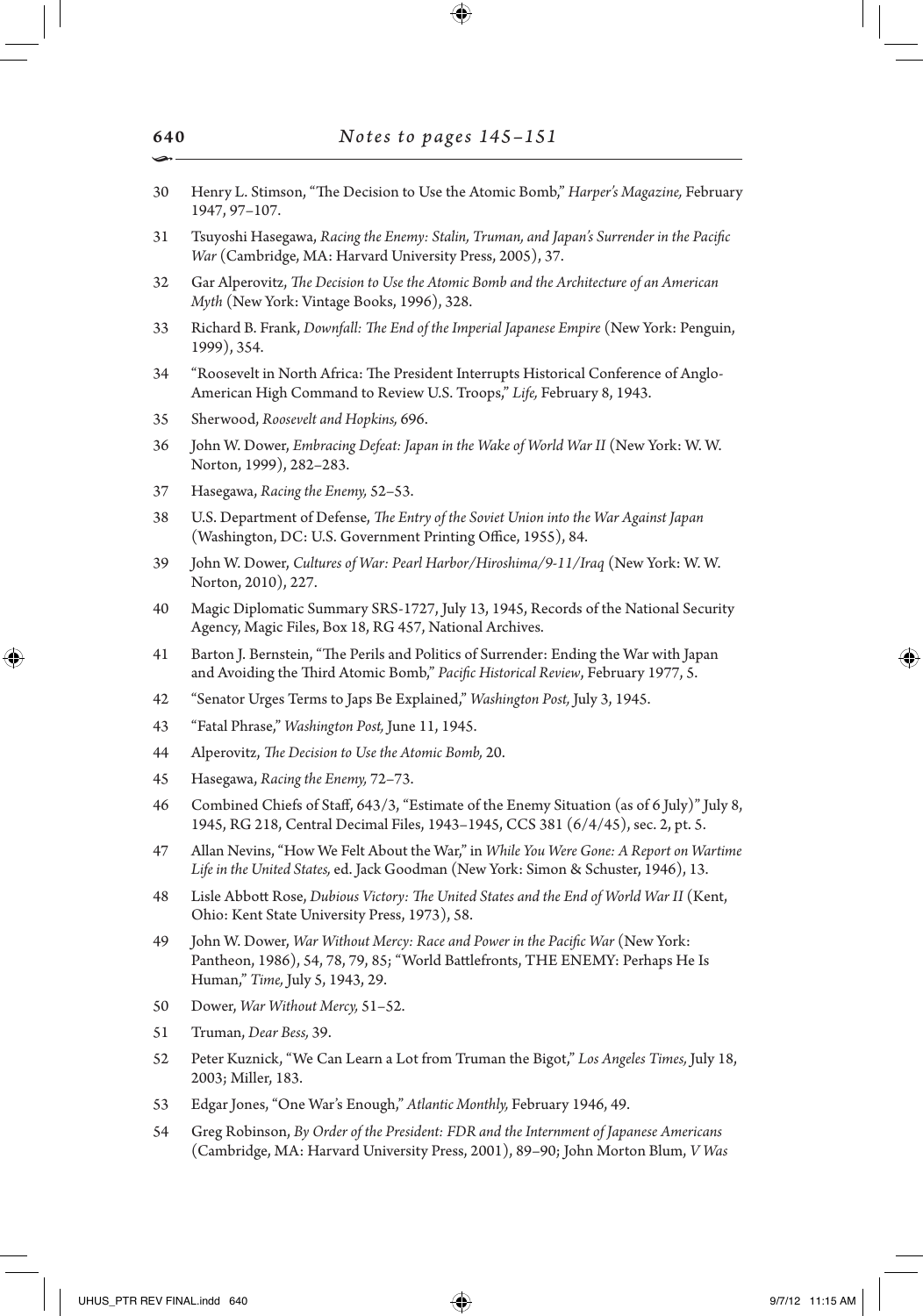*for Victory: Politics and American Culture During World War II* (New York: Houghton Mifflin Harcourt, 1976), 158.

- 55 Lillian Baker, *The Concentration Camp Conspiracies, A Second Pearl Harbor* (Lawndale, CA: AFHA Publications, 1981), 156.
- 56 Harry N. Scheiber, *Earl Warren and the Warren Court: The Legacy in American and Foreign Law* (New York: Lexington Books, 2007), 41; Roger Daniels, Sandra C. Taylor, Harry H. L. Kitano, and Leonard J. Arrington, *Japanese Americans, from Relocation to Redress* (Seattle: University of Washington Press, 1991), 242; "Bay City Warned Raid Peril Real," *Los Angeles Times,* December 10, 1941; Lawrence E. Davies, "Carrier Is Hunted off San Francisco," *New York Times,* December 10, 1941.
- 57 Kennedy, *Freedom from Fear,* 749–751.
- 58 Robert Asahina, *Just Americans: How Japanese Americans Won a War at Home and Abroad* (New York: Gotham, 2006), 20.
- 59 "Epilogue to a Sorry Drama," *Life,* April 28, 1967, 6; Kennedy, *Freedom from Fear,* 753.
- 60 John Howard, *Concentration Camps on the Home Front: Japanese Americans in the House of Jim Crow* (Chicago: University of Chicago Press, 2008), 120; Dower, *War Without Mercy,* 82.
- 61 Kennedy, *Freedom from Fear,* 751.
- 62 Eddie Yamaoka, "Sport Tidbits," *Heart Mountain Sentinel,* July 7, 1945.
- 63 Susan Lynn Smith, "Women Health Workers and the Color Line in the Japanese American 'Relocation Centers' of World War II," *Bulletin of the History of Medicine* 73 (Winter 1999), 585–586.
- 64 Linda Gordon and Gary Y. Okihiro, *Impounded: Dorothea Lange and the Censored Images of Japanese American Internment* (New York: W. W. Norton, 2008), 19–20.
- 65 Asahina, *Just Americans,* 43, 161–193.
- 66 "A Jap's a Jap," *Washington Post,* April 15, 1943.
- 67 Blum, *Victory,* 163, 166; Charles McClain, *The Mass Internment of Japanese Americans and the Quest for Legal Redress* (New York: Taylor & Francis, 1994), 189.
- 68 *Hirabayashi v. United States,* 320 U. S. 81, 1943, http://supreme.justia.com/us/320/81/ case.html.
- 69 J. Burton, M. Farrell, F. Lord, and R. Lord, "Closing the Relocation Centers," www.nps .gov/history/history/online\_books/anthropology74/ce3o.htm.
- 70 Michi Nishiura Weglyn, *Years of Infamy: The Untold Story of America's Concentration Camps* (Seattle: University of Washington Press, 1996), 268, 281–282.
- 71 Dower, *War Without Mercy,* 39.
- 72 Greg Mitchell, "On the Death of 'Hiroshima Bomb' Pilot Paul Tibbets," *Editor and Publisher,* November 1, 2007, http://editorandpublisher.com/Article/UPDATE-Onthe-Death-of-Hiroshima-Bomb-Pilot-Paul-Tibbets. For a fuller discussion of Tibbets, see Peter J. Kuznick, "Defending the Indefensible: A Meditation on the Life of Hiroshima Pilot Paul Tibbets, Jr.," *The Asia Pacific Journal: Japan Focus,* January 22, 2008, http:// japanfocus.org/-Peter\_J\_-Kuznick/2642.
- 73 Yuki Tanaka and Marilyn B. Young, *Bombing Civilians: A Twentieth-Century History* (New York: New Press, 2009), 5, 84–85, 117.
- 74 Lifton and Mitchell, *Hiroshima in America,* 133; Sherry, *The Rise of American Air Power*, 295.

↔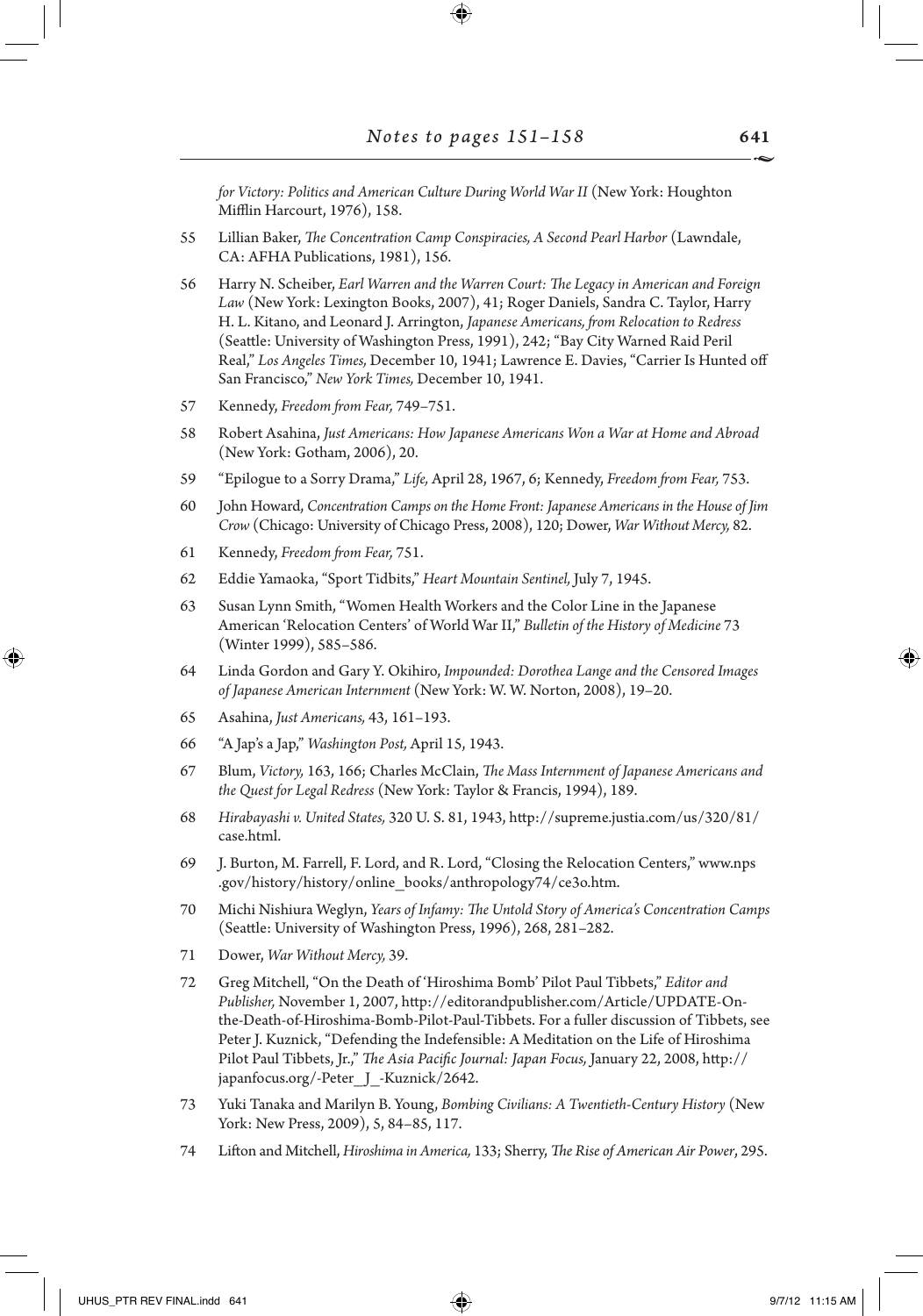- Robert S. McNamara, "We Need International Rules for War," *The Gazette* (Montreal, Quebec), August 9, 2003.
- Bird and Sherwin, *American Prometheus,* 291.
- Alperovitz, *The Decision to Use the Atomic Bomb,* 352.
- Ronald Schaffer, *Wings of Judgment: American Bombing in World War II* (New York: Oxford University Press, 1985), 154.
- Sherwin, *A World Destroyed,* 298.
- Alperovitz, *The Decision to Use the Atomic Bomb,* 147.
- Sherwin, *A World Destroyed,* 62.
- Bird and Sherwin, *American Prometheus,* 284.
- Truman, *Memoirs by Harry S. Truman:1945*, 104.
- For the full report, see the appendix to Alice Kimball Smith, *A Peril and A Hope: The Scientists' Movement in America: 1945–47* (Chicago: University of Chicago Press, 1965), 560–572.
- Lanouette with Silard, *Genius in the Shadows*, 273.
- Ibid., 527–528, note 42. Seventy-two percent favored a demonstration before use and 11 percent favored a demonstration and no use.
- Bird and Sherwin, *American Prometheus,* 300.
- Sherwin, *A World Destroyed,* 235; Harry S. Truman, *Off the Record: The Private Papers of Harry S. Truman,* ed. Robert H. Ferrell (New York: Harper & Row, 1980), 53.
- Hasegawa, *Racing the Enemy,* 133–134.
- Allen Dulles, *The Secret Surrender* (New York: Harper & Row, 1966), 255–256.
- "Russo-Japanese Relations (13–20 July 1945)," Publication of Pacific Strategic Intelligence Section, Commander-in-Chief United States Fleet and Chief of Naval Operations, 21 July 1945, SRH-085, Record Group 457, Modern Military Branch, National Archives.
- Alperovitz, *The Decision to Use the Atomic Bomb,* 27.
- Truman, *Off the Record,* 53.
- Truman, *Dear Bess,* 519.
- Henry L. Stimson, diary, May 15, 1945, Sterling Memorial Library, Yale University.
- Bird and Sherwin, *American Prometheus,* 304.
- Ibid., 309.
- Alperovitz, *The Decision to Use the Atomic Bomb,* 250–251.
- Stimson, diary, July 21, 1945.

Ibid.

↔

- Stimson, diary, July 22, 1945.
- Alperovitz, *The Decision to Use the Atomic Bomb,* 259.
- Truman, *Off the Record,* 55.
- Stimson, diary, May 31, 1945.
- "Ike on Ike," *Newsweek,* November 11, 1963, 107.

UHUS\_PTR REV FINAL.indd 642 **97/12 11:15 AM** 997/12 11:15 AM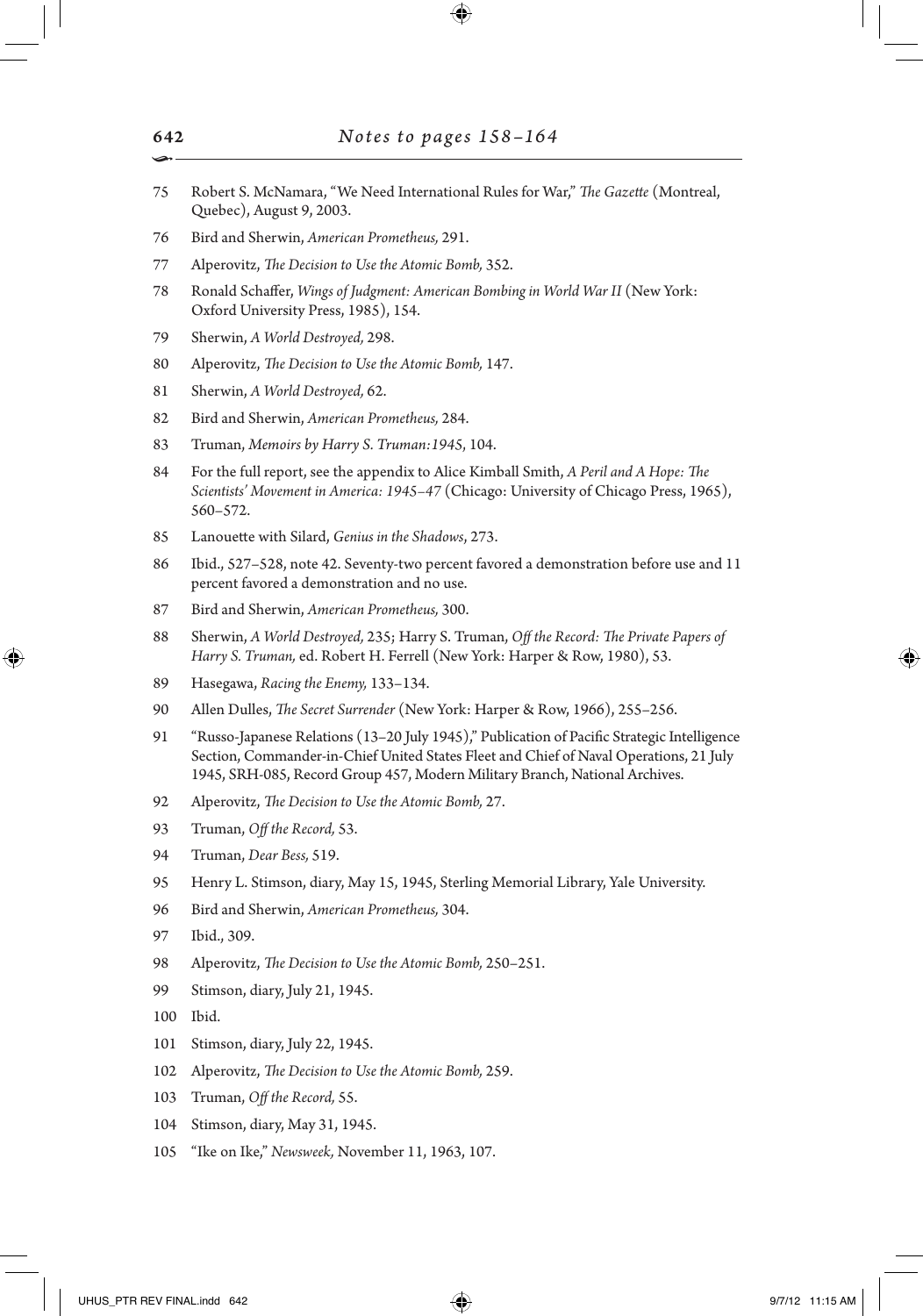- 106 Barton J. Bernstein, "Ike and Hiroshima: Did He Oppose It?," *Journal of Strategic Studies* 10 (September 1987), 377–389.
- 107 Alperovitz, *The Decision to Use the Atomic Bomb,* 271.
- 108 Robert L. Messer, *The End of an Alliance: James F. Byrnes, Roosevelt, Truman and the Origins of the Cold War* (Chapel Hill: University of North Carolina Press, 1982), 105.
- 109 Truman, *Off the Record,* 54.
- 110 Andrei Gromyko, *Memoirs* (New York: Doubleday, 1989), 110.
- 111 Hasegawa, *Racing the Enemy*, 177.
- 112 Fletcher Knebel and Charles W. Bailey, "The Fight over the Atom Bomb," *Look,* August 13, 1963, 20. For Groves's denial to Truman that he said this, see Alperovitz, *The Decision to Use the Atomic Bomb,* 780, note 39.
- 113 Alperovitz, *The Decision to Use the Atomic Bomb,* 415.
- 114 Dorris Clayton James, *The Years of MacArthur: 1941–1945,* vol. 2 (Boston: Houghton Mifflin, 1975), 774.
- 115 Richard Goldstein, "Paul W. Tibbets Jr., Pilot of Enola Gay, Dies at 92," *New York Times,* November 2, 2007.
- 116 Kuznick, "Defending the Indefensible."
- 117 Merle Miller and Abe Spitzer, *We Dropped the A-Bomb* (New York: Thomas Y. Crowell, 1946), 42–45.
- 118 Ibid., 45.

⊕

- 119 Hasegawa, *Racing the Enemy,* 179–180.
- 120 Robert Jay Lifton, *Death in Life: Survivors of Hiroshima* (New York: Random House, 1967), 441–442.
- 121 Miller and Spitzer, *We Dropped the A-Bomb,* 47. For a fuller discussion of the crewmembers and their reactions to the Hiroshima and Nagasaki bombings, see Kuznick, "Defending the Indefensible."
- 122 Truman, *Memoirs by Harry S. Truman: 1945,* 465.
- 123 Lifton and Mitchell, *Hiroshima in America*, 169–170.
- 124 David Holloway, *Stalin and the Bomb: The Soviet Union and Atomic Energy 1939–1956*  (New Haven, Conn.: Yale University Press, 1994), 127.
- 125 Georgii Konstantinovich Zhukov, *The Memoirs of Marshal Zhukov* (New York: Delacorte Press, 1971), 674–675; Vladislav M. Zubok, *A Failed Empire: The Soviet Union in the Cold War from Stalin to Gorbachev* (Chapel Hill: University of North Carolina Press, 2007), 27, 354, notes 120 and 121.
- 126 Ralph B. Levering, Vladimir O. Pechatnov, Verena Botzenhart-Viehe, and C. Earl Edmondson, *Debating the Origins of the Cold War: American and Russian Perspectives* (Lanham, MD: Rowman & Littlefield, 2001), 105; Zubok, 354 (notes 120 and 121).
- 127 Hasegawa, *Racing the Enemy,* 197.
- 128 Miller and Spitzer, *We Dropped the A-Bomb,* 57–59.
- 129 Lifton and Mitchell, *Hiroshima in America,* 162.
- 130 Sherwin, *A World Destroyed,* 237.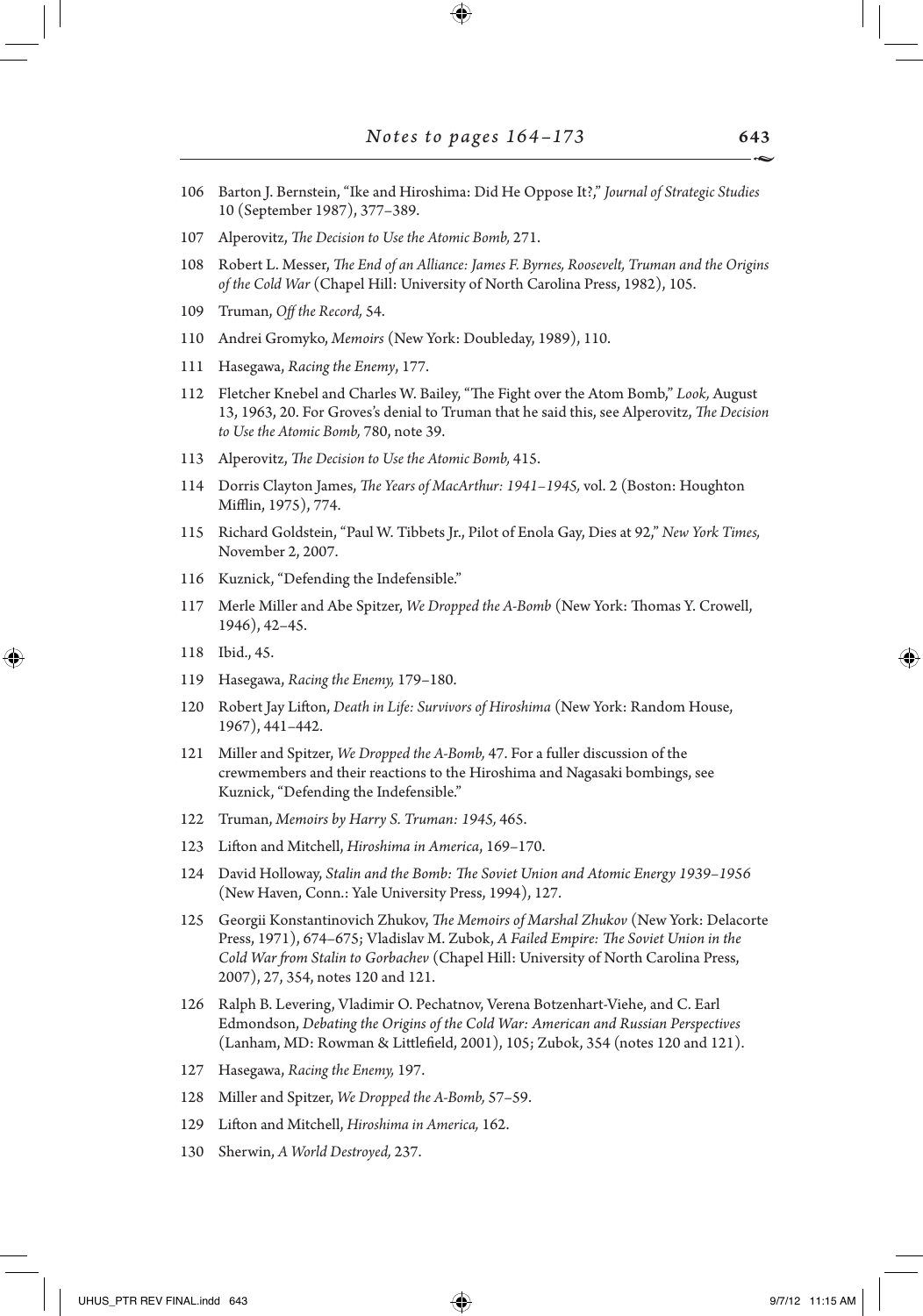- 131 Hasegawa, *Racing the Enemy,* 237.
- 132 Stimson, diary, August 10, 1945.
- 133 Dower, *Cultures of War,* 239.
- 134 Tsuyoshi Hasegawa, "The Atomic Bombs and the Soviet Invasion: What Drove Japan's Decision to Surrender?," *The Asia-Pacific Journal: Japan Focus,* www.japanfocus .org/-Tsuyoshi-Hasegawa/2501.
- 135 Ibid.
- 136 Memorandum for Chief, Strategic Policy Section, S&P Group, Operations Division, War Department General Staff, from Ennis, Subject: Use of Atomic Bomb on Japan, April 30, 1946, "ABC 471.6 Atom (17 August 1945), Sec. 7," Entry 421, RG 165, National Archives.
- 137 William D. Leahy, *I Was There: The Personal Story of the Chief of Staff to Presidents Roosevelt and Truman Based on His Notes and Diaries Made at the Time* (New York: Whittlesey House, 1950), 441.
- 138 Alperovitz, *The Decision to Use the Atomic Bomb,* 326.
- 139 Douglas MacArthur, memorandum to Herbert Hoover, December 2, 1960, Herbert Hoover Presidential Library, Post-Presidential Papers, Individual File Series, Box 129 G, Douglas MacArthur 1953–1964, folder [3212 (3)]. MacArthur's insistence on this point never wavered over the years. After a long talk with MacArthur in May 1946, Hoover had written in his diary, "I told MacArthur of my memorandum of mid-May 1945 to Truman, that peace could be had with Japan by which our major objectives would be accomplished. MacArthur said that was correct and that we would have avoided all the losses, the Atomic bomb, and the entry of Russia into Manchuria." Alperovitz, *The Decision to Use the Atomic Bomb,* 350–351.
- 140 H. H. Arnold, *Global Mission* (New York: Harper & Brothers, 1949), 598.
- 141 "Giles Would Rule Japan a Century," *New York Times,* September 21, 1945; Alperovitz, *The Decision to Use the Atomic Bomb,* 336.
- 142 Alperovitz, *The Decision to Use the Atomic Bomb,* 343.
- 143 Ibid., 329.

⊕

- 144 Sidney Shalett, "Nimitz Receives All-Out Welcome from Washington," *New York Times,* October 6, 1945.
- 145 Alperovitz, *The Decision to Use the Atomic Bomb,* 331. Testifying before Congress in 1949, Halsey said, "I believe that bombing—especially atomic bombing—of civilians, is morally indefensible." Alperovitz, *The Decision to Use the Atomic Bomb,* 720, note 52.
- 146 Ibid., 359.
- 147 Lifton and Mitchell, *Hiroshima in America,* 11.
- 148 "Japan Beaten Before Atom Bomb, Byrnes Says, Citing Peace Bids," *New York Times,* August 30, 1945.
- 149 "Oxnam, Dulles Ask Halt in Bomb Use," *New York Times,* August 10, 1945.
- 150 Gerald Wendt and Donald Porter Geddes, ed. *The Atomic Age Opens* (New York: Pocket Books, 1945), 207.
- 151 Sadao Asada, "The Mushroom Cloud and National Psyches," in *Living with the Bomb,* ed. Laura Hein and Mark Selden (Armonk, NY: M. E. Sharpe, 1997), 182.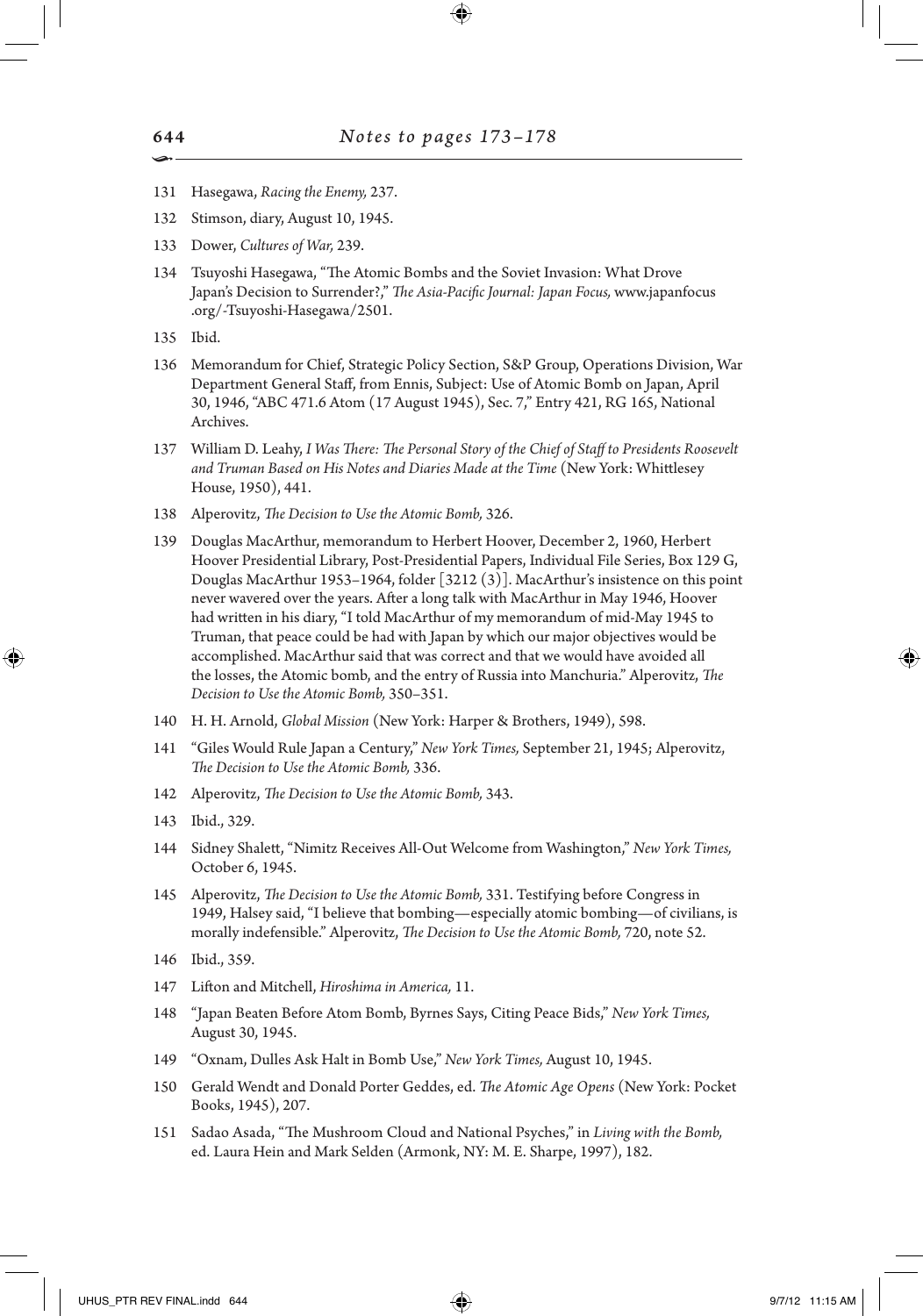- 152 Leahy, *I Was There,* 384–385.
- 153 Stimson, "The Decision," 107.
- 154 Asada, "The Mushroom Cloud and National Psyches," 179.
- 155 Wayne Phillips, "Truman Disputes Eisenhower on '48," *New York Times,* February 3, 1958.
- 156 John Toland, *The Rising Sun: The Decline and Fall of the Japanese Empire, 1936–1945* (New York: Random House, 1970), 766 note.
- 157 Bird and Sherwin, *American Prometheus,* 332.
- 158 Freeman J. Dyson, *Weapons and Hope* (New York: Harper & Row, 1985), 121.
- 159 Dwight McDonald, *Memoirs of a Revolutionist: Essays in Political Criticism* (New York: Farrar, Straus, and Cudahy, 1957), 97.
- 160 Margaret Truman, *Harry S. Truman* (New York: William Morrow, 1973), 555.

# CHAPTER 5: THE COLD WAR: WHO STARTED IT?

- 1 Arthur Schlesinger, Jr., "Some Lessons from the Cold War," *Diplomatic History* 16 ( January 1992), 47–53.
- 2 Paul Boyer, *By the Bomb's Early Light: American Thought and Culture at the Dawn of the Atomic Age* (New York: Pantheon, 1985), 7, 15.
- 3 Gerald Wendt and Donald Porter Geddes, ed. *The Atomic Age Opens* (New York: Pocket Books, 1945), 159.
- 4 "Everyman," *New York Times,* August 18, 1945.
- 5 "Last Judgment," *Washington Post,* August 8, 1945.
- 6 "Text of Kennedy's Address Offering 'Strategy of Peace' for Easing the Cold War," *New York Times,* June 11, 1963.
- 7 Gregg Herken, *The Winning Weapon: The Atomic Bomb in the Cold War* (New York: Vintage Books, 1982), 48.
- 8 Henry L. Stimson and McGeorge Bundy, *On Active Service in Peace and War* (New York: Harper & Brothers, 1948), 643–644.
- 9 Felix Belair, Jr., "Plea to Give Soviet Atom Secret Stirs Debate in Cabinet," *New York Times,* September 22, 1945.
- 10 "The Reminiscences of Henry Agard Wallace," Columbia University Oral History, p. 4379.
- 11 Arthur Compton to Henry A. Wallace, September 27, 1945, Arthur Compton Papers, Washington University in St. Louis Archives; Arthur Holly Compton, *The Cosmos of Arthur Holly Compton,* ed. Marjorie Johnston (New York: Alfred A. Knopf, 1967), 440.
- 12 Henry A. Wallace, *The Price of Vision: The Diary of Henry A. Wallace, 1942–1946,* ed. John Morton Blum (Boston: Houghton Mifflin, 1973), 489–490.
- 13 "Harry S. Truman, Press Conference, Oct. 8, 1945," www.presidency.ucsb.edu/ws/ index.php?pid=12319#axzz1aJSeeAQ2.
- 14 Samuel A. Tower, "Truman for Civil Control over Atomic Energy in U.S.," *New York Times,* February 1, 1946.

↔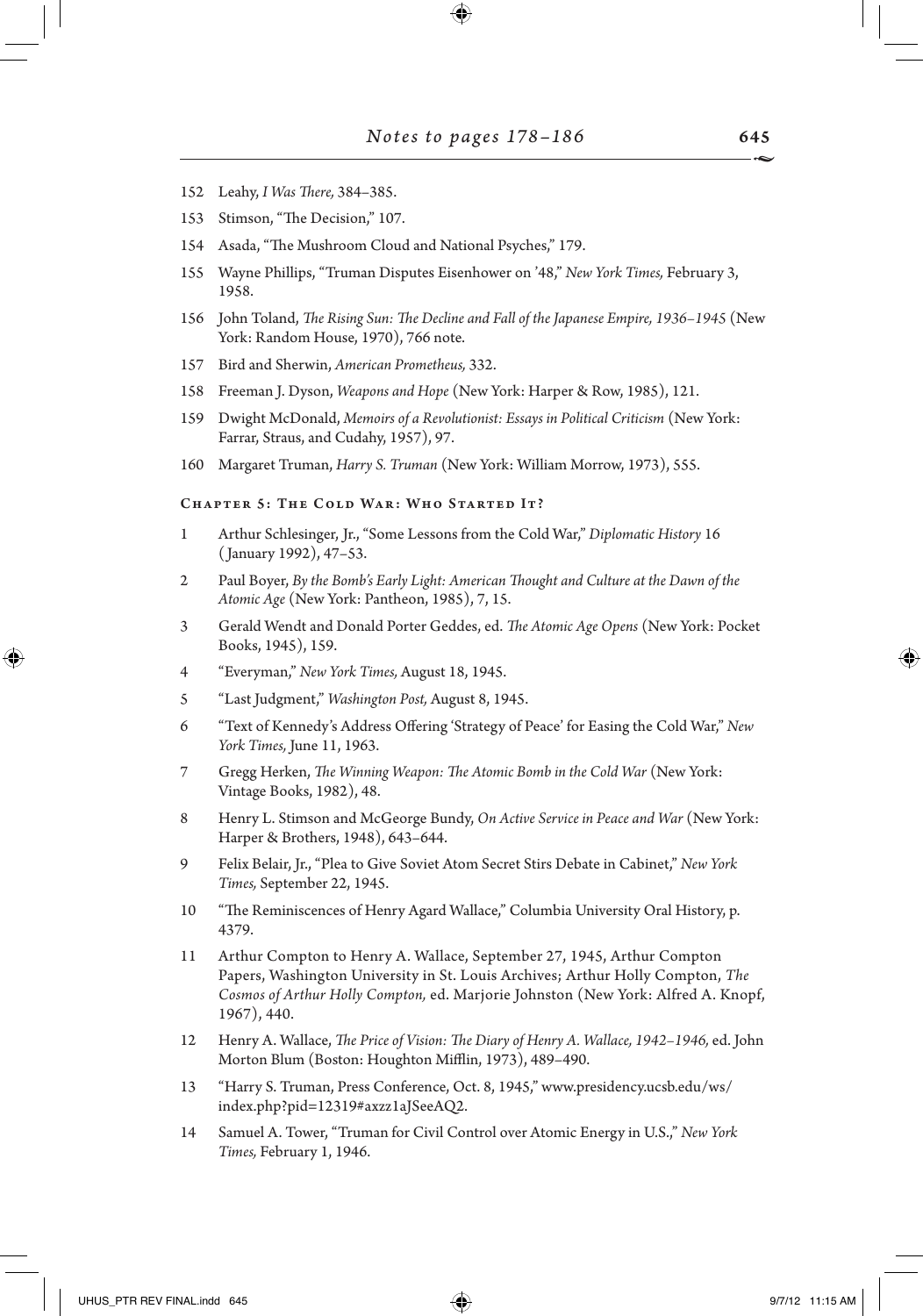- 15 "Secretary of Commerce Warns of Danger of Fascism Under Army," *Washington Post,* March 13, 1946.
- 16 Memorandum by the Commanding General, Manhattan Engineer District (Groves), January 2, 1946, *Foreign Relations of the United States, 1946,* vol. 1 (Washington, DC: U.S. Government Printing Office, 1972), 1197–1198.
- 17 Wallace, *The Price of Vision,* 496–497.
- 18 Ibid., 502–503, 517.
- 19 Melvyn P. Leffler, *A Preponderance of Power: National Security, the Truman Administration, and the Cold War* (Stanford, CA: Stanford University Press, 1992), 6.
- 20 Fraser J. Harbutt, *The Iron Curtain: Churchill, America, and the Origins of the Cold War* (New York: Oxford University Press, 1986), 152.
- 21 Melvyn P. Leffler, *For the Soul of Mankind: The United States, the Soviet Union and the Cold War* (New York: Hill and Wang, 2007), 55–56.
- 22 John Lewis Gaddis, *The United States and the Origins of the Cold War, 1941–1947* (New York: Columbia University Press, 1972), 119.
- 23 Arnold Joseph Toynbee, *Survey of International Affairs,* vol. 2: *The Middle East in the War* (New York: Oxford University Press, 1954), 1.
- 24 Geoffrey Wawro, *Quicksand: America's Pursuit of Power in the Middle East* (New York: Penguin, 2010), 5; Michael T. Klare, *Blood and Oil: The Dangers and Consequences of America's Growing Dependency on Imported Petroleum* (New York: Owl Books, 2004), 33; Edward W. Chester, *United States Oil Policy and Diplomacy: A Twentieth Century Overview* (Westport, CT: Greenwood Press, 1983), 234.
- 25 Klare, *Blood and Oil*, 32.
- 26 James A. Bill, *The Eagle and the Lion: The Tragedy of American-Iranian Relations* (New Haven, CT: Yale University Press, 1988), 18.
- 27 Ibid., 19.

⊕

- 28 "Text of Churchill Plea for Alliance," *Los Angeles Times,* March 6, 1946.
- 29 "Soviet Chief Calls Churchill Liar, Warmonger," *Chicago Tribune,* March 14, 1946.
- 30 "Mr. Churchill's Warning," *New York Times,* June 7, 1946.
- 31 "Testament," *Washington Post,* March 6, 1946.
- 32 "Mr. Churchill's Plea," *Chicago Tribune,* March 7, 1946.
- 33 "Senators Shy from Churchill Alliance Plan," *Chicago Tribune,* March 6, 1946; "Senators Cold to Churchill's Talk of Alliance," *Los Angeles Times,* March 6, 1946.
- 34 "Churchill Plea Is 'Shocking' to 3 Senators," *Washington Post,* March 7, 1946.
- 35 John D. Eddy, "Churchill's Speech," *Washington Post,* March 8, 1946.
- 36 Francis M. Stephenson, "Churchill's 'Attack on Peace' Denounced by James Roosevelt," *New York Herald Tribune,* March 15, 1946.
- 37 Marquis Childs, *Witness to Power* (New York: McGraw-Hill, 1975), 45.
- 38 "Ickes, Truman Feud Flames Hotter in Two New Letters," *Chicago Tribune,* February 14, 1946; "Ickes Flays Truman as He Quits," *Los Angeles Times,* February 14, 1946; Thomas J. Hamilton, "Ickes Resigns Post, Berating Truman in Acid Farewell," *New York Times,* February 14, 1946.

646 •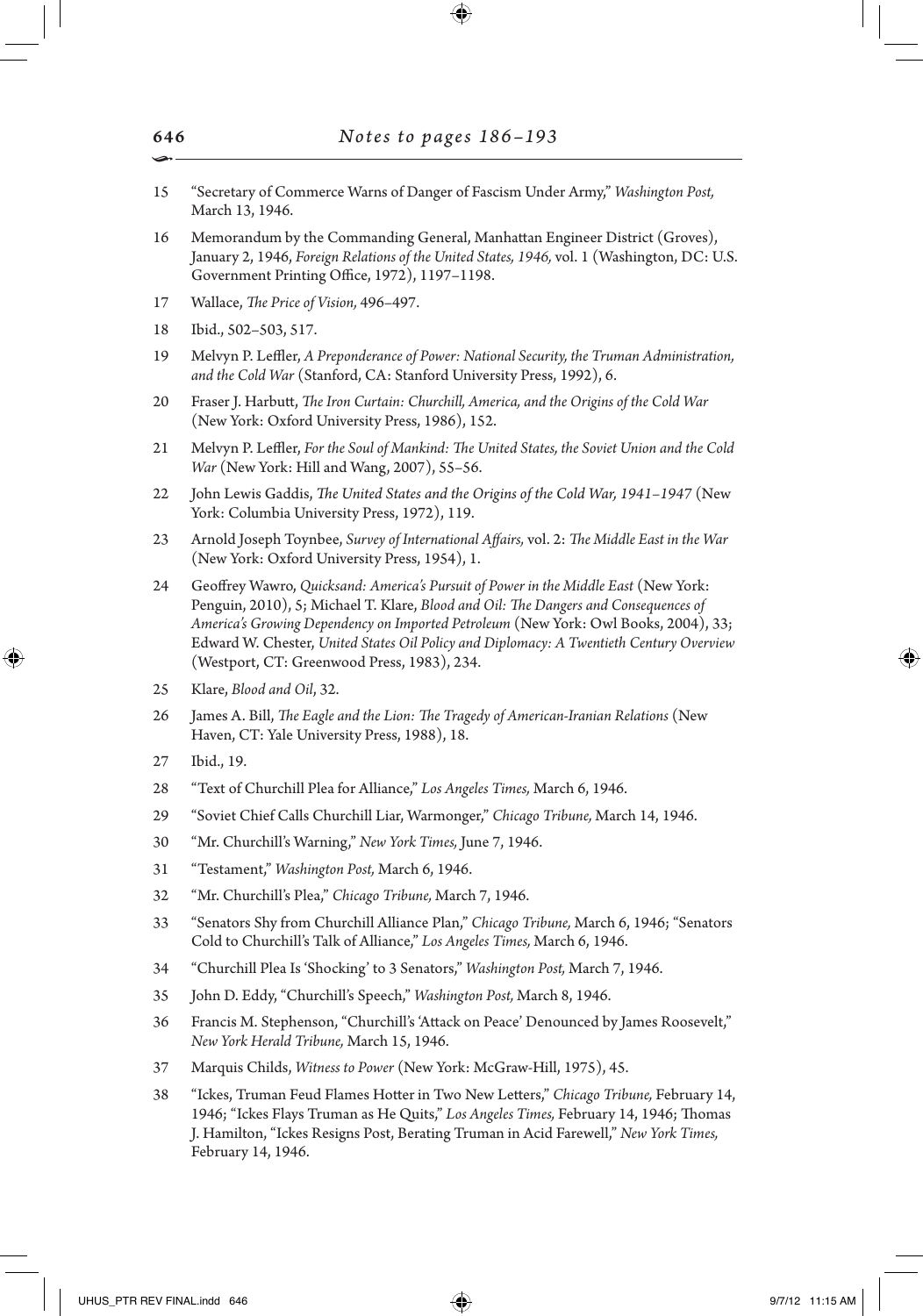$\bigoplus$ 

| 39 | Bill Henry, "Ickes Blowup Rocks Capital like Atom Bomb," Los Angeles Times, February<br>14, 1946.                                                                                                                                                     |
|----|-------------------------------------------------------------------------------------------------------------------------------------------------------------------------------------------------------------------------------------------------------|
| 40 | Henry Wallace, April 12, 1946, RG 40 (Department of Commerce); Entry 1,<br>General Records of the Department of Commerce, Office of the Secretary, General<br>Correspondence; Box 1074, File "104251/6" (2 of 7), National Archives, Washington, D.C. |
| 41 | "Dr. Butler Urges Iran Oil Sharing," Los Angeles Times, March 25, 1946.                                                                                                                                                                               |
| 42 | "Russia and Iran," Washington Post, March 7, 1946.                                                                                                                                                                                                    |
| 43 | Robert C. Albright, "Pepper Urges Big 3 to Meet on 'Confidence,'" Washington Post,<br>March 21, 1946.                                                                                                                                                 |
| 44 | E. Brook Lee, "Relations with Russia," Washington Post, March 20, 1946.                                                                                                                                                                               |
| 45 | "Nation: Good Old Days," Time, January 28, 1980, 13.                                                                                                                                                                                                  |
| 46 | Boyer, By the Bomb's Early Light, 30.                                                                                                                                                                                                                 |
| 47 | David E. Lilienthal, The Atomic Energy Years, 1945-1950, vol. 2: The Journals of David E.<br>Lilienthal, ed. Helen M. Lilienthal (New York: Harper & Row, 1964), 10, 27.                                                                              |
| 48 | Ibid., 30; Herken, The Winning Weapon, 160-162.                                                                                                                                                                                                       |
| 49 | Lilienthal, The Atomic Energy Years, 1945-1950, vol. 2, 59; Robert C. Grogin, Natural<br>Enemies: The United States and the Soviet Union in the Cold War (New York: Lexington<br>Books, 2001), 95.                                                    |
| 50 | Drew Middleton, "Baruch Atom Plan Spurned by Pravda," New York Times, June 25, 1946.                                                                                                                                                                  |
| 51 | Lloyd J. Graybar, "The 1946 Atomic Bomb Tests: Atomic Diplomacy or Bureaucratic<br>Infighting?," Journal of American History 72 (1986), 900.                                                                                                          |
| 52 | "Red Sees Atom Test as Effort to Better Bomb," Chicago Tribune, July 4, 1946.                                                                                                                                                                         |
| 53 | Lewis Mumford, "Gentlemen: You Are Mad!" Saturday Review of Literature, March 2,<br>1946, 5.                                                                                                                                                          |
| 54 | Wallace, The Price of Vision, 589-601.                                                                                                                                                                                                                |
| 55 | James A. Hagerty, "Wallace Warns on 'Tough' Policy Toward Russia," New York Times,<br>September 12, 1946.                                                                                                                                             |
| 56 | Henry A. Wallace, "The Way to Peace," September 12, 1946, in Wallace, The Price of<br>Vision, 661-668.                                                                                                                                                |
| 57 | James Reston, "Wallace Speech Is Seen Embarrassing to Byrnes," New York Times,<br>September 13, 1946.                                                                                                                                                 |
| 58 | "Hillbilly Policy, British Reaction," Los Angeles Times, September 15, 1946.                                                                                                                                                                          |
| 59 | Eleanor Roosevelt, "My Day," September 17, 1946, www.gwu.edu/~erpapers/myday/<br>displaydoc.cfm?_y=1946&_f=md0 00445.                                                                                                                                 |
| 60 | Wallace, The Price of Vision, 593.                                                                                                                                                                                                                    |
| 61 | Robert J. Donovan, Conflict and Crisis: The Presidency of Harry S Truman (New York:<br>W. W. Norton, 1977), 227.                                                                                                                                      |
| 62 | Wallace, The Price of Vision, 630.                                                                                                                                                                                                                    |
| 63 | Richard J. Walton, Henry Wallace, Harry Truman, and the Cold War (New York: Viking,<br>1976), 114.                                                                                                                                                    |
| 64 | Clifford-Elsey Report, Septembner 24, 1946, Conway Files, Truman Papers, Truman Library.                                                                                                                                                              |

 $\mathbb{I}$ 

 $\bigoplus$ 

 $\Box$ 

 $\bigoplus$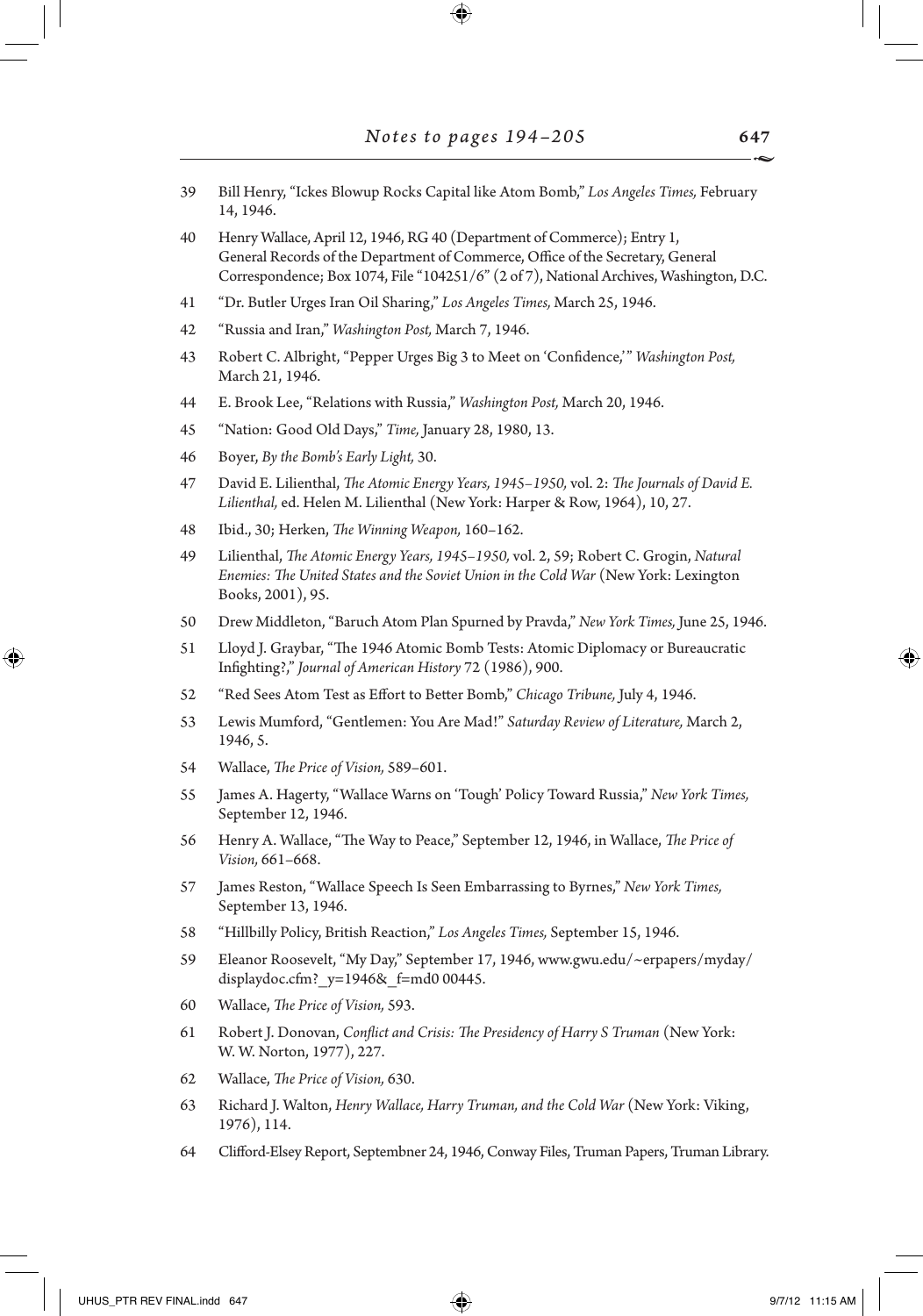- 65 Leffler, *A Preponderance of Power,* 130–138; Offner, *Another Such Victory,* 178–182.
- 66 Clifford-Elsey Report.
- 67 Walter Isaacson and Evan Thomas, *The Wise Men: Six Friends and the World They Made* (New York: Simon & Schuster, 1986), 376.
- 68 Offner, *Another Such Victory,* 180–181.
- 69 Lloyd C. Gardner, *Three Kings: The Rise of an American Empire* (New York: New Press, 2009), 48.
- 70 "Plan to Split U.S. Charged," *Baltimore Sun,* May 29, 1946.
- 71 Robert L. Beisner, *Dean Acheson: A Life in the Cold War* (New York: Oxford University Press, 2006), 53, 57.
- 72 Gardner, *Architects of Illusion,* 204.
- 73 Dean Acheson, *Present at the Creation: My Years in the State Department* (New York: Signet, 1969), 293.
- 74 "Text of President Truman's Speech on New Foreign Policy," *New York Times,* March 13, 1947.
- 75 Lawrence S. Wittner, *Cold War America: From Hiroshima to Watergate* (New York: Holt, Rinehart and Winston, 1978), 34.
- 76 "Henry Wallace Answers President Truman [advertisement]," *New York Times*, March 18, 1947; "Truman Betraying U.S. Wallace Says," *New York Times*, March 14, 1947; Culver and Hyde, *American Dreamer*, 436–437.
- 77 "Pravda Opens Bitter Attack on U.S. Loans," *Washington Post,* March 16, 1947.
- 78 Gardner, *Architects of Illusion*, 221; Anne O'Hare McCormick, "Open Moves in the Political War for Europe," *New York Times*, June 2, 1947.
- 79 Herring, *From Colony to Superpower*, 616.
- 80 Lawrence S. Wittner, *American Intervention in Greece, 1943–49* (New York: Columbia University Press, 1982), 262–263.
- 81 Lorraine M. Lees, *Keeping Tito Afloat: The United States, Yugoslavia and the Cold War* (University Park, PA: Pennsylvania State University Press, 1993), 54; John Lewis Gaddis, *Russia, The Soviet Union, and the United States: An Interpretive History* (New York: Alfred A. Knopf, 1978), 192.
- 82 Lloyd C. Gardner, *Spheres of Influence: The Great Powers Partition Europe, From Munich to Yalta* (Chicago: I. R. Dee, 1993), 265.
- 83 Offner, *Another Such Victory,* 209–211.
- 84 Walter LaFeber, *The American Age: United States Foreign Policy at Home and Abroad Since 1750* (New York: W. W. Norton, 1989), 479–480.
- 85 Offner, *Another Such Victory,* 213.
- 86 Gaddis, *The United States and the Origins of the Cold War*, 322–323.
- 87 Vladislav Zubok and Constantine Pleshakov, *Inside the Kremlin's Cold War: From Stalin to Khrushchev* (Cambridge, MA: Harvard University Press, 1996), 276–277; Melvyn P. Leffler, "Inside Enemy Archives: The Cold War Reopened," *Foreign Affairs* 75 ( July– August 1996).

648 •

⊕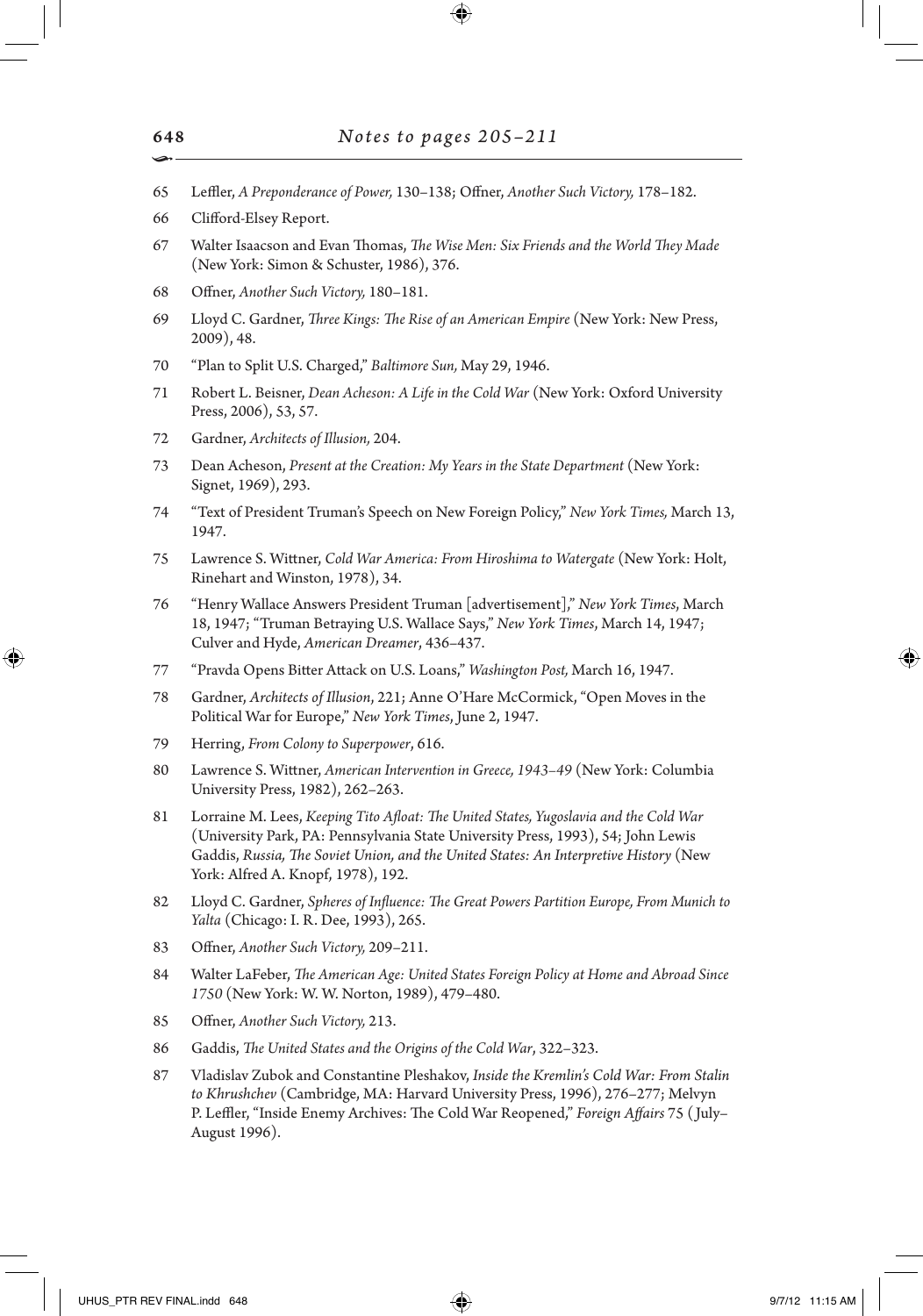- 88 Gary Wills, *Bomb Power: The Modern Presidency and the National Security State* (New York: Penguin, 2010), 63.
- 89 Walter Lippmann, *The Cold War: A Study in U.S. Foreign Policy* (New York: Harper & Brothers, 1947), 15–16, 19, 44.
- 90 Ellen Schrecker, *Many Are the Crimes: McCarthyism in America* (Princeton, NJ: Princeton University Press, 1998), 287; Wills, *Bomb Power,* 74.
- 91 Offner, *Another Such Victory,* 202.
- 92 Ibid., 192.
- 93 Mark Perry, *Four Stars* (Boston: Houghton Mifflin, 1989), 88; Townsend Hoopes and Douglas Brinkley, *Driven Patriot: The Life and Times of James Forrestal* (New York: Alfred A. Knopf, 1992), 310–312; "NSC 10/2," June 18, 1948, in William M Leary, ed., *The Central Intelligence Agency: History and Documents* (Birmingham, AL: University of Alabama Press), 133.
- 94 Colonel R. Allen Griffin, recorded interview by James R. Fuchs, staff interviewer, February 15, 1974, Harry S. Truman Library, Oral History Program; Wills, *Bomb Power*, 78, 88–89; Tim Weiner, *Legacy of Ashes: The History of the CIA* (New York: Doubleday, 2007), 28–29.
- 95 Norman J. W. Goda, "Nazi Collaborators in the United States: What the FBI Knew," in *U.S. Intelligence and the Nazis*, ed. Richard Breitman, Norman J. W. Goda, Timothy Naftali, and Robert Wolfe (New York: Cambridge University Press, 2005), 249–253.
- 96 Weiner, *Legacy of Ashes*, 43–45.
- 97 Wills, *Bomb Power,* 87.

⊕

- 98 Christopher Simpson, *Blowback: America's Recruitment of Nazis and Its Effects on the Cold War* (New York: Weidenfeld & Nicholson, 1988), 65.
- 99 Walter A. McDougall, *The Heavens and the Earth: A Political History of the Space Age* (Baltimore: John Hopkins University Press, 1997), 88.
- 100 Leffler, *A Preponderance of Power,* 238–239.
- 101 Avi Shlaim, "The Balfour Declaration and Its Consequences," in *Yet More Adventures with Britannia: Personalities, Politics and Culture in Britain,* ed. W. Roger Lewis (London: I. B. Tauris, 2005), 251.
- 102 Herring, *From Colony to Superpower*, 569.
- 103 Wawro, *Quicksand,* 37–38.
- 104 Wallace, *The Price of Vision,* 607.
- 105 Steven M. Gillon, *The American Paradox: A History of the United States Since 1945* (Boston: Wadsworth, 2012), 25.
- 106 Daniel Yergin, *The Prize,* 408.
- 107 William Stivers, "The Incomplete Blockade: Soviet Zone Supply of West Berlin, 1948–1949," *Diplomatic History* 21(Fall 1997), 569–570; Carolyn Eisenberg, "The Myth of the Berlin Blockade and the Early Cold War," in Ellen Schrecker, ed. *Cold War Triumphalism: The Misuse of History After the Fall of Communism* (New York: New Press, 2004), 174–200.
- 108 Carolyn Woods Eisenberg, *Drawing the Line: The American Decision to Divide Germany, 1944–1949* (New York: Cambridge University Press, 1998), 440.

649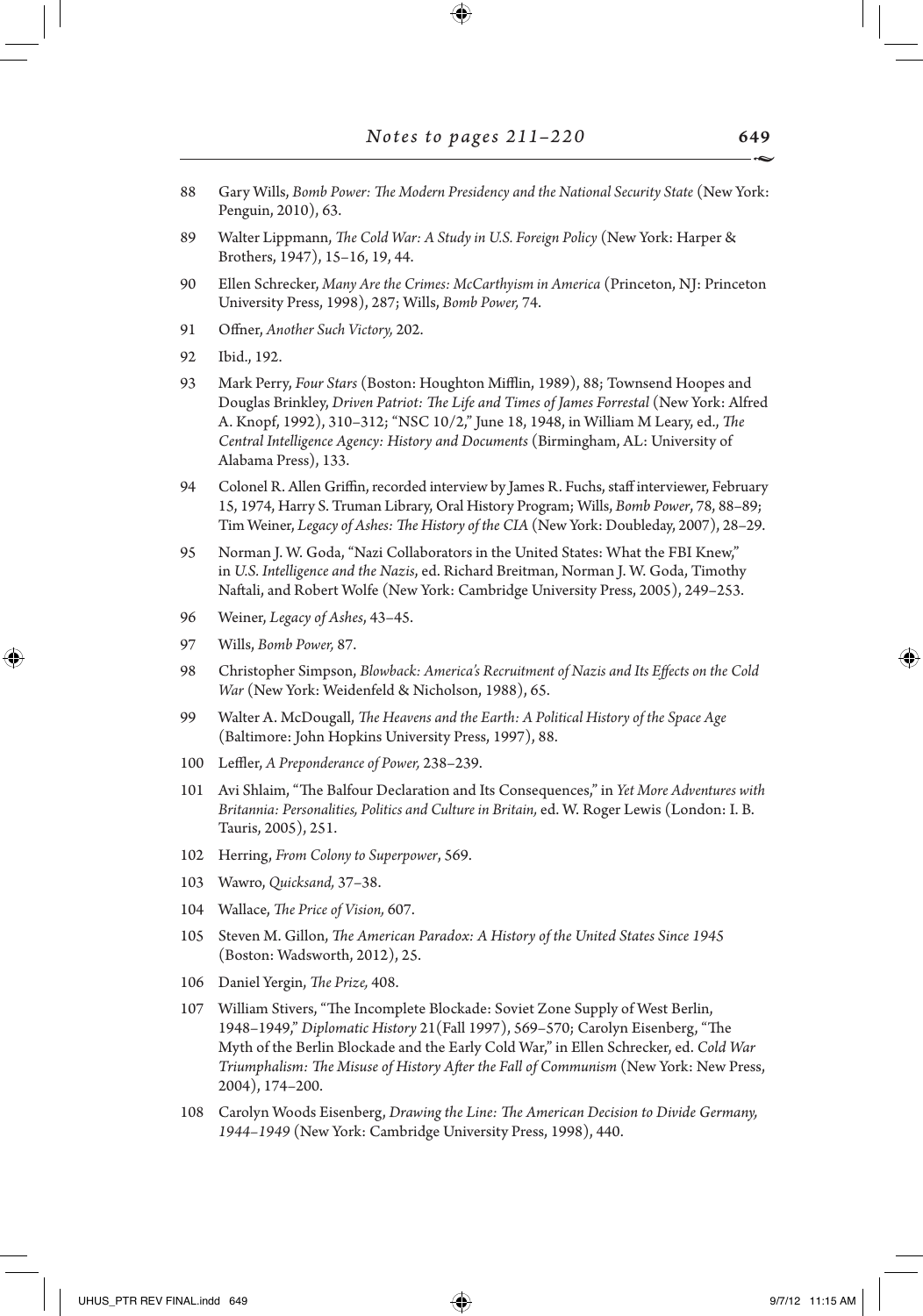- 109 James Carroll, *House of War: The Pentagon and the Disastrous Rise of American Power*  (New York: Houghton Mifflin, 2006), 148.
- 110 John C. Culver and John Hyde, *American Dreamer: The Life and Times of Henry A. Wallace* (W. W. Norton, 2000), 456–457.
- 111 Ibid., 466–467.
- 112 Ibid., 464–470.
- 113 Ibid., 502.

↔

- 114 PPS/23, "Review of Current Trends: U.S. Foreign Policy," February 24, 1948, *Foreign Relations of the United States, 1948,* vol. 1, Part 2 (Washington, DC: U.S. Government Printing Office, 1975), 524–525.
- 115 "The Tragedy of China," *New York Times,* January 24, 1949.
- 116 "Duel for Asia," *New York Times*, December 18, 1949.
- 117 "Chennault Sees War in Loss of China," *Washington Post,* June 26, 1949.
- 118 Margaret Truman, *Harry S. Truman* (New York: William Morrow, 1973), 412.
- 119 Harry Truman, "Statement by the President on Announcing the First Atomic Explosion in the U.S.S.R., September 23, 1949," *Public Papers of the Presidents: Harry S. Truman, 1945–1953,* Truman Library.
- 120 "Groves of Illusion," *Los Angeles Times,* February 28, 1946.
- 121 Kai Bird and Martin J. Sherwin, *American Prometheus: The Triumph and Tragedy of J. Robert Oppenheimer* (New York: Vintage Books, 2005), 417.
- 122 Gerard J. DeGroot, *The Bomb: A Life* (Cambridge, MA: Harvard University Press, 2005), 145–147.
- 123 "Public Was Deluded on Bomb, Dewey Says," *New York Times,* September 24, 1949.
- 124 "Lucas Blasts Gutter Politics over Red Atom," *Chicago Tribune,* October 10, 1949.
- 125 "Who Is Winning?," *New York Times,* October 9, 1949.
- 126 "Russ Bomb Heralds New Atom Era—as Predicted," William Laurence, *Los Angeles Times,* September 25, 1949.
- 127 Lilienthal, *The Atomic Energy Years, 1945–1950,* vol. 2, 584–585.
- 128 "Forrestal Hopes to Keep His Job," *Los Angeles Times,* October 10, 1948; Drew Pearson, "Pearson Replies," *Washington Post,* May 30, 1949.
- 129 "Four Forrestal Suicide Bids, Says Pearson," *Los Angeles Times,* May 23, 1949; Carroll, *House of War,* 151.
- 130 Marquis Childs, "Washington Calling: Food for Propaganda," *Washington Post,* May 5, 1949.

#### Chapter 6: Eisenhower: A Not So Pretty Picture

- 1 Melvyn P. Leffler, *For the Soul of Mankind: The United States, the Soviet Union and the Cold War* (New York: Hill and Wang, 2007), 91.
- 2 Gerard J. DeGroot, *The Bomb: A Life* (Cambridge, MA: Harvard University Press, 2005), 153.
- 3 Gregg Herken, *The Winning Weapon: The Atomic Bomb in the Cold War* (New York: Vintage Books, 1982), 279, 293–297.

650 •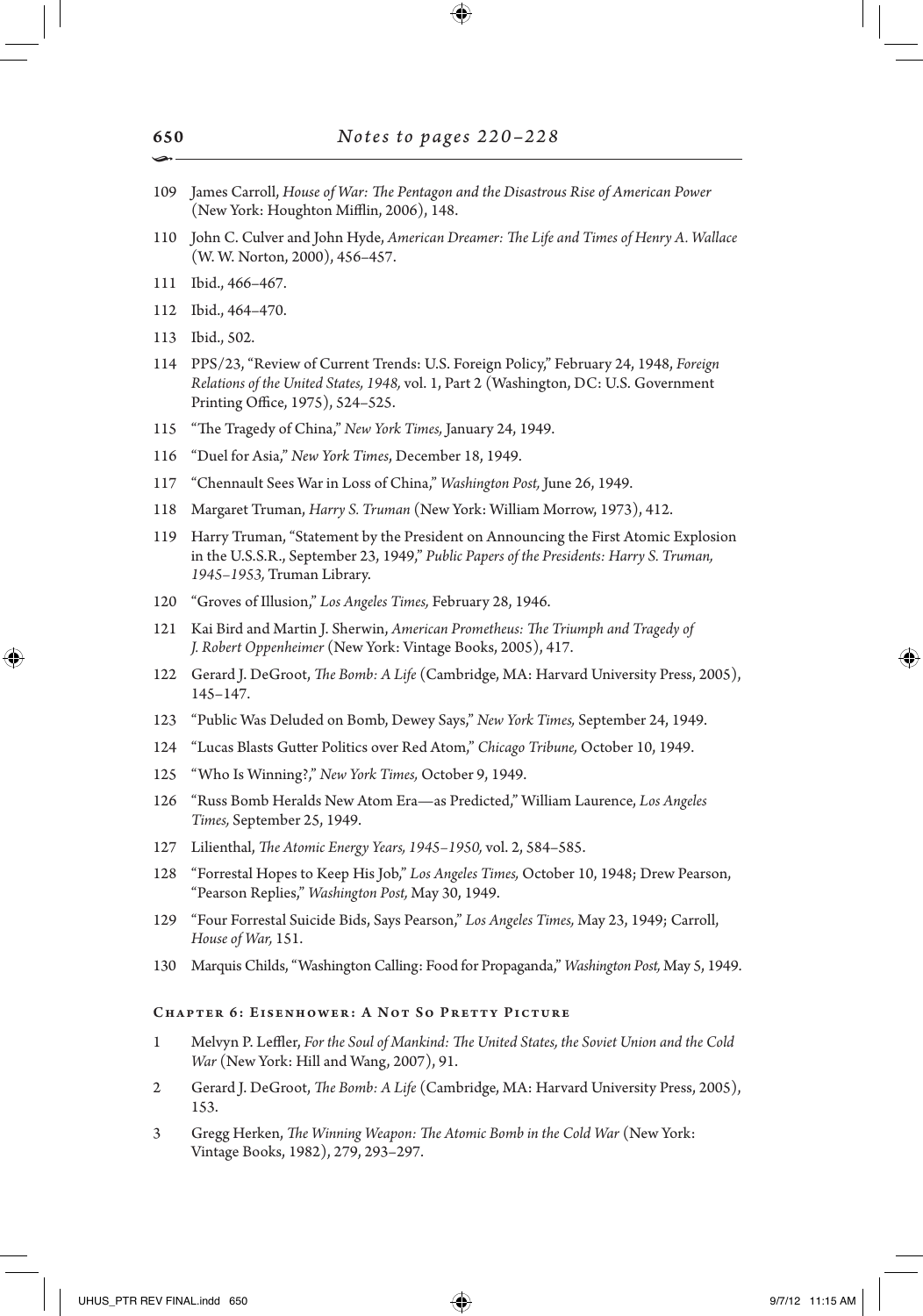4 David E. Lilienthal, *The Atomic Energy Years, 1945–1950,* vol. 2: *The Journals of David E. Lilienthal,* ed. Helen M. Lilienthal (New York: Harper & Row, 1964), 582.

⊕

- 5 Priscilla J. McMillan, *The Ruin of J. Robert Oppenheimer and the Birth of the Modern Arms Race* (New York: Viking, 2005), 24.
- 6 "USAEC General Advisory Committee Report on the 'Super,' October 30, 1949," in *The American Atom: A Documentary History of Nuclear Policies from the Discovery of Fission to the Present, 1939*–*1984,* ed. Robert C. Williams and Philip L. Cantelon (Philadelphia: University of Pennsylvania Press, 1984), 124–127.
- 7 Kai Bird and Martin J. Sherwin, *American Prometheus: The Triumph and Tragedy of J. Robert Oppenheimer* (New York: Vintage Books, 2005), 427.
- 8 Albert Einstein, *Einstein on Politics: His Private Thoughts and Public Stands on Nationalism, Zionism, War, Peace, and the Bomb,* ed. David E. Rowe and Robert Schulmann (Princeton, NJ: Princeton University Press, 2007), 404.
- 9 Leo Szilard, *Toward a Livable World,* ed. Helen S. Hawkins, G. Allen Greb, and Gertrud Weiss Szilard (Cambridge, MA: MIT Press, 1987), 84.
- 10 William Faulkner, Nobel Prize Banquet Speech, December 10, 1950, http://www .nobelprize.org/nobel\_prizes/literature/laureates/1949/faulkner-speech.html.
- 11 "NSC 68: United States Objectives and Programs for National Security (April 14, 1950)," in *American Cold War Strategy: Interpreting NSC 68,* ed. Ernest R. May (New York: St. Martin's Press, 1993), 25, 28, 38, 55.
- 12 Robert Griffith, *The Politics of Fear: Joseph R. McCarthy and the Senate* (Lexington: University Press of Kentucky, 1970), 49.
- 13 Ellen Schrecker, *Many Are the Crimes: McCarthyism in America* (Princeton, NJ: Princeton University Press, 1998), 206.
- 14 Michael S. Sherry, *In the Shadow of War: The United States Since the 1930s* (New Haven, CT: Yale University Press, 1995), 174.
- 15 Schrecker, *Many Are the Crimes,* xiii, 267–268.
- 16 Mary McCarthy, "Naming Names: The Arthur Miller Case," in Mary McCarthy, *On the Contrary* (New York: Farrar, Straus, and Cudahy, 1961), 154.
- 17 I. F. Stone, "Must Americans Become Informers?," in I. F. Stone, *The Truman Era* (1953; reprint, New York: Random House, 1972), 99.
- 18 Richard H. Pells, *The Liberal Mind in a Conservative Age: American Intellectuals in the 1940s and 1950s,* 2nd ed. (Middletown, CT: Wesleyan University Press, 1989), 322.
- 19 Larry Ceplair and Steven Englund, *The Inquisition in Hollywood: Politics in the Film Community, 1930–1960* (New York: Anchor Press/Doubleday, 1980), 386–388, 403–407, 418–422.
- 20 Schrecker, *Many Are the Crimes,* 369–370.
- 21 Vincent Joseph Intondi, "From Harlem to Hiroshima: African Americans and the Bomb, 1945–1968," PhD dissertation, American University, 2009.
- 22 David K. Johnson, *The Lavender Scare: The Cold War Persecution of Gays and Lesbians in the Federal Government* (Chicago: University of Chicago Press, 2004), 166–168.
- 23 Schrecker, *Many Are the Crimes,* 208, 212, 216, 227.
- 24 Melvyn P. Leffler, *A Preponderance of Power: National Security, the Truman Administration, and the Cold War* (Stanford, CA: Stanford University Press, 1992), 365.

⊕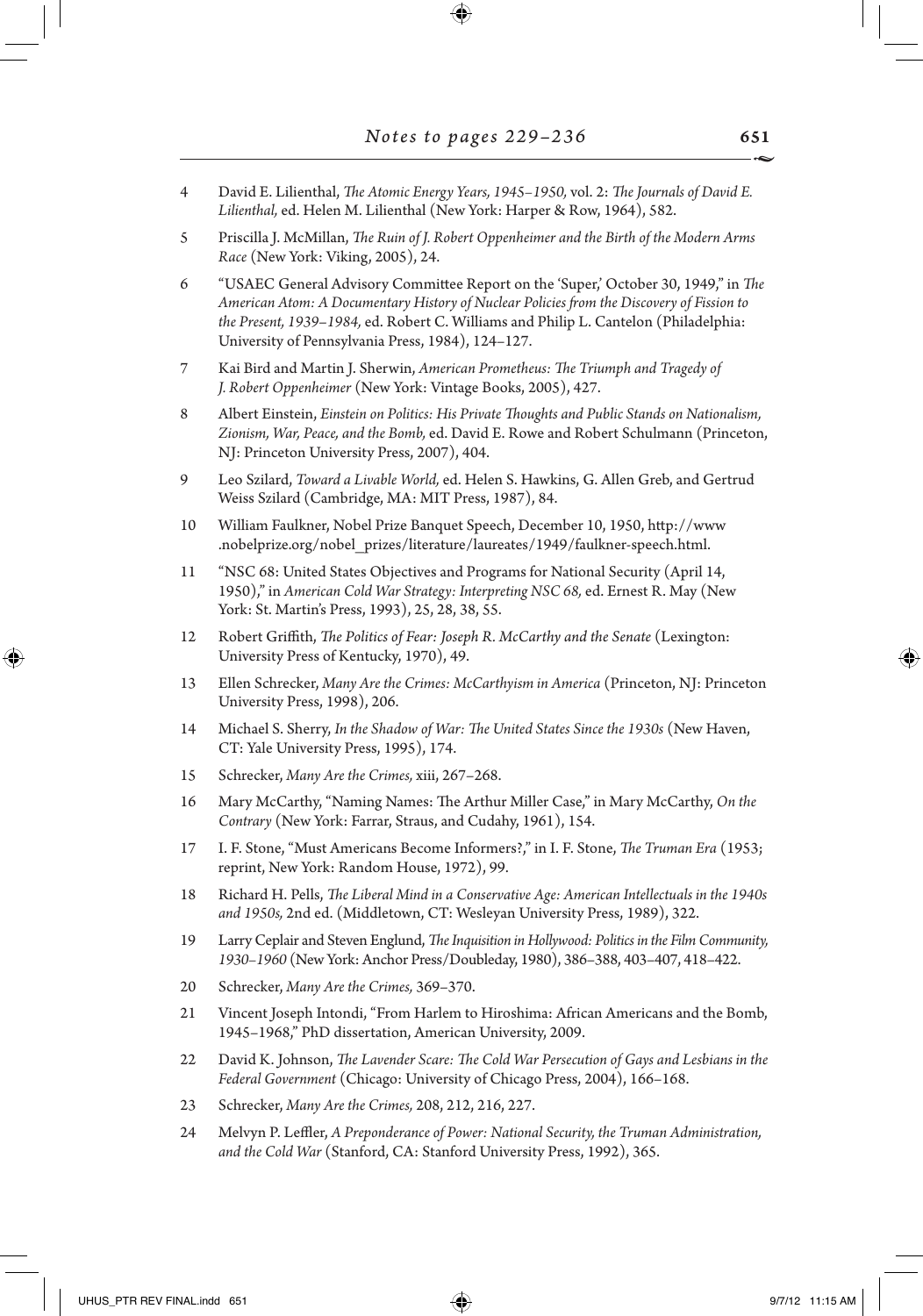- 25 "War in Korea," *New York Times,* June 26, 1950.
- 26 David Halberstam, *The Coldest Winter: America and the Korean War* (New York: Hyperion, 2007), 2.
- 27 Lloyd C. Gardner, "The Dulles Years: 1953–1959," in *From Colony to Empire: Essays on the History of American Foreign Relations*, ed. William Appleman Williams (New York: John Wiley & Sons, 1972), 375–376.
- 28 Ibid., 371–372.
- 29 Halberstam, *The Coldest Winter,* 92–93.
- 30 Deborah Welch Larson, "Bandwagon Images in American Foreign Policy: Myth or Reality?" in *Dominoes and Bandwagons,* ed. Robert Jervis and Jack Snyder (New York: Oxford University Press, 1991), 96.
- 31 "Truman Lauds 'Brilliant' Victory by MacArthur," *Los Angeles Times,* September 30, 1950.
- 32 Robert L. Beisner, *Dean Acheson: A Life in the Cold War* (New York: Oxford University Press, 2006), 404.
- 33 Vladislav M. Zubok, *A Failed Empire: The Soviet Union in the Cold War from Stalin to Gorbachev* (Chapel Hill: University of North Carolina Press, 2007), 78.
- 34 Harry S. Truman, *Memoirs: Years of Trial and Hope* (New York: Doubleday, 1956), 375.
- 35 Halberstam, *The Coldest Winter,* 14–16, 386, 390–391.
- 36 "Statement by Gen. MacArthur," *New York Times,* November 29, 1950.
- 37 Bruce Cumings, *Korea's Place in the Sun* (New York: W. W. Norton, 1997), 272; Joseph Gerson, *Empire and the Bomb: How the U.S. Uses Nuclear Weapons to Dominate the World* (London: Pluto Press, 2007), 288; Drew Pearson, "Korea Briefing Startled British," *Washington Post,* December 8, 1950.
- 38 Alan Brinkley, *The Publisher: Henry Luce and His American Century* (New York: Alfred A. Knopf, 2010), 365.
- 39 "Speeches by Warren Austin of U.S. and Wu Hsiu-chuan of Red China in Security Council," *New York Times*, November 29, 1950.
- 40 Arthur Veysey, "Attlee to Tell Truman: Don't Use Atom Bomb," *Chicago Tribune,* December 2, 1950.
- 41 Cumings, *Korea's Place in the Sun,* 272; Gerson, *Empire and the Bomb,* 81; Bruce Cumings, *The Origins of the Korean War,* vol. 2: *The Roaring of the Cataract, 1947–1950* (Princeton, NJ: Princeton University Press, 1990), 749–750.
- 42 Michael H. Hunt, *Crises in U.S. Foreign Policy* (New Haven, CT: Yale University Press, 1996), 217–218.
- 43 "Rivers Urges A-Bomb Against Reds," *Miami Daily News,* November 28, 1950.
- 44 "Congressmen Split on Use of Atom Bomb," *Chicago Tribune,* December 1, 1950.
- 45 Richard Lee Miller, *Under the Cloud: The Decades of Nuclear Testing* (The Woodlands, TX: Two Sixty Press, 1991), 101.
- 46 A. M. Rosenthal, "U.N. Circles Wary on Atom Bomb Use," *New York Times,* December 1, 1950.
- 47 Cumings, *The Origins of the Korean War,* 750.

652 •

↔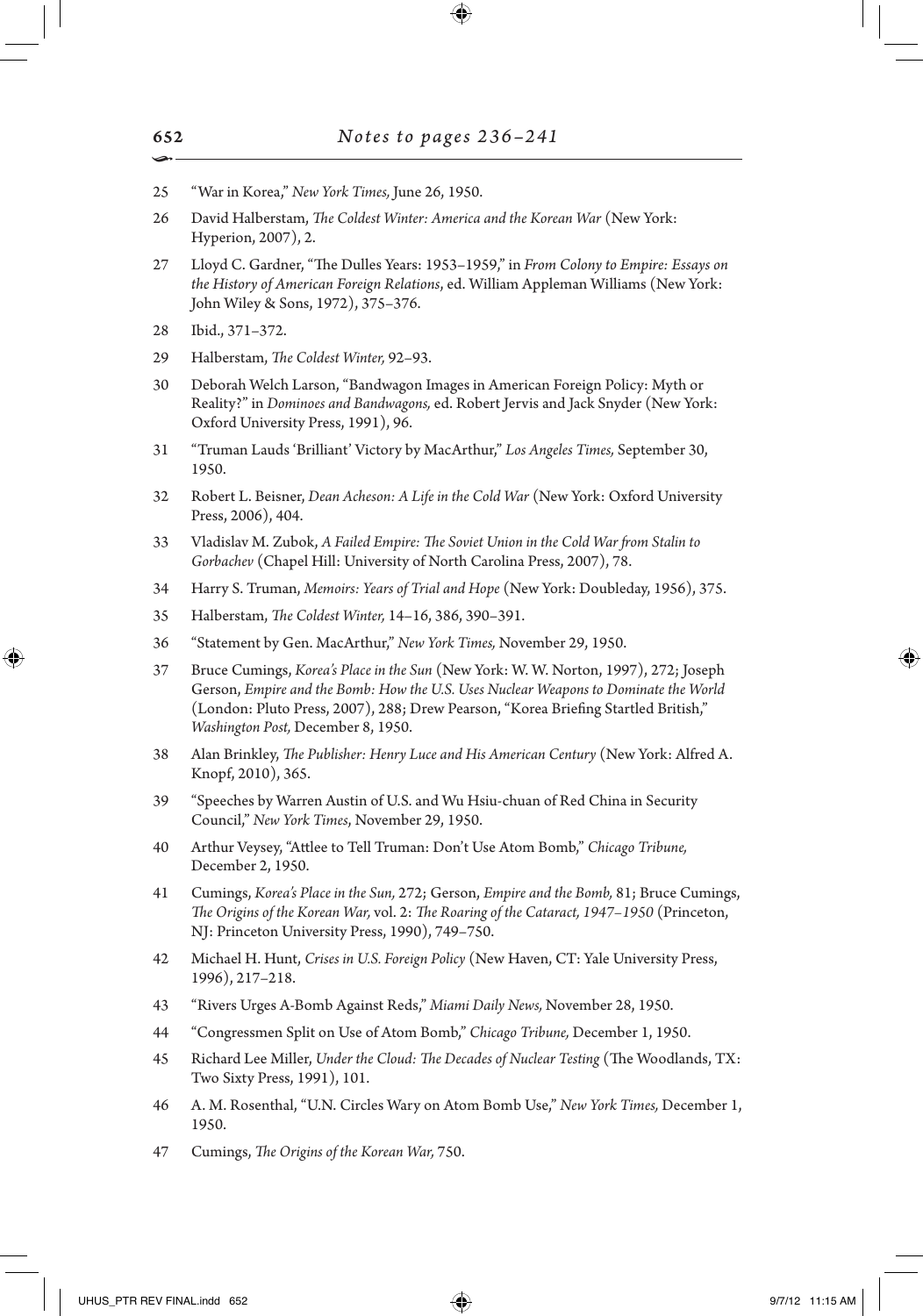48 C. L. Sulzberger, "U.S. Prestige Ebbs on Korea, Europe-Asia Survey Shows," *New York Times,* December 7, 1950.

⊕

- 49 Bruce Cumings, *The Korean War: A History* (New York: Modern Library, 2010), 156.
- 50 Arnold A. Offner, *Another Such Victory: President Truman and the Cold War, 1945–1953* (Stanford, CA: Stanford University Press, 2002), 402.
- 51 Max Hastings, *The Korean War* (New York: Simon & Schuster, 1987), 201.
- 52 Cumings, *The Origins of the Korean War,* 750–751.
- 53 Halberstam, *The Coldest Winter,* 607.
- 54 "McCarthy Charges Treason with Bourbon," *Los Angeles Times,* April 13, 1951.
- 55 Richard H. Rovere and Arthur Schlesinger, Jr., *General MacArthur and President Truman: The Struggle for Control of American Foreign Policy* (1951; reprint, New Brunswick, NJ: Transaction Publishers, 1992), 276–277.
- 56 Halberstam, *The Coldest Winter,* 609.
- 57 Beisner, *Dean Acheson,* 432.
- 58 Ibid., 433, 446.

↔

- 59 George Barrett, "Radio Hams in U.S. Discuss Girls, So Shelling of Seoul Is Held Up," *New York Times,* February 9, 1951.
- 60 I. F. Stone, *The Hidden History of the Korean War* (New York: Monthly Review Press, 1969), 313.
- 61 Bruce Cumings, "American Airpower and Nuclear Strategy in Northeast Asia Since 1945," in *War and State Terrorism: The United States, Japan, and the Asia-Pacific in the Long Twentieth Century,* ed. Mark Selden and Alvin Y. So (Lanham, MD: Rowman & Littlefield, 2004), 76.
- 62 Bruce Cumings, *Dominion from Sea to Sea: Pacific Ascendancy and American Power* (New Haven, CT: Yale University Press, 2009), 340–341.
- 63 John Lewis Gaddis, *Russia, The Soviet Union, and the United States: An Interpretive History* (New York: Alfred A. Knopf, 1978), 212.
- 64 Thomas C. Reeves, *The Life and Times of Joe McCarthy* (1982; reprint, Lanham, MD: Madison Books, 1997), 451.
- 65 Ibid., 436.
- 66 Stephen E. Ambrose, *Eisenhower: The President,* vol. 2 (New York: Simon & Schuster, 1984), 55.
- 67 Samuel Shaffer, "Behind Nixon's Speech," *Newsweek,* October 6, 1952, 25.
- 68 Stephen E. Ambrose, *Eisenhower: Soldier and President* (New York: Simon & Schuster, 1990), 218.
- 69 Dwight D. Eisenhower, "The Long Pull for Peace: Extracts from the Final Report of the Chief of Staff General of the Army Dwight D. Eisenhower," *The Army Information Digest,* April 1948, 41.
- 70 Ira Chernus, *Apocalypse Management: Eisenhower and the Discourse of National Security* (Stanford, CA: Stanford University Press, 2008), 30–31.
- 71 Walter LaFeber, *America, Russia, and the Cold War, 1945–2006* (Boston: McGraw-Hill, 2008), 147.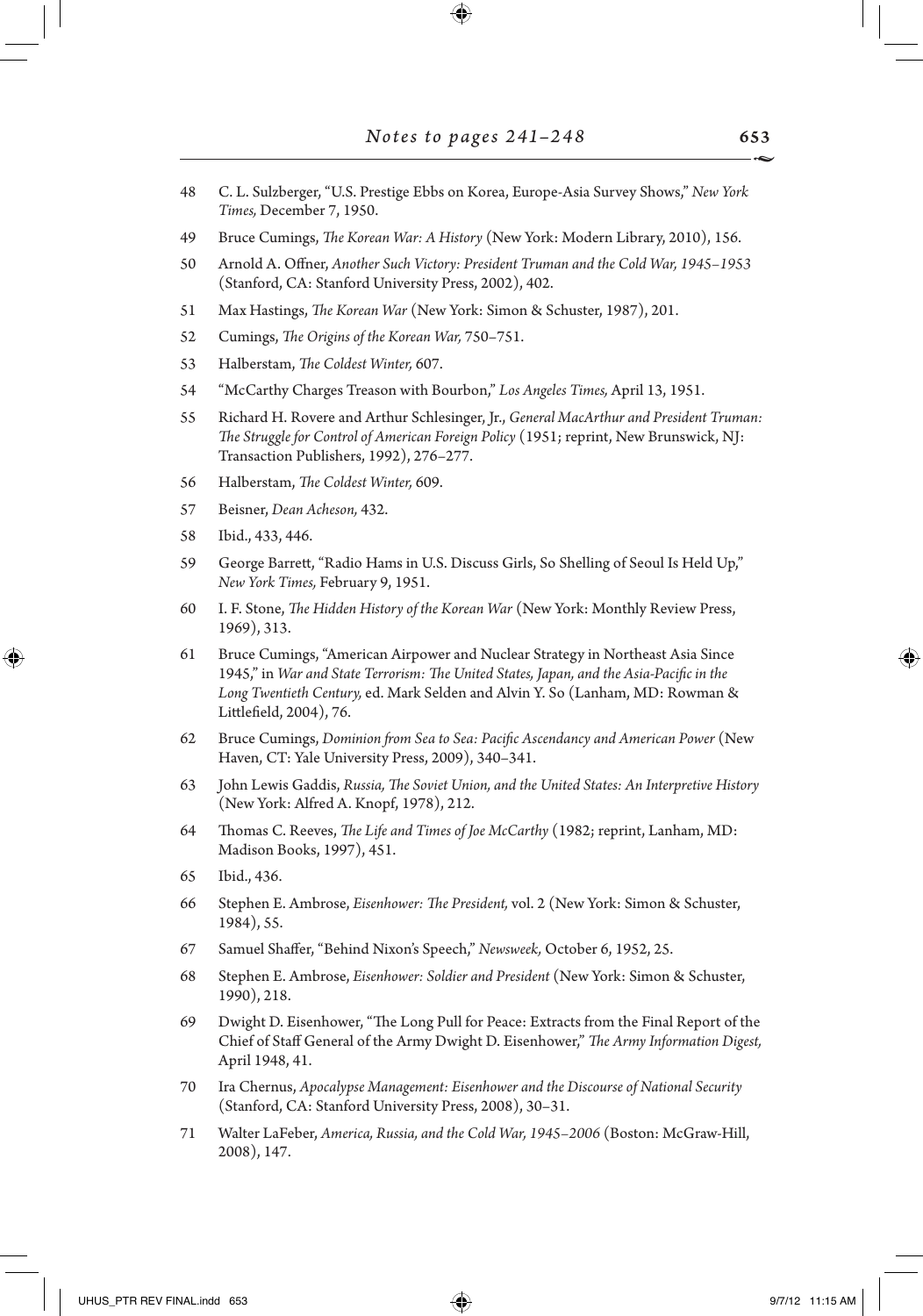- 72 Leffler, *For the Soul of Mankind,* 104.
- 73 Klaus Larres, *Churchill's Cold War: The Politics of Personal Diplomacy* (New Haven, CT: Yale University Press, 2002), 189–193.
- 74 "Text of Speech by Eisenhower Outlining Proposals for Peace in World," *New York Times,* April 17, 1953.
- 75 "Highway of Peace," *New York Times,* April 17, 1953, 24.
- 76 "Eisenhower's Peace Program," *Washington Post,* April 17, 1953, 26.
- 77 Lloyd Gardner, "Poisoned Apples: John Foster Dulles and the 'Peace Offensive,'" in *The Cold War After Stalin's Death,* ed. Klaus Larres and Kenneth Osgood (Lanham, MD: Rowman & Littlefield, 2006), 85.
- 78 Arthur M. Schlesinger, Jr., *The Cycles of American History* (Boston: Houghton Mifflin, 1999), 399.
- 79 H. R. Haldeman with Joseph DiMona, *The Ends of Power* (New York: Dell, 1978), 121– 122; Richard Nixon, *The Real War* (New York: Simon & Schuster, 1990), 255.
- 80 Jon Halliday and Bruce Cumings, *Korea: The Unknown War* (New York: Penguin, 1990), 203.
- 81 Ibid., 204.

↔

- 82 Dwight MacDonald, "America! America!," in *50 Years of Dissent,* ed. Nicolaus Mills and Michael Walzer (New Haven, CT: Yale University Press, 2004), 50.
- 83 McMillan, *The Ruin of J. Robert Oppenheimer,* 142.
- 84 DeGroot, *The Bomb,* 179.
- 85 "Text of Eisenhower Inaugural Address Pledging Search for Peace," *New York Times,* January 21, 1953.
- 86 Edgar Snow, *Journey to the Beginning* (New York: Random House, 1958), 360–361.
- 87 "Ike Scouts Bomb as Full Defense," *Baltimore Sun*, February 25, 1947.
- 88 David Alan Rosenberg, "The Origins of Overkill: Nuclear Weapons and American Strategy 1945–1960," *International Security* 7 (Spring 1983), 27.
- 89 Peter J. Kuznick, "Prophets of Doom or Voices of Sanity? The Evolving Discourse of Annihilation in the First Decade and a Half of the Nuclear Age," *Journal of Genocide Research* 9 (2007), 424.
- 90 "The Central Problem," *New York Times,* September 19, 1953.
- 91 Richard H. Immerman, *Empire for Liberty: A History of American Imperialism from Benjamin Franklin to Paul Wolfowitz* (Princeton, NJ: Princeton University Press, 2010), 164–172.
- 92 Ronald W. Pruessen, *John Foster Dulles: The Road to Power* (New York: Free Press, 1982), 123–132.
- 93 Stephen Kinzer, *Overthrow: America's Century of Regime Change from Hawaii to Iraq* (New York: Times Books, 2006), 114.
- 94 Sherman Adams, *Firsthand Report: The Story of the Eisenhower Administration* (Westport, CT: Greenwood Press, 1974), 364.
- 95 John Prados, *The Sky Would Fall: Operation Vulture: The U.S. Bombing Mission in Indochina, 1954* (New York: Dial Press, 1983), 30.

654 •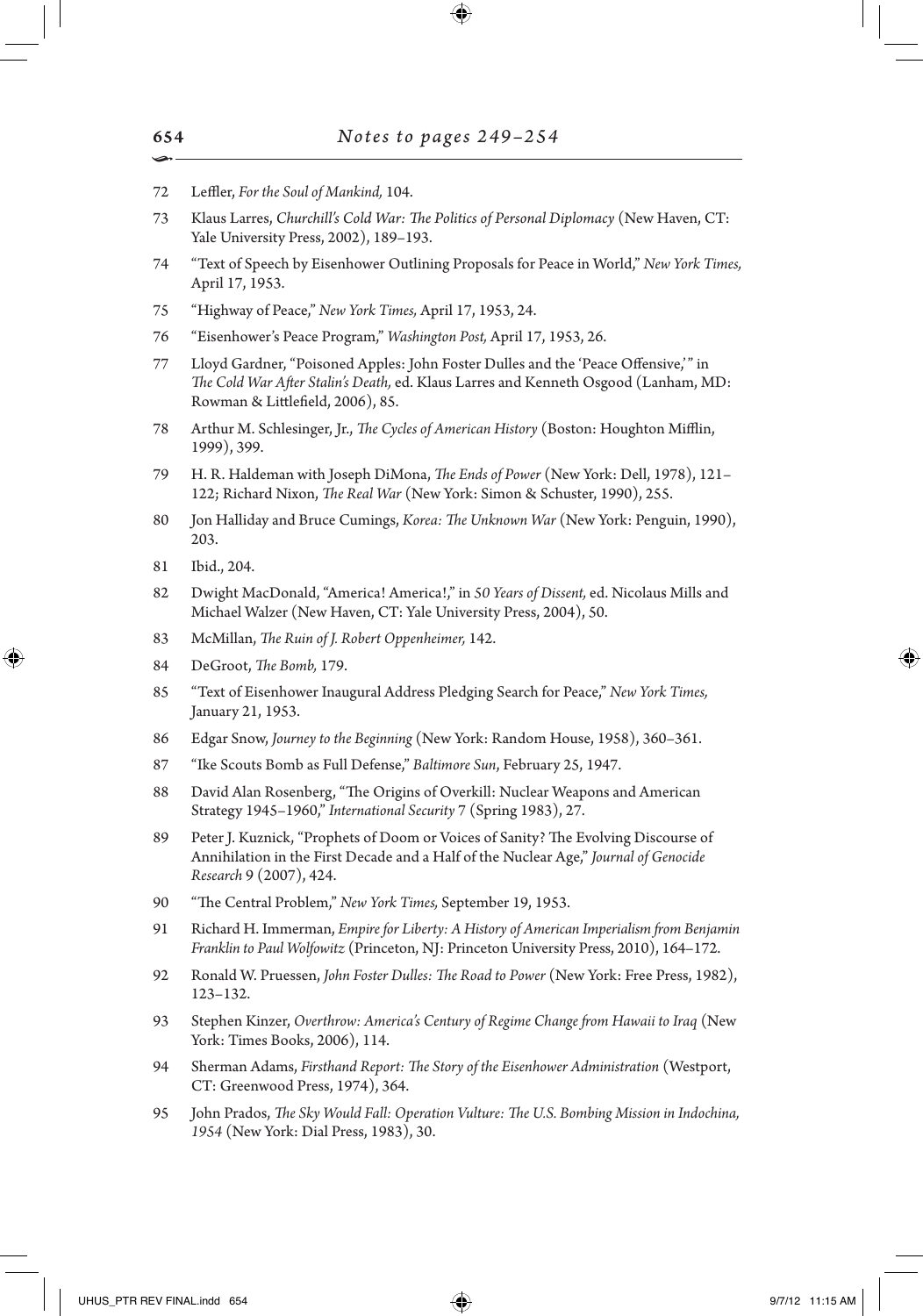- 96 Memorandum of Discussion at a Special Meeting of the National Security Council on Tuesday, March 31, 1953, *Foreign Relations of the United States, 1952–1954: Korea,* vol. 15 (Washington, DC: U.S. Government Printing Office, 1984), 827.
- 97 Appu K. Soman, *Double-edged Sword: Nuclear Diplomacy in Unequal Conflicts: The United States and China, 1950–1958* (New York: Praeger, 2000), 88.
- 98 Fred Kaplan, *The Wizards of Armageddon* (1983; reprint, Stanford, CA: Stanford University Press, 1991), 183–184.
- 99 Schlesinger, *Cycles of History,* 401.
- 100 Chernus, *Apocalypse Management,* 96.
- 101 Edward T. Folliard, "U.S. to Use A-Weapons in Any War," *Washington Post*, March 17, 1955; "President Says Atom Bomb Would Be Used like 'Bullet,'" *New York Times,* March 17, 1955.
- 102 "Record Shows U.S. Stands Ready to Use Its Nuclear Weapons Against Aggressor," *New York Times,* January 2, 1956.
- 103 Chernus, *Apocalypse Management,* 78–79.
- 104 William Lanouette, "Looking Back: Civilian Control of Nuclear Weapons," *Arms Control Today,* May 2009, 45.
- 105 "Text of Eisenhower's Address to the U.N. Assembly," *New York Times,* December 9, 1953.
- 106 Hanson W. Baldwin, "Eisenhower's Bid Hailed," *New York Times,* December 10, 1953.
- 107 Shane J. Maddock, *Nuclear Apartheid: The Quest for American Atomic Supremacy from World War II to the Present* (Chapel Hill: University of North Carolina Press, 2010), 91.
- 108 David Holloway, *Stalin and the Bomb: The Soviet Union and Atomic Energy, 1939–1956* (New Haven, CT: Yale University Press, 1994), 349–350.
- 109 John Foster Dulles, "The Evolution of Foreign Policy," *Department of State Bulletin* 30, no. 761 ( January 25, 1954), 108.
- 110 William Henry Chamberlin, "The New Strategy," *Wall Street Journal,* March 22, 1954.
- 111 James Reston, "Washington: 'Massive Atomic Retaliation' and the Constitution," *New York Times,* January 17, 1954.
- 112 Kaplan, *The Wizards of Armageddon,* 212.
- 113 DeGroot, *The Bomb,* 190.
- 114 Leffler, *For the Soul of Mankind,* 112.
- 115 Gardner, "The Dulles Years," 391.
- 116 Kinzer, *Overthrow,* 122.
- 117 Beisner, *Dean Acheson,* 538; Kinzer, 117–118.
- 118 The Ambassador in Iran (Grady) to the Department of State, July 1, 1951, *Foreign Relations of the United States, 1952–1954,* vol. 10 (Washington, DC: U.S. Government Printing Office, 1989), 80.
- 119 Daniel Yergin, *The Prize: The Epic Quest for Oil, Money, and Power* (New York: Simon & Schuster, 1991), 457.
- 120 Ibid., 458.

⊕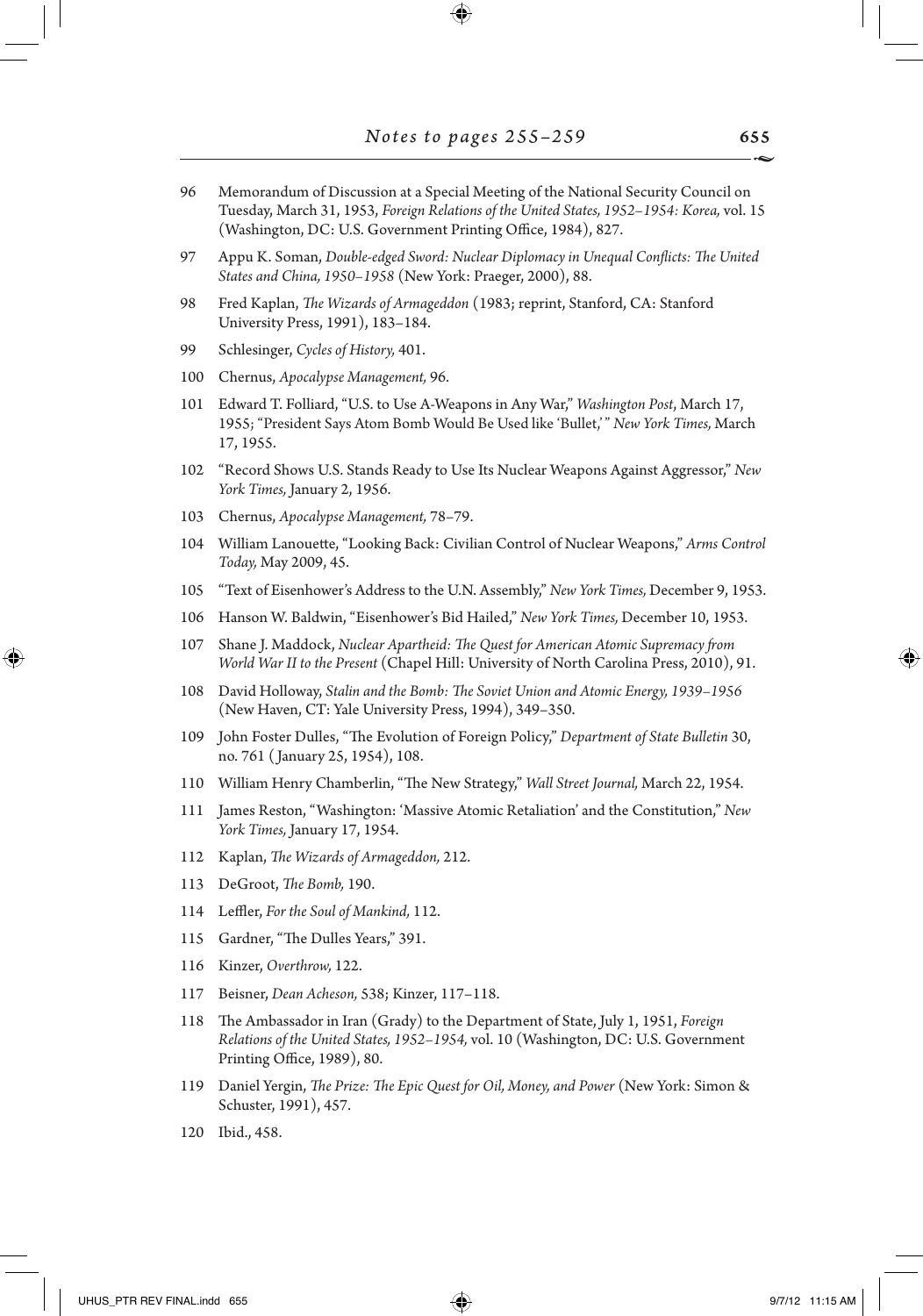- 121 Odd Arne Westad, *The Global Cold War: Third World Interventions and the Making of Our Times* (New York: Cambridge University Press, 2007), 121.
- 122 Beisner, *Dean Acheson,* 546.
- 123 Christopher Andrew, *For the President's Eyes Only: Secret Intelligence and the American Presidency from Washington to Bush* (New York: HarperCollins, 1995), 203.
- 124 The Ambassador in Iran (Henderson) to the Department of State, July 28, 1952, *Foreign Relations of the United States, 1952–1954,* vol. 10 (Washington, DC: U.S. Government Printing Office, 1989), 417.
- 125 Tim Weiner, *Legacy of Ashes: The History of the CIA* (New York: Doubleday, 2007), 86.
- 126 LaFeber, *America, Russia, and the Cold War, 1945–2006,* 162.
- 127 Piero Gleijeses, *Shattered Hope: The Guatemalan Revolution and the United States, 1944– 1954* (Princeton, NJ: Princeton University Press, 1991), 150.
- 128 "The Guatemalan Cancer," *New York Times,* June 8, 1951.
- 129 "Red Cell in Guatemala," *Washington Post,* March 4, 1952.
- 130 Kinzer, *Overthrow,* 134–135.
- 131 Nick Cullather, *Secret History: The CIA's Classified Account of Its Operations in Guatemala 1952–1954* (Stanford, CA: Stanford University Press, 1999), 28.
- 132 Peter Chapman, *Bananas: How the United Fruit Company Shaped the World* (New York: Canongate, 2007), 131–132.
- 133 Richard H. Immerman, *The CIA in Guatemala: The Foreign Policy of Intervention* (Austin: University of Texas Press, 1982), 181; Stephen C. Schlesinger and Stephen Kinzer, *Bitter Fruit: The Untold Story of the American Coup in Guatemala* (New York: Doubleday, 1982), 137–138.
- 134 Cullather, *Secret History,* 26.
- 135 John W. Young, "Great Britain's Latin American Dilemma: The Foreign Office and the Overthrow of 'Communist' Guatemala, June 1954," *International History Review* 8 (November 1986), 575.
- 136 Weiner, *Legacy of Ashes,* 461.
- 137 Walter H. Waggoner, "U.S. Wants Rio Pact Inquiry on Arms Sent to Guatemala," *New York Times,* May 19, 1954.
- 138 Weiner, *Legacy of Ashes,* 98.
- 139 "Guatemala Lifts Ban; Allows *Times* Correspondent to Re-enter Country," *New York Times,* May 21, 1954.
- 140 Sydney Gruson, "U.S. Stand on Arms Unites Guatemala," *New York Times,* May 21, 1954.
- 141 Sydney Gruson, "Guatemala Says U.S. Tried to Make Her Defenseless," *New York Times,* May 22, 1954.
- 142 Sydney Gruson, "U.S. Arms Stand Alienates Guatemalan Foes of Reds," *New York Times,* May 24, 1954.
- 143 Kinzer, *Overthrow,* 140.
- 144 Young, "Great Britain's Latin American Dilemma," 584.
- 145 Kinzer, *Overthrow,* 145.

↔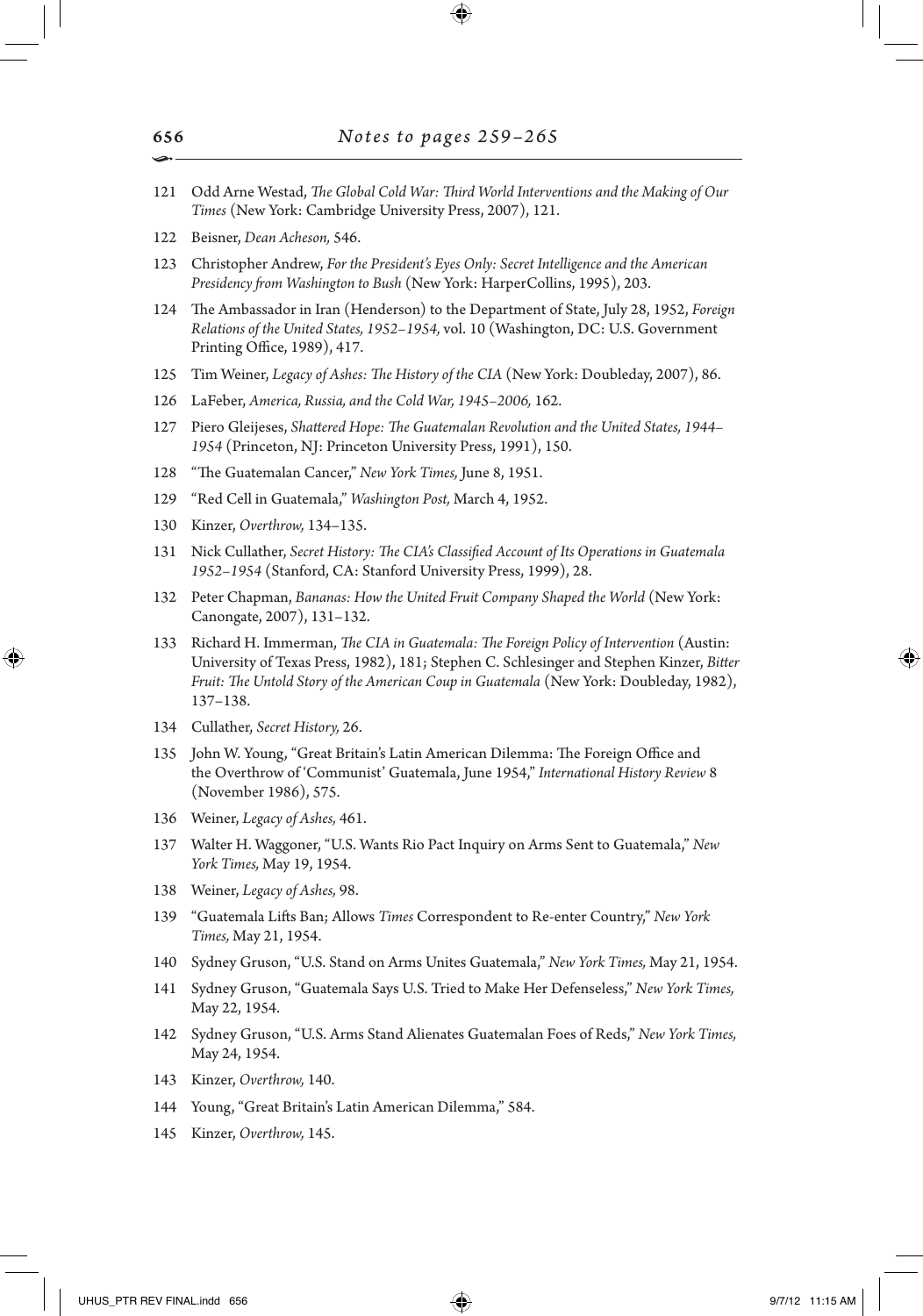- 146 Schlesinger and Kinzer, *Bitter Fruit,* 206.
- 147 "The Text of Dulles' Speech on Guatemalan Upset," *New York Times,* July 1, 1954.
- 148 Young, "Great Britain's Latin American Dilemma," 588.
- 149 Stephen Kinzer, "Revisiting Cold War Coups and Finding Them Costly," *New York Times,* November 30, 2003.
- 150 Kinzer, *Overthrow,* 147; "Dulles Hails Upset of Reds," *Chicago Tribune,* July 1, 1954.
- 151 Philip C. Roettinger, "For a CIA Man, It's 1954 Again," *Los Angeles Times,* March 16, 1986.
- 152 Westad, *The Global Cold War,* 149.
- 153 "Text of Talk by President Eisenhower at Governors' Conference," *New York Times,* August 5, 1953.
- 154 "Speech by Vice-President Nixon, December 23, 1953," transcribed in *Conflict in Indo-China and International Repercussions: A Documentary History, 1945–1955,* ed. Allan B. Cole (Ithaca, NY: Cornell University Press, 1956), 171.
- 155 "Why U.S. Risks War for Indochina: It's the Key to Control of All Asia," *U.S. News & World Report,* April 4, 1954, 21.
- 156 McGeorge Bundy, *Danger and Survival: Choices About the Bomb in the First Fifty Years* (New York: Vintage, 1990), 267.
- 157 Prados, *The Sky Would Fall,* 145–157; Fawn M. Brodie, *Richard Nixon: The Shaping of His Character* (New York: W. W. Norton, 1981), 322.
- 158 Frederick W. Marks, *Power and Peace: The Diplomacy of John Foster Dulles* (New York: Praeger, 1993), 197, note 41.
- 159 Bundy, *Danger and Survival,* 78.
- 160 Schlesinger, *Cycles of History,* 400.
- 161 "Cat in the Closet," *Chicago Tribune,* April 13, 1954.
- 162 Chalmers M. Roberts, "Our 25 Years in Vietnam," *Washington Post,* June 2, 1968.
- 163 Richard H. Immerman, *John Foster Dulles: Piety, Pragmatism, and Power in U.S. Foreign Policy* (Wilmington, DE: Scholarly Resources, 1999), 93.
- 164 Walter Lippmann, "Surrender Demands by Both Sides Make Vietnam Settlement Difficult," *Los Angeles Times,* April 4, 1965.
- 165 William L. Ryan, "Real Leader Needed to Rally Vietnamese," *Washington Post,* April 24, 1954.
- 166 Hans Morgenthau, "Vietnam Chief a Multi-Paradox," *Washington Post,* February 26, 1956.
- 167 Dwight D. Eisenhower, *Mandate for Change: The White House Years* (New York: Doubleday, 1963), 372.
- 168 Wittner, *Resisting the Bomb*, 147.
- 169 Robert T. Hartmann, "AEC Chief Bares Facts on H-Bomb," *Los Angeles Times,* April 1, 1954; "Text of Statement and Comments by Strauss on Hydrogen Bomb Tests in the Pacific," *New York Times,* April 1, 1954.
- 170 Chernus, *Apocalypse Management,* 87.
- 171 Maddock, *Nuclear Apartheid,* 96.

UHUS\_PTR REV FINAL.indd 657 9/7/12 11:15 AM

↔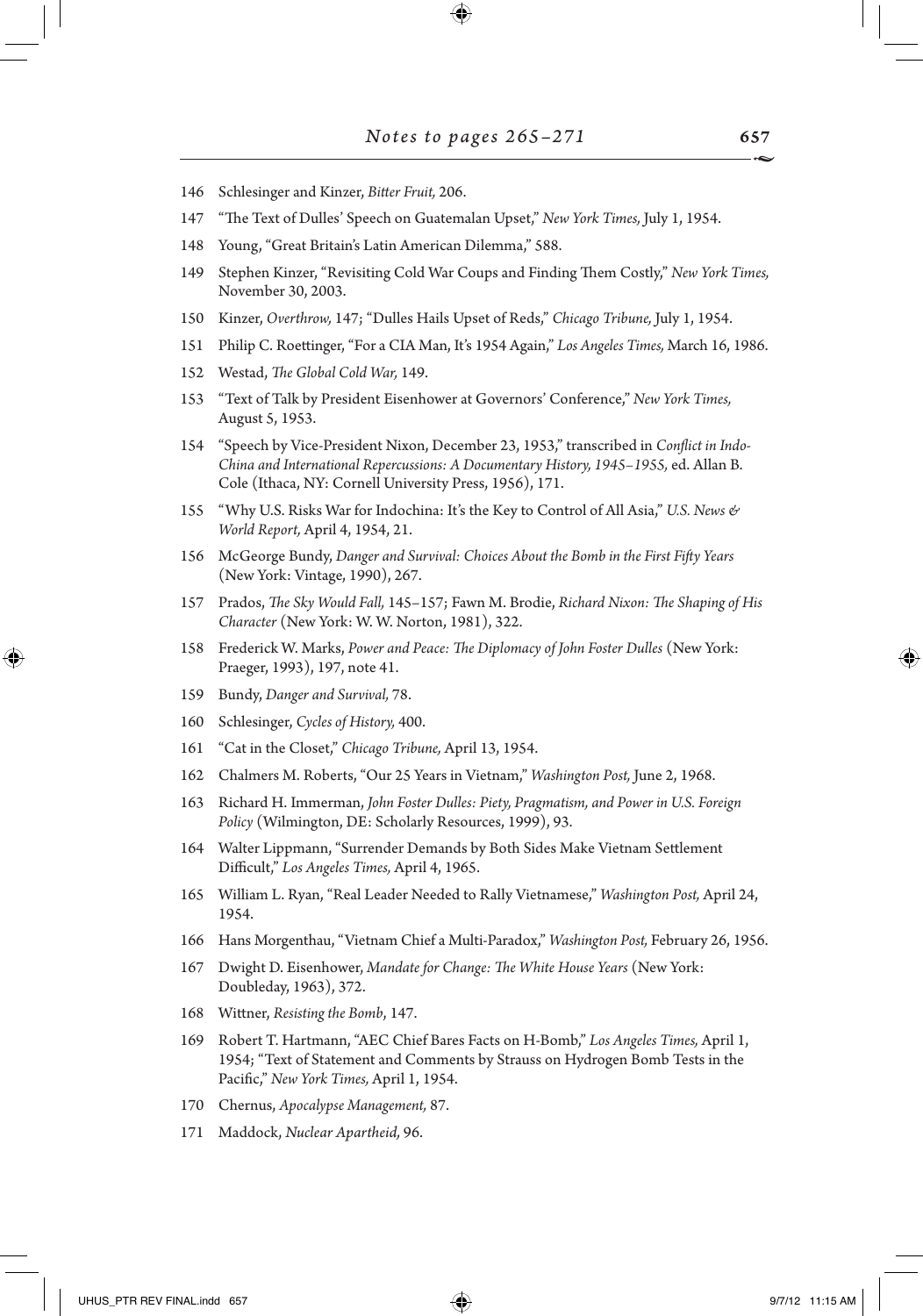- 172 Chernus, *Apocalypse Management,* 88.
- 173 Bundy, *Danger and Survival,* 271–273.
- 174 John Swenson-Wright, *Unequal Allies: United States Security and Alliance Policy Toward Japan, 1945–1960* (Stanford, CA: Stanford University Press, 2005), 181. For a fuller discussion of this effort, see Peter J. Kuznick, "Japan's Nuclear History in Perspective: Eisenhower and Atoms for War and Peace," *Bulletin of the Atomic Scientists*, April 13, 2011, http://www.thebulletin.org/web-edition/features/japans-nuclear-history-perspectiveeisenhower-and-atoms-war-and-peace, or Toshiyuki Tanaka and Peter Kuznick, *Genpatsu to hiroshima—genshiryoku heiwa riyo no shinso (Nuclear Power and Hiroshima: The Truth Behind the Peaceful Use of Nuclear Power)* (Tokyo: Iwanami Shoten, 2011).
- 175 Stanley Levey, "Nuclear Reactor Urged For Japan," *New York Times,* September 22, 1954, 14.
- 176 "A Reactor for Japan," *Washington Post,* September 23, 1954, 18; Foster Hailey, "Tokyo Press Stirs Ire of Americans," *New York Times,* June 8, 1956.
- 177 William L. Laurence, "Now Most Dreaded Weapon, Cobalt Bomb, Can Be Built; Chemical Compound That Revolutionized Hydrogen Bomb Makes It Possible," *New York Times,* April 7, 1954.
- 178 "Russ Reported Making Deadly Nitrogen Bomb," *Los Angeles Times,* April 9, 1954.
- 179 "Cobalt Bomb's Peril to All Life Stressed," *Washington Post,* February 14, 1955.
- 180 DeGroot, *The Bomb,* 198.

#### Chapter 7: JFK: "The Most Dangerous Moment in Human History"

- 1 "Shedding New Light on the Stalin Regime," *Manchester Guardian,* March 17, 1956.
- 2 Gerald J. DeGroot, *Dark Side of the Moon: The Magnificent Madness of the American Lunar Quest* (New York: New York University Press, 2006), 64, 67–68.
- 3 Ibid., 69.

⊕

- 4 Martin Walker, *The Cold War: A History* (New York: Macmillan, 1995), 114.
- 5 Lloyd C. Gardner, "The Dulles Years: 1953–1959," in *From Colony to Empire,* ed. William Appleman Williams (New York: John Wiley & Sons, 1972), 418.
- 6 DeGroot, *Dark Side of the Moon,* 73.
- 7 "Science: Sputnik's Week," *Time,* October 21, 1957, 51.
- 8 Fred Kaplan, *The Wizards of Armageddon* (1983; reprint, Stanford, CA: Stanford University Press, 1991), 135.
- 9 Mathew Brzezinski, *Red Moon Rising: Sputnik and the Hidden Rivalries that Ignited the Space Age* (New York: Macmillan), 180.
- 10 David Halberstam, *The Fifties* (New York: Villard, 1993), 621.
- 11 "Khrushchev Speaks on Economic and Technical Progress," *Bulletin of the Atomic Scientists,* December 1957, 360.
- 12 Dwight D. Eisenhower: *Public Papers of the President of the United States: Dwight D. Eisenhower* (Washington, DC: U.S. Government Printing Office, 1961), 789–792.
- 13 William J. Broad, "U.S. Planned Nuclear Blast on the Moon, Physicist Says," *New York Times,* May 16, 2000.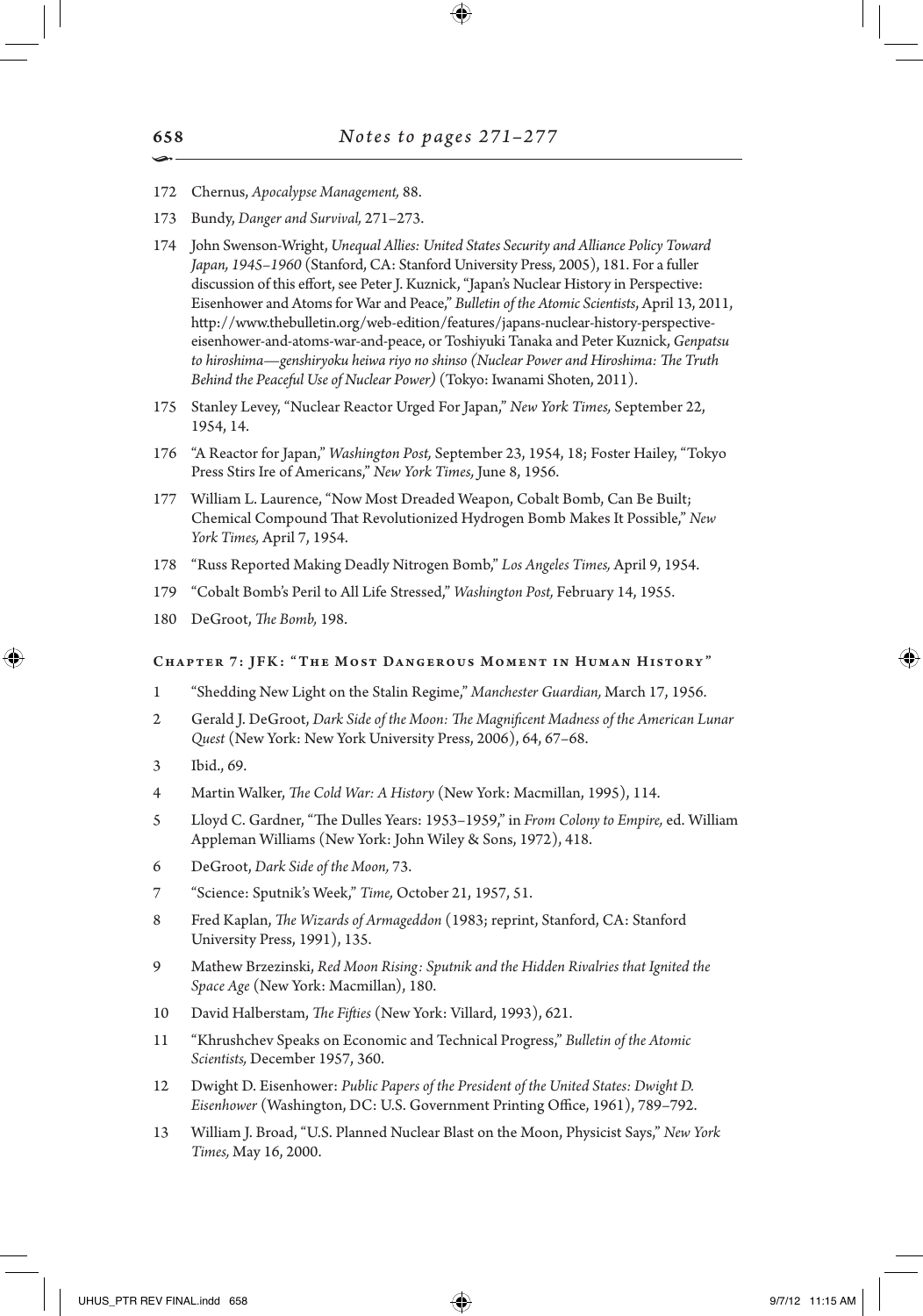- 14 Keay Davidson and Carl Sagan, *Carl Sagan: A Life* (New York: John Wiley & Sons, 1999), 86.
- 15 Special National Intelligence Estimate Number 11-10-57, "The Soviet ICBM Program," December 10, 1957, National Security Archive, Digital Collection, Soviet Estimate, 2.
- 16 Richard Rhodes, *Arsenals of Folly: The Making of the Nuclear Arms Race* (New York: Alfred A. Knopf, 2007), 109.
- 17 Chalmers M. Roberts, "Enormous Arms Outlay Is Held Vital to Survival," *Washington Post,* December 20, 1957.
- 18 DeGroot, *Dark Side of the Moon,* 69.
- 19 Joseph Alsop, "Matter of Fact: Untruths on Defense," *Washington Post,* August 1, 1958.
- 20 John G. Norris, "Power Shifts to Soviet, Kennedy Warns," *Washington Post,* August 15, 1958.
- 21 Michael S. Sherry, *The Rise of American Air Power: The Creation of Armageddon* (New Haven, CT: Yale University Press, 1987), 218.
- 22 Tim Weiner, *Legacy of Ashes: The History of the CIA* (New York: Doubleday, 2007), 162–163.
- 23 "Texts of Appeal by Noted Scientists for Abolition of War," *New York Times,* July 10, 1955.
- 24 Otto Nathan and Heinz Norden, ed. *Einstein on Peace* (New York: Schocken Books, 1960), 681.
- 25 "Policies Averted 3 Wars, Dulles Quoted as Saying," *New York Times,* January 12, 1956.
- 26 William S. White, "Rayburn Assails Stand by Dulles," *New York Times,* January 17, 1956.
- 27 "Dulles Risking U.S. Safety, Adlai Charges," *Washington Post,* January 15, 1956; Richard J. H. Johnston, "Stevenson Bids President Repudiate or Oust Dulles," *New York Times,* January 18, 1956.
- 28 Chalmers M. Roberts, "Political Pot-Shots Beset Dulles," *Washington Post,* January 17, 1956.
- 29 "Protest to Ike over Dulles' Step to the Brink," *Chicago Tribune,* January 29, 1956.
- 30 John Lewis Gaddis, "The Unexpected John Foster Dulles: Nuclear Weapons, Communism, and the Russians," in *John Foster Dulles and the Diplomacy of the Cold War,* ed. Richard H. Immerman (Princeton, NJ: Princeton University Press, 1990), 53–58.
- 31 "What the President Saw: A Nation Coming into Its Own," *Time,* July 29, 1985, 50.
- 32 Warren Unna, "Atoms and Politics," *Washington Post,* October 10, 1956; Bradford Jacobs, "Stevenson," *Baltimore Sun,* October 27, 1956.
- 33 Bradford Jacobs, "Democrat Again Urges Testing Ban," *Baltimore Sun,* October 16, 1956.
- 34 Henry R. Lieberman, "Nehru Again Asks End of Bomb Tests," *New York Times,* May 18, 1957.
- 35 "Focus on Atoms," *New York Times,* May 19, 1957.
- 36 Lawrence S. Wittner, *Resisting the Bomb: A History of the World Nuclear Disarmament Movement, 1954–1970* (Stanford, CA: Stanford University Press, 1997), 52–53.
- 37 Ibid., 35–36.
- 38 Warren Unna, "Libby Believes Man Can Tap Energy Sealed in Mountain by A-Bomb Blast," *Washington Post,* December 3, 1957.
- 39 Richard G. Hewlett and Jack M. Holl, *Atoms for Peace and War, 1953–1961: Eisenhower and the Atomic Energy Commission* (Berkeley: University of California Press, 1989), 529.

659

↔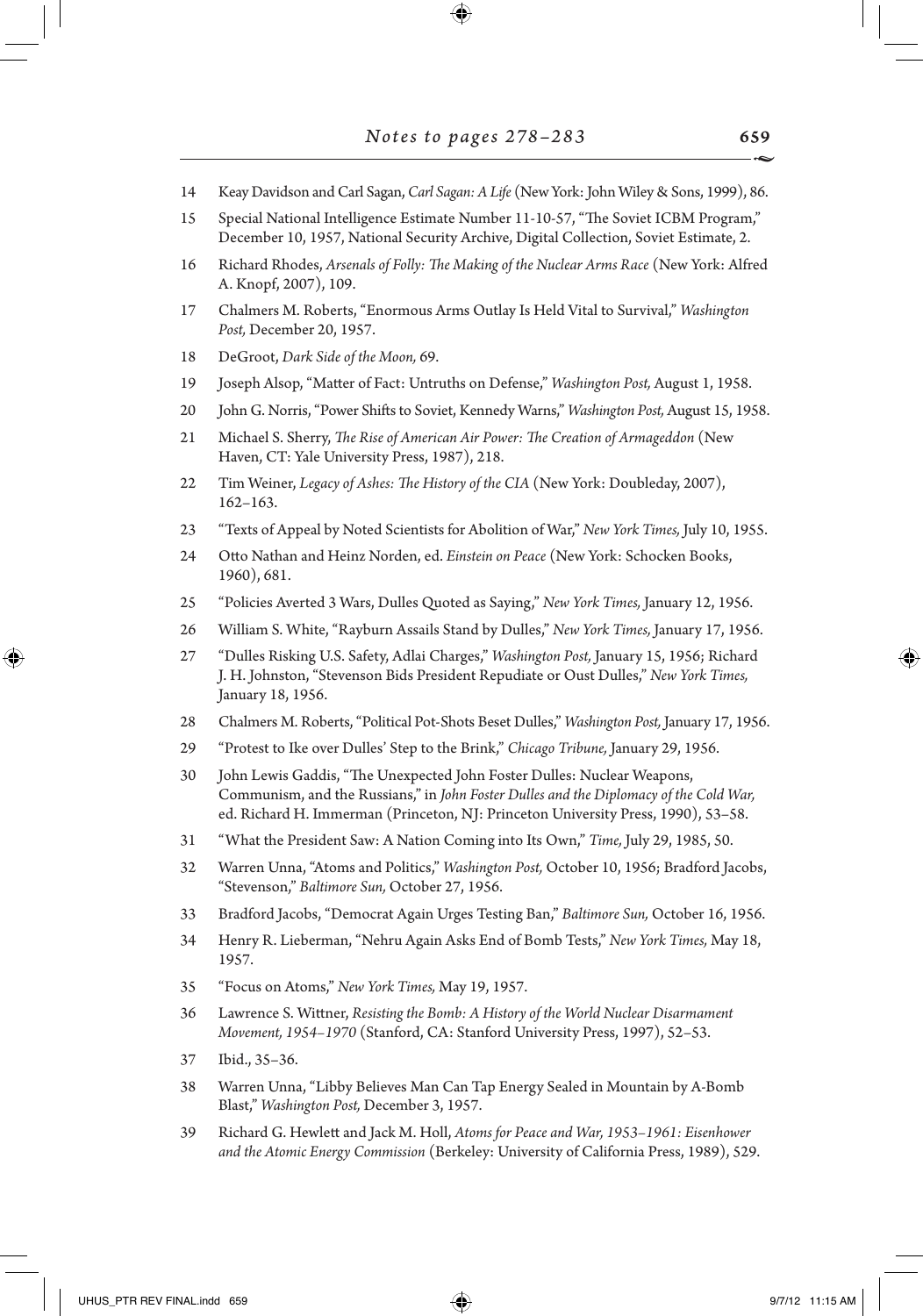- 40 Gladwin Hill, "A.E.C. Considers Deep A-Blasting for Oil and Ore," *New York Times,* March 14, 1958.
- 41 "Underground Atom Blast Planned for U.S. for 1961," *New York Times,* March 17, 1960.
- 42 "'Plowshare' Seeks Uses for H-Bomb Explosions," *Washington Post,* August 23, 1959.
- 43 "Excerpts from Message by Schweitzer," *New York Times,* April 24, 1957; "Schweitzer Urges World Opinion to Demand End of Nuclear Tests," *New York Times,* April 24, 1957.
- 44 "Focus on Atoms," *New York Times,* May 19, 1957.
- 45 George Gallup, "Public Favors H-Tests' Halt, If—," *Washington Pos*t, May 19, 1957.
- 46 Earle P. Brown, "The Facing of Certain Death," *Washington Post,* July 28, 1957.
- 47 Gerard J. De Groot, *The Bomb: A Life* (Cambridge, MA: Harvard University Press, 2005), 211.
- 48 Bosley Crowther, "Screen: On the Beach," *New York Times,* December 18, 1959.
- 49 Spencer R. Weart, *Nuclear Fear: A History of Images* (Cambridge, MA: Harvard University Press, 1988), 218–219.
- 50 Kenneth D. Rose, *One Nation Underground: The Fallout Shelter in American Culture* (New York: New York University Press, 2001), 43.
- 51 Rhodes, *Arsenals of Folly,* 101.
- 52 Robert S. Norris and William M. Arkin, "Estimated U.S. and Soviet/Russian Nuclear Stockpiles, 1945–94," *Bulletin of the Atomic Scientists,* November–December 1994, 58–59; Robert S. Norris and William M. Arkin, "Global Nuclear Stockpiles, 1945–2006," *Bulletin of the Atomic Scientists,* July–August 2006, 66.
- 53 Daniel Ellsberg, personal communication with Peter Kuznick.
- 54 David A. Rosenberg, "The Origins of Overkill: Nuclear Weapons and American Strategy, 1945–1960," *International Security* 7 (Spring 1983), 8.
- 55 Daniel Ellsberg, *Secrets: A Memoir of Vietnam and the Pentagon Papers* (New York: Viking, 2002), 58–59.
- 56 David Talbot, *Brothers: The Hidden History of the Kennedy Years* (New York: Free Press, 2007), 36.
- 57 W. H. Lawrence, "President Describes Nixon Role in Administration's Decisions," *New York Times,* August 25, 1960.
- 58 Charles J. G. Griffin, "New Light on Eisenhower's Farewell Address," *Presidential Studies Quarterly* 22 (Summer 1992), 472.
- 59 Milton Leitenberg, personal communication with Peter Kuznick, December 2010.
- 60 "Text of Eisenhower's Farewell Address," *New York Times,* January 18, 1961.
- 61 Walter Lippmann, "Today and Tomorrow: Eisenhower's Farewell Warning," *Washington Post,* January 19, 1961.
- 62 Griffin, "New Light on Eisenhower's Farewell Address," 475.
- 63 Jack Raymond, "The 'Military-Industrial Complex': An Analysis," *New York Times,* January 22, 1961.
- 64 Talbot, *Brothers,* 35–36.

↔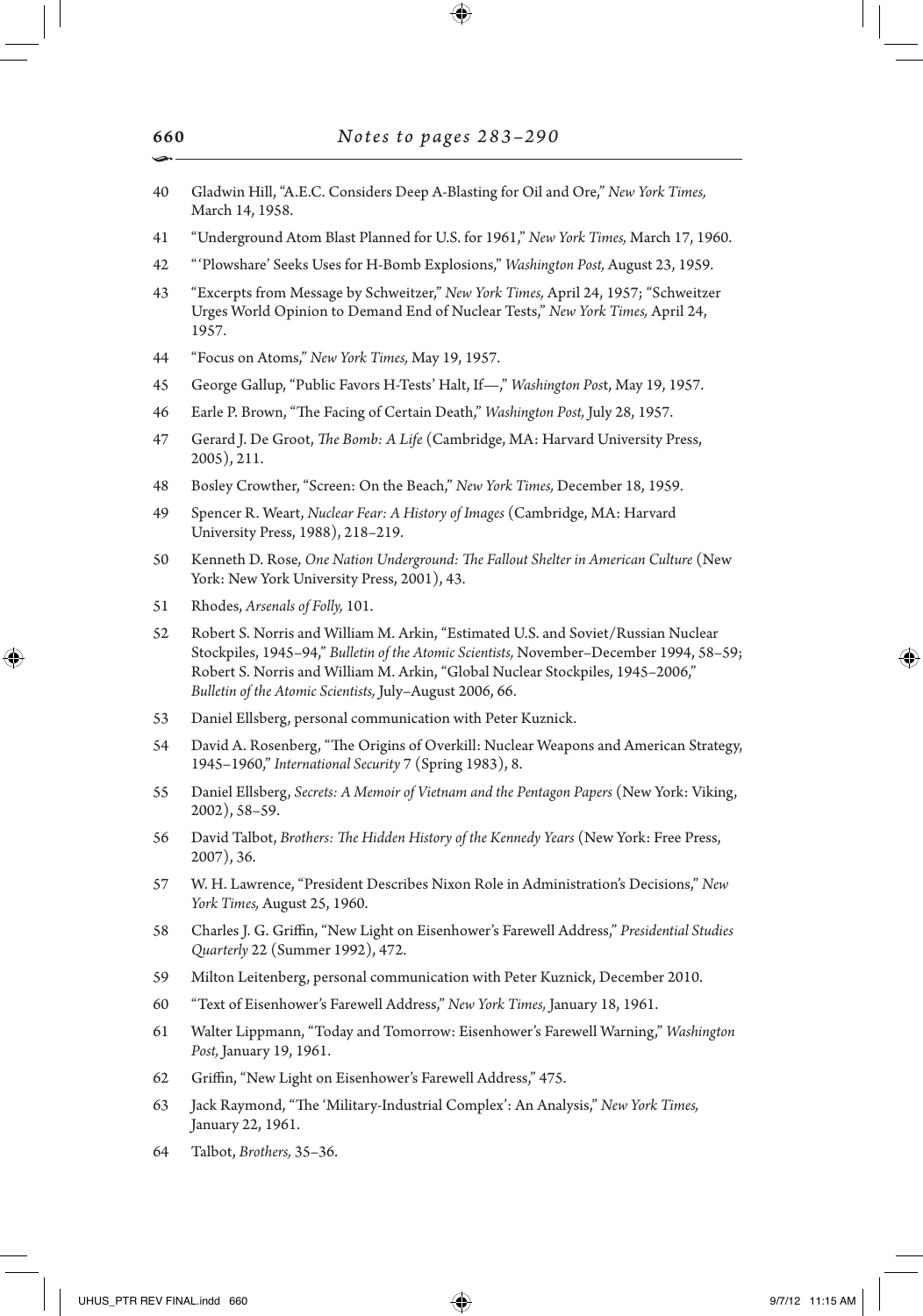- Desmond Ball, *Politics and Force Levels: The Strategic Missile Program of the Kennedy Administration* (Berkeley: University of California Press, 1980), 18–19.
- Christopher A. Preble, "Who Ever Believed in the 'Missile Gap'?: John F. Kennedy and the Politics of National Security," *Presidential Studies Quarterly* 33 (December 2003), 805–806.
- "Text of President Kennedy's Inaugural Address," *Washington Post,* January 21, 1961.
- David Halberstam, *The Best and the Brightest* (New York: Random House, 1972), 60.
- Kenneth P. O'Donnell and David F. Powers, *"Johnny, We Hardly Knew Ye": Memories of John Fitzgerald Kennedy* (Boston: Little, Brown, 1970), 14.
- Talbot, *Brothers,* 45.
- Talbot, *Brothers,* 50–51.
- "Curtains for Now in Cuba," *Chicago Tribune,* April 22, 1961.
- "The Collapse in Cuba," *Wall Street Journal,* April 21, 1961.
- "A Policy on Cuba," *New York Times,* April 27, 1961.
- Douglas Brinkley, *Dean Acheson: The Cold War Years* (New Haven, CT: Yale University Press, 1994), 127; Jim Heath, *Decade of Disillusionment: The Kennedy-Johnson Years*  (Bloomington, IN: Indiana University Press, 1975), 83.
- Halberstam, *The Best and the Brightest,* 69.
- "Kennedy's Address," *Baltimore Sun,* April 21, 1961.
- Jack Raymond, "Gore Would Oust the Joint Chiefs," *New York Times,* May 20, 1961; "C.I.A. Under the Microscope," *New York Times,* May 9, 1961.
- Arthur M. Schlesinger, Jr., *A Thousand Days: John F. Kennedy in the White House* (New York: Houghton Mifflin, 1965), 292.
- Ibid., 258.

↔

- Benjamin C. Bradlee, *Conversations with Kennedy* (New York: W. W. Norton, 1975), 122.
- Talbot, *Brothers,* 50–51.
- Weiner, *Legacy of Ashes,* 180.
- Ibid., 178–179.
- Talbot, *Brothers,* 51.
- W. J. Rorabaugh, *Kennedy and the Promise of the Sixties* (New York: Cambridge University Press, 2002), 24.
- Schlesinger, *A Thousand Days,* 391.
- T. Christopher Jespersen, ed. *Interviews with George F. Kennan* ( Jackson: University Press of Mississippi, 2002), 88.
- Halberstam, *The Best and the Brightest,* 76.
- Melvyn P. Leffler, *For the Soul of Mankind: The United States, the Soviet Union and the Cold War* (New York: Hill and Wang, 2007), 163–164.
- Kaplan, *The Wizards of Armageddon,* 297.
- Heather A. Purcell and James K. Galbraith, "Did the U.S. Military Plan a Nuclear First Strike for 1963?," *American Prospect* 19 (Fall 1994), 88–96.
- Dean Rusk, *As I Saw It* (New York: W. W. Norton, 1990), 246–247.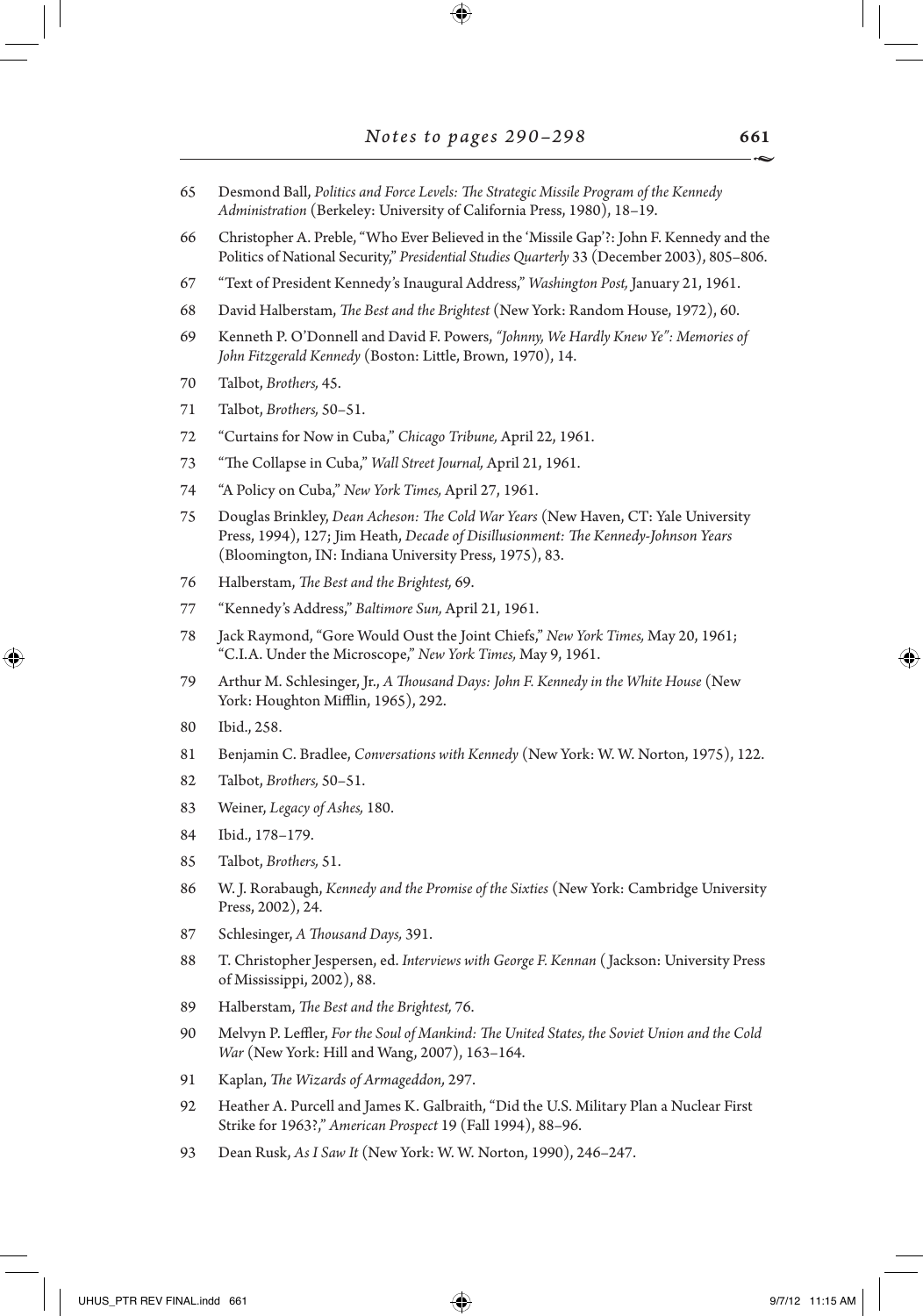- 94 Roger Hilsman, *From Nuclear Military Strategy to a World Without War: A History and Proposal* (New York: Praeger, 1999), 52.
- 95 "Text of Kennedy Appeal to Nation for Increases in Spending and Armed Forces," *New York Times,* July 26, 1961.
- 96 James Carroll, *An American Requiem: God, My Father, and the War That Came Between Us* (Boston: Houghton Mifflin, 1996), 82–83.
- 97 Michael R. Beschloss, *The Crisis Years: Kennedy and Khrushchev 1960–1963* (New York: Edward Burlingame Books, 1991), 278.
- 98 Shane J. Maddock, *Nuclear Apartheid: The Quest for American Atomic Supremacy from World War II to the Present* (Chapel Hill: University of North Carolina Press, 2010), 131.
- 99 Ibid., 162–163.
- 100 "Fallout Defense Seen in 'Deplorable Shape,'" *Washington Post,* March 29, 1960.
- 101 "Fire Wrecks Libby's Bel Air Fallout Shelter," *Washington Post,* November 10, 1961.
- 102 Rose, *One Nation Underground,* 190; "Atom Shelter Builders Finding Business Poor," *Los Angeles Times,* June 4, 1961.
- 103 Rose, *One Nation Underground,* 97, 94.
- 104 L. C. McHugh, "Ethics at the Shelter Doorway," *America,* September 30, 1961, 826.
- 105 Louis Cassels, "Private A-Shelters Held 'Unjust' by Bishop Dunn," *Washington Post,* October 14, 1961.
- 106 Rose, *One Nation Underground,* 98.
- 107 Arthur Gelb, "Political Satire Invades Capital," *New York Times,* January 30, 1962; Emma Harrison, "Priest Unmoved on Shelter View," *New York Times,* November 22, 1961.
- 108 "U.S. Bares Atomic Might," *Chicago Tribune*, October 22, 1961; Beschloss, *The Crisis Years*, 331.
- 109 The U.S. had one Titan and sixty-two Atlas ICBMs by December 31, 1961, according to the December 7, 1991, SAC report "Alert Operations and the Strategic Air Command, 1957–1991."
- 110 Roy F. Houchin, *US Hypersonic Research and Development: The Rise and Fall of Dyna-Soar, 1944–1963* (New York: Routledge, 2006), 140; Robert S. Norris and William M. Arkin, "Global Nuclear Stockpiles, 1945–2006," *Bulletin of the Atomic Scientists,* July–August 2006, 66.
- 111 Kaplan, *The Wizards of Armageddon,* 246.
- 112 Ibid., 254–257.
- 113 James G. Blight and Philip Brenner, *Sad & Luminous Days: Cuba's Struggle with the Superpowers after the Missile Crisis* (Lanham, MD: Rowman & Littlefield, 2002), 8.
- 114 Ibid.

↔

- 115 Gregg Herken, *Counsels of War* (New York: Oxford University Press, 1987), 37.
- 116 Allan M. Winkler, *Life Under a Cloud: American Anxiety About the Atom* (New York: Oxford University Press, 1993), 175.
- 117 Talbot, *Brothers,* 95.
- 118 Weiner, *Legacy of Ashes,* 184–185.

662 •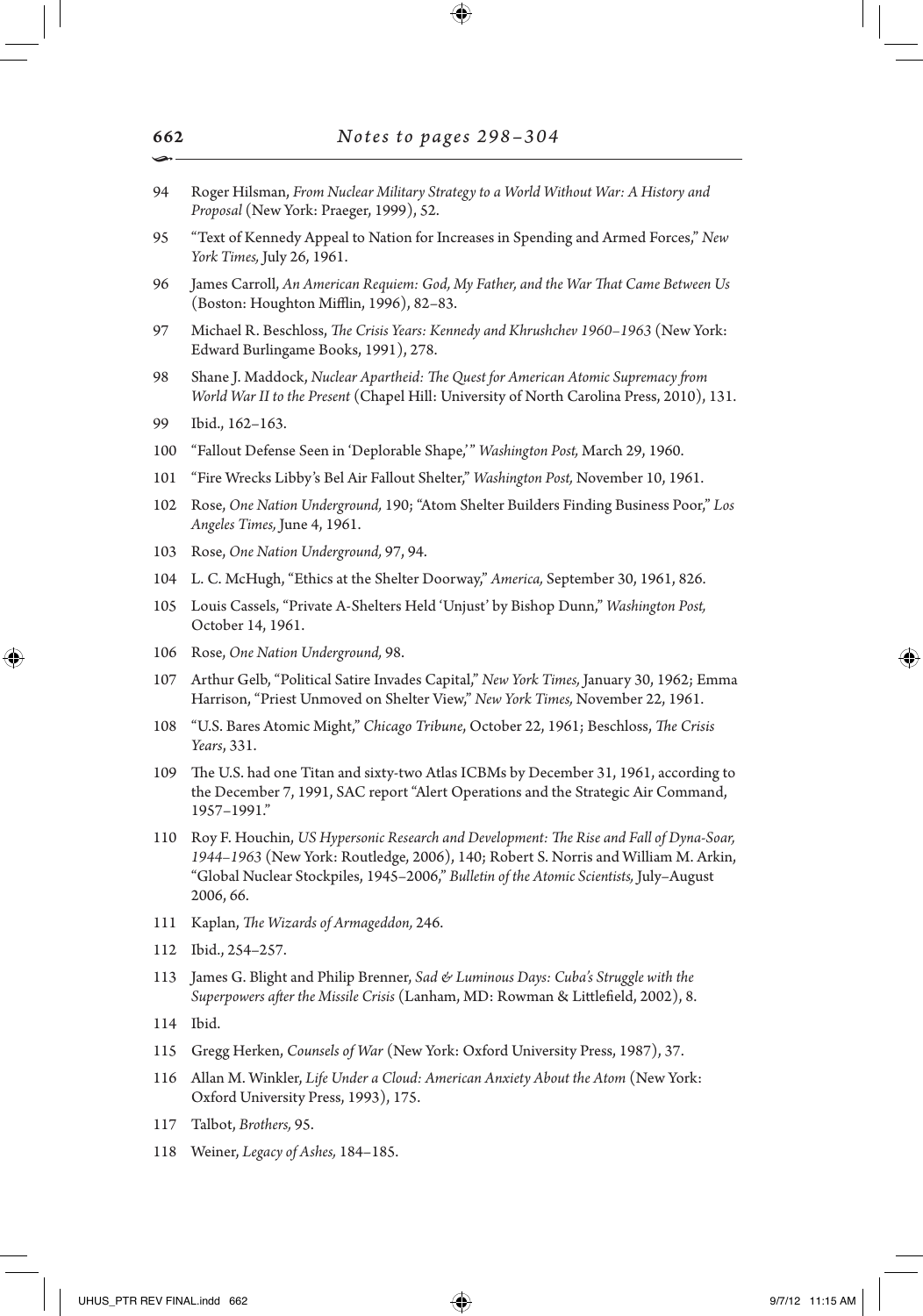- 119 "Justification for U.S. Military Intervention in Cuba," March 13, 1962, National Security Archive, www.gwu.edu/~nsarchiv/news/20010430/doc1.pdf.
- 120 John F. Kennedy, "Remarks of Senator John F. Kennedy at the Fourth Annual Rockhurst Day Banquet of Rockhurst College in Kansas City, Missouri, Saturday, June 2, 1956," www.findingcamelot.net/speeches/1956/remarks-of-senator-john-f -kennedy -at-the-fourth-annual-rockhurst-day-banquet-of-rockhurst-college-in-kansas -city-missouri-Saturday-June-2-1956/.
- 121 Douglas A. Borer, *Superpowers Defeated: Vietnam and Afghanistan Compared* (New York: Frank Cass Publishers, 1999), 102.
- 122 Halberstam, *The Best and the Brightest,* 135.
- 123 Schlesinger, *A Thousand Days,* 547.
- 124 Despite having a seventeen-to-one advantage in nuclear weaponry during the Cuban Missile Crisis, Kennedy considered the possibility of even one or two Soviet bombs striking U.S. cities too high a price to pay even if the United States could obliterate the Soviet Union in retaliation.
- 125 Maddock, *Nuclear Apartheid*, 197.
- 126 Blight and Brenner, *Sad & Luminous Days,* 36. We are grateful to Phil Brenner for clarifying the reference to Khrushchev's planned "December" visit.
- 127 Weiner, *Legacy of Ashes,* 201.
- 128 Richard Rhodes, *Dark Sun: The Making of the Hydrogen Bomb* (New York: Simon & Schuster, 1995), 574.
- 129 O'Donnell and Powers, *"Johnny, We Hardly Knew Ye,"* 318.
- 130 Ernest R. May and Philip D. Zelikow, *The Kennedy Tapes: Inside the White House During the Cuban Missile Crisis* (Cambridge, MA: Belknap Press, 1997), 178.
- 131 "Text of Kennedy's Address on Moves to Meet the Soviet Build-up in Cuba," *New York Times,* October 23, 1962.
- 132 Robert S. McNamara, *Blundering into Disaster: Surviving the First Century of the Nuclear Age* (New York: Pantheon, 1987), 10; Dobbs, *One Minute to Midnight,* 163.
- 133 Marion Lloyd, "Soviets Close to Using A-Bomb in 1962 Crisis, Forum Is Told," *Boston Globe*, October 13, 2002.
- 134 Alexander Mozgovoi, "The Cuban Samba of the Quartet of Foxtrots: Soviet Submarines in the Caribbean Crisis of 1962," *Military Parade,* Moscow, 2002, National Security Archive, www.gwu.edu/~nsarchiv/nsa/cuba\_mis\_cri/020000%20Recollections;%20 of%20Vadim%20Orlov.pdf.
- 135 "Khrushchev Note," *Los Angeles Times,* November 2, 1962.
- 136 Mimi Alford, *Once Upon a Secret: My Affair with President John F. Kennedy and Its Aftermath* (New York: Random House, 2012), 94; Andreas Wegner, *Living with Peril: Eisenhower, Kennedy, and Nuclear Weapons* (Lanham, MD: Rowman & Littlefield, 1997), 201; J. Anthony Lukas, "Class Reunion," *New York Times*, August 30, 1987.
- 137 William Taubman, *Khrushchev: The Man and His Era* (New York: W. W. Norton, 2003), 347.
- 138 Nikita S. Khrushchev, *Khrushchev Remembers* (Boston: Little, Brown, 1970), 552.
- 139 Aleksandr Fursenko and Timothy Naftali, *Khrushchev's Cold War: The Inside Story of an American Adversary* (New York: W. W. Norton, 2006), 500.

663

⊕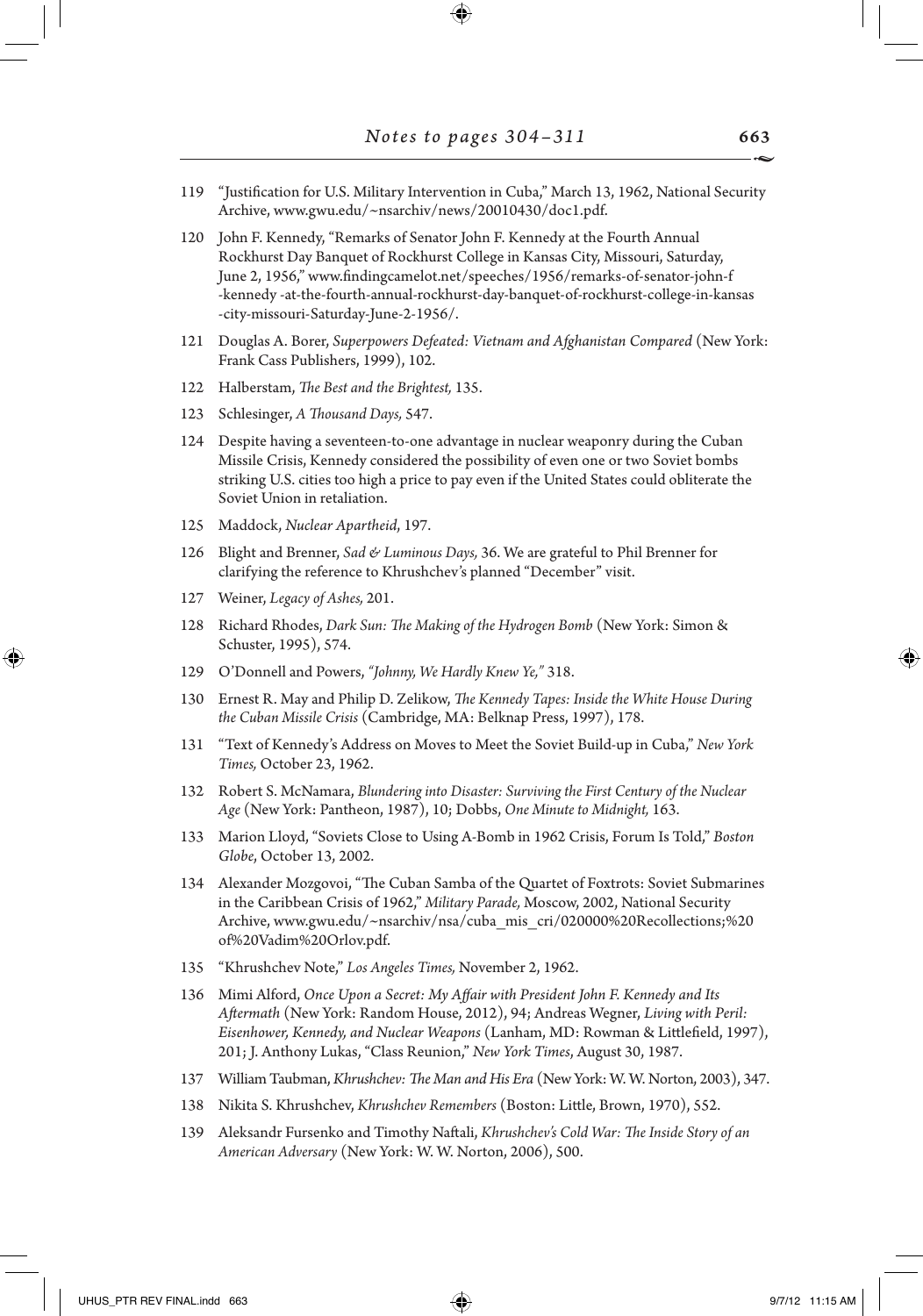- 140 On October 25, Kennedy learned that the Soviets had installed Luna missiles, which could be used as tactical nuclear weapons or as conventional weapons. Kennedy and his advisors assumed that the Lunas were conventional. When Admiral George Anderson asked permission to load equivalent nuclear missiles on U.S. ships, Kennedy refused because he believed that the Soviet Lunas were not nuclear.
- 141 Robert S. McNamara, *In Retrospect: The Tragedy and Lessons of Vietnam* (New York: Vintage, 1996), 338–342; Jon Mitchell, "Okinawa's First Nuclear Missile Men Break Silence," *Japan Times*, July 8, 2012.
- 142 J. Anthony Lukas, "Class Reunion," *New York Times*, August 30, 1987.
- 143 Maddock, *Nuclear Apartheid,* 198.
- 144 Ibid.

⊕

- 145 Message from Chairman Khrushchev to President Kennedy, October 30, 1962, *Foreign Relations of the United States, 1961–1963,* vol. 11 (Washington, DC: U.S. Government Printing Office, 1997), 309–317.
- 146 Wittner, *Resisting the Bomb,* 416.
- 147 Leffler, *For the Soul of Mankind,* 161.
- 148 Arthur M. Schlesinger, Jr., *Robert Kennedy and His Times* (New York: Houghton Mifflin Harcourt, 2002), 596.
- 149 Leffler, *For the Soul of Mankind,* 184.
- 150 Beschloss, *The Crisis Years,* 624.
- 151 For a discussion of the Atmospheric Test Ban Treaty, see Wittner, *Resisting the Bomb,* 416–421.
- 152 Gareth Porter, *Perils of Dominance: Imbalance of Power and the Road to War in Vietnam* (Berkeley: University of California Press, 2005), 169–170.
- 153 John M. Newman, *JFK and Vietnam: Deception, Intrigue, and the Struggle for Power* (New York: Warner Books, 1992), 319–320.
- 154 James W. Douglass, *JFK and the Unspeakable: Why He Died and Why It Matters* (Maryknoll, NY: Orbis, 2008), 181.
- 155 For a fuller discussion of McNamara and Kennedy's maneuvering, see Porter, *Perils of Dominance,* 165–179.
- 156 Tad Szulc, "Crisis in Vietnam: Repercussions Are Felt Throughout Asia," *New York Times,* August 25, 1963.
- 157 Kai Bird, *The Color of Truth: McGeorge and William Bundy: Brothers in Arms* (New York: Touchstone, 1988), 261.
- 158 Ellsberg, *Secrets,* 195–196.
- 159 Douglass, *JFK and the Unspeakable,* 182.
- 160 John F. Kennedy, *Public Papers of the Presidents of the United States: John F. Kennedy, 1963* (Washington, DC: U.S. Government Printing Office, 1964), 459–464.
- 161 Talbot, *Brothers,* 206.
- 162 Wittner, *Resisting the Bomb,* 421–422.
- 163 Memorandum from the Joint Chiefs of Staff to Secretary of Defense McNamara: Nuclear Test Ban Issue, April 20, 1963, *Foreign Relations of the United States, 1961–1963*, vol. 7 (Washington, DC: U.S. Government Printing Office, 1995), 684.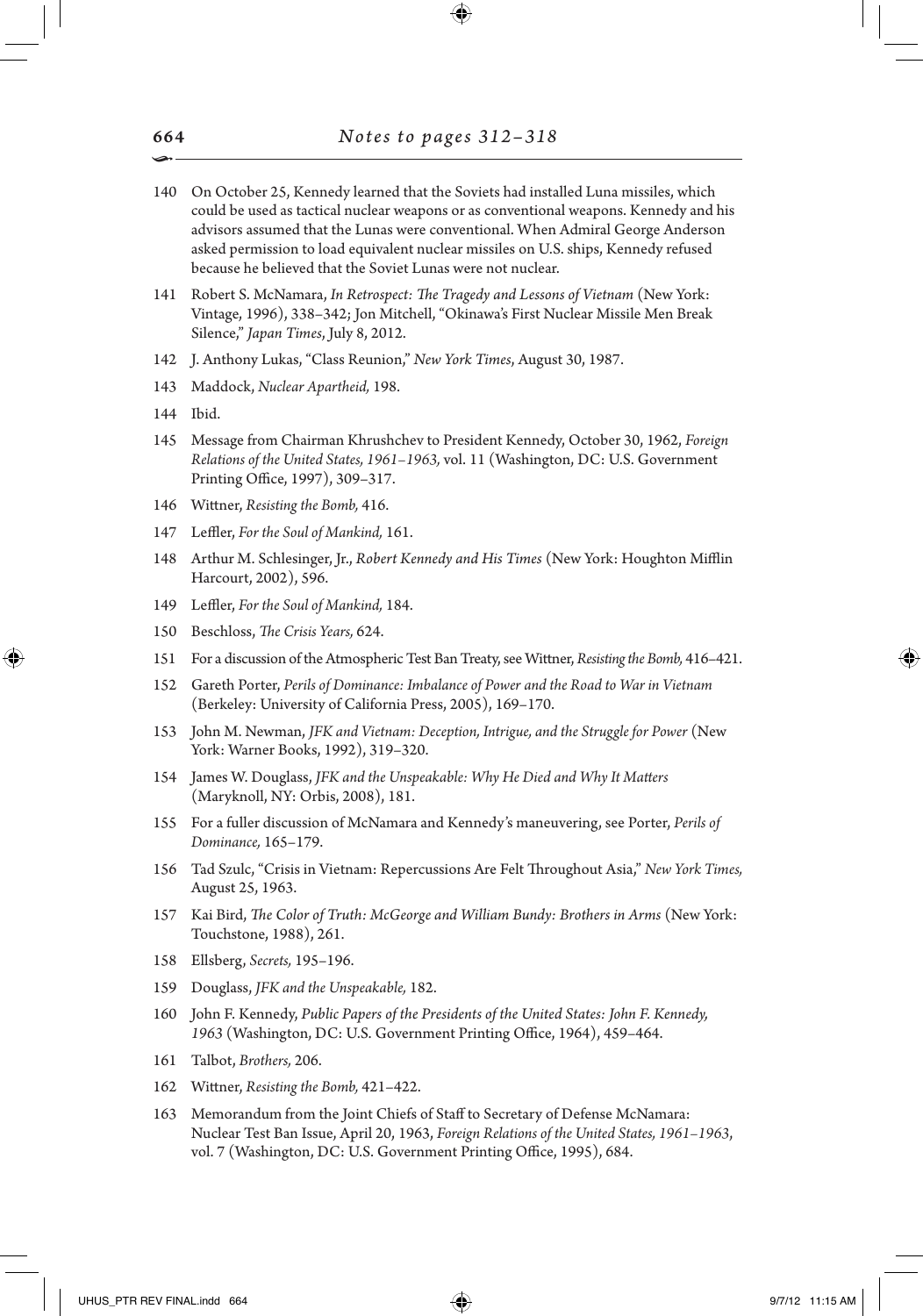- 164 "Transcript of President Kennedy's News Conference," *Washington Post,* March 22, 1963.
- 165 Beschloss, *The Crisis Years,* 632.
- 166 Talbot, *Brothers,* 213.
- 167 Andrei Gromyko, *Memoirs* (New York: Doubleday, 1989), 137.
- 168 Walter A. McDougall, *The Heavens and the Earth: A Political History of the Space Age* (New York: Basic Books, 1985), 221–222.
- 169 "Transcript of Kennedy Address to Congress on U.S. Role in Struggle for Freedom," *New York Times,* May 26, 1961.
- 170 "Excerpts from the Speech of President John F. Kennedy Before the United Nations General Assembly, September 20," *Bulletin of the Atomic Scientists,* November 1963, 45.
- 171 Douglass, *JFK and the Unspeakable,* 69–70; William Attwood, *The Twilight Struggle: Tales of the Cold War* (New York: Harper & Row, 1987), 257–262.
- 172 Jean Daniel, "Unofficial Envoy: An Historic Report from Two Capitals," *New Republic,* December 14, 1963, 16.
- 173 Douglass, *JFK and the Unspeakable,* 84–89.
- 174 Jules Dubois, "Kennedy Soft on Reds: Rocky," *Chicago Tribune,* November 14, 1963; Donald Janson, "Rockefeller Says Kennedy's Policy Imperils Peace," *New York Times,* November 17, 1963; Foster Hailey, "Governor Scores U.S. on Atom Use," *New York Times,* November 21, 1963.
- 175 Talbot, *Brothers,* 151.

↔

### Chapter 8: LBJ: Empire Derailed

- 1 Jean Daniel, "When Castro Heard the News," *New Republic,* December 7, 1963, 7–8.
- 2 David Talbot, *Brothers: The Hidden History of the Kennedy Years* (New York: Free Press, 2007), 33.
- 3 James W. Douglass, *JFK and the Unspeakable: Why He Died and Why It Matters* (Maryknoll, NY: Orbis, 2008), 381.
- 4 Melvyn P. Leffler, *For the Soul of Mankind: The United States, the Soviet Union and the Cold War* (New York: Hill and Wang, 2007), 192; Michael Dobbs, *One Minute to Midnight: Kennedy, Khrushchev, and Castro on the Brink of Nuclear War* (New York: Random House, 2009), 350.
- 5 Jim F. Heath, *Decades of Disillusionment: The Kennedy-Johnson Years* (Bloomington, IN: Indiana University Press, 1975), 36.
- 6 Doris Kearns Goodwin, *Lyndon Johnson and the American Dream* (New York: Harper & Row, 1976), 95.
- 7 David Halberstam, *The Best and the Brightest* (New York: Random House, 1972), 298.
- 8 Goodwin, *Lyndon Johnson and the American Dream,* 230, 251.
- 9 John McCone, Memorandum, November 24, 1963, http://www.presidency.ucsb.edu/ vietnam/showdoc.php?docid=7.
- 10 Gareth Porter, *Perils of Dominance: Imbalance of Power and the Road to War in Vietnam* (Berkeley: University of California Press, 2005), 182–183.
- 11 Tim Weiner, *Legacy of Ashes: The History of the CIA* (New York: Doubleday, 2007), 237–239.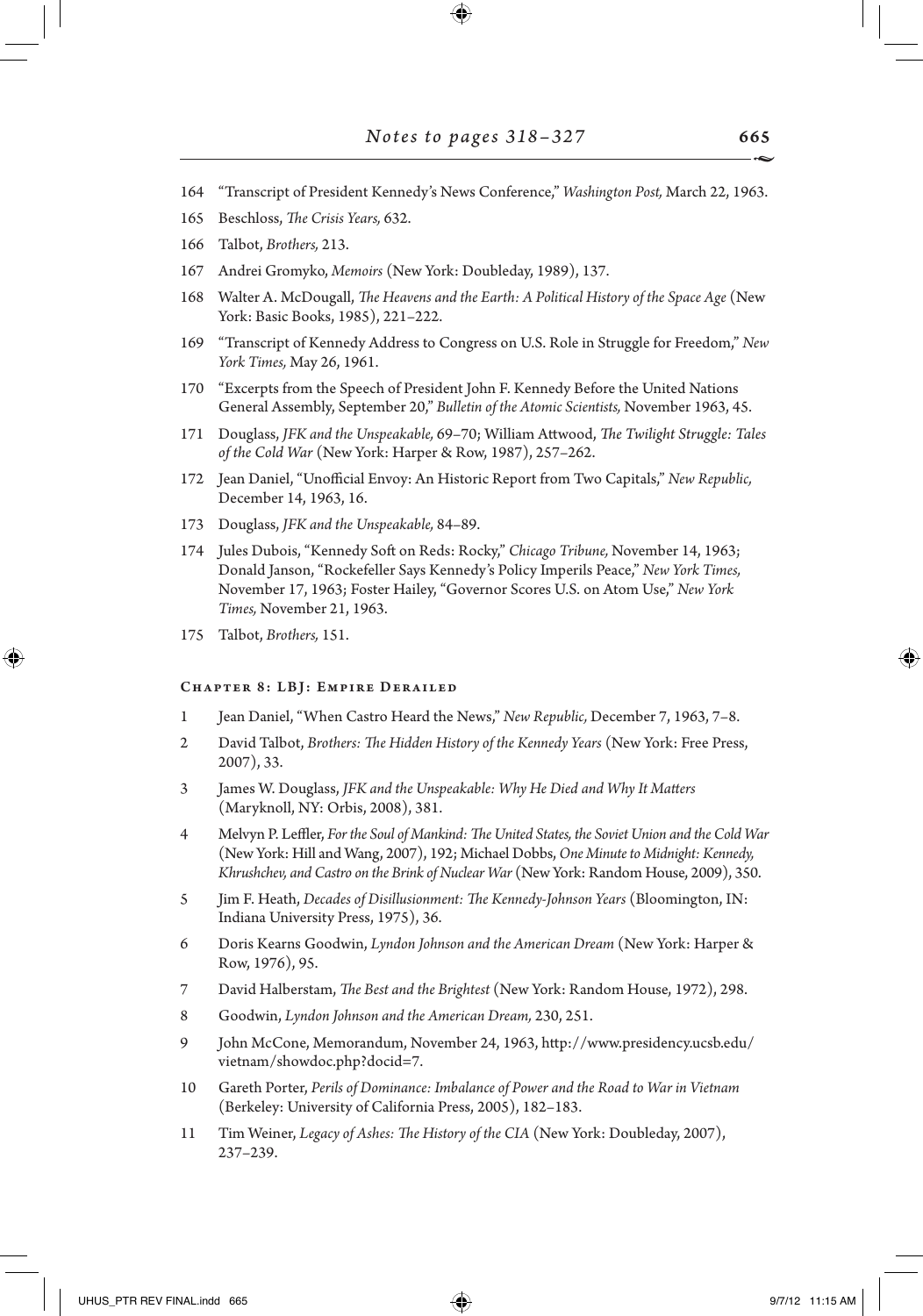- 12 Leffler, *For the Soul of Mankind,* 213.
- 13 John Prados, *The Hidden History of the Vietnam War* (New York: Ivan R. Dee, 1995), 15.
- 14 Sidney Lens and Howard Zinn, *The Forging of the American Empire* (London: Pluto Press, 2003), 422.
- 15 Carl Oglesby and Richard Shaull, *Containment and Change* (New York: Macmillan, 1967), 116.
- 16 Jeffrey P. Kimball, ed. *To Reason Why: The Debate About the Cause of U.S. Involvement in the Vietnam War* (Philadelphia: Temple University Press, 1990), 271.
- 17 Lloyd Gardner, *Pay Any Price: Lyndon Johnson and the Wars for Vietnam* (New York: Ivan R. Dee, 1995), 233.
- 18 Marilyn B. Young, *The Vietnam Wars, 1945–1990* (New York: HarperPerennial, 1991), 120.
- 19 John Prados, *Vietnam: The History of an Unwinnable War, 1945–1975* (Lawrence: University Press of Kansas, 2009), 114.
- 20 Young, *The Vietnam Wars,* 129.
- 21 Fredrik Logevall, *Choosing War: The Lost Chance for Peace and the Escalation of War in Vietnam* (Berkeley: University of California Press, 1999), 357.
- 22 Loren Baritz, *Backfire: A History of How American Culture Led Us into Vietnam and Made Us Fight the Way We Did* (Baltimore: Johns Hopkins University Press, 1998), 156.
- 23 Prados, *The Hidden History of the Vietnam War,* 296.
- 24 Halberstam, *The Best and the Brightest,* 533.
- 25 Gardner, *Pay Any Price,* 203.

↔

- 26 Robert M. Gates, *From the Shadows: The Ultimate Insider's Story of Five Presidents and How They Won the Cold War* (New York: Simon & Schuster, 1996), 566.
- 27 Daniel Ellsberg, *Secrets: A Memoir of Vietnam and the Pentagon Papers* (New York: Viking, 2002), 92.
- 28 "Russia Says U.S. Claims Right to Start A-War," *Washington Post,* April 27, 1965.
- 29 "Red Raps U.S. in U.N.," *Chicago Daily Defender*, April 27, 1965.
- 30 Rupert Cornwell, "Obituary: William Bundy," *Independent*, October 12, 2000; "Ky Warns of Fight If 'Reds' Win Vote," *New York Times*, May 14, 1967; "Ky Is Said to Consider Hitler a Hero," *Washington Post*, July 10, 1965; James Reston, "Saigon: The Politics of Texas and Asia," *New York Times*, September 1, 1965.
- 31 Neil Sheehan, *A Bright Shining Lie: John Paul Vann and America in Vietnam* (New York: Random House, 1988), 524.
- 32 Ellsberg, *Secrets,* 96.
- 33 Ibid., 97.
- 34 Christian G. Appy, *Patriots: The Vietnam War Remembered from All Sides* (New York: Viking, 2003), 122–123.
- 35 Rowland Evans and Robert D. Novak, *Lyndon B. Johnson: The Exercise of Power* (New York: New American Library, 1966), 539.
- 36 Young, *The Vietnam Wars,* 141.
- 37 Weiner, *Legacy of Ashes,* 285.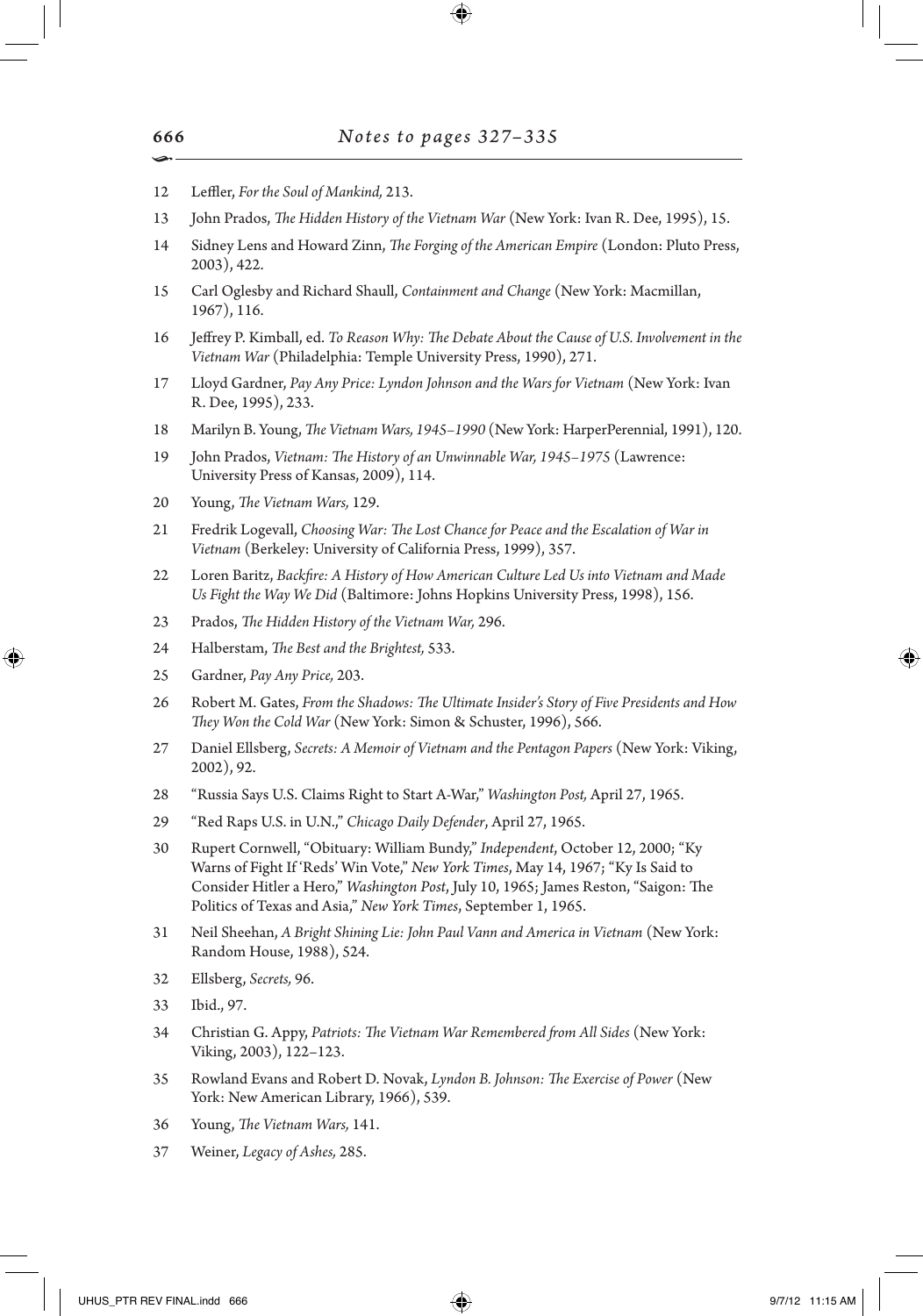- 38 David J. Garrow, *Bearing the Cross: Martin Luther King, Jr., and the Southern Christian Leadership Council* (New York: William Morrow, 1986), 560.
- 39 Halberstam, *The Best and the Brightest,* 633.
- 40 Ibid., 434.
- 41 John Dumbrell, *President Lyndon Johnson and Soviet Communism* (Manchester, England: Manchester University Press, 2004), 12.
- 42 Overall, the 1967 ghetto uprisings left 88 dead, 1,397 injured, 16,389 arrested, and 2,157 convicted and resulted in almost \$665 million in damage; see Weiner, *Legacy of Ashes,* 286.
- 43 Walter Lippmann, "Today and Tomorrow: The CIA Affair," *Washington Post,* February 21, 1967.
- 44 Weiner, *Legacy of Ashes,* 278–280; Tim Weiner, "Angleton's Secret Policy," *New York Times,* June 26, 2007.
- 45 Nhu Tang Trương, David Chanoff, and Van Toai Doan, *A Vietcong Memoir: An Inside Account of the Vietnam War and Its Aftermath* (New York: Harcourt Brace Jovanovich, 1985), 167.
- 46 "Wilson Warns Against Use of Nuclear Arms," *Los Angeles Times,* February 12, 1968.
- 47 General William C. Westmoreland, *A Soldier Reports* (New York: Doubleday, 1976), 338.
- 48 Jules Boykoff, *The Suppression of Dissent: How the State and Mass Media Squelch USAmerican Social Movements* (New York: Routledge, 2006), 202.
- 49 Jules Boykoff, *Beyond Bullets: The Suppression of Dissent in the United States* (Oakland, CA: AK Press, 2007), 180–181.
- 50 Walter LaFeber, *The Deadly Bet: LBJ, Vietnam and the 1968 Election* (Lanham, MD: Rowman & Littlefield, 2005), 60.
- 51 Robert D. Schulzinger, *A Time for War: The United States and Vietnam, 1941–1975* (New York: Oxford University Press, 1997), 266.
- 52 John Gerassi, *The Great Fear in Latin America* (New York: Collier, 1965),19–20, 129.
- 53 Britta H. Crandall, *Hemispheric Giants: The Misunderstood History of U.S.-Brazilian Relations* (Lanham, MD: Rowman & Littlefield, 211), 98; David F. Schmitz, *Thank God They're on Our Side: The United States and Right-Wing Dictatorships, 1921–1965* (Chapel Hill: University of North Carolina Press, 1999), 272–273.
- 54 Schmitz, *Thank God They're on Our Side*, 265.
- 55 Joseph Smith, *Brazil and the United States: Convergence and Divergence* (Athens: University of Georgia Press, 2010), 161.
- 56 Noam Chomsky, *Hegemony or Survival: America's Quest for Global Dominance* (New York: Henry Holt, 2003), 92.
- 57 William Blum, *Killing Hope: U.S. Military and CIA Interventions Since World War II* (Monroe, ME: Common Courage Books, 1995), 168.
- 58 James N. Green, *We Cannot Remain Silent: Opposition to the Brazilian Military Dictatorship in the United States* (Durham, NC: Duke University Press, 2010), 22.
- 59 H. W. Brands, *The Wages of Globalism: Lyndon Johnson and the Limits of American Power* (New York: Oxford University Press, 1995), 49.
- 60 Guian A. McKee, ed. *The Presidential Recordings: Lyndon B. Johnson,* vols. 4–6 (New York: W. W. Norton, 2007), 18.

↔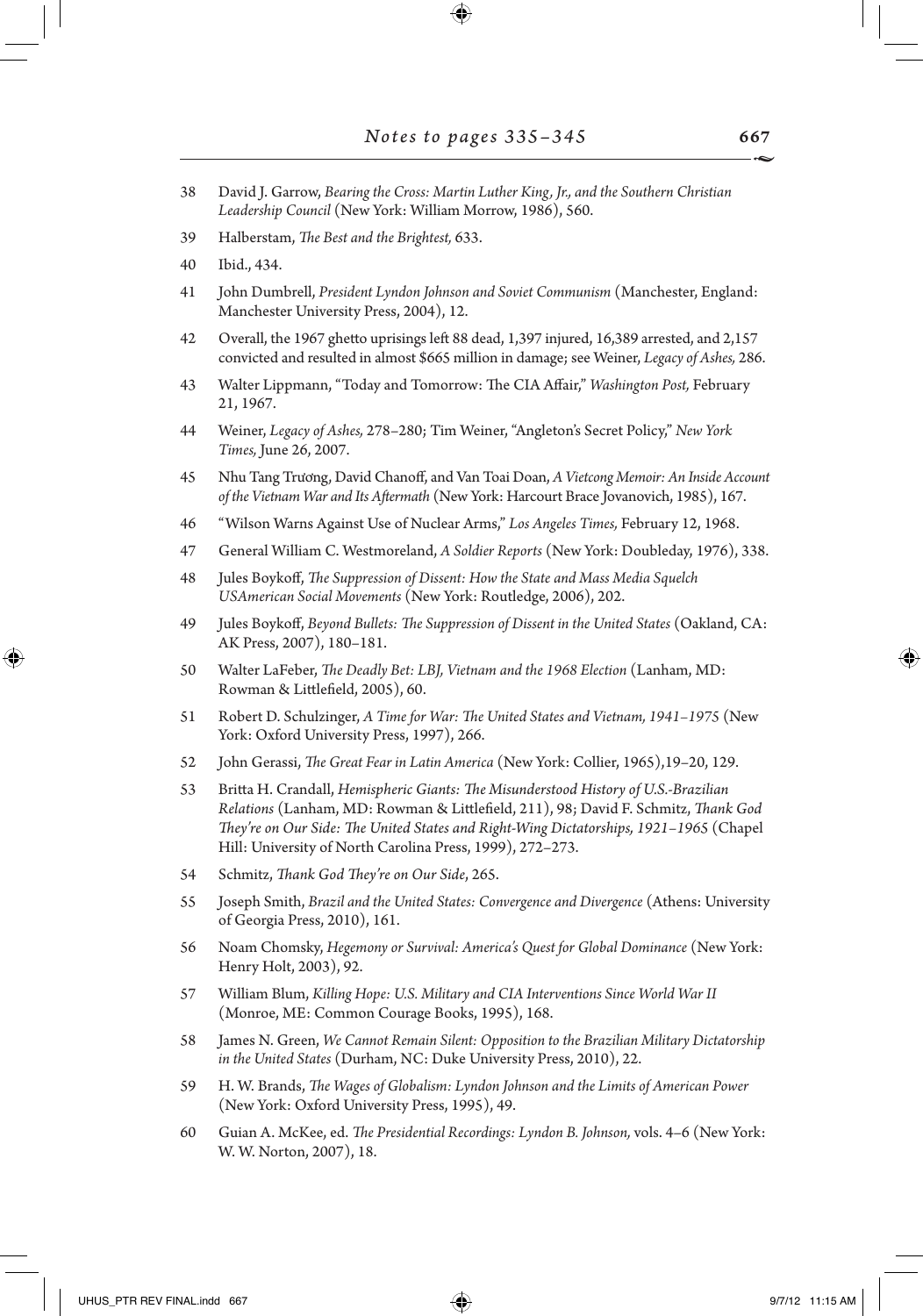- Ronald G. Hellman and H. Jon Rosenbaum, *Latin America: The Search for a New International Role* (New York: Wiley, 1975), 80.
- Michael Wines, "William F. Raborn Is Dead at 84; Led Production of Polaris Missile," *New York Times,* March 13, 1990.
- Weiner, *Legacy of Ashes,* 250–251.
- Schmitz, *Thank God They're on Our Side,* 284.
- "Text of Johnson's Address on U.S. Moves in the Conflict in the Dominican Republic," *New York Times,* May 3, 1965.
- Thomas J. Hamilton, "Sharp U.N. Clash," *New York Times,* May 4, 1965.
- "Dominican Issues," *New York Times,* May 9, 1965.
- Homer Bigart, "Bosch Gives His Version of Revolt," *New York Times,* May 8, 1965.
- Odd Arne Westad, *The Global Cold War: Third World Interventions and the Making of Our Times* (New York: Cambridge University Press, 2005), 152.
- Melvyn P. Leffler, *A Preponderance of Power: National Security, the Truman Administration, and the Cold War* (Stanford, CA: Stanford University Press, 1992), 260.
- Blum, *Killing Hope,* 102.
- Weiner, *Legacy of Ashes,* 151.
- Blum, *Killing Hope,* 103; "Aid to Indonesian Rebels," *New York Times*, May 9, 1958.
- Weiner, *Legacy of Ashes,* 142–154.
- Douglass, *JFK and the Unspeakable,* 259; Evan Thomas, *The Very Best Men: Four Who Dared: The Early Years of the CIA* (New York: Touchstone, 1995), 232–233.
- Douglass, *JFK and the Unspeakable,* 257–259, 376.
- Westad, *The Global Cold War,* 186.
- Samuel B. Griffith, *The Chinese People's Liberation Army* (New York: McGraw-Hill, 1967), 286.
- David F. Schmitz, *The United States and Right-Wing Dictatorships, 1965–1989* (New York: Cambridge University Press, 2006), 45.
- Blum, *Killing Hope,* 193–196.
- Schmitz, *The United States and Right-Wing Dictatorships,* 48.
- Bradley R. Simpson, *Economists with Guns: Authoritarian Development and U.S.-Indonesian Relations, 1960–1968* (Stanford, CA: Stanford University Press, 2008), 171.
- Edward C. Keefer, ed. *Foreign Relations of the United States, 1964–1968: Indonesia, Malaysia-Singapore, Philippines* (Washington, DC: U.S. Government Printing Office, 2001), 571.
- Schmitz, *The United States and Right-Wing Dictatorships, 1965–1989,* 48.
- Weiner, *Legacy of Ashes,* 261.
- Philip Shenon, "Indonesia Improves Life for Many but the Political Shadows Remain," *New York Times,* August 27, 1993.
- Young, *The Vietnam Wars,* 106.
- Goodwin, *Lyndon Johnson and the American Dream,* 251–252, 259–260.

↔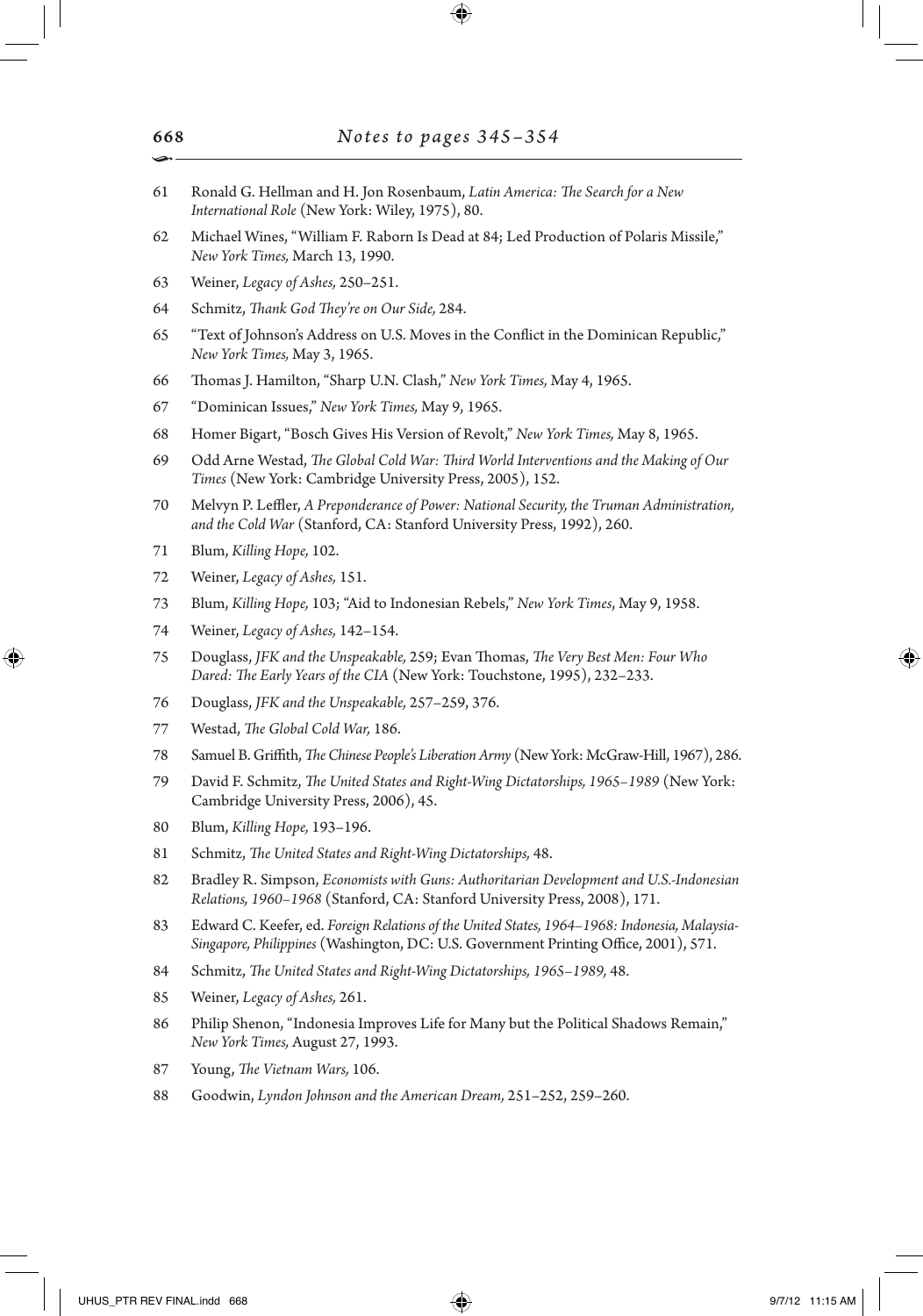## Chapter 9: Nixon and Kissinger: The "Madman" and the "Psychopath"

- 1 Stephen E. Ambrose, *Nixon: Ruin and Recovery, 1973–1990* (New York: Simon & Schuster, 1991), 488; Lawrence Martin, *The Presidents and the Prime Ministers: Washington and Ottawa Face to Face* (Toronto: Doubleday, 1982), 259.
- 2 H. R. Haldeman with Joseph Dimona, *The Ends of Power* (New York: Dell Books, 1978), 108, 111.
- 3 Robert Dallek, *Nixon and Kissinger: Partners in Power* (New York: HarperCollins, 2007), 93, 250.
- 4 Walter LaFeber, *The American Age: United States Foreign Policy at Home and Abroad Since 1750* (New York: W. W. Norton, 1989), 602; Henry A. Kissinger, *American Foreign Policy,* exp. ed. (New York: W. W. Norton, 1974), 183.
- 5 Walter Isaacson, *Kissinger: A Biography* (New York: Simon & Schuster, 2005), 764.
- 6 "Dr. Kirk Urges U.S. to Leave Vietnam," *New York Times*, April 13, 1968.
- 7 Rick Perlstein, *Nixonland: The Rise of a President and the Fracturing of America* (New York: Scribner, 2008), 265.
- 8 Dallek, *Nixon and Kissinger,* 68.
- 9 John Prados, *Vietnam: The History of an Unwinnable War, 1945–1975* (Lawrence: University Press of Kansas, 2009), 288.
- 10 Joseph A. Califano, Jr., *The Triumph and Tragedy of Lyndon Johnson* (New York: Simon & Schuster, 1992), 328; Jules Witcover, *The Making of an Ink-Stained Wretch: Half a Century Pounding the Political Beat* (Baltimore: Johns Hopkins University Press, 2005), 131.
- 11 Isaacson, *Kissinger,* 127–128.
- 12 Seymour M. Hersh, *The Price of Power: Kissinger in the Nixon White House* (New York: Summit Books, 1983), 20.
- 13 Ibid, 14.

↔

- 14 Dallek, *Nixon and Kissinger,* 99.
- 15 Carolyn Eisenberg, "Remembering Nixon's War," in *A Companion to the Vietnam War,* ed. Marilyn B. Young and Robert Buzzanco (Maiden, MA: Blackwell, 2002), 263.
- 16 Anne Hessing Cahn, *Killing Détente: The Right Attacks the CIA* (University Park: Pennsylvania State University Press, 1998), 21.
- 17 Henry Kissinger, *White House Years* (Boston: Little, Brown, 1979), 26.
- 18 Odd Arne Westad, *The Global Cold War: Third World Interventions and the Making of Our Times* (New York: Cambridge University Press, 2007), 196.
- 19 Hersh, *The Price of Power,* 111.
- 20 Isaacson, *Kissinger,* 160.
- 21 Haldeman with DiMona, *The Ends of Power*, 122.
- 22 Fawn M. Brodie, *Richard Nixon: The Shaping of His Character* (New York: W. W. Norton, 1981), 322.
- 23 William Shawcross, *Sideshow: Kissinger, Nixon and the Destruction of Cambodia* (New York: Simon & Schuster, 1979), 30–32.
- 24 Isaacson, *Kissinger,* 213.

UHUS\_PTR REV FINAL.indd 669 **97/12 11:15 AM**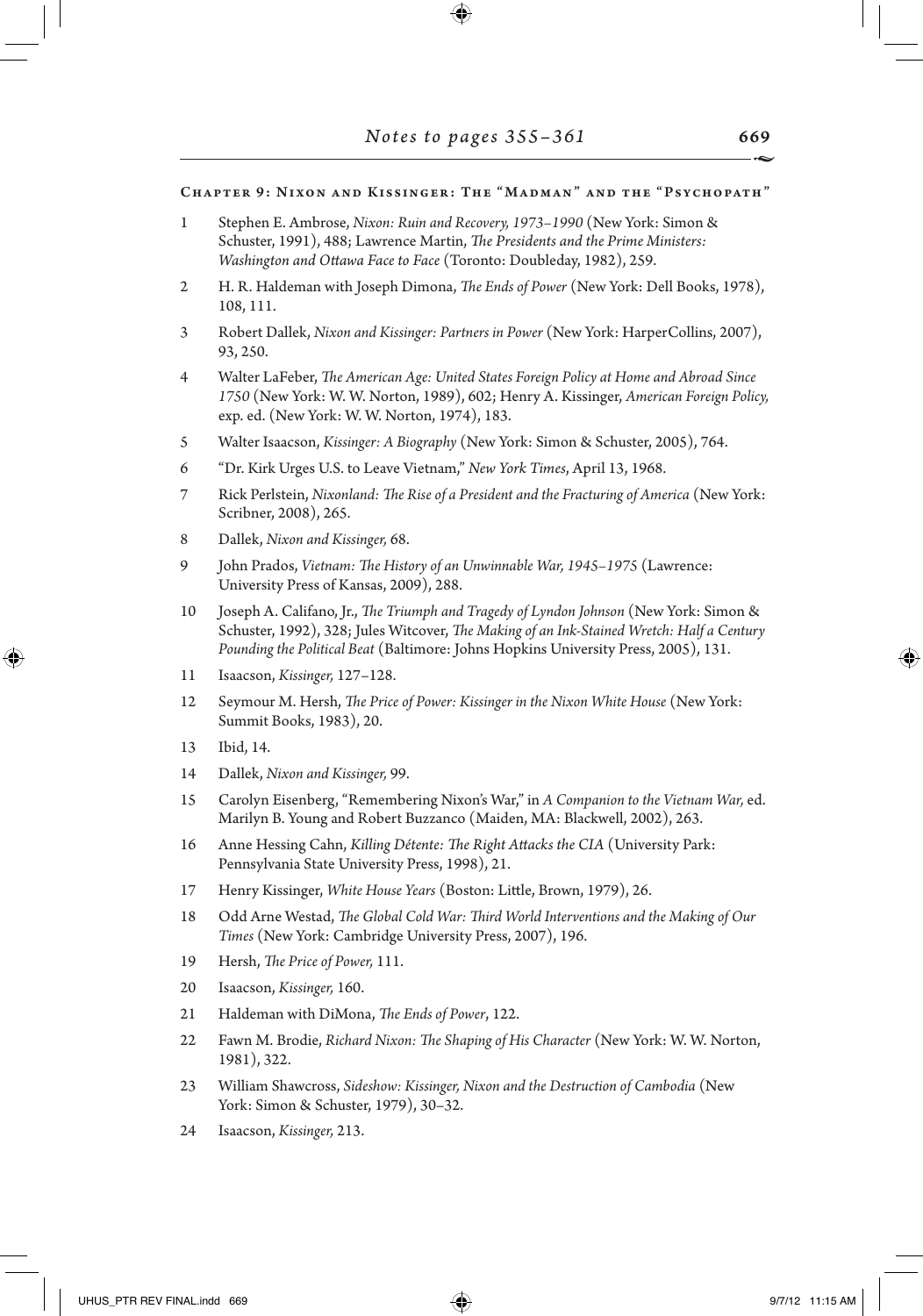- 25 Jeffrey Kimball, *Nixon's Vietnam War* (Lawrence: University Press of Kansas, 1998), 159.
- 26 Ibid., 163; Young, *Vietnam Wars,* 239.
- 27 Hersh, *The Price of Power,* 127.
- 28 Kimball, *Nixon's Vietnam War,* 163; Hersh, *The Price of Power,* 126, 129.
- 29 Hersh, *The Price of Power,* 124.
- 30 Henry A. Kissinger, Memorandum for the President, "Contingency Military Operations Against North Vietnam," October 2, 1969, http://www.gwu.edu/~nsarchiv/NSAEBB/ NSAEBB195/VN-2.pdf.
- 31 "Editorial Note," *Foreign Relations of the United States, 1969–1976,* vol. 7, Vietnam, January 1969–July 1970, Document 125, http://history.state.gov/historicaldocuments/ frus1969-76v06/d125.
- 32 Richard Nixon, *RN: The Memoirs of Richard Nixon* (New York: Grosset & Dunlap, 1978), 398.
- 33 Hersh, *The Price of Power,* 124–125.
- 34 Tom Wells, *The War Within: America's Battle over Vietnam* (Berkeley: University of California Press, 1994), 358.
- 35 Gregg Herken, *Counsels of War* (New York: Oxford University Press, 1987), 217.
- 36 Nixon, *RN,* 401.

⊕

- 37 AAAS, Minutes of the Meeting of the AAAS Council, December 30, 1965, AAAS Archives, Washington, D.C.
- 38 "Scientists Protest Viet Crop Destruction," *Science,* January 21, 1966, 309.
- 39 Bryce Nelson, "Military Research: A Decline in the Interest of Scientists?" *Science,* April 21, 1967, 365.
- 40 Bryce Nelson, "Scientists Plan Research Strike at M.I.T. on 4 March," *Science,* January 25, 1969, 373.
- 41 Max Tishler, "The Siege of the House of Reason," *Science,* October 3, 1969, 193; Bryce Nelson, "M.I.T's March 4: Scientists Discuss Renouncing Military Research," *Science,* March 14, 1969, 1175–1178.
- 42 Hersh, *The Price of Power,* 134.
- 43 Christian G. Appy, *Patriots: The Vietnam War Remembered from All Sides* (New York: Viking, 2003), 122–123.
- 44 Robert S. McNamara, *In Retrospect: The Tragedy and Lessons of Vietnam* (New York: Vintage, 1996), 32–33.
- 45 Appy, *Patriots,* 243–244.
- 46 Ibid., 348–349.
- 47 Hersh, *The Price of Power,* 135.
- 48 Ibid.
- 49 Robert Parry and Norman Solomon, "Colin Powell's My Lai Connection," 1996, www .consortiumnews.com/2009/120209b.html.
- 50 Thomas S. Langston, ed. *The Cold War Presidency: A Documentary History* (Washington, DC: Congressional Quarterly Press, 2007), 297.

670 •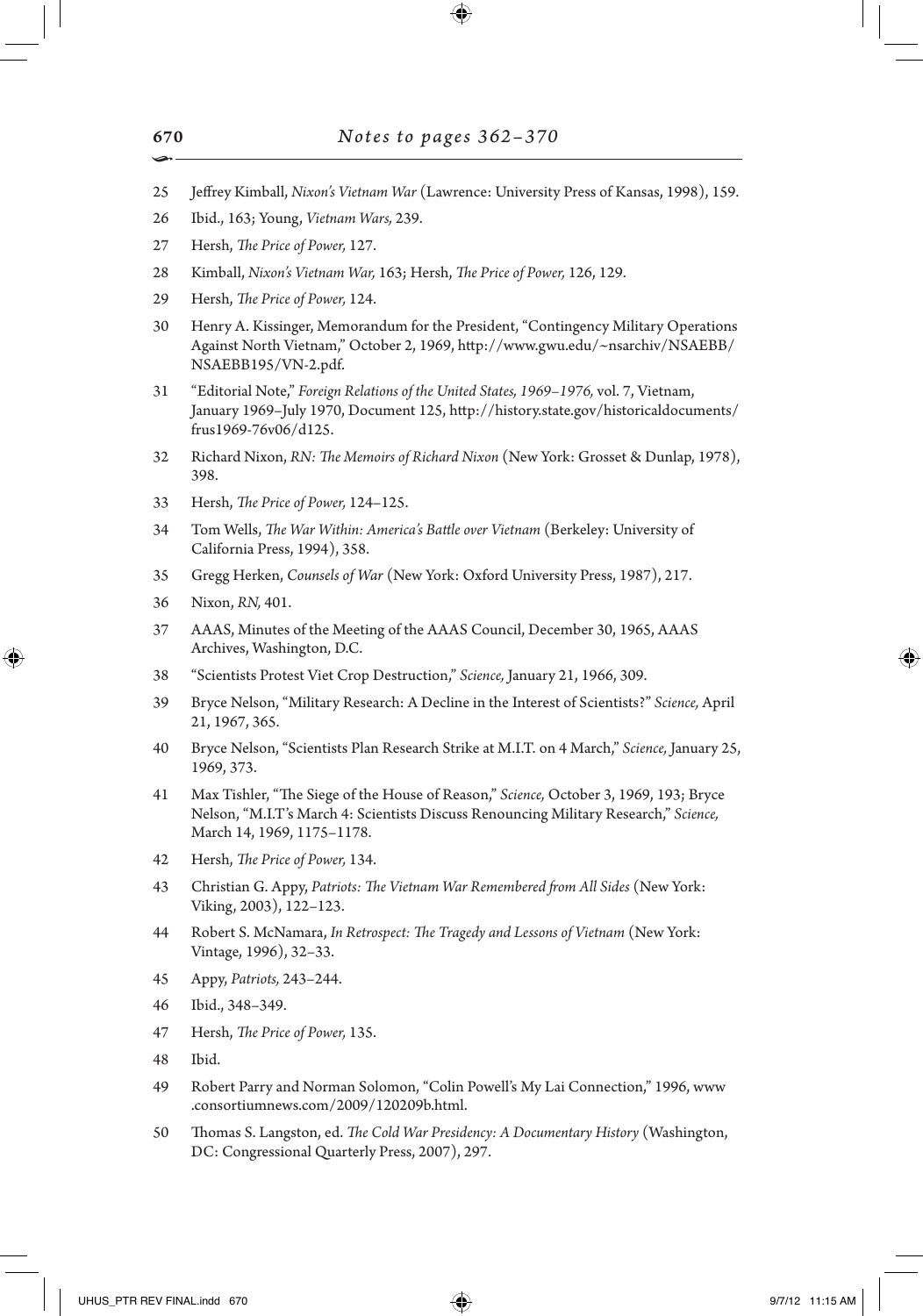- Perlstein, *Nixonland,* 482.
- Isaacson, *Kissinger,* 269.
- Bernard D. Nossiter, "Thousands of Students Protest War," *Washington Post,* May 6, 1970.
- Kissinger, *White House Years,* 511, 513.
- We are grateful to Daniel Ellsberg for this information.
- Isaacson, *Kissinger,* 280.
- Wells, *The War Within,* 579.
- Testimony of Tom Charles Huston, *Hearings before the Select Committee to Study Governmental Operations with Respect to Intelligence Activities of the United States Senate*, 94th Cong., 1st Sess., "Huston Plan," September 23, 1975, 20.
- Ambrose, *Nixon,* 508.
- Stephen Kinzer, *Overthrow: America's Century of Regime Change from Hawaii to Iraq* (New York: Times Books, 2006), 175–176.
- Ibid., 176.
- Tim Weiner, *Legacy of Ashes: The History of the CIA* (New York: Doubleday, 2007), 307–308.
- "New Kissinger 'Telecons' Reveal Chile Plotting at Highest Levels of U.S. Government," National Security Archive, www.gwu.edu/~nsarchiv/NSAEBB/NSAEBB255/index.htm.
- Peter Kornbluh, *The Pinochet File: A Declassified Dossier on Atrocity and Accountability* (New York: New Press, 2003), 1–2, 18, 36; Westad, *The Global Cold War,* 201; Weiner, *Legacy of Ashes,* 309.
- Kornbluh, *The Pinochet File,* 11.
- Ibid., 8.

↔

- Weiner, *Legacy of Ashes,* 355.
- Westad, *The Global Cold War,* 201.
- Seymour M. Hersh, "Censored Matter in Book About C.I.A. Said to Have Related Chile Activities," *New York Times,* September 11, 1974.
- "World: Chile: The Expanding Left," *Time,* October 19, 1970, 23.
- Michael Dodge, Letter to the Editor, *Time,* November 16, 1970, 13.
- Kornbluh, *The Pinochet File,* 17, 20–21, 58–59.
- Ibid., 25, 26, 28–29, 64, 72.
- Ibid., 79, 119.
- Weiner, *Legacy of Ashes,* 364.
- Kinzer, *Overthrow,* 187.
- Ibid., 189.
- James D. Cockcroft and Jane Carolina Canning, ed. *Salvador Allende Reader: Chile's Voice of Democracy* (Melbourne, Australia: Ocean Press, 2000), 201–220.
- Robert Alden, "Allende, at U.N., Charges Assault by U.S. Interests," *New York Times,* December 5, 1972; Kinzer, *Overthrow,* 189; Joseph Zullo, "Allende Hits U.S., I.T.T.," *Chicago Tribune,* December 5, 1972; Don Shannon, "Chile President Accuses U.S. Firms of 'Indirect Aggression,'" *Los Angeles Times,* December 5, 1972.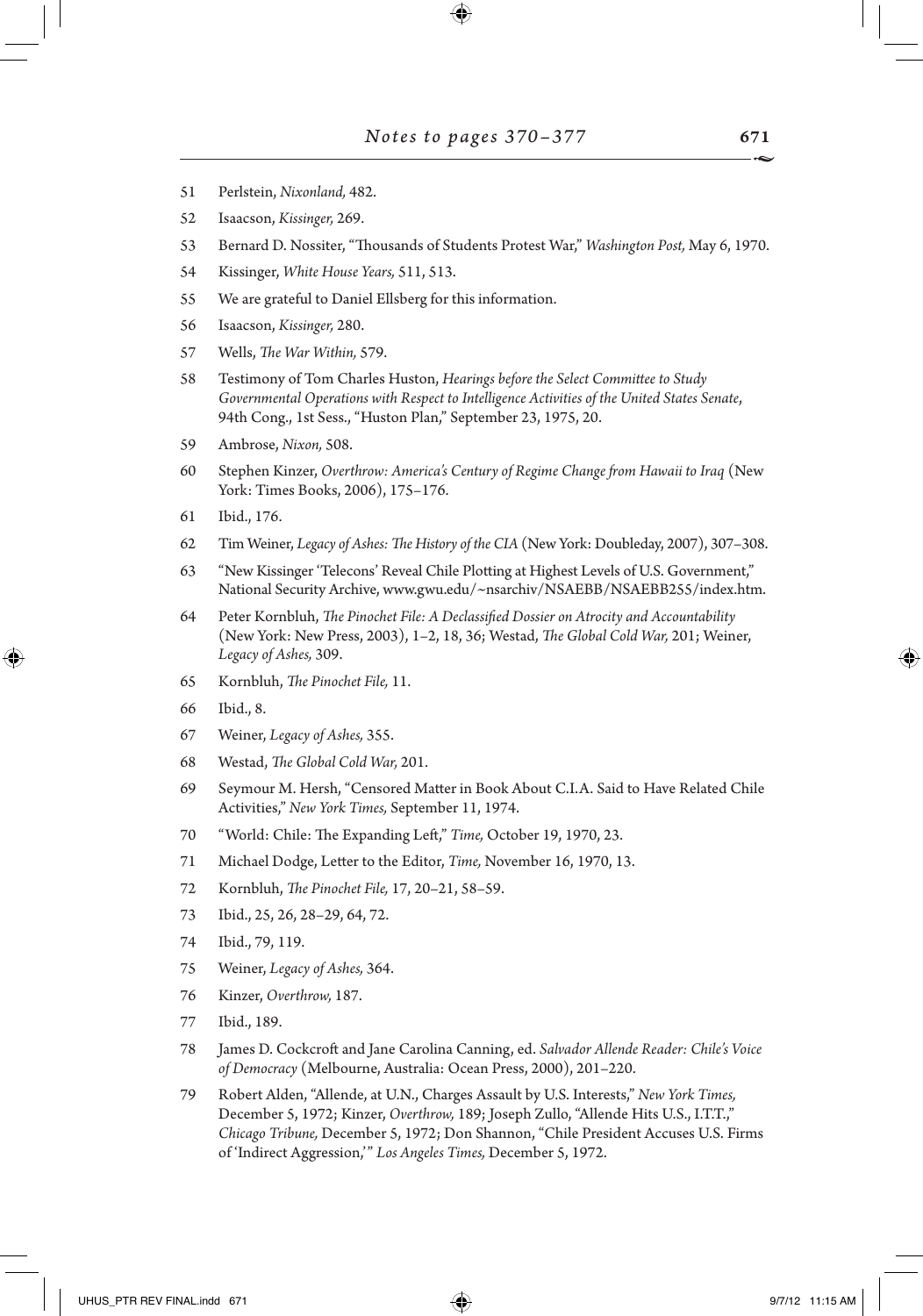- 80 Kinzer, *Overthrow,* 190.
- 81 Ibid., 194.
- 82 Tim Weiner, "Word for Word/Covert Action," *New York Times*, September 13, 1998.
- 83 "TelCon: 9/16/73 (Home) 11:50, Mr. Kissinger/The President," National Security Archive, www.gwu.edu/~nsarchiv/NSAEBB/NSAEBB123/Box%2022,%20File%20 3,%20Telcon,%209-16-73%2011,50%20Mr.%20Kissinger-The%20Pres%20 2.pdf.
- 84 Kornbluh, *The Pinochet File,* 265.
- 85 ARA Monthly Report ( July), "The 'Third World War' and South America," August 3, 1976, National Security Archive, www.gwu.edu/~nsarchiv/NSAEBB/NSAEBB125/ condor05.pdf.
- 86 Ambassador Harry W. Shlaudeman to Secretary Kissinger, action memorandum, "Operation Condor," August 30, 1976, Department of State, National Security Archive, www.gwu.edu /~nsarchiv/NSAEBB/NSAEBB312/1\_19760830\_Operation\_Condor.PDF.
- 87 FM USDEL Secretary in Lusaka to Henry Kissinger, cable, "Actions Taken," September 16, 1976, Department of State, National Security Archive, www.gwu.edu/~nsarchiv/ NSAEBB/NSAEBB312/2\_19760916\_Actions\_Taken.pdf.
- 88 John Dinges, "Pulling Back the Veil on Condor," *Nation,* July 24, 2000, www.thenation .com/article/pulling-back-veil-condor.
- 89 Raymond L. Garthoff, *Détente and Confrontation: American-Soviet Relations from Nixon to Reagan* (Washington, DC: Brookings Institution, 1985), 290.
- 90 Richard Nixon, "Address to a Joint Session of the Congress on Return From Austria, the Soviet Union, Iran, and Poland," June 1, 1972, www.presidency.ucsb.edu/ws/index .php?pid=3450#axzz1aJSeeAQ2.
- 91 For a discussion of Okinawa, see Gavan McCormack, "Ampo's Troubled 50th: Hatoyama's Abortive Rebellion, Okinawa's Mounting Resistance and the U.S.-Japan Relationship (Part 1)," *The Asia-Pacific Journal: Japan Focus,* 22-3-10, May 31, 2010, www.japanfocus.org/-Gavan-McCormack/3365/; Gavan McCormack and Satoko Oka Norimatsu, *Resistant Islands: Okinawa Confronts Japan and the United States* (Lanham, MD: Rowman & Littlefield, 2012), 55–57.
- 92 Herring, *From Colony to Superpower,* 783–784.
- 93 Kurt M. Campbell and Tsuyoshi Sunohara, "Japan: Thinking the Unthinkable," in *The Nuclear Tipping Point: Why States Reconsider Their Nuclear Choices,* ed. Kurt M. Campbell, Robert J. Einhorn, and Mitchell B. Reiss (Washington, DC: Brookings Institution, 2004), 221–222.
- 94 Ibid., 225.
- 95 "The New Equilibrium," *New York Times,* June 3, 1972.
- 96 Jacob Heilbrunn, *They Knew They Were Right: The Rise of the Neocons* (New York: Anchor Books, 2009), 122.
- 97 Henry Kissinger, *Years of Upheaval* (Boston: Little, Brown, 1982), 249.
- 98 Daniel Ellsberg, *Secrets: A Memoir of Vietnam and the Pentagon Papers* (New York: Viking, 2002), 255–256, 258–260.
- 99 Ibid., 398.
- 100 Ibid., 408.
- 101 Ibid., 434, 440.

•

↔

672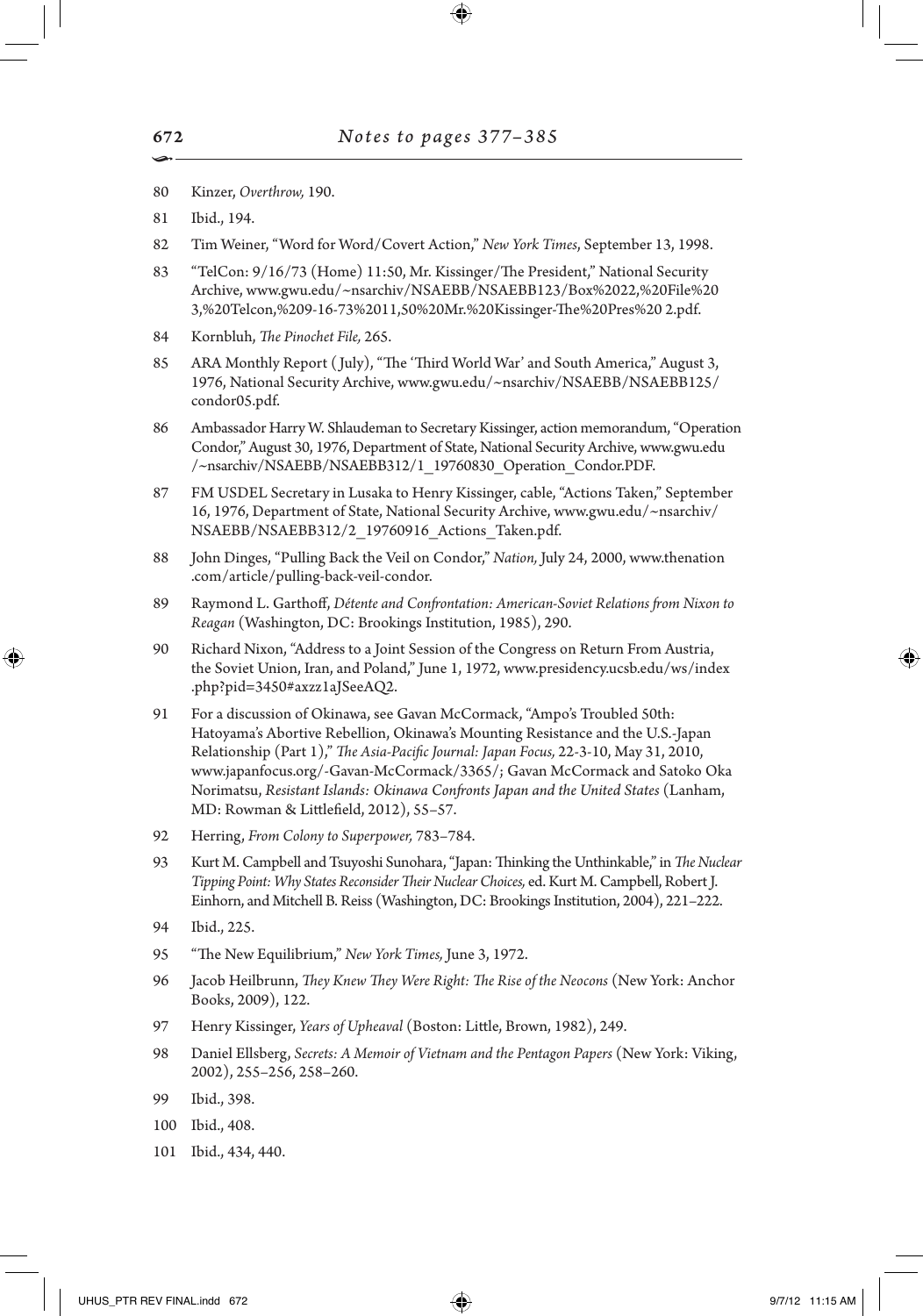- 102 Ibid., 418.
- 103 Herring, *From Colony to Superpower*, 793.
- 104 Ellsberg, *Secrets,* 419.
- 105 Isaacson, *Kissinger,* 459.
- 106 "Transcript of the Speech by President on Vietnam," *New York Times,* January 24, 1973.
- 107 Robert McNamara lecture to Peter Kuznick's class at American University, October 21, 1999.
- 108 Mr. Kissinger/The President (tape) [telephone conversation], December 9, 1970, 8:45 p.m., National Security Archive, www.gwu.edu/~nsarchiv/NSAEBB/NSAEBB123/ Box%2029,%20File%202,%20Kissinger%20%96%20President%20Dec%209,%20 1970%208,45% 20pm%20%200.pdf.
- 109 Mr. Kissinger/General Haig (tape) [telephone conversation], December 9, 1970, 8:50 p.m., National Security Archive, www.gwu.edu/~nsarchiv/NSAEBB/NSAEBB123/ Box%2029,%20File%202,%20Kissinger%20%96%20Haig,%20Dec%209,%201970%20 8,50%20pm%20106-10.pdf.
- 110 Ben Kiernan, *The Pol Pot Regime: Race, Power, and Genocide Under the Khmer Rouge* (New Haven, CT: Yale University Press, 2003), 23.
- 111 Kiernan, *The Pol Pot Regime,* xi, note 3.
- 112 Shawcross, *Sideshow,* 389.

↔

- 113 Georges Chapelier and Joysane Van Malderghem, "Plain of Jars: Social Changes Under Five Years of Pathet Lao Administration," *Asia Quarterly* 1 (1971), 75.
- 114 Marilyn B. Young, *The Vietnam Wars, 1945–1990* (New York: HarperPerennial, 1991), 234–236; Fred Branfman, *Voices from the Plain of Jars: Life Under an Air War* (New York: Harper & Row, 1972), 3, 18–20.
- 115 Daniel Ellsberg, personal communication with Peter Kuznick.
- 116 "Excerpts from Mitchell's Testimony," *Los Angeles Times,* July 11, 1973.
- 117 *New Yorker,* vol. 49, 1973, 173.
- 118 Mark H. Lytle, *America's Uncivil Wars: The Sixties Era from Elvis to the Fall of Richard Nixon* (New York: Oxford University Press, 2006), 1.
- 119 Eisenberg, "Remembering Nixon's War," 263.

#### Chapter 10: Collapse of Detente: Darkness at Noon

- 1 "Carter Criticizes Bush and Blair on War in Iraq," *New York Times,* May 20, 2007.
- 2 Walter LaFeber, *America, Russia, and the Cold War, 1945–2006* (Boston: McGraw-Hill, 2008), 293.
- 3 Marilyn B. Young, *The Vietnam Wars, 1945–1990* (New York: HarperPerennial, 1991), 239.
- 4 Gregory D. Cleva, *Henry Kissinger and the American Approach to Foreign Policy* (Lewisburg, PA: Bucknell University Press, 1989), 40.
- 5 Jonathan Schell, *The Real War: The Classic Reporting on the Vietnam War* (New York: Da Capo Press, 2000), 53.
- 6 Ibid., 55.

UHUS\_PTR REV FINAL.indd 673 9/7/12 11:15 AM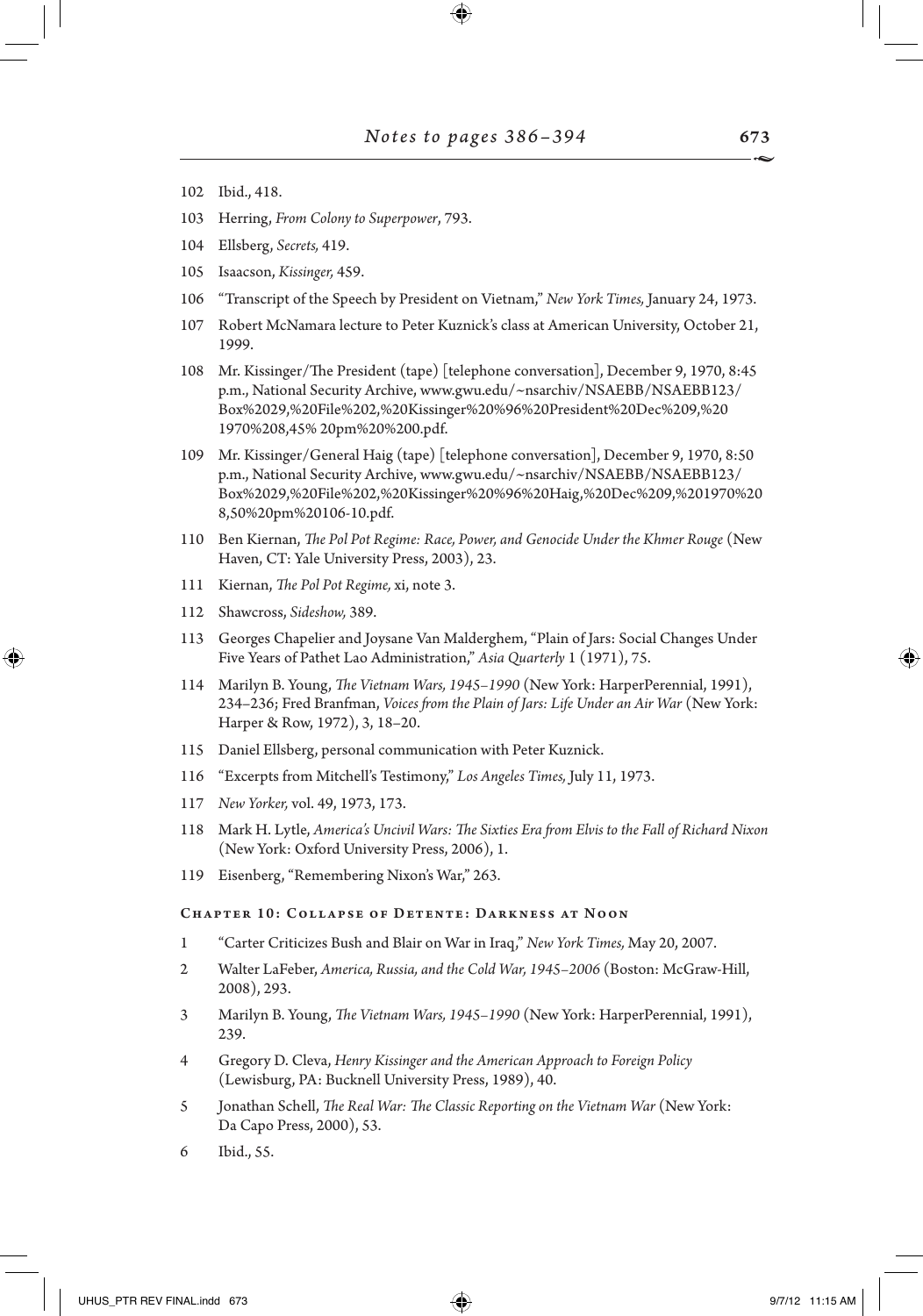- 7 Graham Hovey, "He Calls '73 Pledge of Aid to Hanoi Invalid," *New York Times,* May 20, 1977.
- 8 "Vietnam Report Details Unexploded Ordnance," *New York Times,* August 1, 2009.
- 9 Douglas Brinkley, *Gerald R. Ford* (New York: Macmillan, 2007), 91.
- 10 Odd Arne Westad, *The Global Cold War: Third World Interventions and the Making of Our Times* (New York: Cambridge University Press, 2007), 247; Clair Apodaca, *Understanding U.S. Human Rights Policy: A Paradoxical Legacy* (New York: Routledge, 2006), 60.
- 11 Robert Hotz, "Beam Weapon Threat," *Aviation Week & Space Technology,* May 2, 1977, 11.
- 12 Anne Hessing Cahn, *Killing Détente: The Right Attacks the CIA* (University Park, PA: Pennsylvania State University Press, 1998), 138.
- 13 Ibid., 152.
- 14 Richard Pipes, "Team B: The Reality Behind the Myth," *Commentary,* October 1986, 29, 33.
- 15 Thom Hartmann, "Hyping Terror for Fun, Profit—and Power," www.commondreams .org/views04/1207-26.htm.
- 16 Cahn, *Killing Détente,* 158.
- 17 Nicholas Thompson, *The Hawk and the Dove: Paul Nitze, George Kennan, and the History of the Cold War* (New York: Henry Holt, 2009), 260.
- 18 Ibid., 260–261.

↔

- 19 Tom Nugent and Steve Parks, "New Evidence Clouds Paisley 'Suicide' Verdict," *Baltimore Sun,* April 2, 1979; "Paisley's Death Believed Linked to CIA, Majority Security Breach," *Baltimore Sun,* January 26, 1979; James Coates, "CIA Spy Mystery: How Did He Die and Why?," *Chicago Tribune,* October 8, 1978.
- 20 Coates, "CIA Spy Mystery."
- 21 Nugent and Parks, "New Evidence Clouds Paisley 'Suicide' Verdict"; "Wife Probing Death of Ex-CIA Official," *Los Angeles Times,* November 26, 1978; "The Paisley Mystery," *Baltimore Sun,* May 22, 1979; Timothy S. Robinson, "Full Report on Paisley to Be Secret," *Washington Post,* April 24, 1980.
- 22 Cahn, *Killing Détente,* 188.
- 23 Alexander Cockburn, *Rumsfeld: His Rise, Fall, and Catastrophic Legacy* (New York: Simon & Schuster, 2007), 20, note 18.
- 24 Gerald R. Ford, *A Time to Heal: The Autobiography of Gerald R. Ford* (New York: Harper & Row, 1979), 357.
- 25 Sean Wilentz, *The Age of Reagan: A History, 1974–2008* (New York: HarperCollins, 2008), 64.
- 26 Westad, *The Global Cold War,* 247–248.
- 27 Ibid., 443, note 102.
- 28 Leo P. Ribuffo, "Writing About Jimmy Carter as if He Was Andrew Jackson: The Carter Presidency in (Deep) Historical Perspective," delivered January 2007 at the University of Georgia, http://gwu.academia.edu/leoribuffo/Papers/168463/.
- 29 John B. Judis, "Twilight of the Gods," *Wilson Quarterly,* Autumn 1991, 46–47.
- 30 Zbigniew Brzezinski, *Between Two Ages: America's Role in the Technetronic Era* (Westport, CT: Greenwood Press, 1982), 297.

674 •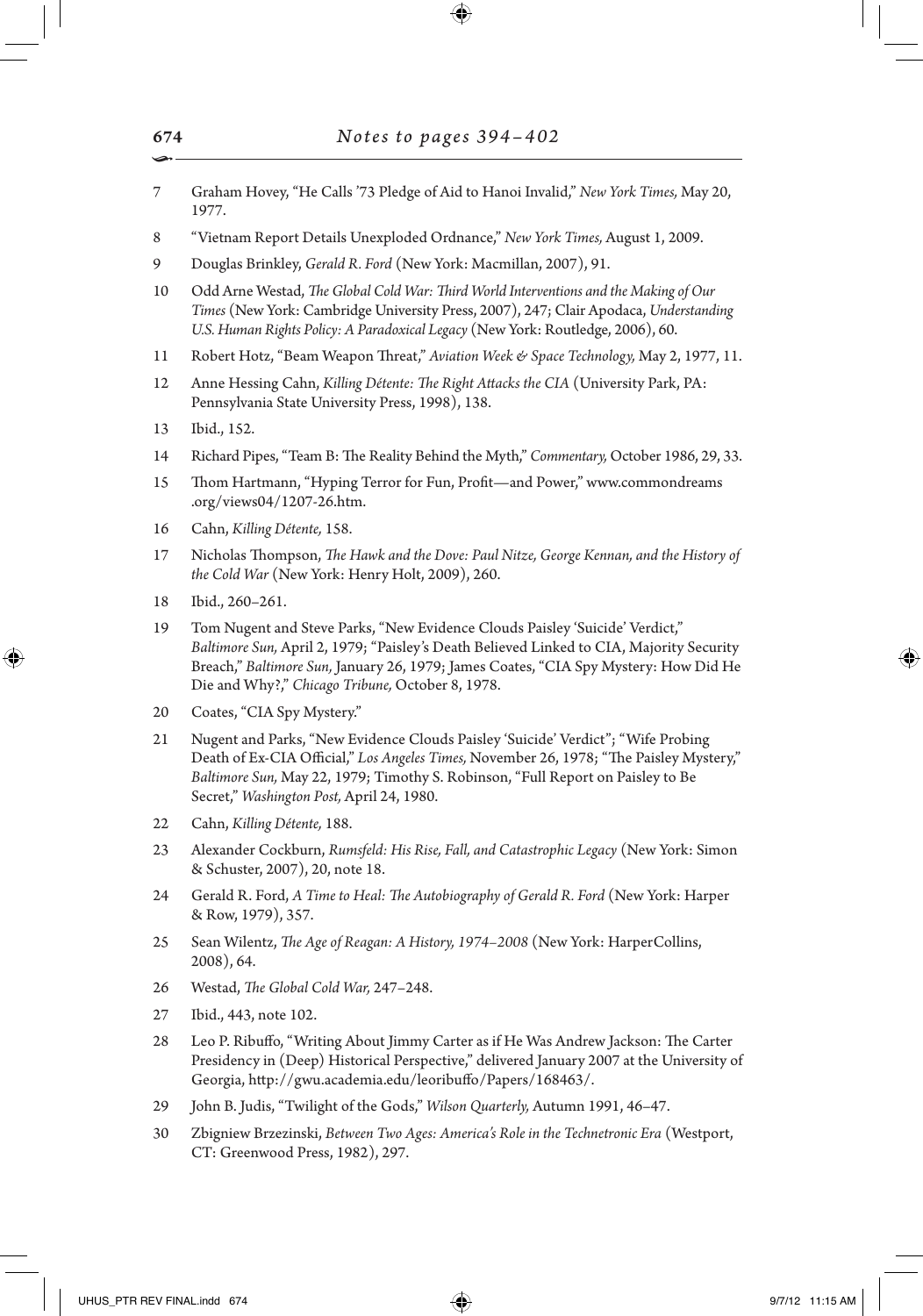- 31 Judis, "Twilight of the Gods," 47–50.
- 32 Zbigniew Brzezinski, *Power and Principle: Memoirs of the National Security Adviser, 1977– 1981* (New York: Farrar, Straus and Giroux, 1983), 5.
- 33 Howard Zinn, *A People's History of the United States* (New York: Harper Colophon, 1980), 551.
- 34 Jimmy Carter, *A Government as Good as Its People* (New York: Simon & Schuster, 1977), 99–100.
- 35 Walter L. Hixson, *The Myth of American Diplomacy: National Identity and U.S. Foreign Policy* (New Haven, CT: Yale University Press, 2008), 258, n. 23.
- 36 Lawrence S. Wittner, *Towards Nuclear Abolition: A History of the World Nuclear Disarmament Movement, 1971–Present* (Stanford, CA: Stanford University Press, 2003), 41.
- 37 Rowland Evans and Robert Novak, "Jimmy Carter: No Apology on Vietnam," *Washington Post,* July 7, 1976.
- 38 Alan Lichtman, *White Protestant Nation: The Rise of the American Conservative Movement* (New York: Atlantic Monthly Press, 2008), 334.
- 39 Brzezinski, *Power and Principle,* 64.
- 40 Ibid., 65–66.
- 41 LaFeber, *America, Russia,* 300.
- 42 Melvyn P. Leffler, *For the Soul of Mankind: The United States, the Soviet Union, and the Cold War* (New York: Hill and Wang, 2007), 268–269.
- 43 Ibid., 284.

↔

- 44 "Speech of the President on Soviet-American Relations at the U.S. Naval Academy," *New York Times,* June 8, 1978.
- 45 Brzezinski, *Power and Principle,* 189.
- 46 Westad, *The Global Cold War,* 283.
- 47 John Drumbell, *The Carter Presidency: A Re-evaluation* (Manchester, England: Manchester University Press, 1995), 102.
- 48 David Vine, *Island of Shame: The Secret History of the U.S. Military Base on Diego Garcia* (Princeton, NJ: Princeton University Press, 2009).
- 49 Westad, *The Global Cold War,* 292.
- 50 "Tears and Sympathy for the Shah," *New York Times,* November 17, 1977; *see also* Ronald Lee Ridenhour, "America Since My Lai: 10 Years on a Tightrope," *Los Angeles Times,* March 19, 1978.
- 51 Lloyd C. Gardner, *The Long Road to Baghdad: A History of U.S. Foreign Policy from the 1970s to the Present* (New York: New Press, 2008), 51.
- 52 Leffler, *For the Soul of Mankind*, 301.
- 53 Gardner, *The Long Road to Baghdad,* 54–55.
- 54 Robert Dreyfuss, *Devil's Game: How the United States Helped Unleash Fundamentalist Islam* (New York: Henry Holt, 2005), 221.
- 55 Tim Weiner, *Legacy of Ashes: The History of the CIA* (New York: Doubleday, 2007), 371.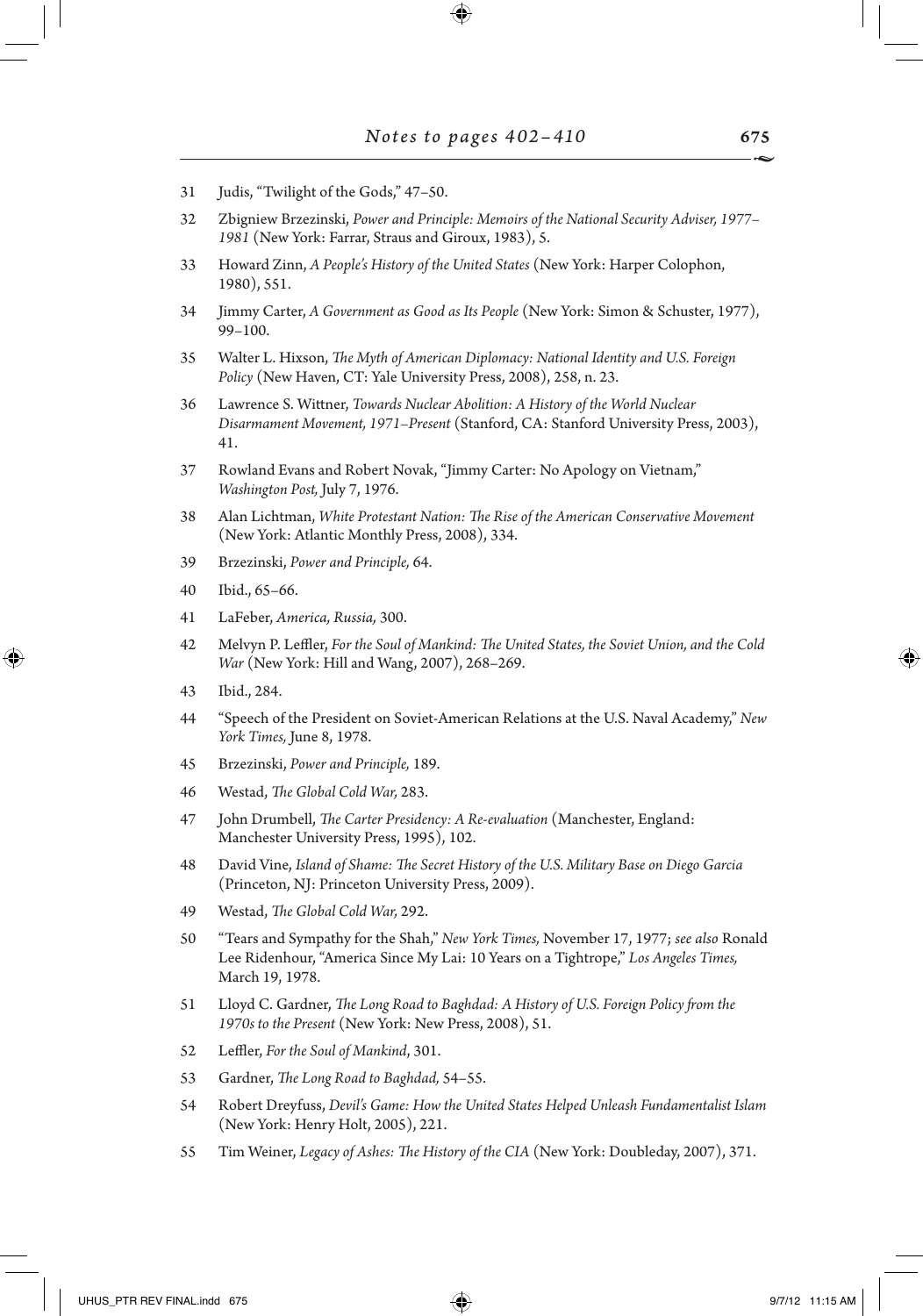- 56 Leffler, *For the Soul of Mankind,* 308.
- 57 "Nuclear Know-how: A Close Call," *Los Angeles Times,* March 12, 1979.
- 58 Robert A. Pastor, *Condemned to Repetition: The United States and Nicaragua* (Princeton, NJ: Princeton University Press, 1987), 148.
- 59 Steve Galster, "Afghanistan: The Making of U.S. Policy, 1973–1990," National Security Archive, www.gwu.edu/~nsarchiv/NSAEBB/NSAEBB57/essay.html.
- 60 William Borders, "Afghanistan Vows 'Active Neutrality,'" *New York Times,* May 5, 1978.
- 61 Chalmers Johnson, *Blowback: The Costs and Consequences of American Empire* (New York: Henry Holt, 2004), xiii.
- 62 Leffler, *For the Soul of Mankind,* 310–311.
- 63 Ibid., 332.

↔

- 64 Russell Baker, "A Bone in the Throat," *New York Times,* May 3, 1980.
- 65 Jimmy Carter, State of the Union Address 1980, January 23, 1980, www.jimmycarter library.gov/documents/speeches/su80jec.phtml.
- 66 Robert M. Gates, *From the Shadows: The Ultimate Insider's Story of Five Presidents and How They Won the Cold War* (New York: Simon & Schuster, 1996), 113.
- 67 Robert J. Lifton and Greg Mitchell, *Hiroshima in America: A Half Century of Denial*  (New York: Avon Books, 1995), 220, 402.
- 68 Geoffrey Wawro, *Quicksand: America's Pursuit of Power in the Middle East* (New York: Penguin, 2010), 382.
- 69 "Transcript of President's News Conference on Foreign and Domestic Affairs," *New York Times,* March 25, 1977.
- 70 Cahn, *Killing Détente,* 49.
- 71 David Walsh, *The Military Balance in the Cold War: US Perception and Policy* (Abingdon: Routledge, 2008), 183.
- 72 Melvin R. Laird, "Defense Secretaries Shouldn't Play Politics," *Washington Post,* August 17, 1980.
- 73 Gates, *From the Shadows,* 113.
- 74 Ibid., 114–115.
- 75 State Department cable 295771 to U.S. Embassy Moscow, "Brezhnev Message to President on Nuclear False Alarm," 14 November 1979; Marshal Shulman memo to Secretary of State Cyrus Vance, 16 November 1979; Marshal Shulman memo to Cyrus Vance, 21 November 1979, National Security Archive Electronic Briefing Book No. 371, March 1, 2012, http://www.gwu.edu/~nsarchiv/nukevault/ebb371/index.htm.
- 76 Mary McGrory, "Vance Departs Knowing the Full Implications," *Baltimore Sun,* April 30, 1980.
- 77 "The Vance Resignation," *Washington Post,* April 29, 1980.
- 78 "Leaving Well," *Wall Street Journal,* April 29, 1980.
- 79 "Vance Says National Security Adviser Should Stop Making Foreign Policy," *Washington Post,* May 5, 1980.
- 80 Steven R. Weisman, "Carter Sees Muskie as 'Much Stronger' in the Job than Vance," *New York Times,* May 10, 1980.

676 •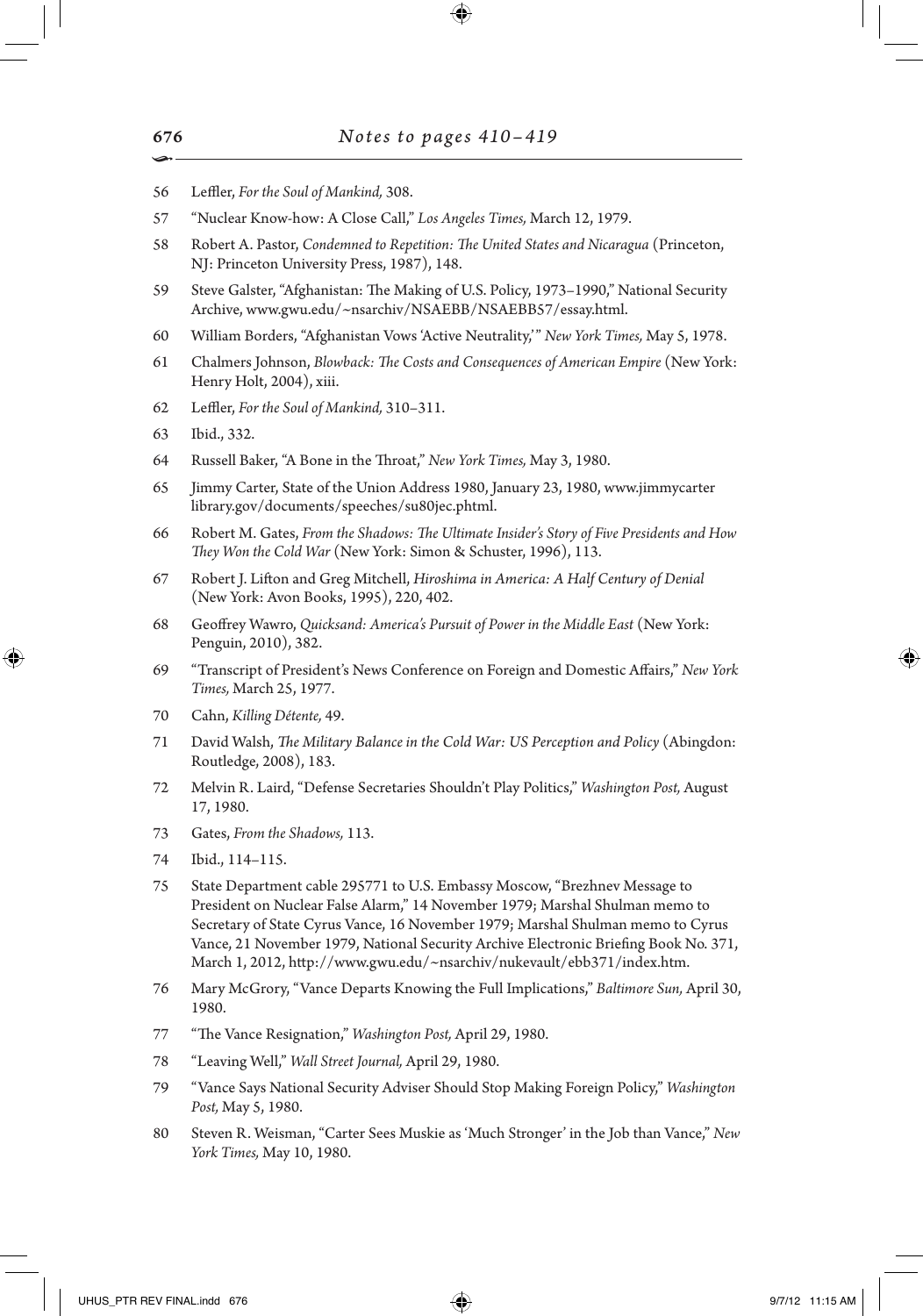81 Robert Parry, "The Crazy October Surprise Debunking," November 6, 2009, www .consortiumnews.com/2009/110609.html.

#### Chapter 11: The Reagan Years: Death Squads for Democracy

- 1 Anatoly Dobrynin, *In Confidence: Moscow's Ambassador to America's Six Cold War Presidents (1962–1986)* (New York: Times Books, 1995), 530.
- 2 Melvyn P. Leffler, *For the Soul of Mankind: The United States, the Soviet Union and the Cold War* (New York: Hill and Wang, 2007), 349; Tim Weiner, *Legacy of Ashes: The History of the CIA* (New York: Doubleday, 2007), 388.
- 3 Bob Schieffer and Gary Paul Gates, *The Acting President* (New York: E. P. Dutton, 1989), 91.
- 4 Lou Cannon, "Latin Trip an Eye-Opener for Reagan," *Washington Post,* December 6, 1982.
- 5 William E. Pemberton, *Exit with Honor: The Life and Presidency of Ronald Reagan* (Armonk, NY: M. E. Sharpe, 1997), 150.
- 6 Schieffer and Gates, *The Acting President,* 175.
- 7 Ronald Reagan, *An American Life* (New York: Simon & Schuster, 1990), 588.
- 8 Joanne Omang, "President, Nazi Hunter Discuss the Holocaust," *Washington Post,* February 17, 1984; Lou Cannon, "Dramatic Account About Film of Nazi Death Camps Questioned," *Washington Post,* March 5, 1984.
- 9 Mike Royko, "What Prez Says Ain't Necessarily So," *Chicago Tribune,* April 6, 1984.
- 10 James M. Perry, ". . . While Candidate Stays True to Form by Spreading the Word, and the Words," *Wall Street Journal,* January 15, 1988; Carl P. Leubsdorf, "Cornerstone of Reagan Election Appeal Is Promised Return to 'Good Old Days,'" *Baltimore Sun,* April 30, 1980.
- 11 Larry Speakes, *Speaking Out: The Reagan Presidency from Inside the White House* (New York: Scribner, 1988), 136.
- 12 Lou Cannon, *President Reagan: The Role of a Lifetime* (New York: Simon & Schuster, 1991), 156–157.
- 13 "Wrong Turn on Human Rights," *New York Times,* February 6, 1981; John M. Goshko, "Ultraconservative May Get Human Rights Post at State," *Washington Post,* February 5, 1981; Jack Anderson, "U.S. Human Rights Post Goes to a Foe," *Washington Post,* February 28, 1981; "The Case Against Mr. Lafever," *New York Times,* March 2, 1981.
- 14 Pemberton, *Exit with Honor,* 151.
- 15 Cannon, *President Reagan,* 241.
- 16 Robert M. Gates, *From the Shadows: The Ultimate Insider's Story of Five Presidents and How They Won the Cold War* (New York: Simon & Schuster, 1996), 191, 199.
- 17 Melvin Goodman, *Failure of Intelligence: The Decline and Fall of the CIA* (Lanham, MD: Rowman & Littlefield, 2008), 303.
- 18 Robert Parry, *Secrecy & Privilege: Rise of the Bush Dynasty from Watergate to Iraq* (Arlington, VA: Media Consortium, 2004), 192–193.
- 19 Colman McCarthy, "They Are Less than Freedom Fighters," *Washington Post,* March 2, 1985.
- 20 George Skelton, "Reagan Pledges to Back Guatemala," *Los Angeles Times,* December 5, 1982; Greg Grandin, *Empire's Workshop: Latin America, the United States, and the Rise of the New Imperialism* (New York: Holt Paperbacks, 2006), 101.

↔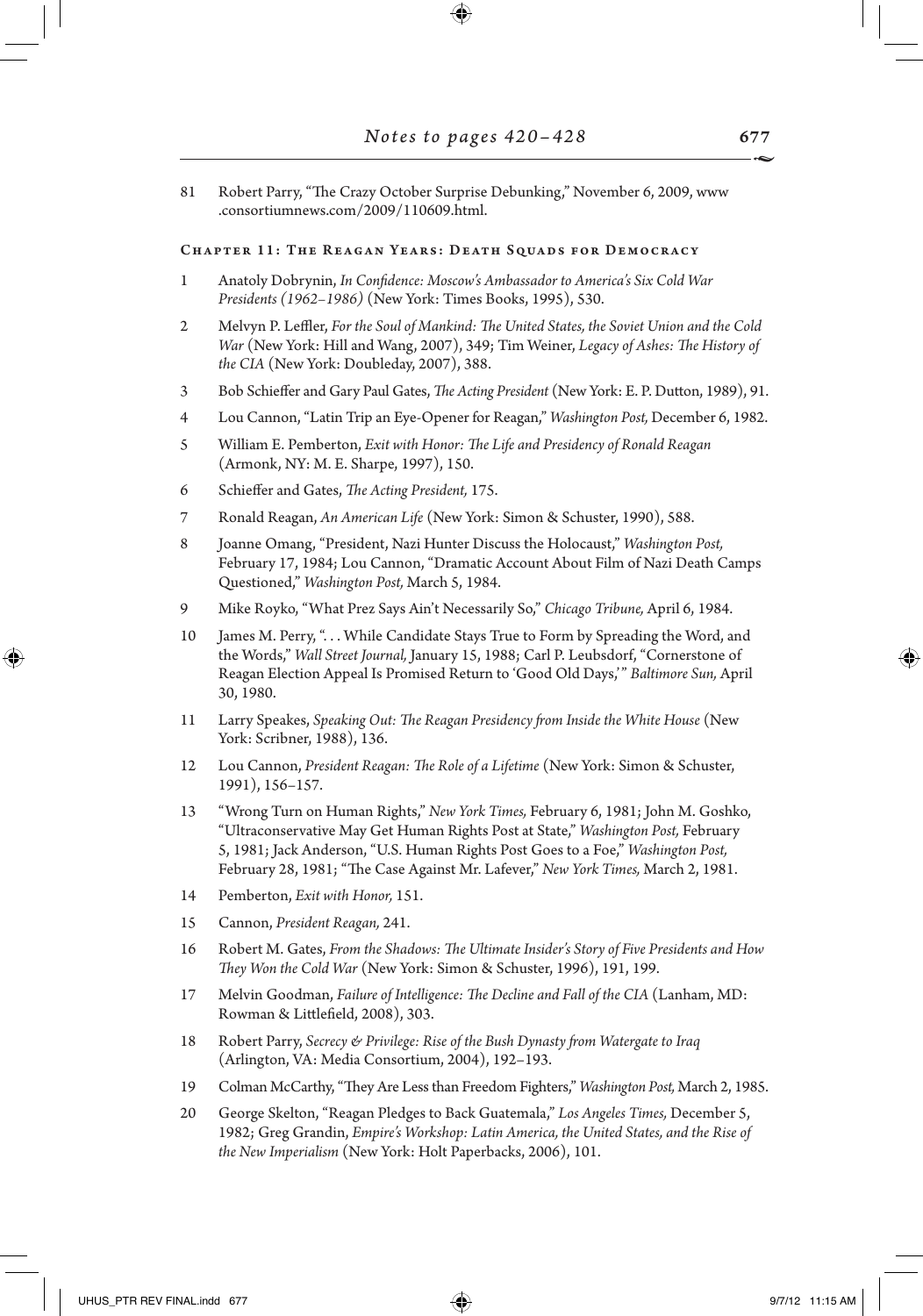- 21 Mary McGrory, "Learning Diplomacy from Movies," *Chicago Tribune,* December 9, 1982.
- 22 Walter LaFeber, *Inevitable Revolutions: The United States in Central America* (New York: W. W. Norton, 1993), 322.
- 23 Skelton, "Reagan Pledges to Back Guatemala"; Lou Cannon, "Reagan Praises Guatemalan Military Leader," *Washington Post,* December 5, 1982.
- 24 Steven R. Weisman, "Reagan Criticized by Colombia Chief on Visit to Bogota," *New York Times,* December 4, 1982; Anthony Lewis, "Howdy, Genghis," *New York Times,* December 6, 1982.
- 25 Lou Cannon, "'Unseemly Pressure' from Nofziger Reported to Annoy Reagan," *Washington Post,* December 6, 1982.
- 26 Lewis, "Howdy, Genghis."
- 27 Frank P. L. Somerville, "Guatemala Atrocities Reported by a Jesuit," *Baltimore Sun,* December 8, 1982.
- 28 Eric Alterman, *When Presidents Lie: A History of Official Deception and Its Consequences* (New York: Penguin Books, 2004), 246.
- 29 "Secret Guatemala's Disappeared," Department of State, 1986, Kate Doyle and Jesse Franzblau, "Historical Archives Lead to Arrest of Police Officers in Guatemalan Disappearance," March 17, 2009, National Security Archive Electronic Briefing Book No. 273, http://www.gwu.edu/~nsarchiv/NSAEBB/NSAEBB273/index.htm.
- 30 Gates, *From the Shadows,* 213.

↔

- 31 George P. Shultz, *Turmoil and Triumph: My Years as Secretary of State* (New York: Scribner, 1993), 864.
- 32 Ronald Reagan, "Remarks to an Outreach Working Group on United States Policy in Central America," July 18, 1984, www.reagan.utexas.edu/archives/speeches/1984/71884d .htm.
- 33 Grandin, *Empire's Workshop,* 115, n. 75.
- 34 Harry E. Bergold, Jr., to United States, "Ex-FDN Mondragon Tells His Story," May 8, 1985, Department of State, http://gateway.proquest.com/openurl?url\_ver=Z39.88 -2004&res\_d at=xri:dnsa&rft\_dat=xri:dnsa:article:CNI02471.
- 35 Robert S. Leiken and Barry Ruin, ed. *The Central American Crisis Reader* (New York: Summit Books, 1987), 562–563.
- 36 Walter LaFeber, "Salvador," in *Oliver Stone's USA: Film, History, and Controversy,* ed. Robert Brent Toplin (Lawrence: University Press of Kansas, 2000), 101.
- 37 "Research Group Calls Salvador, Guatemala Worst Rights Violators," *Baltimore Sun,* December 30, 1982.
- 38 Sean Wilentz, *The Age of Reagan: A History, 1974–2008* (New York: HarperCollins, 2008), 156.
- 39 John M. Goshko, "Catholic Aid to Marxists Puzzles Bush," *Washington Post,* March 3, 1983.
- 40 Ronald Reagan, "Peace: Restoring the Margin of Safety," delivered at the Veterans of Foreign Wars Convention, Chicago, IL, August 18, 1980, www.reagan.utexas.edu/archives /reference/8.18.80.html.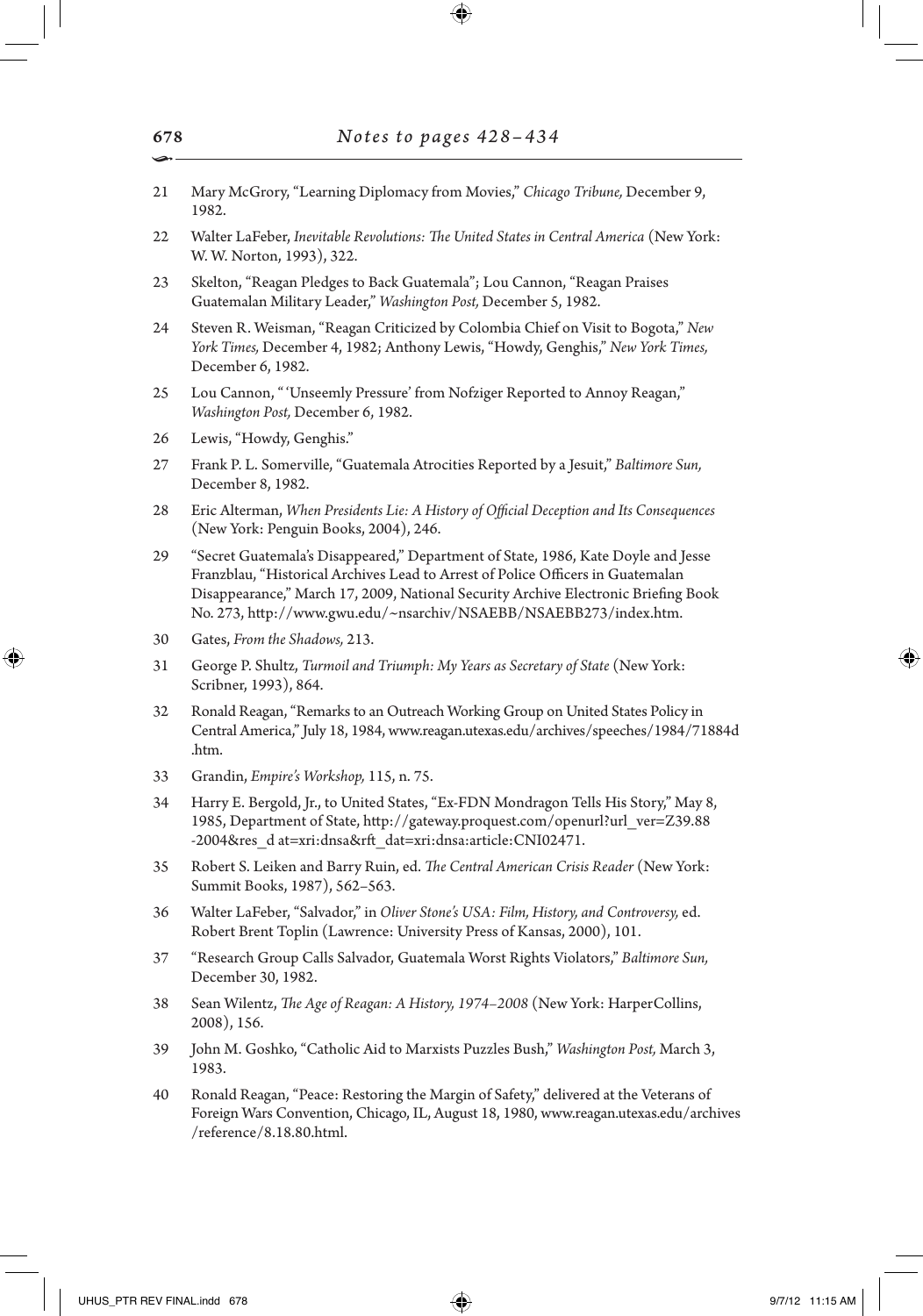- 41 Stephen Kinzer, *Overthrow: America's Century of Regime Change from Hawaii to Iraq* (New York: Times Books, 2006), 227.
- 42 Dick Cheney, "What Bonker Missed," *Washington Post,* November 14, 1983.
- 43 Ronald V. Dellums, "And Then I Said . . . ," *Washington Post,* November 15, 1983.
- 44 Richard Bernstein, "U.N. Assembly Adopts Measure 'Deeply Deploring' Invasion of Isle," *New York Times,* November 3, 1983.
- 45 "Grenada Act a 'Liberation,' Not Invasion, Reagan Insists," *Los Angeles Times,* November 3, 1983.
- 46 Ronald Reagan, "Address to the Nation on Events in Lebanon and Grenada," October 27, 1983, www.reagan.utexas.edu/archives/speeches/1983/102783b.htm.
- 47 Robert Timberg, "'Days of Weakness Over,' Reagan Tells War Heroes," *Baltimore Sun,* December 13, 1983.
- 48 Marilyn B. Young, *The Vietnam Wars, 1945–1990* (New York: HarperPerennial, 1991)*,* 316.
- 49 Bob Woodward, "CIA Told to Do 'Whatever Necessary' to Kill Bin Laden," *Washington Post,* October 21, 2001.
- 50 Martin F. Nolan, "American Defense: Spending," *New York Times,* June 28, 1981.
- 51 Michael Kramer, "When Reagan Spoke from the Heart," *New York,* July 21, 1980, 18.
- 52 Wilentz, *The Age of Reagan,* 274.
- 53 Pemberton, *Exit with Honor,* 140.
- 54 Anthony Lewis, "Abroad and at Home: Nuclear News in Moscow," *New York Times,* June 4, 1981.
- 55 Colin S. Gray and Keith Payne, "Victory Is Possible," *Foreign Policy,* Summer 1980, 18, 21, 25.
- 56 Richard Halloran, "Special U.S. Force for Persian Gulf Is Growing Swiftly," *New York Times,* October 25, 1982.
- 57 Joyce Battle, ed. "Shaking Hands with Saddam Hussein: The U.S. Tilts Toward Iraq, 1980– 1984," National Security Archive, www.gwu.edu/~nsarchiv/NSAEBB/NSAEBB82/.
- 58 Declaration of Howard Teicher before the United States District Court, Southern District of Florida, January 31, 1995, National Security Archive, www.gwu.edu/ ~nsarchiv/NSAEBB/NSAEBB82/iraq61.pdf.
- 59 Jonathan B. Tucker, *War of Nerves: Chemical Warfare from World War I to Al-Qaeda* (New York: Pantheon, 2006), 256.
- 60 "Excerpts from President's Speech to National Association of Evangelicals," *New York Times,* March 9, 1983.
- 61 Robert Jay Lifton and Eric Markusen, *The Genocidal Mentality: Nazi Holocaust and Nuclear Threat* (New York: Basic Books, 1990), 272.
- 62 Cannon, *President Reagan,* 290.
- 63 Robert Timberg, "Reagan Condemns 'Massacre' by Soviets, Spells Out Sanctions," *Baltimore Sun,* September 6, 1983.
- 64 David E. Hoffman, *The Dead Hand: The Untold Story of the Cold War Arms Race and Its Dangerous Legacy* (New York: Doubleday, 2009), 86.

↔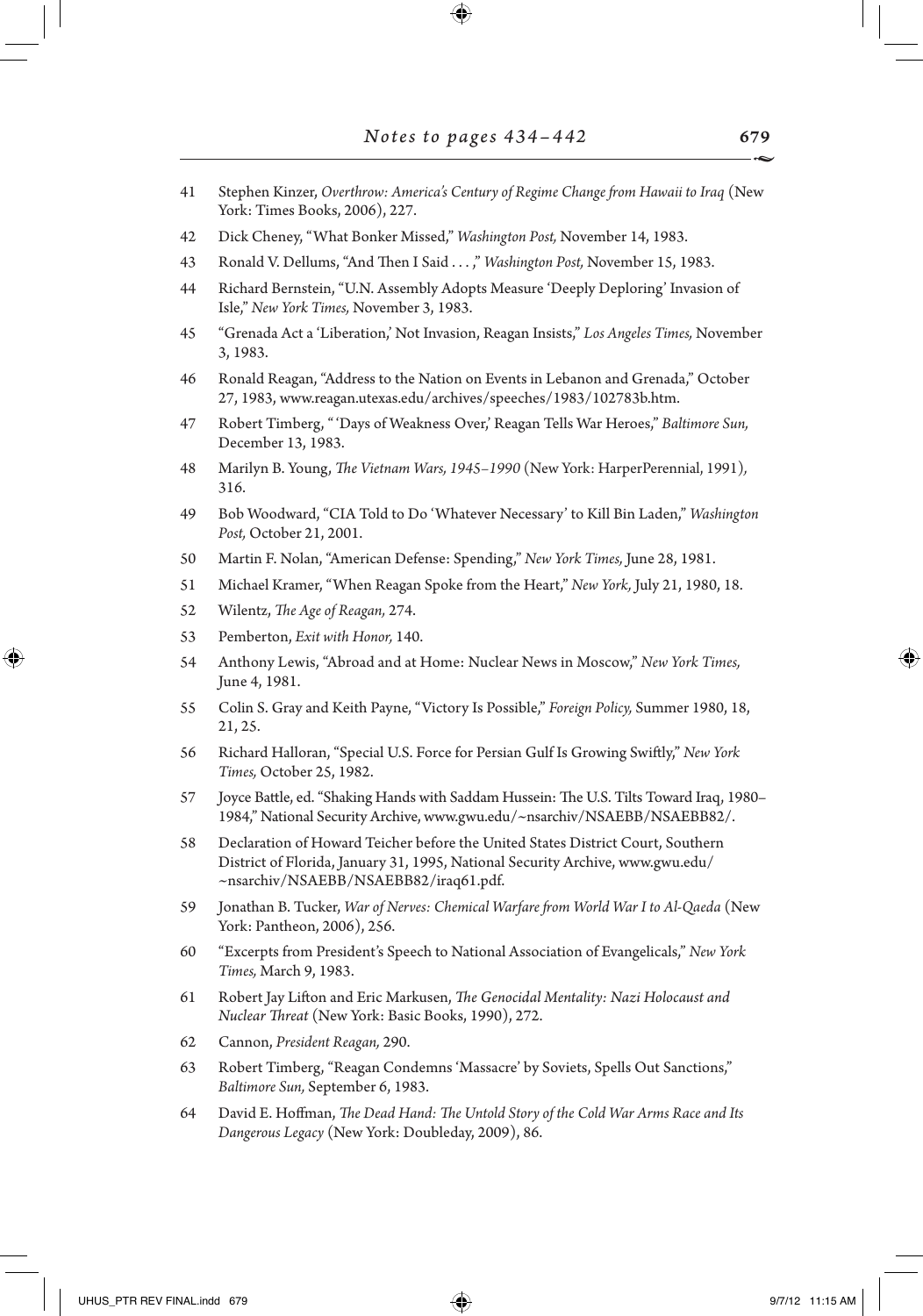- Ronald Reagan, *The Reagan Diaries,* ed. Douglas Brinkley (New York: HarperCollins, 2007), 186.
- Edmund Morris, *Dutch: A Memoir of Ronald Reagan* (New York: Random House, 1999), 498–499.
- Reagan, *The Reagan Diaries,* 199.
- Reagan, *An American Life,* 588; Hoffman, *The Dead Hand*, 96.
- Reagan, *An American Life,* 586; Hoffman, *The Dead Hand,* 92.
- Hoffman, *The Dead Hand,* 152–153.
- Ibid., 153–154.
- Reagan, *An American Life,* 550.
- "Reagan in Radio Test, Jokes About Bombing Russia," *Baltimore Sun,* August 13, 1984.
- Fay S. Joyce, "Mondale Chides Reagan on Soviet-Bombing Joke," *New York Times,* August 14, 1984.
- "President's Joke About Bombing Leaves Press in Europe Unamused," *New York Times,* August 14, 1984; "European Reaction Is Uniformly Grim," *Baltimore Sun,* August 14, 1984.
- Dusko Doder, "Moscow Calls Reagan's Quip 'Self-Revealing,'" *Washington Post,* August 15, 1984; "Soviets Hit 'Hostility' of Reagan Joke," *Los Angeles Times,* August 15, 1984.
- John B. Oakes, "Mr. Reagan Bombs," *New York Times,* August 18, 1984.
- Jerome B. Wiesner, "Should a Jokester Control Our Fate?," *Los Angeles Times,* August 30, 1984.
- Robert Scheer, "White House Successfully Limits News," *Los Angeles Times,* August 20, 1984.
- "Transcript of President's Address on Nuclear Strategy Toward Soviet Union," *New York Times,* November 23, 1982.
- Gerard J. DeGroot, *The Bomb: A Life* (Cambridge, MA, Harvard University Press, 2005), 308–309.
- Hoffman, *The Dead Hand,* 207–208.
- Richard Rhodes, *Arsenals of Folly: The Making of the Nuclear Arms Race* (New York: Alfred A. Knopf, 2007), 205.
- Wilentz, *The Age of Reagan,* 247.
- Leffler, *For the Soul of Mankind*, 377.
- Ibid., 380.

⊕

- Wilentz, *The Age of Reagan,* 151.
- Vladislav M. Zubok, *A Failed Empire: The Soviet Union in the Cold War from Stalin to Gorbachev* (Chapel Hill: University of North Carolina Press, 2007), 284; Leffler, *For the Soul of Mankind,* 380.
- Leffler, *For the Soul of Mankind,* 385.
- Rhodes, *Arsenals of Folly,* 129.
- Ibid., 4.
- Zubok, *A Failed Empire,* 288.

UHUS\_PTR REV FINAL.indd 680 97/12 11:15 AM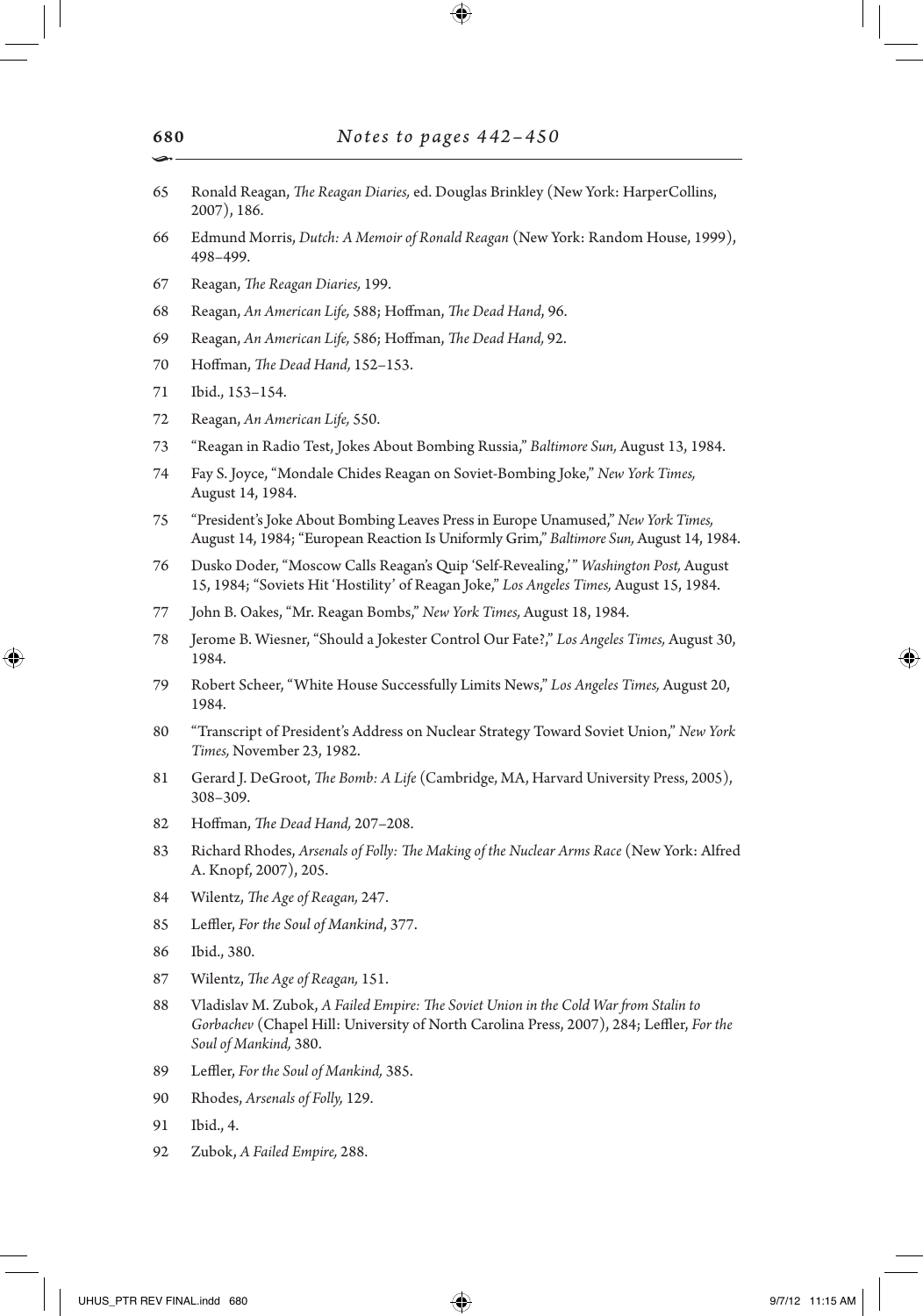- 93 Rhodes, *Arsenals of Folly,* 26.
- 94 Shultz, *Turmoil and Triumph,* 716–717.
- 95 Rhodes, *Arsenals of Folly,* 242.
- 96 Ibid., 248.
- 97 Jack F. Matlock, *Reagan and Gorbachev: How the Cold War Ended* (New York: Random House, 2004), 222.
- 98 Kenneth L. Adelman, *The Great Universal Embrace: Arms Summitry—a Skeptic's Account*  (New York: Simon & Schuster, 1989), 53.
- 99 Rhodes, *Arsenals of Folly*, 257–258.
- 100 Jay Winik, *On the Brink: The Dramatic, Behind-the-Scenes of the Saga of the Reagan Era and the Men and Women Who Won the Cold War* (New York: Simon & Schuster, 1996), 515.
- 101 Russian transcript of Reagan-Gorbachev Summit in Reykjavík, October 12, 1986 (afternoon), in FBIS-USR-93-121, September 20, 1993, "The Reykjavik File," National Security Archive, www.gwu.edu/~nsarchiv/NSAEBB/NSAEBB203/index.htm.
- 102 Rhodes, *Arsenals of Folly,* 266–269.
- 103 Mikhail Gorbachev, *Alone with Myself (Reminiscences and Reflections)* (Moscow, 2010), unpublished memoir without page numbers.
- 104 "Session of the Politburo of the CC CPSU," October 14, 1986, National Security Archive, www.gwu.edu/~nsarchiv/NSAEBB/NSAEBB203/Document21.pdf.
- 105 Philip Geyelin, "And CIA Comics," *Washington Post,* August 12, 1984; Weiner, *Legacy of Ashes,* 399.
- 106 Wilentz, *The Age of Reagan,* 167.
- 107 Ibid., 212, 214–215.

↔

- 108 Pemberton, *Exit with Honor,* 173.
- 109 Lloyd C. Gardner, *The Long Road to Baghdad: A History of U.S. Foreign Policy from the 1970s to the Present* (New York: New Press, 2008), 67.
- 110 Doyle McManus and Michael Wines, "Schultz Said to Seek Ouster of Poindexter," *Los Angeles Times,* November 21, 1986.
- 111 Weiner, *Legacy of Ashes,* 403–408.
- 112 Wilentz, *The Age of Reagan,* 228; "Reagan: I Was Not Fully Informed," *Washington Post,* November 26, 1986.
- 113 Pemberton, *Exit with Honor,* 191–192.
- 114 Robert Parry, "The Mysterious Robert Gates," May 31, 2011, http://consortiumnews .com/2011/05/31/the-mysterious-robert-gates.
- 115 Pemberton, *Exit with Honor,* 174; Lawrence E. Walsh, *Firewall: The Iran-Contra Conspiracy and Cover-up* (New York: W. W. Norton, 1998), 120.
- 116 Gorbachev, *Alone with Myself.*
- 117 James J. F. Forest, ed. *Countering Terrorism and Insurgency in the 21st Century: International Perspectives,* vol. 2 (Westport, CT: Greenwood Publishing Group), 468.
- 118 Robert Dreyfuss, *Devil's Game: How the United States Helped Unleash Fundamentalist Islam* (New York: Henry Holt, 2005), 267.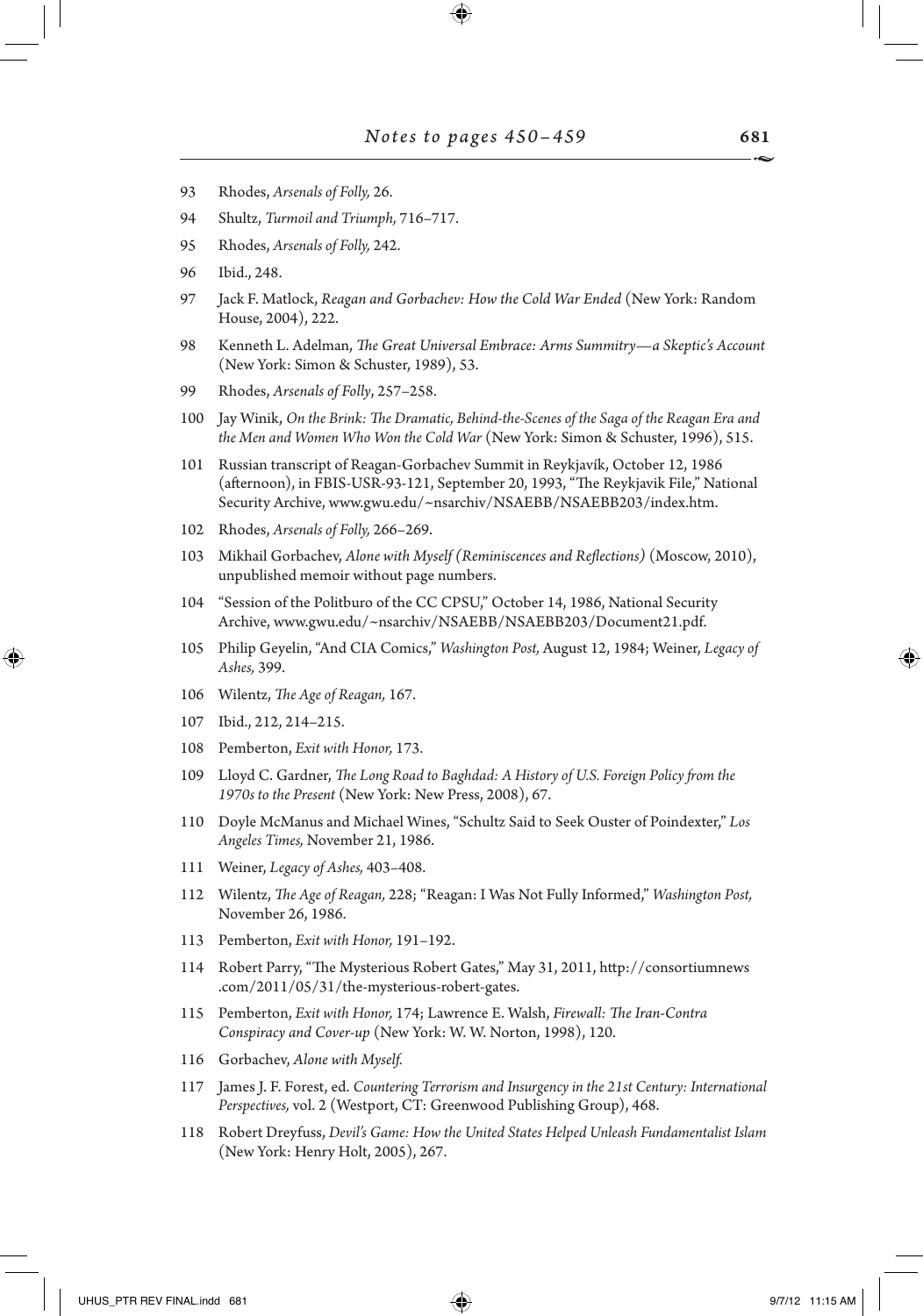- 119 Stephen Buttry and Jake Thompson, "UNO's Connection to Taliban Centers on Education UNO Program," *Omaha World-Herald,* September 16, 2001, 1.
- 120 Weiner, *Legacy of Ashes,* 384.
- 121 Leffler, *For the Soul of Mankind,* 405.
- 122 Alfred W. McCoy, "Can Anyone Pacify the World's Number One Narco-State? The Opium Wars in Afghanistan," March 30, 2010, www.tomdispatch.com/blog/175225; Weiner, *Legacy of Ashes,* 384.
- 123 Leffler, *For the Soul of Mankind,* 411.
- 124 Steve Coll, *Ghost Wars: The Secret History of the CIA, Afghanistan, and Bin Laden, from the Soviet Invasion to September 10, 2001* (New York: Penguin, 2004), 104; Thomas L. Friedman, "Bad Bargains," *Washington Post,* May 10, 2011.
- 125 Dreyfuss, *Devil's Game,* 290.
- 126 Ibid., 291.

⊕

127 Wilentz, *The Age of Reagan,* 173.

# Chapter 12: The Cold War Ends: Squandered Opportunities

- 1 "Stirrings of Peace," *New York Times,* July 31, 1988.
- 2 "Excerpts from Speech to U.N. on Major Soviet Military Cuts," *New York Times,* December 8, 1988.
- 3 Robert G. Kaiser, "An Offer to Scrap the Postwar Rules," *Washington Post,* December 8, 1988.
- 4 Jennifer Lowe, "Whither the Wimp?," *Washington Post,* November 30, 1987.
- 5 Curt Suplee, "Sorry, George, But the Image Needs Work," *Washington Post,* July 10, 1988.
- 6 Margaret Garrard Warner, "Bush Battles the 'Wimp Factor,'" *Newsweek,* October 19, 1987, 28.
- 7 Sidney Blumenthal, "George Bush: A Question of Upbringing," *Washington Post,* February 10, 1988.
- 8 Sean Wilentz, *The Age of Reagan: A History, 1974–2008* (New York: HarperCollins, 2009), 265.
- 9 Thomas Hardy, "'Wimp Factor,' Joins Poor George Bush at the Starting Line," *Chicago Tribune,* October 18, 1987.
- 10 Wilentz, *The Age of Reagan,* 266.
- 11 Suplee, "Sorry, George, But the Image Needs Work."
- 12 "Transcript of the Keynote Address by Ann Richards, the Texas Treasurer," *New York Times,* July 19, 1988.
- 13 Tom Shales, "Rather, Bush and the Nine-Minute War," *Washington Post,* January 26, 1988; Richard Cohen, "The 'Wimp' Becomes a Bully," *Washington Post,* November 1, 1988.
- 14 Tim Weiner, *Legacy of Ashes: The History of the CIA* (New York: Doubleday, 2007), 408.
- 15 Robert M. Gates, *From the Shadows: The Ultimate Insider's Story of Five Presidents and How They Won the Cold War* (New York: Simon & Schuster, 1996), 449.

682 •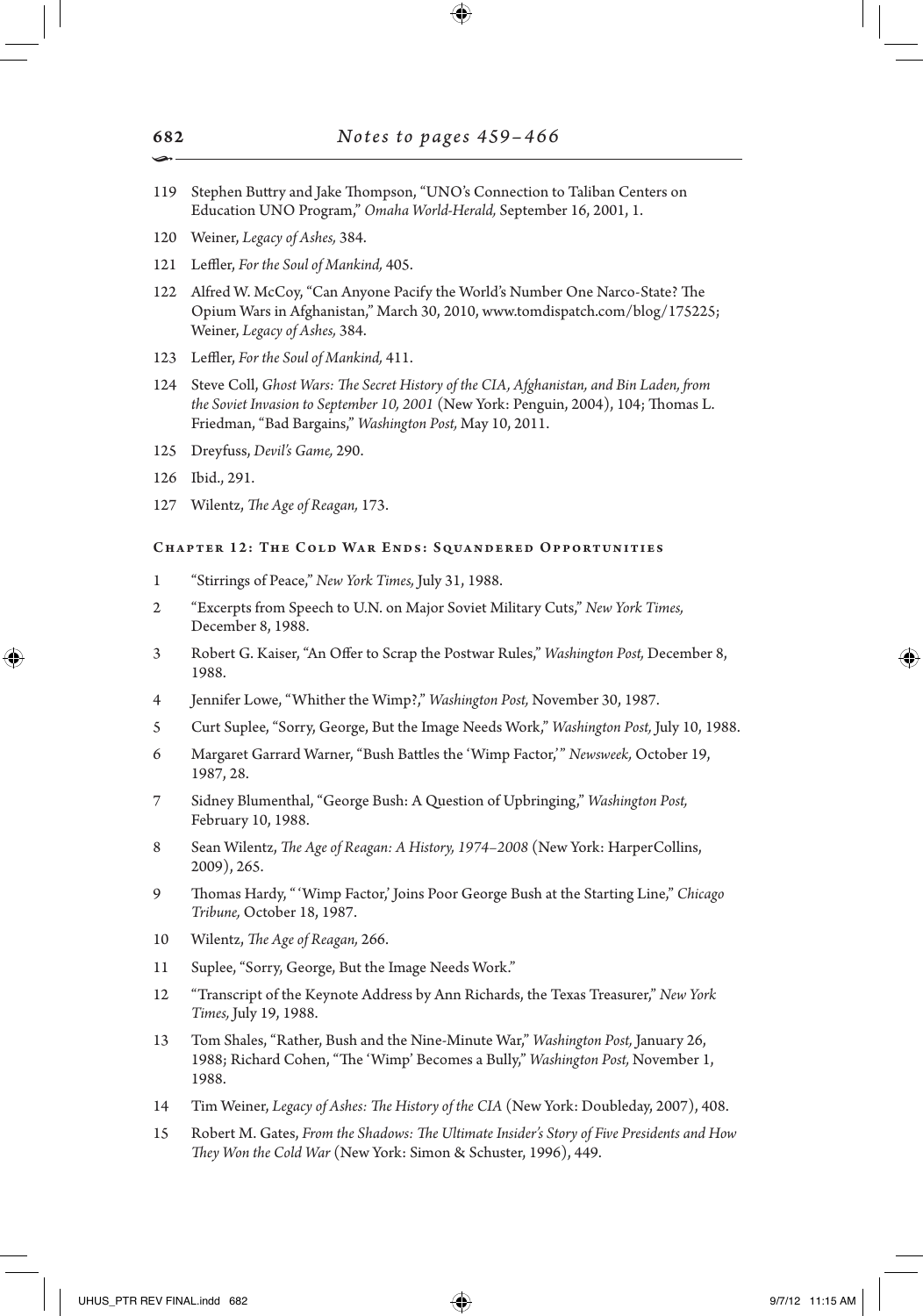- 16 Odd Arne Westad, *The Global Cold War: Third World Interventions and the Making of Our Times* (New York: Cambridge University Press, 2007), 386–387.
- 17 Richard Rhodes, *Arsenals of Folly: The Making of the Nuclear Arms Race* (New York: Alfred A. Knopf, 2007), 287.
- 18 Leffler, *For the Soul of Mankind*, 436; Clifford Krauss, "U.S. Officials Satisfied with Soviets' Gulf Role," *New York Times,* September 20, 1990; Daniel T. Rogers, *Age of Fracture* (Cambridge, MA: Harvard University Press, 2011), 246.
- 19 Leffler, *For the Soul of Mankind*, 450.
- 20 Mary Elise Sarotte, "Enlarging NATO, Expanding Confusion," *New York Times,* November 30, 2009, 31; Uwe Klussman, Matthias Schepp, and Klaus Wiegrefe, "NATO's Eastward Expansion: Did the West Break Its Promise to Moscow?," www .spiegel.de/international/world/0,1518,druck-663315,00.html; Noam Chomsky, *Hopes and Prospects* (Chicago: Haymarket Books, 2010), 278–280.
- 21 Stephen Kinzer, *Overthrow: America's Century of Regime Change from Hawaii to Iraq* (New York: Times Books, 2006), 253.
- 22 "A Transcript of Bush's Address on the Decision to Use Force in Panama," *New York Times,* December 21, 1989.
- 23 "Cheney's Reasons for Why the U.S. Struck Now," *New York Times,* December 21, 1989.
- 24 R. W. Apple, "War: Bush's Presidential Rite of Passage," *New York Times,* December 21, 1989.
- 25 James Brooke, "U.S. Denounced by Nations Touchy About Intervention," *New York Times,* December 21, 1989.
- 26 John B. Quigley, *The Invasion of Panama and International Law* (Vienna: International Progress Organization, 1990), 3.
- 27 Noam Chomsky, *Hegemony or Survival: America's Quest for Global Dominance* (New York: Owl Books, 2004), 107.
- 28 Gary J. Dorrien, *Imperial Designs: Neoconservatism and the New Pax Americana* (New York: Routledge, 2004), 26.
- 29 Elliott Abrams, "Better Earlier," *Washington Post,* December 22, 1989.
- 30 "Excerpts from Iraqi Document on Meeting with U.S. Envoy," *New York Times,* September 23, 1990.
- 31 George F. Will, "Gorbachev, Hussein and Morality," *St. Petersburg Times,* January 16, 1991.
- 32 Elaine Sciolino, "Deskbound in U.S., the Envoy of Iraq Is Called Scapegoat for a Failed Policy," *New York Times,* September 12, 1990.
- 33 Lloyd C. Gardner, *The Long Road to Baghdad: A History of U.S. Foreign Policy from the 1970s to the Present* (New York: New Press, 2008), 81.
- 34 Ned Zeman, "Where Are the Troops?" *Newsweek,* December 3, 1990, 6; Craig Unger, *House of Bush, House of Saud* (New York: Scribner, 1994), 139–140.
- 35 Andrew J. Bacevich, *American Empire: The Realities and Consequences of U.S. Diplomacy* (Cambridge, MA: Harvard University Press, 2002), 63–64; David Hoffman, "Baker Calls Iraqi Threat to 'Economic Lifeline,'" *Washington Post,* November 14, 1990.
- 36 Joel Brinkley, "Israelis Praising Decision by Bush," *New York Times,* August 9, 1990.

UHUS\_PTR REV FINAL.indd 683 **9/7/12 11:15 AM** 

↔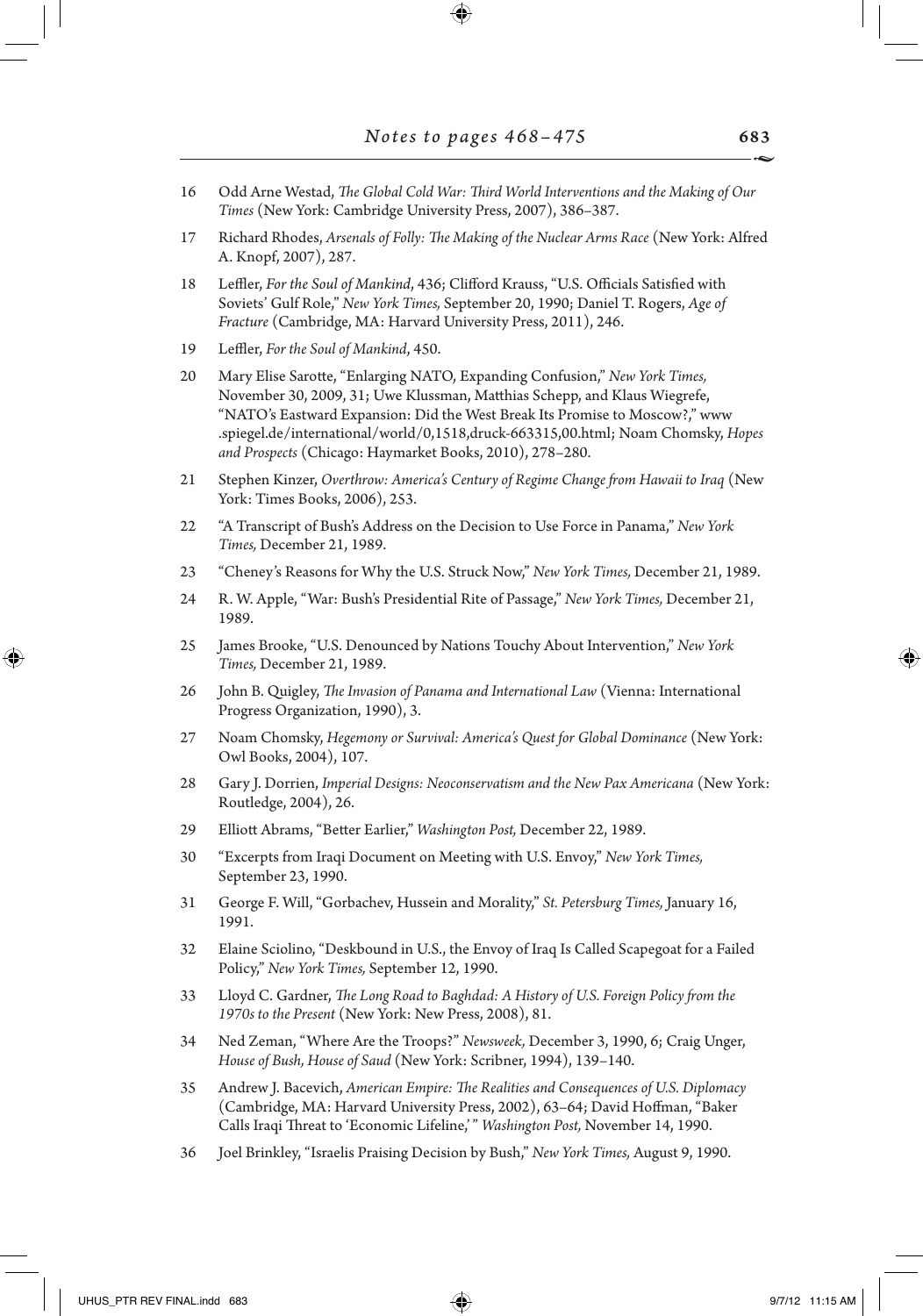- 37 R. W. Apple, Jr., "Bush Draws Line," *New York Times,* August 9, 1990.
- 38 Charles Paul Freund, "In Search of a Post-Postwar Rhetoric," *Washington Post,* August 12, 1990.
- 39 Maureen Dowd, "President Seeks to Clarify Stand," *New York Times,* November 2, 1990; Lloyd Gardner, "The Ministry of Fear: Selling the Gulf Wars," in *Selling War in a Media Age: The Presidency and Public Opinion in the American Century,* ed. Kenneth Osgood and Andrew K. Frank (Gainesville: University Press of Florida, 2010), 232–233.
- 40 Gardner, *The Long Road to Baghdad,* 77.
- 41 Ibid., 83–84.
- 42 Thomas L. Friedman, "How U.S. Won Support to Use Mideast Forces," *New York Times,* December 2, 1990.
- 43 George Bush and Brent Scowcroft, *A World Transformed* (New York: Knopf, 1998), 491.
- 44 Ruth Marcus, "U.N. Debate to Cap U.S. Lobby Effort," *Washington Post,* November 26, 1990.
- 45 Judith Miller, "Iraqi Pullout? Election in Kuwait? Prospects Worry Hawks," *New York Times,* October 8, 1990.
- 46 Patrick E. Tyler, "U.S. Juggling Iraq Policy," *New York Times,* April 13, 1991.
- 47 Dorrien, *Imperial Designs,* 35.
- 48 Bush and Scowcroft, *A World Transformed,* 489.
- 49 George C. Herring, *From Colony to Superpower: U.S. Foreign Relations Since 1776* (New York: Oxford University Press, 2008), 912.
- 50 Gardner, *The Long Road to Baghdad,* 78.
- 51 George F. Will, "The Emptiness of Desert Storm," *Washington Post,* January 12, 1992.
- 52 Paul Lewis, "U.N. Survey Calls Iraq's War Damage Near-Apocalyptic," *New York Times,* March 22, 1991.
- 53 Patrick E. Tyler, "U.S. Officials Believe Iraq Will Take Years to Rebuild," *New York Times,* June 3, 1991.
- 54 "Quotation of the Day," *New York Times,* March 2, 1991; Bacevich, *American Empire,* 62.
- 55 Rhodes, *Arsenals of Folly,* 292.
- 56 Ibid., 296.

↔

- 57 Patrick E. Tyler, "Pentagon Imagines New Enemies to Fight in Post-Cold-War Era," *New York Times,* February 17, 1992; Patrick E. Tyler, "Lone Superpower Plan: Ammunition for Critics," *New York Times,* March 10, 1992.
- 58 Barton Gellman, "Keeping the U.S. First," *New York Times,* March 11, 1992; "America's Not the Only Cop," *New York Times,* June 7, 1992.
- 59 Alan Lichtman, *White Protestant Nation: The Rise of the American Conservative Movement* (New York: Atlantic Monthly Press, 2008), 410.
- 60 Jim Vallette, "Larry Summers' War Against the Earth," *CounterPunch,* June 15, 1999, www.counterpunch.org/1999/06/15/larry-summers-war-against-the-earth/; "Furor on Memo at World Bank," *New York Times,* February 7, 1992.
- 61 Jeffrey Sachs, *The End of Poverty: Economic Possibilities for Our Time* (New York: Penguin Books, 2005), 139.

684 •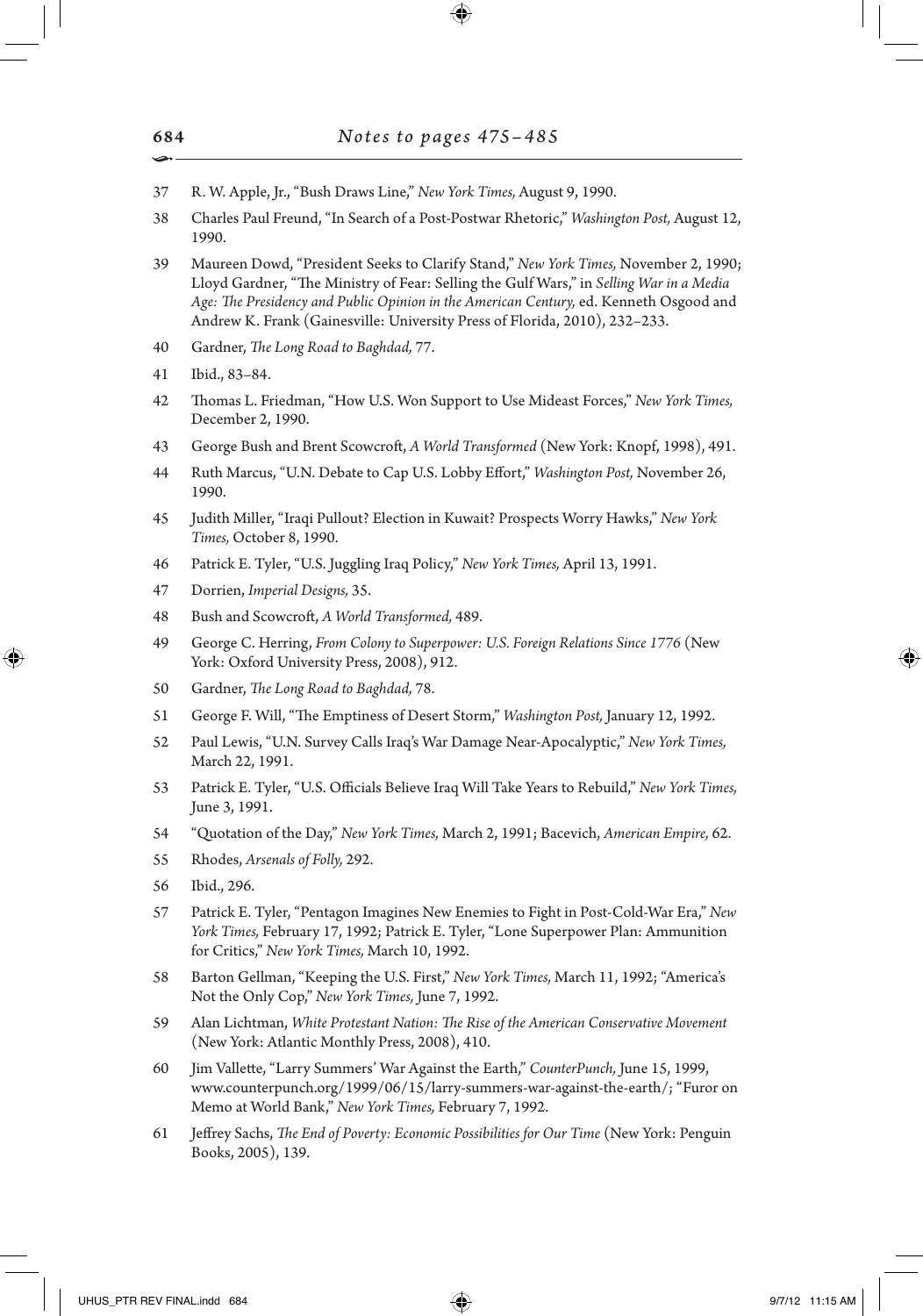- 62 Naomi Klein, *The Shock Doctrine: The Rise of Disaster Capitalism* (New York: Metropolitan Books, 2007), 291.
- 63 Stephen F. Cohen, *Failed Crusade: America and the Tragedy of Post-Communist Russia,* updated ed. (New York: W. W. Norton, 2001), 4–5.
- 64 Ibid., 36–37.

⊕

- 65 "Yeltsin Is a Liar, Says Gorbachev," *Times* (London), December 26, 2001.
- 66 Joe Stephens and David B. Ottaway, "From the U.S., the ABCs of Jihad," *Washington Post,* March 23, 2002; Stephen Buttry, "UNO's Afghan Textbooks Face Criticism," *Omaha World-Herald,* March 23, 2002.
- 67 Kenneth Freed, "Odd Partners in UNO's Afghan Project," *Omaha World-Herald,* October 26, 1997.
- 68 Ahmed Rashid, *Taliban: Militant Islam, Oil and Fundamentalism in Central Asia* (New Haven, CT: Yale University Press, 2000), 176.
- 69 Freed, "Odd Partners in UNO's Afghan Project."
- 70 Marjorie Cohn, "The Deadly Pipeline War: U.S. Afghan Policy Driven by Oil Interests," *Jurist,* December 8, 2001, www.commondreams.org/views01/1208-04.htm.
- 71 Project for the New American Century, "Statement of Principles," www .newamericancentury.org/statementofprinciples.htm.
- 72 Dorrien, *Imperial Designs,* 142–143. Of the eighteen people who signed the 1998 PNAC letter to Clinton calling for "removing Saddam Hussein and his regime from power," eleven took positions in the George W. Bush administration. Among the PNACers and prominent neocons who staffed the administration were Dick Cheney (vice president), Donald Rumsfeld (secretary of defense), Paul Wolfowitz (deputy secretary of defense), Richard Armitage (deputy secretary of state), Elliott Abrams (senior director for Near East, Southwest Asian, and North African Affairs on the National Security Council), John Bolton (undersecretary of state for Arms Control and International Security and UN ambassador), Paula Dobriansky (undersecretary of state for Global Affairs), Zalmay Khalilzad (president's special envoy to Afghanistan and ambassador at large for free Iraqis), Richard Perle (chair of the Pentagon's semiautonomous Defense Policy Board), Peter Rodman (assistant secretary of defense for International Security Affairs), William Schneider, Jr. (chair of the Pentagon's Defense Science Board), Robert B. Zoellick (U.S. trade representative), Stephen Cambone (director of the Pentagon Office of Program Analysis and Evaluation), Eliot Cohen (Defense Policy Board), Devon Gaffney Cross (Defense Policy Board), I. Lewis Libby (Vice President Cheney's chief of staff), William Luti and Abram Shulsky (directors of the Pentagon's Office of Special Plans), James Woolsey (Defense Policy Board), and David Wurmser (special assistant to the undersecretary of state for Arms Control).
- 73 John W. Dower, *Cultures of War: Pearl Harbor/Hiroshima/9-11/Iraq* (New York: W. W. Norton, 2010), 91–92.
- 74 "Transcript: Town Hall Meeting on Iraq at Ohio State February 18," February 20, 1998, www.fas.org/news/iraq/1998/02/20/98022006\_tpo.html.
- 75 Gardner, *The Long Road to Baghdad,* 111.
- 76 Ibid., 112.
- 77 Colin Powell with Joseph Persico, *My American Journey* (New York: Random House, 1995), 576.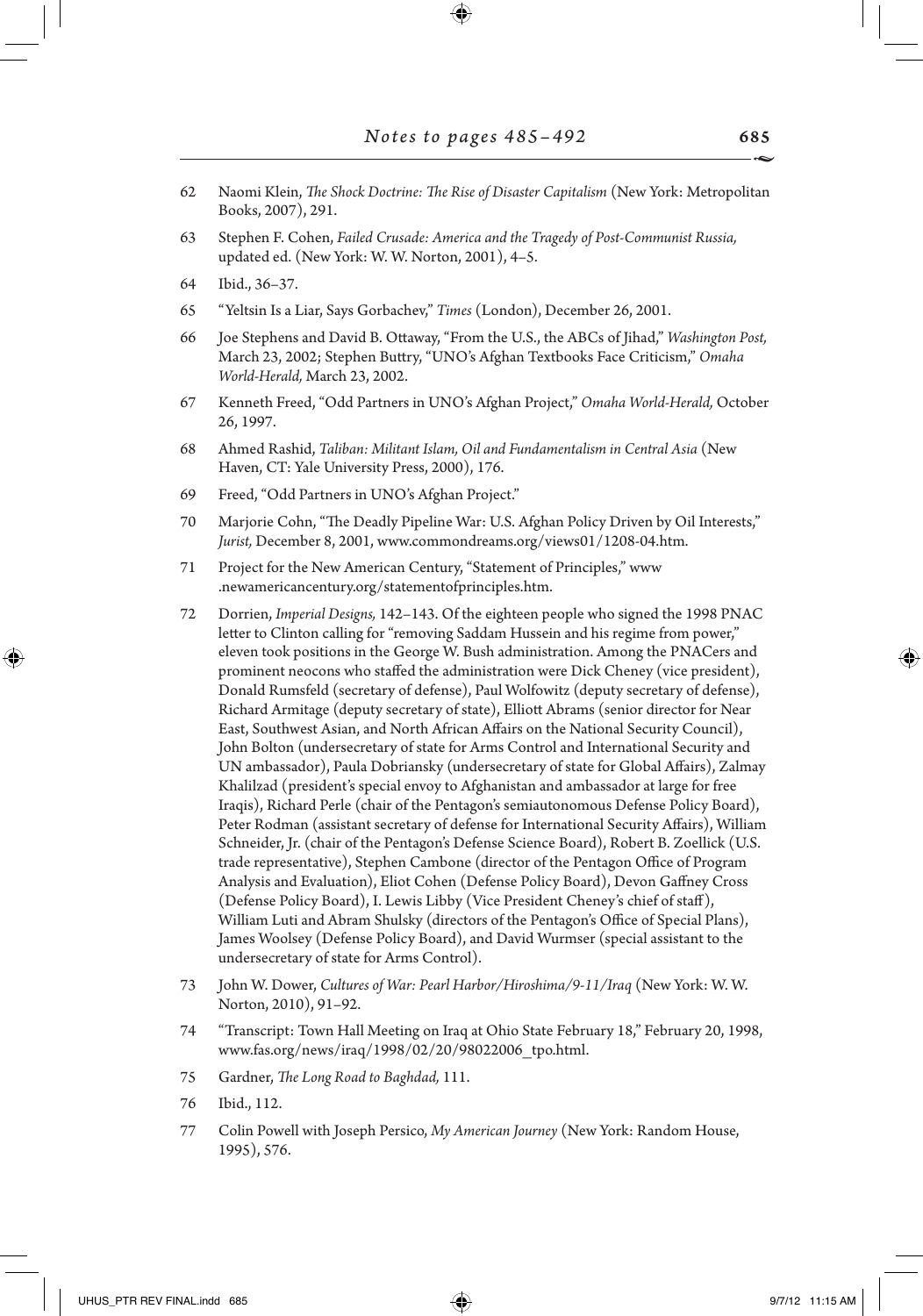78 "Excerpt from McCain's Speech on Religious Conservatives," *New York Times,* February 29, 2000. 79 Nicholas Kulish and Jim Vandehei, "Politics & Economy: Protest in Miami-Dade Is a Well-Organized GOP Effort," *Wall Street Journal,* November 27, 2000; Paul Gigot, "Burgher Rebellion: GOP Turns Up Miami Heat," *Wall Street Journal,* November 24, 2000; Wilentz, *The Age of Reagan,* 423–424. 80 Edward Walsh, "Ruling Marked by the Words of a Dissenter," *Washington Post,* December 17, 2006. 81 "Profile: Washington Hawk Donald Rumsfeld," http://news.bbc.co.uk/2/hi/americas /2247256.stm. 82 Robert Draper, *Dead Certain: The Presidency of George W. Bush* (New York: Free Press, 2007), 282. 83 Bob Woodward, "A Course of 'Confident Action,'" *Washington Post,* November 19, 2002. 84 Elizabeth Becker, "Head of Religion-Based Initiative Resigns," *New York Times,* August 18, 2001; Ron Suskind, "Why Are These Men Laughing?," *Esquire,* January 2003, 97. 85 "John Dilulio's Letter," October 24, 2002, www.esquire.com/features/dilulio. 86 Joel Achenbach, "Nader Puts His Mouth Where the Money Is," *Washington Post,* August 4, 2000. 87 Jane Mayer, "Contract Sport: What Did the Vice-President Do for Halliburton?," *New Yorker,* February 16, 2004, www.newyorker.com/archive/2004/02/16/040216fa\_fact. 88 "Full Text of Dick Cheney's Speech at the IP Autumn Lunch," http://web.archive.org/web /20000414054656/http://www.petroleum.co.uk/speeches.htm. 89 Antonia Juhasz, "Whose Oil Is It, Anyway?," *New York Times,* March 13, 2007. 90 Dennis Kucinich, "Obviously Oil," March 11, 2003, www.alternet.org/story/15359/. 91 Herring, *From Colony to Superpower,* 940. 92 David Johnston and Jim Dwyer, "Pre-9/11 Files Show Warnings Were More Dire and Persistent," *New York Times,* April 18, 2004. 93 "Clarke 'Would Welcome' Open Testimony," www.msnbc.msn.com/id/4619346/ns/us \_news-security/t/clarke-would-welcome-open-testimony/#.TpJrlajEMhA. 94 Richard A. Clarke, *Against All Enemies: Inside America's War on Terror* (New York: Free Press, 2004), 235. 95 Johnston and Dwyer, "Pre-9/11 Files Show Warnings Were More Dire and Persistent." 96 Thomas Powers, "Secret Intelligence and the 'War on Terror,'" *New York Review of Books,* December 16, 2004, www.nybooks.com/articles/archives/2004/dec/16/secret -intelligence-and-the-war-on-terror. 97 Ron Suskind, *The One Percent Doctrine: Deep Inside America's Pursuit of Its Enemies Since 9/11* (New York: Simon & Schuster, 2006), 2. 98 Wilentz, *The Age of Reagan,* 440. 99 "Transcript of Bush's Remarks on Iraq: 'We Will Finish the Work of the Fallen,'" *New York Times,* April 14, 2004. 100 "Two Months Before 9/11, an Urgent Warning to Rice," *Washington Post,* October 1, 2006. 101 Frank Rich, "The Jack Welch War Plan," *New York Times,* September 28, 2002. 102 Johnston and Dwyer, "Pre-9/11 Files Show Warnings Were More Dire and Persistent."

⊕

686 •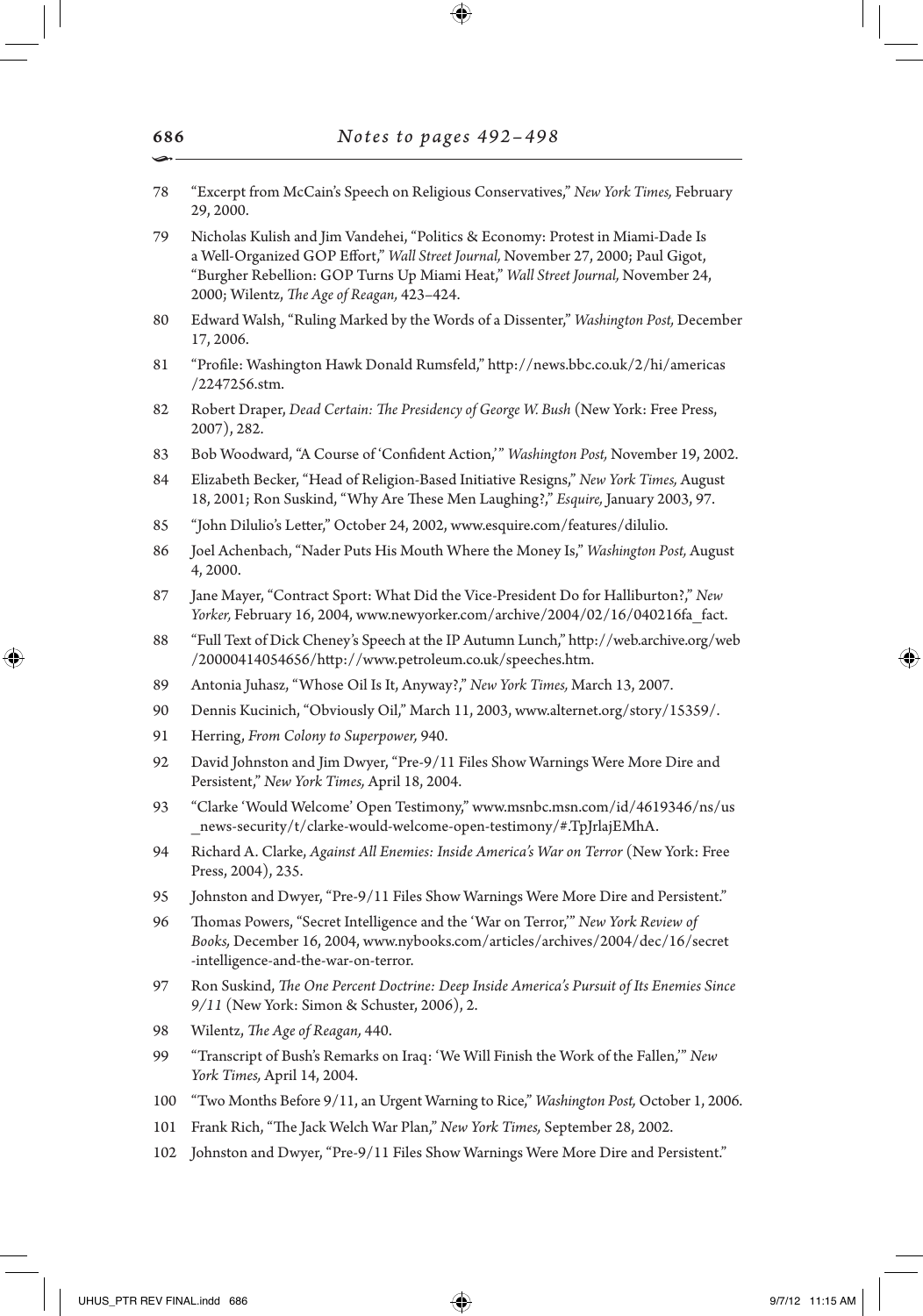#### Chapter 13: The Bush-Cheney Debacle: "The Gates of Hell Are Open in Iraq"

- 1 George W. Bush, *Public Papers of the Presidents of the United States: George W. Bush, 2004, Book 2, July 1 to September 30, 2004* (Washington, DC: Government Printing Office, 2004), 1494.
- 2 Robert S. McElvaine, "HNN Poll: 61% of Historians Rate the Bush Presidency Worst," History News Network, March 5, 2009, http://hnn.us/articles/48916.html.
- 3 Devin Dwyer, "George W. Bush Cans Swiss Trip as Groups Promise Prosecution for War Crimes," February 7, 2011, http://abcnews.go.com/Politics/george-bush-cancels-swiss -trip-rights -activists-vow/story?id=12857195.
- 4 Ewen MacAskill and Afua Hirsch, "George Bush Calls Off Trip to Switzerland," *Guardian* (London)*,* February 6, 2011.
- 5 "The Kissinger Commission," *New York Times,* November 29, 2002.
- 6 Philip Shenon, *The Commission: The Uncensored History of the 9/11 Investigation* (New York: Twelve, 2008), 9–14.
- 7 Ibid., 39, 107, 324.

↔

- 8 Glenn Kessler, "Close Adviser to Rice Plans to Resign," *Washington Post,* November 28, 2006.
- 9 "Rebuilding America's Defenses: Strategy, Forces, and Resources for a New Century," Project for the New American Century, September 2000, www.newamericancentury .org/RebuildingAmericasDefenses.pdf, 51.
- 10 David Cole, "What Bush Wants to Hear," *New York Review of Books*, November 17, 2005, www.nybooks.com/articles/archives/2005/nov/17/what-bush-wants-to-hear/; Chitra Ragavan, "Cheney's Guy," *U.S. News & World Report,* May 21, 2006, www.usnews.com /usnews/news/articles/060529/29addington.htm.
- 11 Joseba Zulaika, *Terrorism: The Self-Fulfilling Prophecy* (Chicago: University of Chicago Press, 2009), 214.
- 12 Richard A. Clarke, *Against All Enemies: Inside America's War on Terror* (New York: Simon & Schuster, 2004), 32.
- 13 Paul Krugman, "Osama, Saddam and the Ports," *New York Times,* February 24, 2006.
- 14 George Tenet, *At the Center of the Storm: My Years at the CIA* (New York: HarperCollins, 2007), xix.
- 15 Elisabeth Bumiller and Jane Perlez, "Bush and Top Aides Proclaim Policy of 'Ending' States That Back Terror," *New York Times,* September 14, 2001.
- 16 Clarke, *Against All Enemies,* 30–31.
- 17 Michael Cooper and Marc Santora, "Mideast Hawks Help to Develop Giuliani Policy," *New York Times,* October 25, 2007.
- 18 Max Boot, "The Case for American Empire," *Weekly Standard,* October 15, 2001, 30.
- 19 Clarke, *Against All Enemies,* 30.
- 20 Robert D. McFadden, "A Day of Mourning," *New York Times,* September 15, 2001.
- 21 "Vice President Dick Cheney Discusses the Attack on America and Response to Terrorism," NBC News Transcript, *Meet the Press*, September 16, 2001.
- 22 "Transcript of President Bush's Address," *Washington Post,* September 21, 2001.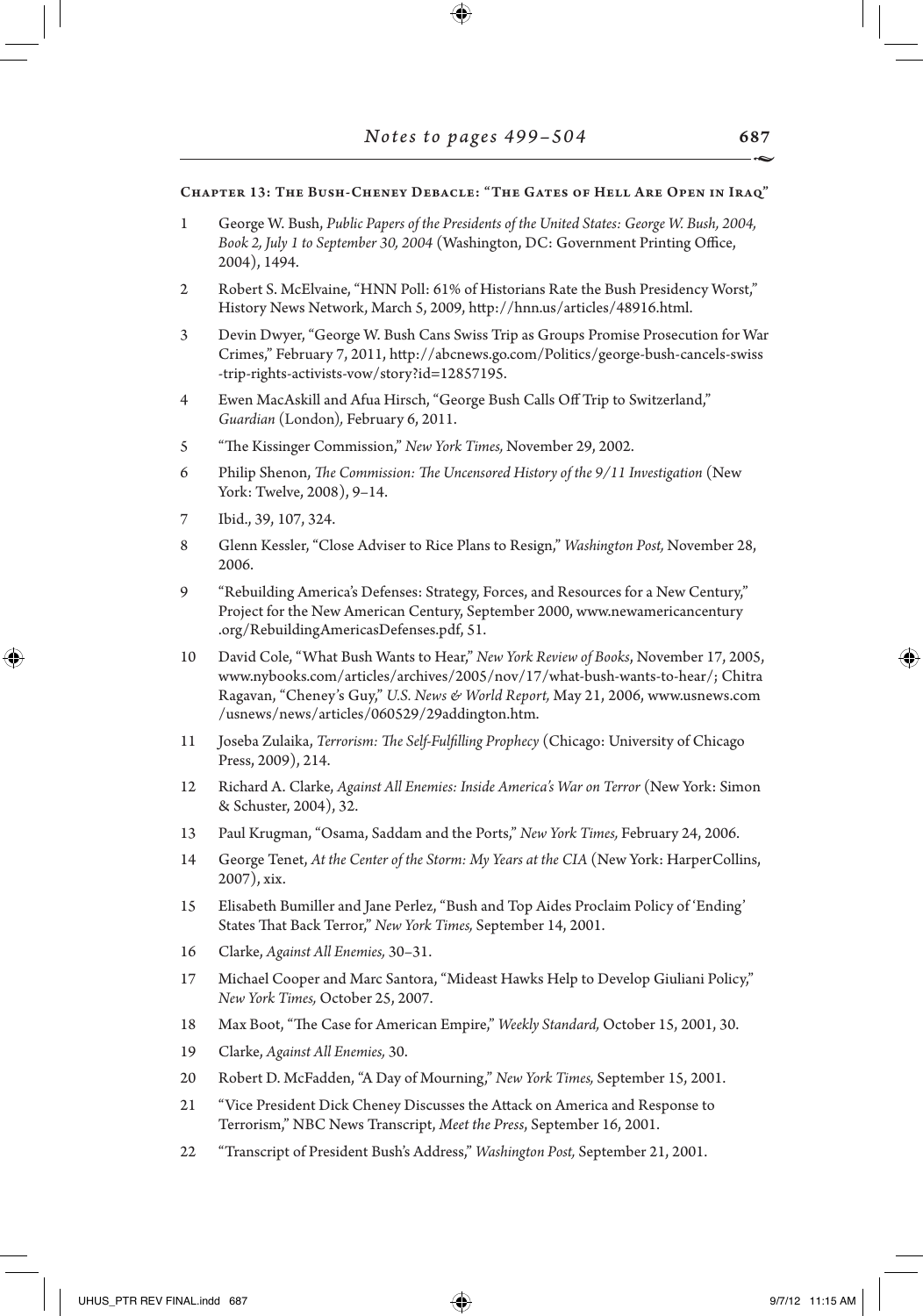- 23 Bob Woodward, "CIA Told to Do 'Whatever Necessary' to Kill Bin Laden," *Washington Post,* October 21, 2001.
- 24 Ruth Rosen, "Could It Happen Again?," *San Francisco Chronicle,* May 12, 2003.
- 25 Robin Toner, "Not So Fast, Senator Says, as Others Smooth Way for Terror Bill," *New York Times,* October 10, 2001.
- 26 In 1975, Senator Frank Church had warned of the dangers posed by much more limited NSA surveillance during that era: "That capability at any time could be turned around on the American people, and no American would have any privacy left, such is the capability to monitor everything: telephone conversations, telegrams, it doesn't matter. There would be no place to hide. . . . I know the capacity that is there to make tyranny total in America, and we must see to it that this agency [NSA] and all agencies that possess this technology operate within the law and under proper supervision." Marjorie Cohn, *Cowboy Republic: Six Ways the Bush Gang Has Defied the Law* (Sausalito, CA: PoliPointPress, 2007), 100–101.
- 27 The warning system would become an easy target for comics. Conan O'Brien joked, "Champagne-fuchsia means we're being attacked by Martha Stewart." Jay Leno quipped, "They added a plaid in case we were ever attacked by Scotland." John Schwartz, "U.S. to Drop Color-Coded Terror Alerts," *New York Times,* November 25, 2010.
- 28 Eric Lipton, "Come One, Come All, Join the Terror Target List," *New York Times,* July 12, 2006; Zbigniew Brzezinski, "Terrorized by 'War on Terror,'" *Washington Post,* March 25, 2007.
- 29 Katrina vanden Heuvel, "With Osama bin Laden Dead, It's Time to End the 'War on Terror,'" The Nation Blogs, May 2, 2011, www.thenation.com/blog/160310/osama-bin -laden-dead-its-time-end-war-terror.
- 30 H. W. Brands, *Traitor to His Class: The Privileged Life and Radical Presidency of Franklin Delano Roosevelt* (New York: Random House, 2008), 650.
- 31 George W. Bush, *Public Papers of the Presidents of the United States, George W. Bush, 2001, Book 2, July 1 to December 31, 2001* (Washington, DC: U.S. Government Printing Office, 2004), 1172.
- 32 Frank Rich, "Journal: War Is Heck," *New York Times,* November 10, 2001.
- 33 Tamim Ansary, *West of Kabul, East of New York: An Afghan American Story* (New York: Picador, 2003), 291.
- 34 David B. Ottaway and Joe Stephens, "Diplomats Met with Taliban on Bin Laden," *Washington Post,* October 29, 2001; Gareth Porter, "U.S. Refusal of 2001 Taliban Offer Gave bin Laden a Free Pass," May 3, 2011, http://ipsnews.net/news.asp?idnews=55476; Gareth Porter, "Taliban Regime Pressed bin Laden on Anti-U.S. Terror," February 11, 2001, http://ipsnews.net/news.asp?idnews=50300.
- 35 Karen DeYoung, "More Bombing Casualties Alleged,'" *Washington Post,* January 4, 2002.
- 36 Stephen Kinzer, *Overthrow: America's Century of Regime Change from Hawaii to Iraq* (New York: Times Books, 2006), 310.
- 37 Transparency International, Corruption Perceptions Index 2009, www.transparency.org /policy\_research/surveys\_indices/cpi/2009/cpi \_2009\_table.
- 38 James P. Pfiffner, *Power Play: The Bush Presidency and the Constitution* (Washington, DC: Brookings Institution Press, 2008), 146–149.
- 39 Alfred W. McCoy, *A Question of Torture: CIA Interrogation, from the Cold War to the War on Terror* (New York: Metropolitan Books, 2006), 10–11, 25–50, 101–107, 108–150;

688 •

↔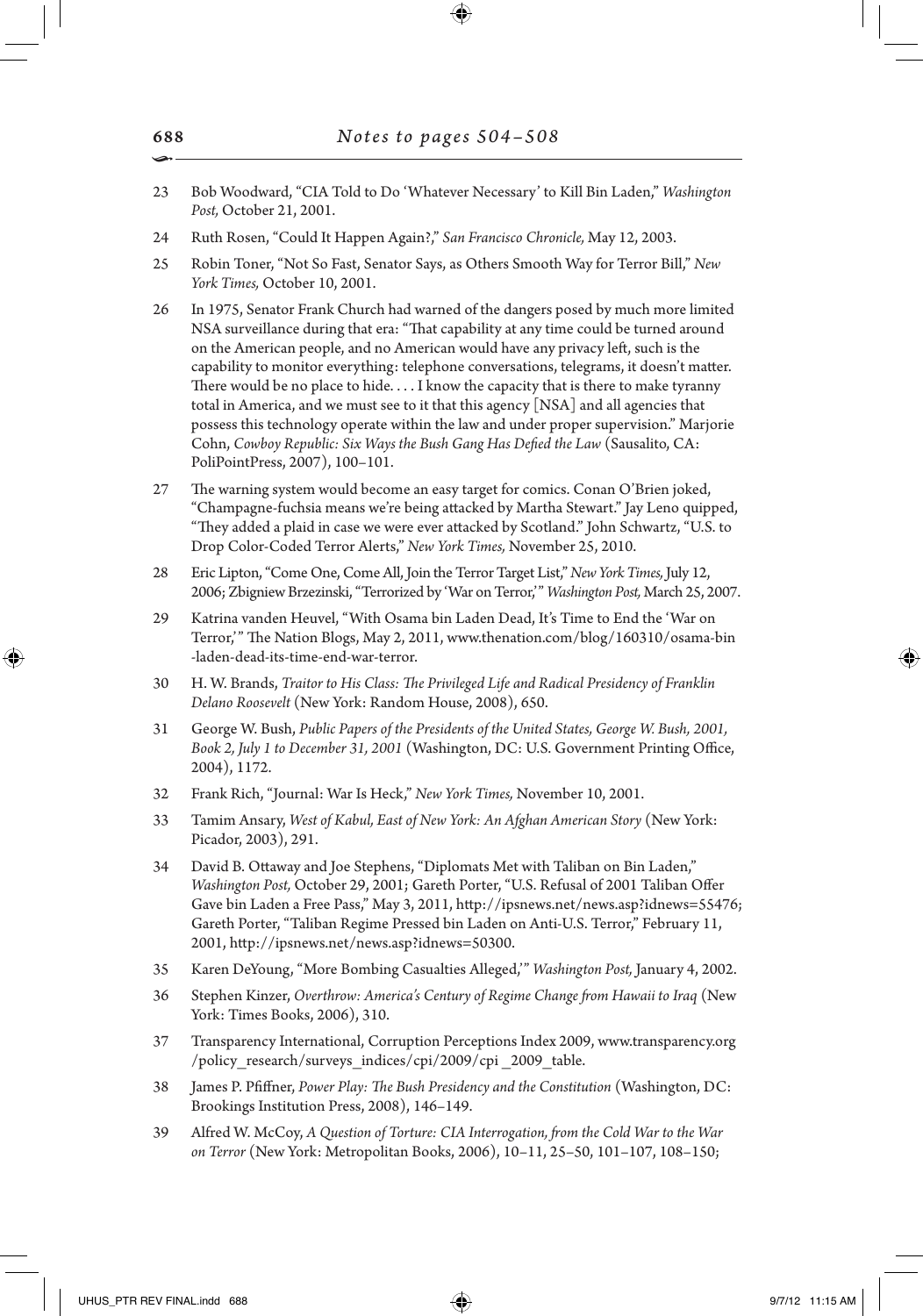Jane Mayer, *The Dark Side: The Inside Story of How the War on Terror Turned into a War on American Ideals* (New York: Doubleday, 2008), 159–181.

- 40 Mayer, *The Dark Side*, 8.
- 41 Joby Warrick, Peter Finn, and Julie Tate, "CIA Releases Its Instructions for Breaking a Detainee's Will," *Washington Post,* August 26, 2009.
- 42 Joby Warrick, Peter Finn, and Julie Tate, "Red Cross Described 'Torture' at CIA Jails," *Washington Post,* March 16, 2009.
- 43 Karen J. Greenberg, "Visiting the Torture Museum: Barbarism Then and Now," February 21, 2008, www.tomdispatch.com/post/174897/karen\_greenberg\_barbarism\_lite.
- 44 George W. Bush, *Decision Points* (New York: Crown, 2010), 169.
- 45 Peter Finn and Joby Warrick, "Detainee's Harsh Treatment Foiled No Plots," *Washington Post,* March 29, 2009.
- 46 Scott Shane, "2 Suspects Waterboarded 266 Times," *New York Times,* April 20, 2009.
- 47 McCoy, *A Question of Torture,* 132–135.
- 48 Seymour M. Hersh, "Torture at Abu Ghraib," *New Yorker,* May 10, 2004.
- 49 "Remarks by the President at the 2003 Republican National Committee Presidential Gala," October 8, 2003, http://georgewbush-whitehouse.archives.gov/news/releases /2003/10/20031008-9.html.
- 50 Mayer, *The Dark Side,* 8.

↔

- 51 "Sources: Top Bush Advisors Approved 'Enhanced Interrogation,'" April 9, 2008, http://abcnews.go.com/TheLaw/LawPolitics/Story?id=4583256&page=3.
- 52 Noam Chomsky, *Hopes and Prospects* (Chicago: Haymarket Books, 2010), 265–266.
- 53 George Hunsinger, ed. *Torture Is a Moral Issue: Christians, Jews, Muslims, and People of Conscience Speak Out* (Grand Rapids, MI: William B. Eerdmans, 2008), 71; "Decisions from on Low," *Star-Ledger* (Newark), April 15, 2008.
- 54 Glenn Greenwald, "The Suppressed Fact: Deaths by U.S. Torture," June 30, 2009, www .salon.com/news/opinion/glenn\_greenwald/2009/06/30/accountability; Antonio Taguba, "Preface to 'Broken Laws, Broken Lives,'" June 2008, http://brokenlives.info /?page\_id=23.
- 55 Roger Cohen, "A Command of the Law," *New York Times,* November 27, 2008.
- 56 Mayer, *The Dark Side,* 187.
- 57 Taguba, "Preface to 'Broken Laws, Broken Lives.'"
- 58 Seymour M. Hersh, *Chain of Command: The Road from 9/11 to Abu Ghraib* (New York: HarperCollins, 2004), 5.
- 59 Linda Greenhouse, "Justices, 5–4, Back Detainee Appeals for Guantánamo," *New York Times,* June 13, 2008.
- 60 Patrick Sawer, "Yard Fury over Bush Visit," *London Evening Standard,* October 11, 2003.
- 61 Sidney Blumenthal, "Dick Cheney Was Never a 'Grown Up': A Hard Look at How One Man Changed the Face of Neoconservatism," April 14, 2008, www.salon.com /2008/04/14/cheney\_10/.
- 62 Alan Lichtman, *White Protestant Nation: The Rise of the American Conservative Movement* (New York: Atlantic Monthly Press, 2008), 447.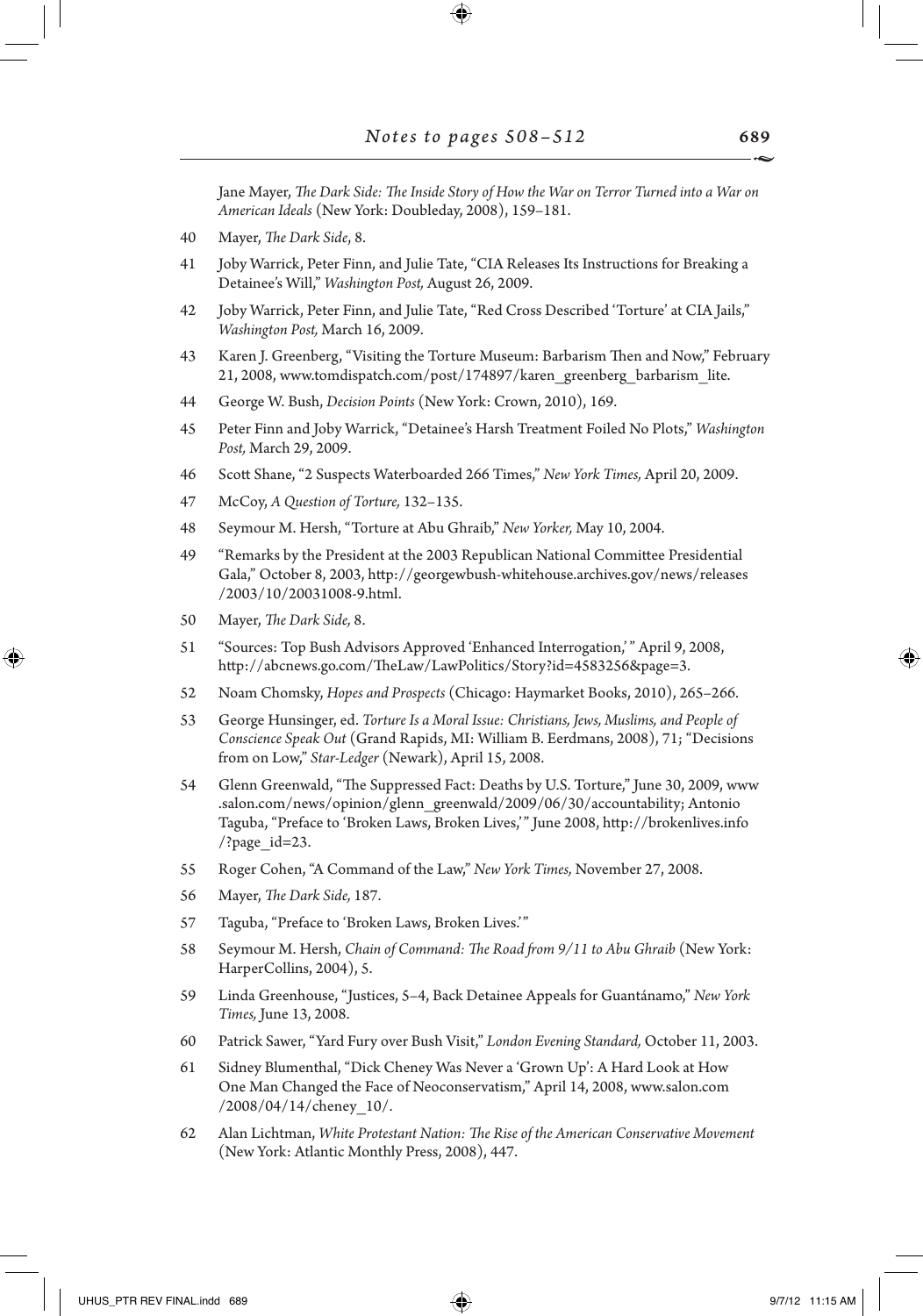- 63 James Mann, *Rise of the Vulcans: The History of Bush's War Cabinet* (New York: Penguin Books, 2004), 80.
- 64 Sam Tanenhaus, "Bush's Brain Trust," *Vanity Fair,* July 2003, 169.
- 65 Ron Suskind, *The Price of Loyalty: George W. Bush, the White House, and the Education of Paul O'Neill* (New York: Simon & Schuster, 2004), 72.
- 66 Ibid., 85–86.
- 67 Ibid., 129.

↔

- 68 Elaina Sciolino and Patrick E. Tyler, "A National Challenge: Saddam Hussein," *New York Times,* October 12, 2001.
- 69 Daniel Eisenberg, "We're Taking Him Out," *Time,* May 5, 2005, www.time.com/time/world /article/0,8599,235395,00.html.
- 70 Ron Suskind, *The One Percent Doctrine: Deep Inside America's Pursuit of Its Enemies Since 9/11* (New York: Simon & Schuster, 2006), 23, 189–191; Lloyd C. Gardner, *The Long Road to Baghdad: A History of U.S. Foreign Policy from the 1970s to the Present* (New York: New Press, 2008), 134–135, 202–203.
- 71 Dilip Hiro, *Secrets and Lies: Operation "Iraqi Freedom" and After* (New York: Nation Books, 2004), 8.
- 72 Peter Bergen, "Armchair Provocateur: Laurie Mylroie: The Neocons' Favorite Conspiracy Theorist," *Washington Monthly,* December 2003, www.washingtonmonthly .com/features/2003/0312.bergen.html.
- 73 *Meet the Press,* September 14, 2003.
- 74 Jeff Stein, "Spy Talk," *Washington Post,* May 25, 2010.
- 75 Jack Fairweather and Anton La Guardia, "Chalabi Stands by Faulty Intelligence That Toppled Saddam's Regime," *Daily Telegraph* (London), February 19, 2004.
- 76 Seymour Hersh, "Selective Intelligence," *New Yorker*, May 6, 2003.
- 77 Tim Weiner, *Legacy of Ashes: The History of the CIA* (New York: Doubleday, 2007), 486.
- 78 David E. Sanger, "Threats and Responses: The President's Speech," *New York Times,* October 8, 2002.
- 79 "In Cheney's Words: The Administration Case for Removing Saddam Hussein," *New York Times,* August 27, 2002.
- 80 Gardner, *The Long Road to Baghdad,* 153–154.
- 81 Todd S. Purdum and *New York Times* staff, *A Time of Our Choosing: America's War in Iraq* (New York: Henry Holt, 2003), 37.
- 82 Michael Isikoff and David Corn, *Hubris: The Inside Story of Spin, Scandal, and the Selling of the Iraq War* (New York: Crown, 2006), 3.
- 83 "Scott Ritter: Facts Needed Before Iraqi Attack," http://archives.cnn.com/2002/WORLD /meast/07/17/saddam.ritter.cnna/.
- 84 Kinzer, *Overthrow,* 294.
- 85 Thomas Ricks, *Fiasco: The American Military Adventure in Iraq* (New York: Penguin Press, 2006), 40–41.
- 86 Gardner, *The Long Road to Baghdad,* 141–143, 154.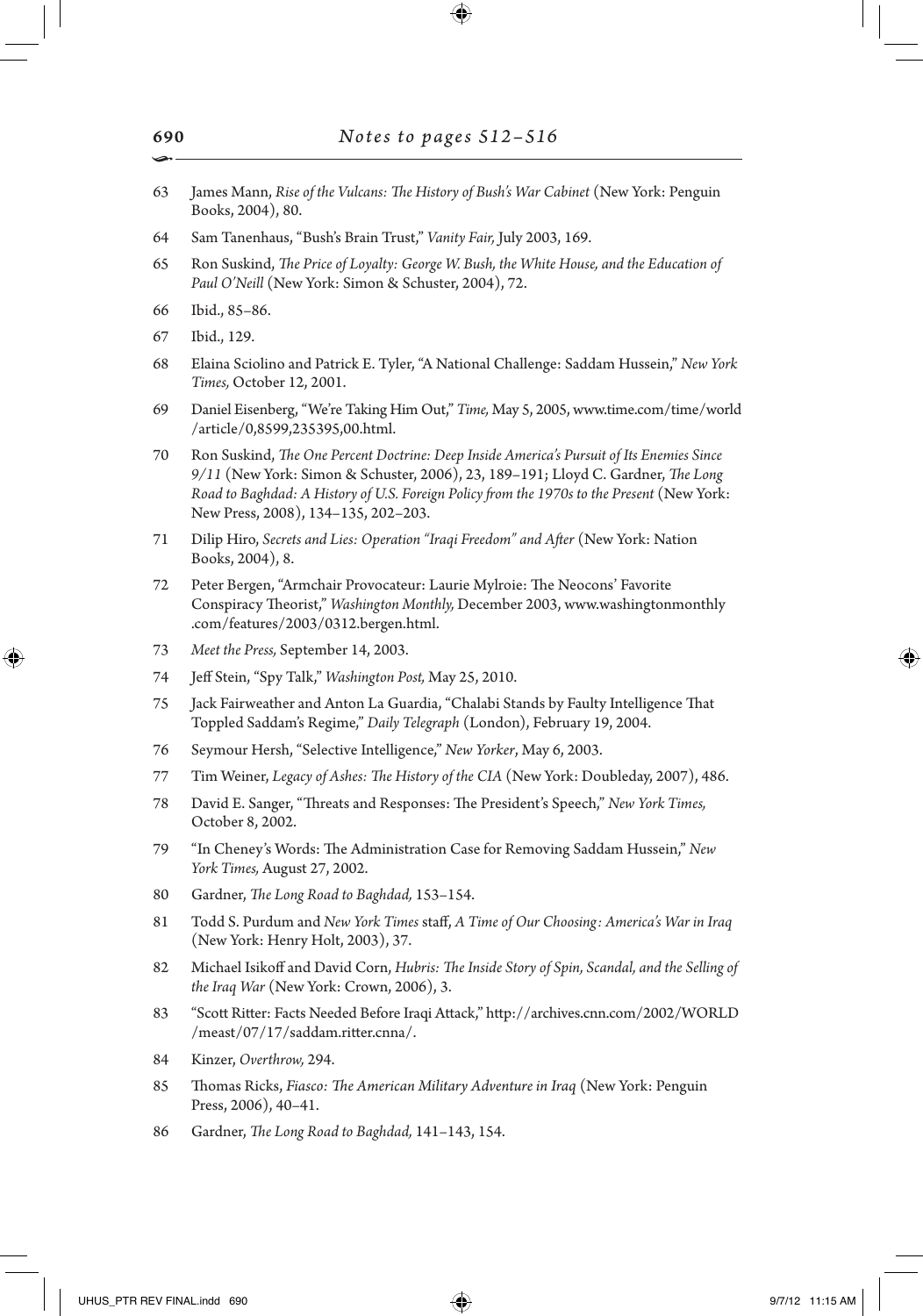- 87 Hans Blix, *Disarming Iraq* (New York: Pantheon Books, 2004), 156–157.
- 88 Lloyd C. Gardner, "Present at the Culmination: An Empire of Righteousness?," in *The New American Empire: A 21st Century Teach-in on U.S. Foreign Policy,* ed. Lloyd C. Gardner and Marilyn B. Young (New York: New Press, 2005), 3.
- 89 Rajiv Chadrasekaran, "Baghdad Delivers Weapons Data to U.N.," *Washington Post,* December 8, 2002; Kinzer, *Overthrow*, 295; Chalmers A. Johnson, *The Sorrows of Empire: Militarism, Secrecy, and the End of the Republic* (London: Verso, 2004), 224.
- 90 John Barry, Howard Fineman, Jonathan Adams, Tara Pepper, William Underhill, and Michael Isikoff, "Periscope," *Newsweek,* March 3, 2003.
- 91 Walter Pincus, "U.S. Lacks Specifics on Banned Arms," *Washington Post,* March 16, 2003.
- 92 Anthony H. Cordesman, Weapons of Mass Destruction in the Middle East: Regional Trends, National Forces, Warfighting Capabilities, Delivery Options, and Weapons Effects (Washington, DC: Center for Strategic and International Studies, 2002), 17–19, 22, 27–31, 37–40, 53–59, 90–94, 98–103.
- 93 Paul Krugman, "Things to Come," *New York Times,* March 18, 2003.
- 94 Frederik Logevall, "Anatomy of an Unnecessary War," in *The Presidency of George W. Bush: A First Historical Assessment,* ed. Julian E. Zelizer (Princeton, NJ: Princeton University Press, 2010), 110.
- 95 John J. Mearsheimer and Stephen M. Walt, *The Israel Lobby and U.S. Foreign Policy* (New York: Farrar, Straus and Giroux, 2008), 242–243. A broad range of Jewish groups jumped onto the prowar bandwagon. AIPAC continued to support the war vociferously even when most Americans, including most Jewish Americans, had turned against it. In 2007, Democratic Representative Jim Moran of Virginia noted, "Jewish Americans, as a voting bloc and as an influence on American foreign policy, are overwhelmingly opposed to the war. There is no ethnic group as opposed to the war as much as Jewish Americans. But, AIPAC is the most powerful lobby and has pushed this war from the beginning." In fact, Gallup reported that year, based on thirteen polls taken since 2005, that 77 percent of American Jews opposed the war compared to 52 percent of all Americans. AIPAC's former Director of Foreign Policy Issues Steven Rosen bragged that he could deliver the votes of seventy senators on any issue. "Representative Jim Moran on the Power of AIPAC," *Tikkun,* September–October 2007, 76; Mearsheimer and Walt, *The Israel Lobby and U.S. Foreign Policy,* 240–243. Jeffrey Goldberg, "Real Insiders: A Pro-Israel Lobby and an F.B.I. Sting," *New Yorker,* July 4, 2005, www.newyorker.com / archive/2005/07/04/050704fa\_fact#ixzz1LilbqLAj.
- 96 Mearsheimer and Walt, *The Israel Lobby and U.S. Foreign Policy,* 238–240.
- 97 "President's State of the Union Message to Congress and the Nation," *New York Times,* January 29, 2003.
- 98 Paul R. Pillar, "Intelligence, Policy, and the War in Iraq," *Foreign Affairs,* March–April 2006, 24.
- 99 Ron Suskind, *The One Percent Doctrine*, 191.
- 100 Karen DeYoung, *Soldier: The Life of Colin Powell* (New York: Alfred A. Knopf, 2006), 439.
- 101 "Powell's Address, Presenting 'Deeply Troubling' Evidence on Iraq," *New York Times,* February 6, 2003.
- 102 "Colin Powell on Iraq, Race, and Hurricane Relief," *20/20,* September 8, 2005, http:// abcnews.go.com/2020/Politics/story?id=1105979.

↔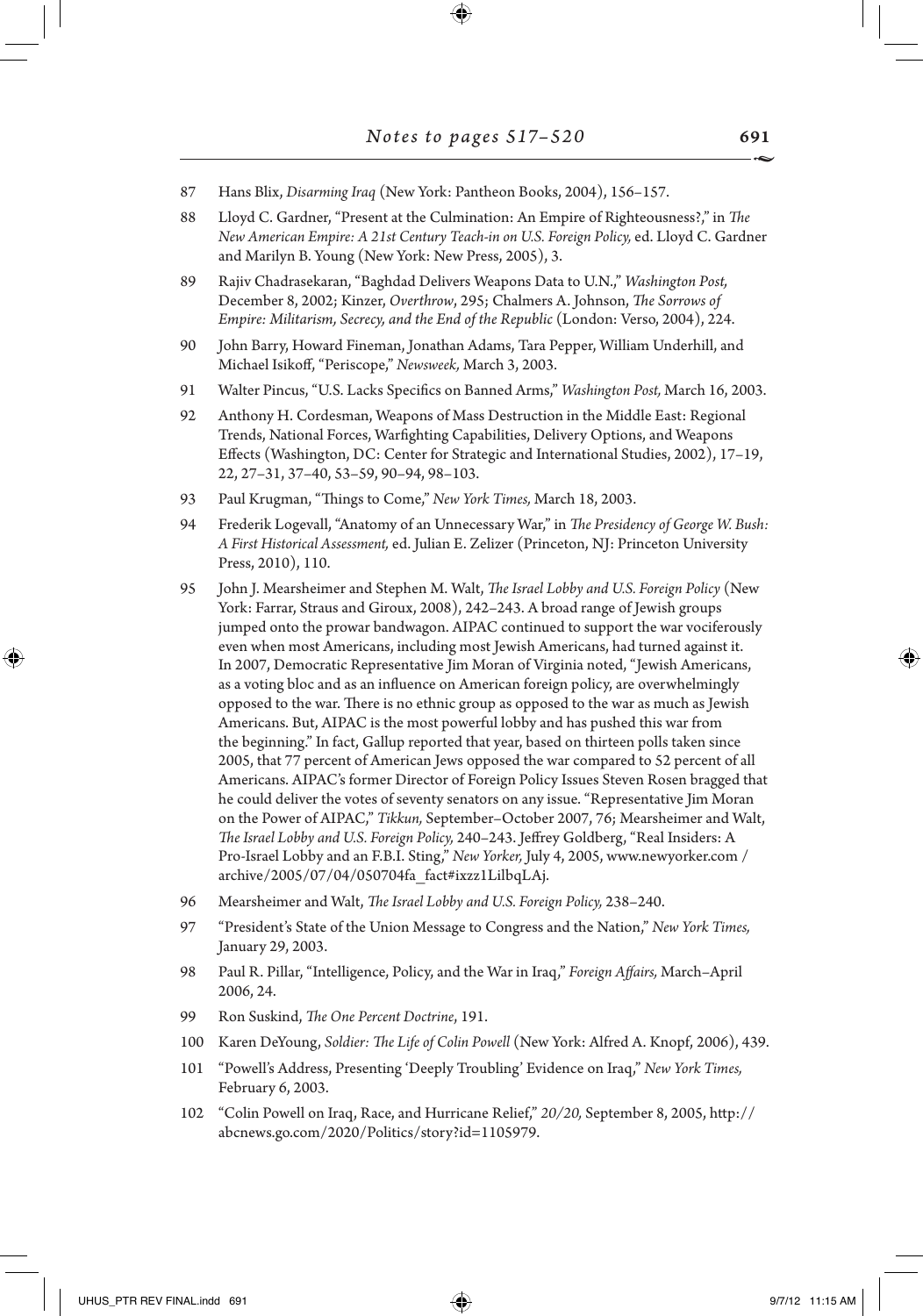- 103 Ivo H. Daalder and James M. Lindsay, *America Unbound: The Bush Revolution in Foreign Policy* (Washington: DC: Brookings Institution Press, 2003), 158; Martin Chulov and Helen Pidd, "Curveball: How US Was Duped by Iraqi Fantasist Looking to Topple Saddam," *Guardian* (London), February 16, 2011; Gardner, *The Long Road to Baghdad,* 157.
- 104 Nicholas D. Kristof, "Cloaks and Daggers," *New York Times,* June 6, 2003, 33.
- 105 DeYoung, *Soldier,* 450–451.
- 106 For a full account of the Katharine Gun affair, see Marcia and Thomas Mitchell, *The Spy Who Tried to Stop a War: Katharine Gun and the Secret Plot to Sanction the Iraq Invasion* (Sausalito, CA: PoliPointPress, 2008).
- 107 Colum Lynch, "U.S. Pushed Allies on Iraq, Diplomat Writes," *Washington Post,* March 23, 2008.
- 108 Steven R. Weisman, "U.S. Set to Demand That Allies Agree Iraq Is Defying U.N.," *New York Times,* January 23, 2003.
- 109 Thomas L. Friedman, "Vote France off the Island," *New York Times,* February 9, 2003.
- 110 Toby Harnden, "Gerhard Schroeder Accuses George W. Bush of 'Not Telling Truth' in Memoirs," *Telegraph* (London), November 10, 2010.
- 111 Don Van Natta, Jr., "Bush Was Set on Path to War, Memo by British Adviser Says," *New York Times,* March 27, 2006.
- 112 Matthew Yglesias, "Democrats and the World," in *In Search of Progressive America,* ed. Michael Kazin with Frans Becker and Menno Hurenkamp (Philadelphia: University of Pennsylvania Press, 2008), 13.
- 113 David Barstow, "Behind TV Analysts, Pentagon's Hidden Hand," *New York Times,* April 20, 2008; "Instruments of War: Transcript," April 25, 2008, www.onthemedia .org/transcripts/2008/04/25/01.
- 114 Daniel Okrent, "The Public Editor: Weapons of Mass Destruction? Or Mass Distraction?," *New York Times*, May 30, 2004.
- 115 John Barry, "Beyond Baghdad: Expanding Target List," *Newsweek,* August 18, 2002.
- 116 Norman Podhoretz, "In Praise of the Bush Doctrine," *Commentary,* September 2002, 19.
- 117 Linda Diebel, "Bush Doctrinaires," *Toronto Star,* April 13, 2003.
- 118 Wesley K. Clark, *Winning Modern Wars: Iraq, Terrorism, and the American Empire* (New York: PublicAffairs, 2004), 130.
- 119 Robert Dreyfuss, "Just the Beginning: Is Iraq the Opening Salvo in a War to Remake the World?," *American Prospect,* April 1, 2003, 26.
- 120 Barbara Slavin, "Iraq a Harsh Climate to Try to Grow Democracy," *USA Today,* November 11, 2002.
- 121 G. John Ikenberry, "America's Imperial Ambition," *Foreign Affairs,* September–October 2002, 49–50.
- 122 Michael Hirsh, "Hawks, Doves and Dubya," *Newsweek,* September 2, 2002, 25.
- 123 Anthony Zinni, "Comments of Gen. Anthony Zinni (ret.) During a Speech before the Florida Economic Club, August 23, 2002," www.npr.org/programs/morning/zinni.html.
- 124 George C. Wilson, "Cheney Believes Gorbachev Sincere," *Washington Post,* April 5, 1989.
- 125 Phil McCombs, "The Unsettling Calm of Dick Cheney," *Washington Post,* April 3, 1991.

692 •

⊕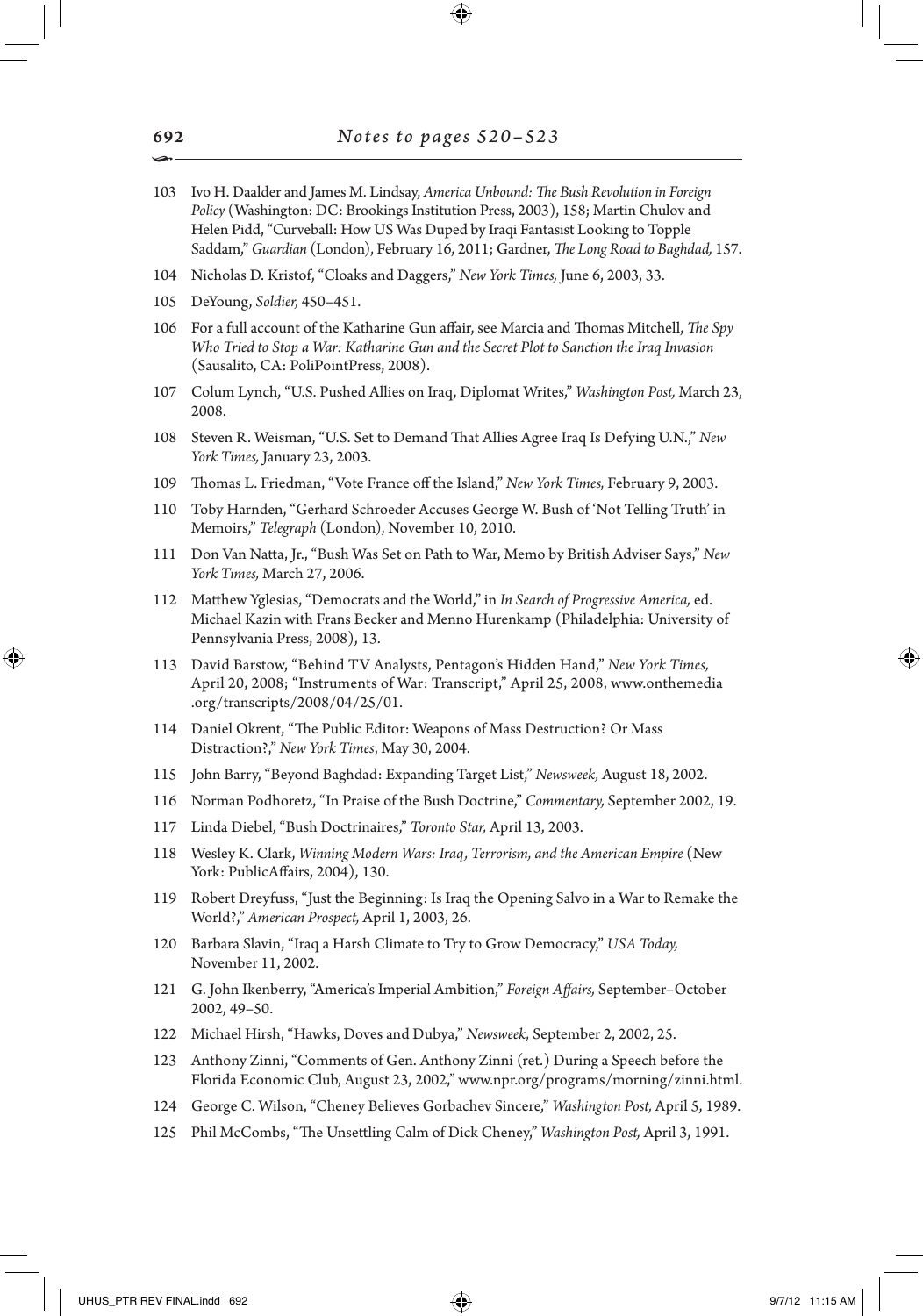$\bigoplus$ 

| 126 | Robert H. Swansbrough, Test by Fire: The War Presidency of George W. Bush (New York:<br>Palgrave Macmillan, 2008), 27; James E. Westheider, Fighting on Two Fronts: African<br>Americans and the Vietnam War (New York: New York University Press, 1997), 29-30. |
|-----|------------------------------------------------------------------------------------------------------------------------------------------------------------------------------------------------------------------------------------------------------------------|
| 127 | Colin L. Powell with Joseph E. Persico, My American Journey (New York: Random<br>House, 1995), 148.                                                                                                                                                              |
| 128 | Stephen J. Whitfield, "Still the Best Catch There Is: Joseph Heller's Catch 22," in<br>Rethinking Cold War Culture, ed. Peter J. Kuznick and James Gilbert (Washington, DC:<br>Smithsonian Institution Press, 2001), 188.                                        |
| 129 | Ross Goldberg and Sam Kahn, "Bolton's Conservative Ideology Has Roots in Yale<br>Experience," Yale Daily News, April 28, 2005.                                                                                                                                   |
| 130 | Paul D. Colford, The Rush Limbaugh Story: Talent on Loan from God (New York:<br>St. Martin's Press, 1993), 14-20; Whitfield, "Still the Best Catch There Is," 188.                                                                                               |
| 131 | Craig Glenday, ed. Guinness World Records 2010: Thousands of New Records in the Book of<br>the Decade! (New York: Bantam, 2010), 47.                                                                                                                             |
| 132 | Robert J. Samuelson, "The Gulf of World Opinion," Washington Post, March 27, 2003.                                                                                                                                                                               |
| 133 | Michael Dobbs, "Persuasion: Why Success Requires More than Victory," Washington<br>Post, March 30, 2003.                                                                                                                                                         |
| 134 | Nicholas D. Kristof, "Flogging the French," New York Times, January 31, 2003.                                                                                                                                                                                    |
| 135 | Samuelson, "The Gulf of World Opinion."                                                                                                                                                                                                                          |
| 136 | Harlan K. Ullman and James Wade, Shock and Awe: Achieving Rapid Dominance (Washington,<br>DC: NDU Press, 1996), www.au.af.mil/AU/AWC/AWCGATE/ndu/shocknawe.                                                                                                      |
| 137 | Arundhati Roy, An Ordinary Person's Guide to Empire (Cambridge, MA: South End Press,<br>$2004$ , 64.                                                                                                                                                             |
| 138 | Donald Rumsfeld, "Remarks as Delivered by Secretary of Defense Donald H. Rumsfeld,<br>Baghdad, Iraq, Wednesday, April 30, 2003," www.defense.gov/speeches/speech<br>.aspx?speechid=382.                                                                          |
| 139 | Gardner, The Long Road to Baghdad, 170; John W. Dower, Cultures of War: Pearl Harbor/<br>Hiroshima/9-11/Iraq (New York: W. W. Norton, 2010), 397-398.                                                                                                            |
| 140 | Richard Perle, "Next Stop, Iraq: Remarks of the Hon. Richard Perle at the FPRI Annual<br>Dinner," November 14, 2001, www.fpri.org/transcripts/annualdinner.20011114.perle<br>.nextstopiraq.html.                                                                 |
| 141 | Lawrence F. Kaplan and William Kristol, The War over Iraq: Saddam's Tyranny and<br>America's Mission (San Francisco: Encounter Books, 2003), vii-viii, 124.                                                                                                      |
| 142 | Robert Fisk, "American Billions Keep Arab Regimes Sweet," Independent (London),<br>March 2, 2003.                                                                                                                                                                |
| 143 | Doug Struck, "Citing Iraq, N. Korea Signals Hard Line on Weapons Issue," Washington<br>Post, March 30, 2003.                                                                                                                                                     |
| 144 | Gardner, The Long Road to Baghdad, 223.                                                                                                                                                                                                                          |
| 145 | Alan Greenspan, The Age of Turbulence: Adventures in a New World (New York: Penguin,<br>2007), 463.                                                                                                                                                              |
| 146 | Robert Dreyfuss, "The Thirty-Year Itch," Mother Jones, March-April 2003, http://<br>motherjones.com/politics/2003/03/thirty-year-itch?page=2.                                                                                                                    |
|     |                                                                                                                                                                                                                                                                  |

 $\begin{array}{c} \hline \end{array}$ 

 $\bigoplus$ 

 $\Box$ 

 $\bigoplus$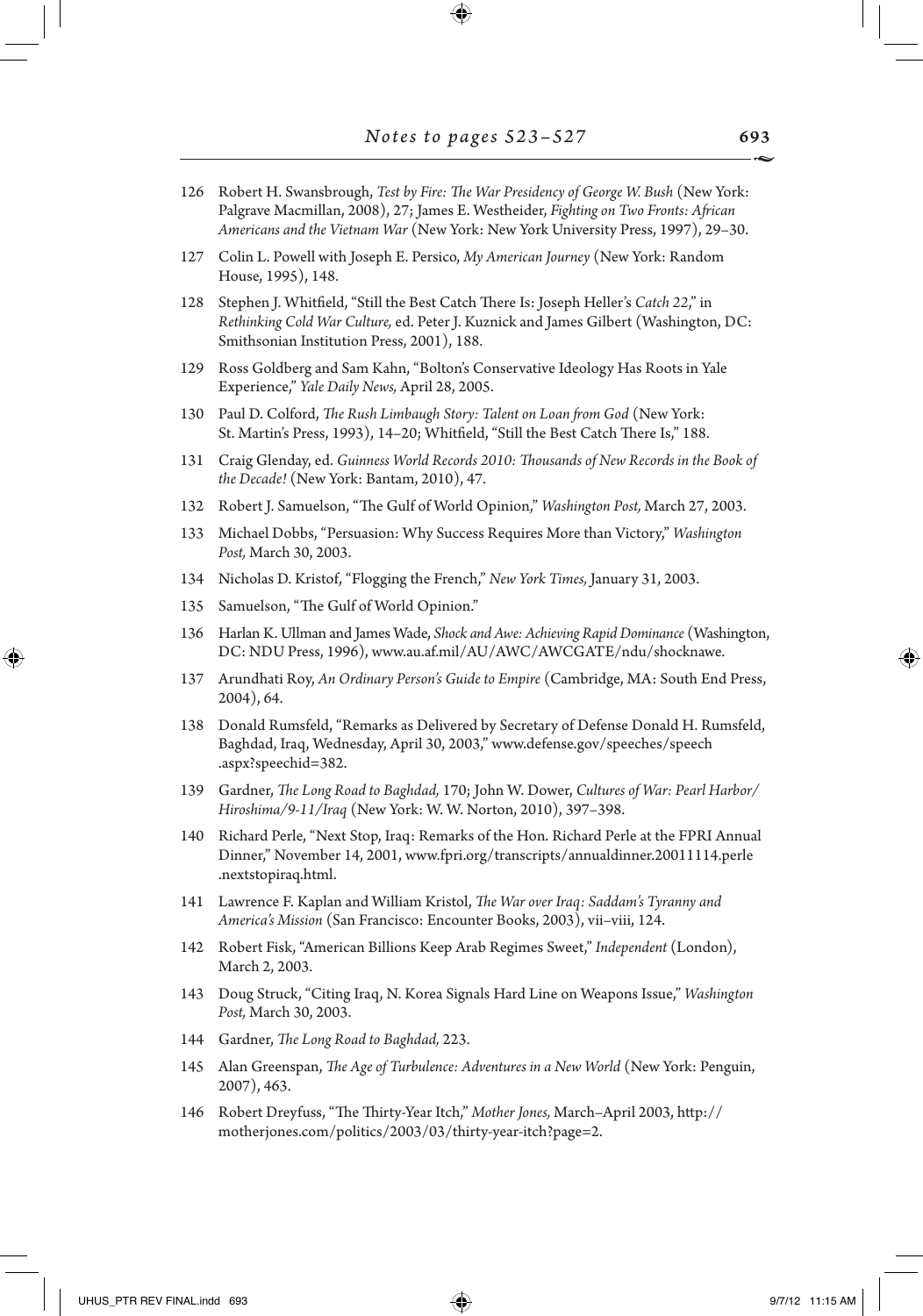- 147 *Congressional Record, Proceedings and Debates of the 108th Congress, First Session, April 3, 2003,* 8544.
- 148 Dreyfuss, "The Thirty-Year Itch."
- 149 "Report on Prewar Intelligence Assessments About Postwar Iraq," Select Committee on Intelligence, United States Senate, 110th Cong., May 25, 2007, 27, 57, http:// intelligence.senate.gov/11076.pdf.
- 150 Walter Pincus and Karen DeYoung, "Analysts' Warnings of Iraq Chaos Detailed," *Washington Post,* May 26, 2007.
- 151 Roger Strother, "Post-Saddam Iraq: The War Game," November 4, 2006, National Security Archive, www.gwu.edu/~nsarchiv/NSAEBB/NSAEBB207/index.htm.
- 152 Nicholas D. Kristof, "War and Wisdom," *New York Times,* February 7, 2003.
- 153 Michael F. Scheuer, "Tenet Tries to Shift the Blame. Don't Buy It," *Washington Post,* April 29, 2007.
- 154 Peter W. Galbraith, *The End of Iraq: How American Incompetence Created a War Without End* (New York: Simon & Schuster, 2006), 83.
- 155 Bruce Hoffman, *Inside Terrorism* (New York: Columbia University Press, 2006), 292.
- 156 "Bin Laden: Goal Is to Bankrupt U.S.," November 1, 2004, http://articles.cnn .com/2004-11-01/world/binladen.tape\_1\_al-jazee ra-qaeda-bin?\_s=PM:WORLD.
- 157 Aram Roston, *The Man Who Pushed America to War: The Extraordinary Life, Adventures, and Obsessions of Ahmad Chalabi* (New York: Nation Books, 2008), 252–253, 255–256; Gardner, *Long Road to Baghdad,* 205.
- 158 Eli Lake, "Chalabi Aide Tied to Shi'ite Terrorists," *Washington Times,* August 28, 2009.
- 159 "Interview with Andrew Natsios, Administrator for the US Agency for International Development, with Ted Koppel, *Nightline,* ABC News, 23 April 2003 on the Costs of Iraqi Reconstruction," www.mtholyoke.edu/acad/intrel/iraq/koppel.htm.
- 160 Bruno Coppieters and Boris Kashnikov, "Right Intentions," in *Moral Constraints on War: Principles and Cases,* ed. Bruno Coppieters and Nick Fotion (Lanham, MD: Rowman & Littlefield, 2008), 94.
- 161 Eric Schmitt, "2 U.S. Officials Liken Guerrillas to Renegade Postwar Nazi Units," *New York Times,* August 23, 2003.
- 162 James Risen and David Johnston, "Bin Laden Is Seen with Aide on Tape," *New York Times,* September 11, 2003.
- 163 For a discussion of U.S. privatization plans, see Dower, *Cultures of War,* 411–416.
- 164 Naomi Klein, *The Shock Doctrine: The Rise of Disaster Capitalism* (New York: Henry Holt, 2007), 432–436.
- 165 Rajiv Chandrasekaran, "Ties to GOP Trumped Know-how Among Staff Sent to Rebuild Iraq," *Washington Post,* September 17, 2006.
- 166 "'Gates of Hell' Are Open in Iraq, Warns Arab League Chief," Agence France Presse, September 19, 2004.
- 167 Jeremy Scahill, *Blackwater: The Rise of the World's Most Powerful Mercenary Army* (New York: Nation Books, 2008), 59–60.

694 •

⊕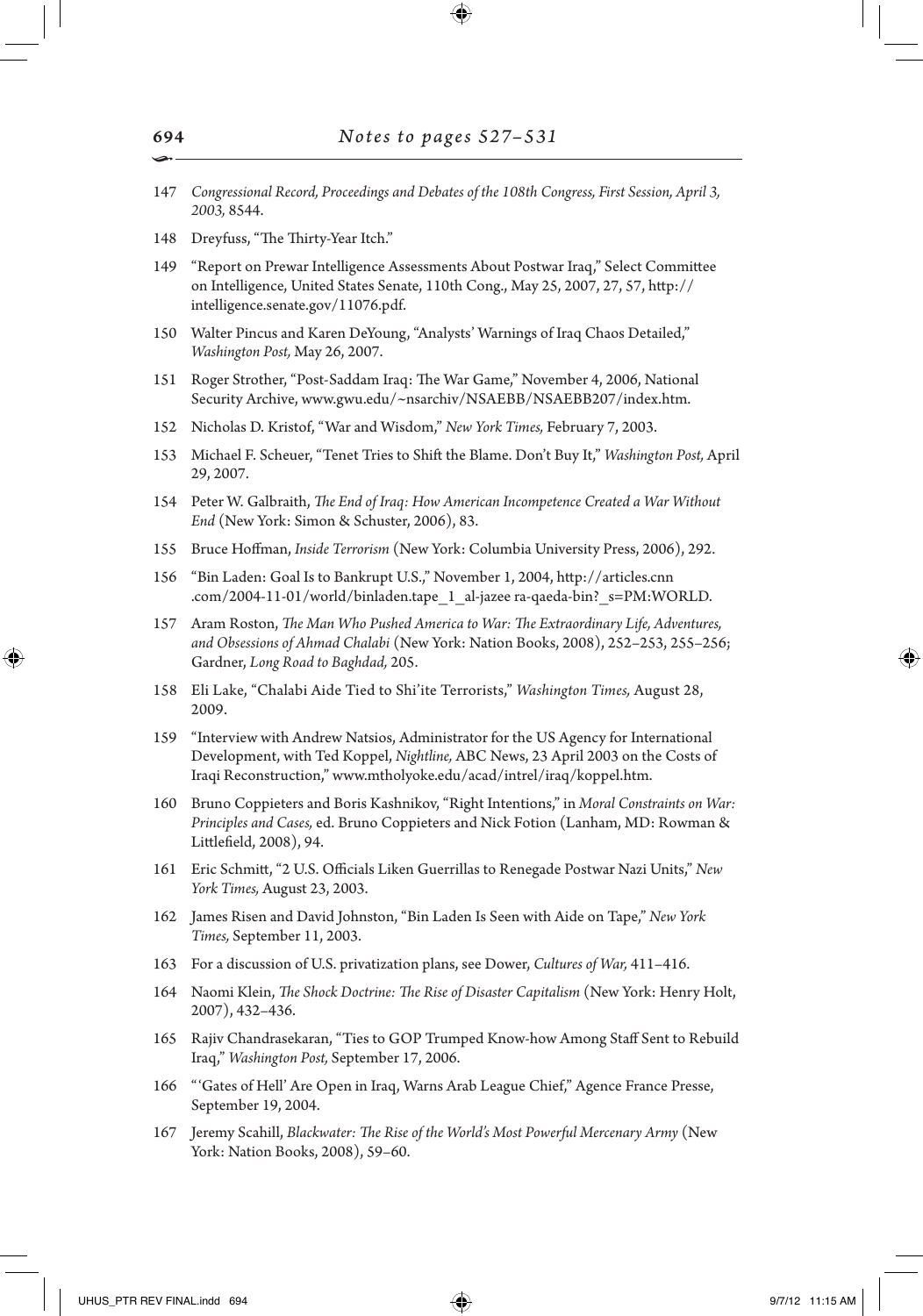- 168 James Risen, "U.S. Splits Controversial Contractor's Iraq Work 3 Ways, but Costs May Soar," *New York Times,* May 24, 2008; Robert O'Harrow, Jr., "Halliburton Is a Handy Target for Democrats," *Washington Post,* September 18, 2004.
- 169 Helen Dewar and Dana Milbank, "Cheney Dismisses Critic with Obscenity," *Washington Post,* June 25, 2004.
- 170 James Risen, "Electrical Risks Worse than Said at Bases in Iraq," *New York Times,* July 18, 2008.
- 171 Robert F. Worth, "Blast Destroys Shrine in Iraq, Setting Off Sectarian Fury," *New York Times,* February 22, 2006.
- 172 Gardner, *The Long Road to Baghdad,* 245.
- 173 Dana Priest and Dana Milbank, "President Defends Allegation on Iraq," *Washington Post,* July 15, 2003.
- 174 Ron Suskind, "Without a Doubt," *New York Times Magazine,* October 17, 2004, 44, 51.
- 175 Buddhika Jayamaha, Wesley D. Smith, Jeremy Roebuck, Omar Mora, Edward Sandmeier, Yance T. Gray, and Jeremy A. Murphy, "The War as We Saw It," *New York Times,* August 19, 2007.
- 176 Joseph E. Stiglitz and Linda Bilmes, *The Three Trillion Dollar War: The True Cost of the Iraq Conflict* (New York: W. W. Norton, 2008).
- 177 *Iraq: No Let-up in the Humanitarian Crisis* (Geneva: International Committee of the Red Cross, 2008), 3.
- 178 Transparency International, "Corruption Perceptions Index 2010 Results," www .transparency.org/policy\_research/surveys\_indices/cpi/2010/results.
- 179 Liz Sly, "In Iraq, Ex-Foe Is New Friend: Historic Visit by Iran Leader Showcases Ties," *Chicago Tribune,* March 3, 2008.
- 180 Gareth Porter, "Burnt Offering," *American Prospect,* May 25, 2006, www.prospect.org/cs /articles?articleId=11539.
- 181 Philip Giraldi, "Deep Background: In Case of Emergency, Nuke Iran; Give Tenet Another Medal; Iraq's Police Brutality," *American Conservative,* August 1, 2005, www .amconmag.com/article/2005/aug/01/00027/.
- 182 "Iran: Nuclear Intentions and Capabilities," National Intelligence Estimate, November 2007, www.dni.gov/press\_releases/20071203\_release.pdf, 6.
- 183 James Risen and Judith Miller, "A Nation Challenged," *New York Times,* October 29, 2001; Tim Reid, "We'll Bomb You to Stone Age, US Told Pakistan," *Times* (London), September 22, 2006, www.timesonline.co.uk/tol/news/world/middle\_east/article 647188.ece.
- 184 Celia W. Dugger, "The World: Unthinkable," *New York Times,* June 2, 2002.
- 185 Roger D. Hodge, "Weekly Review," *Harper's Magazine,* January 15, 2002.
- 186 Hersh, *Chain of Command,* 291, 312; Statement of Leonard Weiss, Ph.D., to the House Subcommittee on International Terrorism and Nonproliferation, "The A. Q. Khan Network: Case Closed?: Hearing before the Subcommittee on International Terrorism of the Committee on International Relations," 109th Cong., 2nd Sess., May 25, 2006, 10; John Lancaster and Kamran Khan, "President Won't Submit to Nuclear Inspections," *Washington Post,* February 6, 2004.

⊕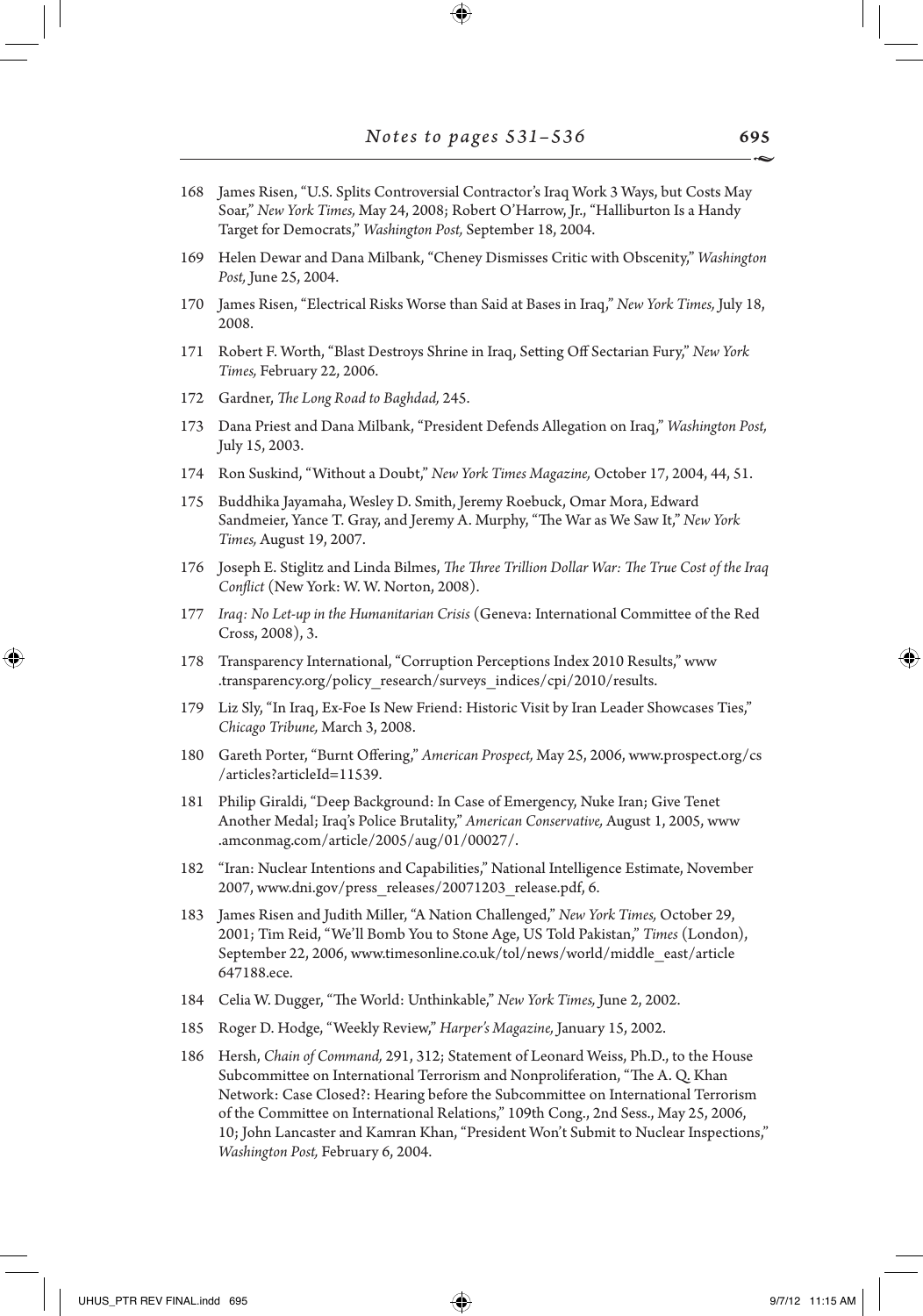•187 Seymour M. Hersh, "The Deal: Why Is Washington Going Easy on Pakistan's Nuclear Black Marketers?," *New Yorker,* March 8, 2004, 32. 188 Pew Research Center, "Pew Global Attitudes Project: Spring 2007 Survey of 47 Publics" (Washington, DC: Pew Research Center for the People & the Press, 2007), 88; Pew Research Center, "Publics of Asian Powers Hold Negative Views of One Another," September 21, 2006, http://pewglobal.org/2006/09/21/publics-of-asian-powers-hold -negative-views-of-one-another/. 189 "Poll: Bin Laden tops Musharraf in Pakistan," September 11, 2007, http://articles.cnn .com/2007-09-11/politics/poll.pakistanis\_1\_approval-rating-poll-qaeda?\_s=PM :POLITICS. 190 Nick Allen, "Soviet Break-up Was Geopolitical Disaster, Says Putin," *Daily Telegraph*  (London), April 26, 2005. 191 Nick Allen, "Why Russia Is Putting Stalin Back on His Pedestal," *Daily Telegraph*  (London), April 20, 2005. 192 William M. Arkin, "Secret Plan Outlines the Unthinkable," *Los Angeles Times,* March 9, 2002. 193 "America as Nuclear Rogue," *New York Times,* March 12, 2002. 194 Tadatoshi Akiba, "Peace Declaration, August 6, 2003," www.pcf.city.hiroshima.jp/declaration /English/2003/index.html. 195 Keir A. Leiber and Daryl G. Press, "The Rise of U.S. Nuclear Primacy," *Foreign Affairs,* March–April 2006, 42, 52. 196 Peter Finn, "Russians Sense the Heat of Cold War," *Washington Post,* April 3, 2006. 197 Yegor Gaidar, "Nuclear Punditry Can Be a Dangerous Game," *Financial Times* (London), March 29, 2006. 198 "Russian and U.S. Citizens See Each Other as Potential Enemies?," *Pravda,* April 24, 2006. 199 "National Security," program broadcast by Radio Russia on April 5, 2006, supplied by BBC Worldwide Monitoring; Fred Weir, "In Moscow, Buzz over Arms Race II," *Christian Science Monitor,* April 24, 2006; Gaidar, "Nuclear Punditry Can Be a Dangerous Game." 200 Peter C. W. Flory, "Does Washington Really Have (Or Want) Nuclear Primacy?," *Foreign Affairs,* September–October 2006, 149–150; Keith Payne, "A Matter of Record," *Foreign Affairs,* September–October 2006, 152. 201 Alexei Arbatov, "Cutting a Deal," *Foreign Affairs,* September–October 2006, 153–154. 202 Keir A. Lieber and Daryl G. Press, "Lieber and Press Reply," *Foreign Affairs,* September– October 2006, 154–157. 203 William B. Scott, "USSC Prepares for Future Combat Missions in Space," *Aviation Week & Space Technology,* August 5, 1996, 51. 204 *Report of the Commission to Assess United States National Security Space Management and Organization* (Washington, DC: U.S. Government Printing Office, 2001), viii, xii. 205 Sean Kay, *Global Security in the Twenty-First Century: The Quest for Power and the Search for Peace* (Lanham, MD: Rowman & Littlefield, 2006), 187. 206 Jonathan Shainin, "Rods from God," *New York Times Magazine,* December 10, 2006, 70. 207 Weiner, *Legacy of Ashes,* 502. 208 Ibid., 503.

↔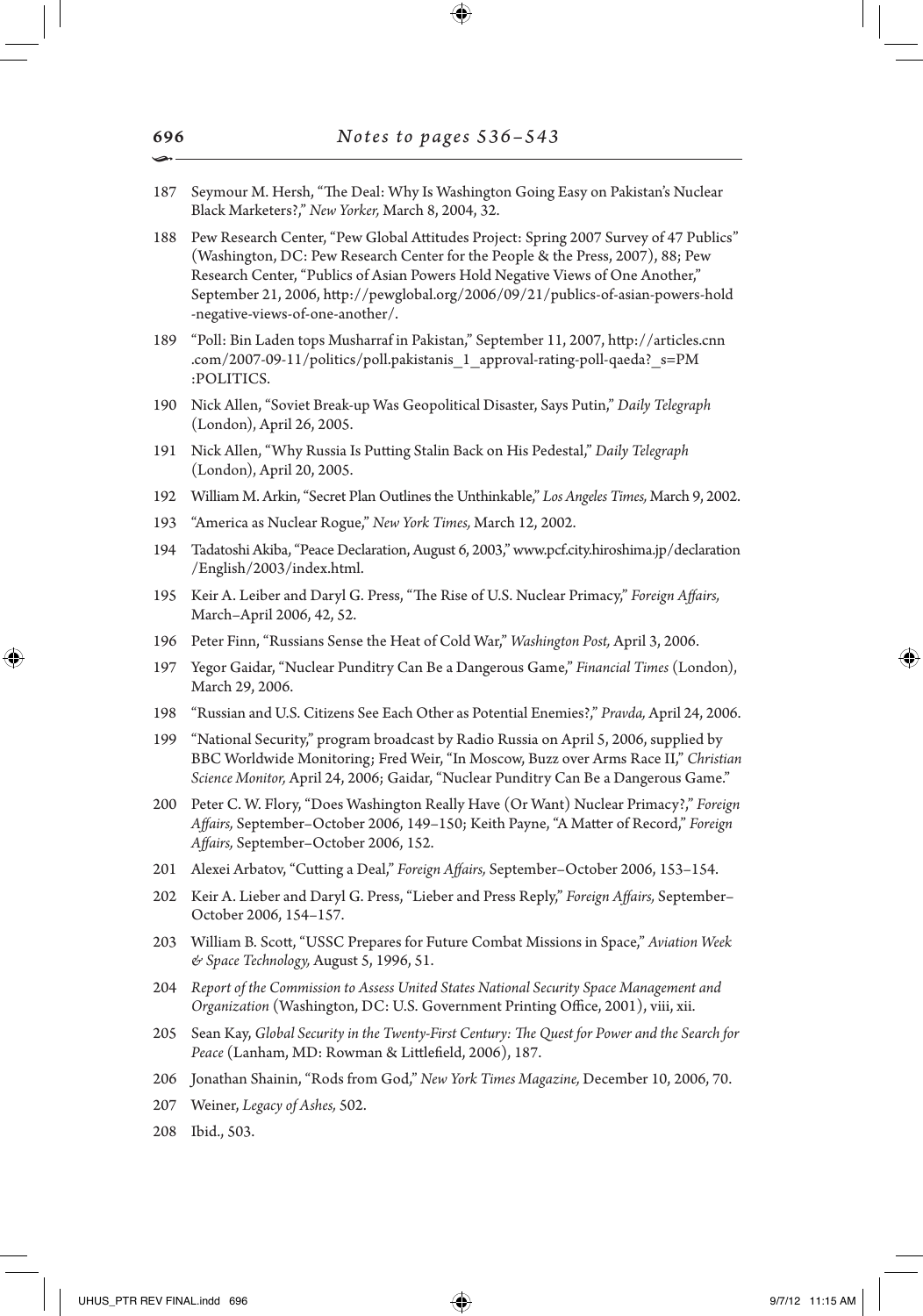209 Nick Turse, "Planet Pentagon How the Pentagon Came to Own the Earth, Seas, and Skies," July 11, 2007, www.tomdispatch.com/post/174818.

⊕

- 210 "Department of Defense Base Structure Report, Fiscal Year 2008 Baseline," www.acq .osd.mil/ie/download/bsr/BSR2008Baseline.pdf.
- 211 Thomas Donnelly and Vance Serchuk, "Toward a Global Cavalry: Overseas Rebasing and Defense Transformation," American Enterprise Institute for Public Policy Research, July 1, 2003, www.aei.org/outlook/17783.
- 212 Douglas J. Feith, "Prepared Statement Before the House Armed Services Committee," June 23, 2004, www.defense.gov/speeches/speech.aspx?speechid=133.
- 213 Tom Engelhardt, *The American Way of War: How Bush's Wars Became Obama's* (Chicago: Haymarket Books, 2010), 42.
- 214 Thom Shanker, "Despite Slump, U.S. Role as Top Arms Supplier Grows," *New York Times,* September 7, 2009.
- 215 Brzezinski, "Terrorized by 'War on Terror.'"
- 216 Mike Allen and Edward Walsh, "Presidential Rivals Feast on Jokes, Jabs," *Washington Post,* October 20, 2000.
- 217 Louise Story, "Wall St. Profits Were a Mirage, but Huge Bonuses Were Real," *New York Times,* December 18, 2008.
- 218 David Goldman, "Most Firms Pay No Income Taxes—Congress," August 12, 2008, http://money.cnn.com/2008/08/12/news/economy/corporate\_taxes.
- 219 Lichtman, *White Protestant Nation,* 446.

⊕

- 220 James T. Patterson, "Transformative Economic Policies: Tax Cutting, Stimuli, and Bailouts," in Zelizer, *The Presidency of George W. Bush,* 130.
- 221 Paul Harris, "Welcome to Richistan, USA," *Observer* (London), July 22, 2007.
- 222 Louise Story, "Top Hedge Fund Managers Do Well in a Down Year," *New York Times*, March 25, 2009.
- 223 International Labour Organization, *World of Work Report 2008: Income Inequalities in the Age of Financial Globalization* (Geneva: International Institute for Labour Studies, 2008), www.ilo.org/public/english/bureau/inst/download/world08.pdf, xi.
- 224 Tomoeh Murakami Tse, "Buffett Slams Tax System Disparities," *Washington Post,* June 27, 2007.
- 225 David Rothkopf, "They're Global Citizens. They're Hugely Rich. And They Pull the Strings," *Washington Post,* May 4, 2008; David Brown, "Richest Tenth Own 85% of World's Assets," *Times* (London), December 6, 2006, www.timesonline.co.uk/tol/news /world/asia/article661055.ece.
- 226 "Giving More Generously: What Rich Countries Gave in Foreign Aid Last Year," *Economist,* March 31, 2009, www.economist.com/node/13400406?story\_id=13400406.
- 227 Mark Knoller, "President Bush by the Numbers," February 11, 2009, www.cbsnews .com/stories/2009/01/19/politics/bush\_legacy/main4735360.shtml.
- 228 Carol Morello and Dan Keating, "Millions More Thrust into Poverty," *Washington Post,* September 11, 2009.
- 229 Jodie T. Allen, "A Nation of 'Haves' and 'Have-Nots'?," Pew Research Center, September 13, 2007, http://pewresearch.org/pubs/593/haves-have-nots.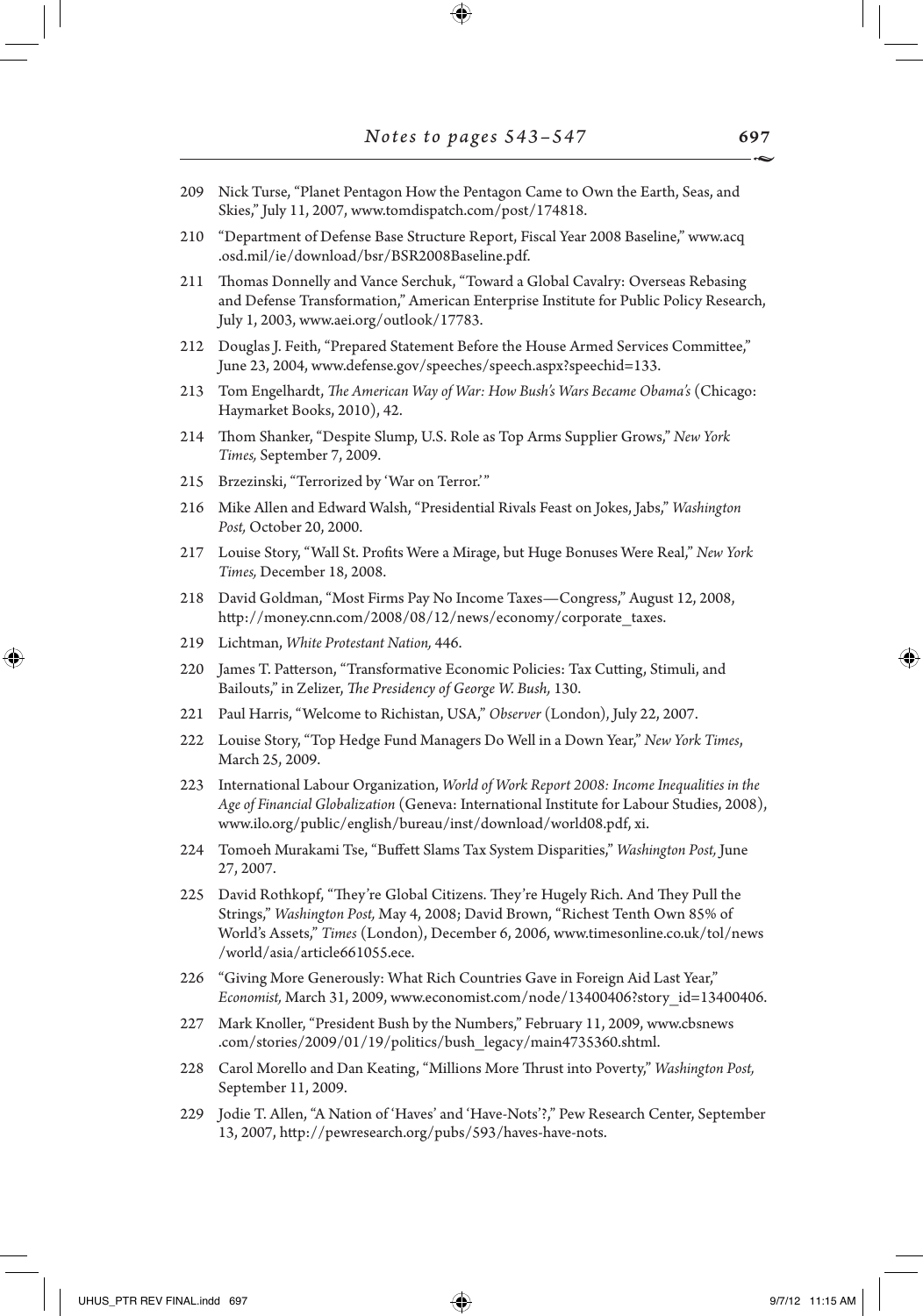- 230 Robert Reich, "America Is Becoming a Plutocracy," October 18, 2010, www.salon.com /news/feature/2010/10/18/the\_perfect\_storm.
- 231 "Bush's Final Approval Rating: 22 Percent," www.cbsnews.com/stories/2009/01/16 /opinion /polls/main4728399.shtml.

## Chapter 14: Obama: Managing a Wounded Empire

- 1 Emily Eakin, "Ideas & Trends: All Roads Lead to D.C.," *New York Times,* March 31, 2002.
- 2 Bob Woodward, *Obama's Wars* (New York: Simon & Schuster, 2010), 11.
- 3 Steven S. Clark, "Pharma Makes a Pragmatic Left Turn in this Election," WTN News, November 3, 2008, wtnnews.com/articles/5185.
- 4 Dan Froomkin, "White House Watch," *Washington Post,* April 6, 2009.
- 5 Matt Taibbi, "Obama's Big Sellout," December 13, 2009, *Rolling Stone,* www.common dreams.org/headline/2009/12/13-8; Jackie Calmes, "Obama's Economic Team Shows Influence of Robert Rubin—With a Difference," *New York Times,* November 24, 2008; Eric Dash, "Citigroup to Halt Dividend and Curb Pay," *New York Times,* November 23, 2008; Amit R. Paley and David Cho, "Administration Seeks an Out on Bailout Rules for Firms," *Washington Post,* April 4, 2009.
- 6 James K. Galbraith, "It Was the Banks," November 5, 2010, www.commondreams.org/ view/2010/11/05-13.
- 7 Dan Froomkin, "Suskind's 'Confidence Men' Raises Questions About Obama's Credibility," *Huffington Post,* December 2, 2011, www.commondreams.org/view/2011 /12/02-8.
- 8 Eric Alterman, "The Ingrates of Wall Street," *Nation,* June 15, 2011, www.thenation.com /article/161447/ingrates-wall-street.
- 9 Nelson D. Schwartz and Louise Story, "Pay of Hedge Fund Managers Roared Back Last Year," *New York Times*, April 1, 2010.
- 10 Michael Luo, "In Banking, Emanuel Made Money and Connections," *New York Times,* December 4, 2008.
- 11 Ryan Lizza, "Inside the Crisis: Larry Summers and the White House Economic Team," *New Yorker,* October 12, 2009, www.newyorker.com/reporting/2009/10/12/091012fa \_fact\_lizza?printable=true#ixzz1Q gGbqGCw.
- 12 Andrew Sum, Ishwar Khatiwada, Joseph McLaughlin, and Sheila Palma, "The 'Jobless and Wageless' Recovery from the Great Recession of 2007–2009: The Magnitude and Sources of Economic Growth Through 2011 and Their Impacts on Workers, Profits, and Stock Values," May 2011, www.clms.neu.edu/publication/documents/Revised\_ Corporate\_Report\_May\_27th.pdf; Jeff Madrick, "When Will Obama Sound the Alarm About Jobs?" June 9, 2011, www.huffingtonpost.com/jeff-madrick/when-will-obama -sound-the\_b\_874426.html.
- 13 Harold Meyerson, "The Unshared Recovery," *Washington Post,* September 6, 2010; Steven Rattner, "The Rich Get Even Richer," *Washington Post,* March 25, 2012.
- 14 Chris Hedges, "Nader Was Right: Liberals Are Going Nowhere With Obama," August 10, 2009, www.truthdig.com/report/item/20090810\_nader\_was\_right\_liberals\_are \_going\_nowhere\_with\_obama.

698 •

↔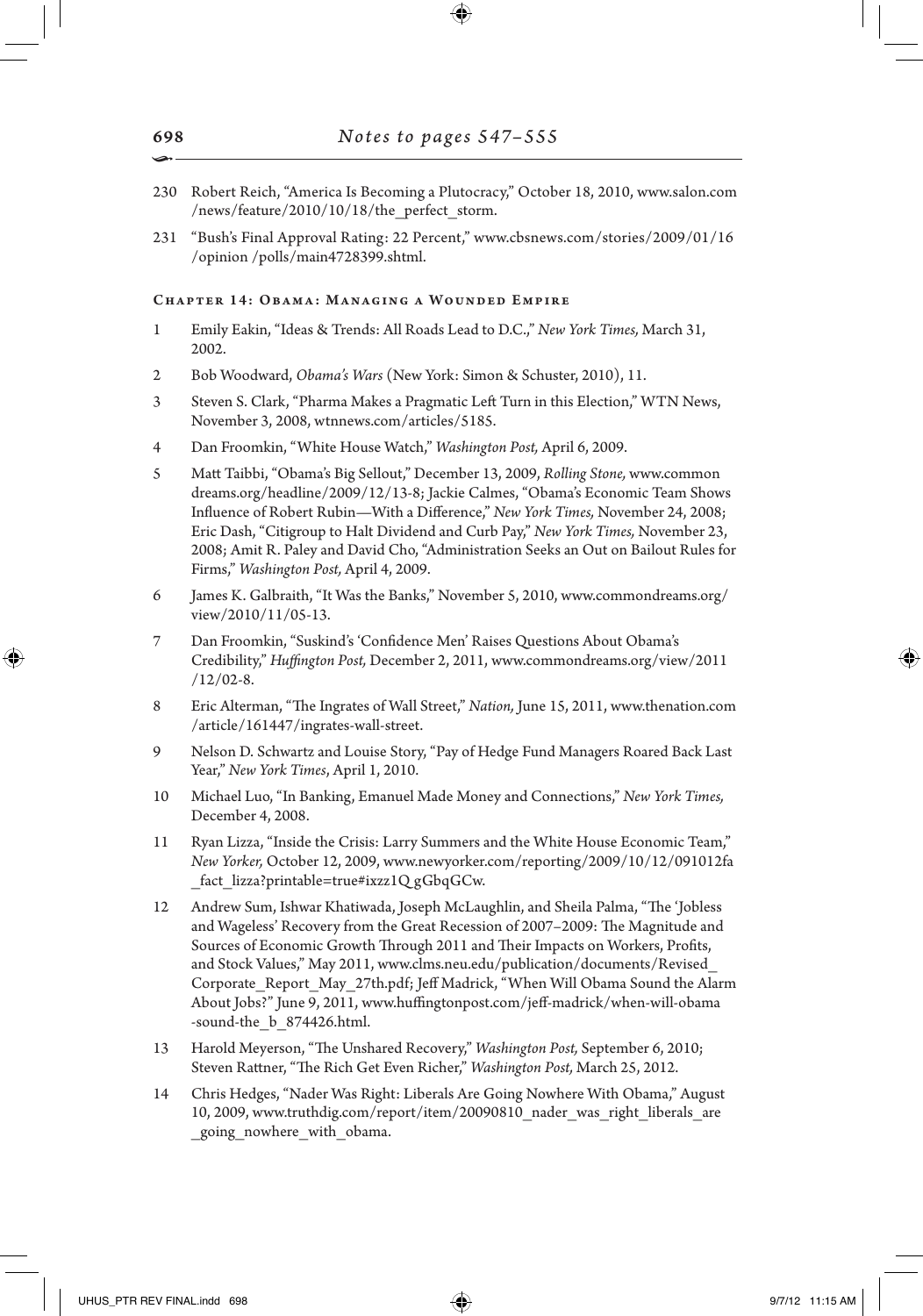$\textcircled{\scriptsize{+}}$ 

- 15 Paul Krugman, "The Social Contract," *New York Times,* September 23, 2011.
- 16 Robert B. Reich, "How to End the Great Recession," *New York Times,* September 3, 2010; Edward N. Wolff, "Recent Trends in Household Wealth in the United States," March 2010, www.levyinstitute.org/pubs/wp\_589.pdf, 11.
- 17 Charles M. Blow, "America's Exploding Pipe Dream," *New York Times,* October 29, 2011; www.sgi-network.org/pdf/SGI11\_Social\_Justice\_OECD.pdf.
- 18 Jason DeParle, "Harder for Americans to Rise from Economy's Lower Rungs," *New York Times,* January 5, 2012.
- 19 Peter Whoriskey, "Executive Incentives," *Wall Street Journal,* November 20, 2008, online .wsj.com/public/resources/documents/st\_ceos\_20081111.html.
- 20 William M. Isaac, "Obama's Financial Reform Weak and Ineffective," *Forbes*, April 22, 2010, www.forbes.com/2010/04/22/financial-reform-barack-obama-chris-dodd -opinions-contributors-william-m-isaac.html.
- 21 Steven Pearlstein, "Whose Side Is Obama On?" *Washington Post,* November 25, 2009.
- 22 Nicholas Confessore, "Obama Seeks to Win Back Wall St. Cash," *New York Times,* June 13, 2011.
- 23 Joseph E. Stiglitz, "Of the 1%, By the 1%, For the 1%," *Vanity Fair*, May 2011, www .vanityfair.com/society/features/2011/05/top-one-percent-201105.
- 24 Jonathan D. Salant and Lizzie O'Leary, "Six Lobbyists Per Lawmaker Work on Health Overhaul (Update 2)," Bloomberg.com*,* August 14, 2009, www.bloomberg.com/apps/ news?pid=newsarchive&sid=aqMce51JoZWw.
- 25 Glenn Greenwald, "White House as Helpless Victim on Healthcare," December 16, 2009, www.salon.com/news/opinion/glenn\_greenwald/2009/12/16/white\_house.
- 26 Robert Kuttner, "A Wake Up Call," January 17, 2010, www.huffingtonpost.com/robert -kuttner/a-wake-up-call\_b\_426467.html.
- 27 Harold Meyerson, "Who's Hurt by Paul Ryan's Budget Proposal," *Washington Post,* April 5, 2011.
- 28 Thomas L. Friedman, "Still Digging," *New York Times,* December 7, 2010.
- 29 Paul Krugman, "The President Is Missing," *New York Times,* April 10, 2011.
- 30 Doug Cameron, "GE's Immelt Receives Cash Bonus," *Wall Street Journal*, March 14, 2011, online.wsj.com/article/SB10001424052748704893604576200850366030310 .html*;* Sheryl Gay Stolberg, "Obama Sends Pro-Business Signal with Adviser Choice," *New York Times,* January 21, 2011.
- 31 Harold Meyerson, "Wall St. Attacks Obama for Tactic It Uses," *Washington Post,* April 4, 2012; Zachary A. Goldfarb, "Obama Support for GE, Boeing, JPMorgan Doesn't Always Go Both Ways," *Washington Post,* July 19, 2012.
- 32 Margaret Talev, "Obama Retakes the Oath of Office After Busy First Day," *McLatchy News,* January 21, 2009, www.mcclatchydc.com/2009/01/21/60448/obama-retakes-the -oath-of-office.html.
- 33 "Obama Administration in Danger of Establishing 'New Normal' with Worst Bush-Era Policies, Says ACLU," July 29, 2010, www.aclu.org/national-security/obama -administration-danger-establishing-new-normal-worst-bush-era-policies-says-a.

↔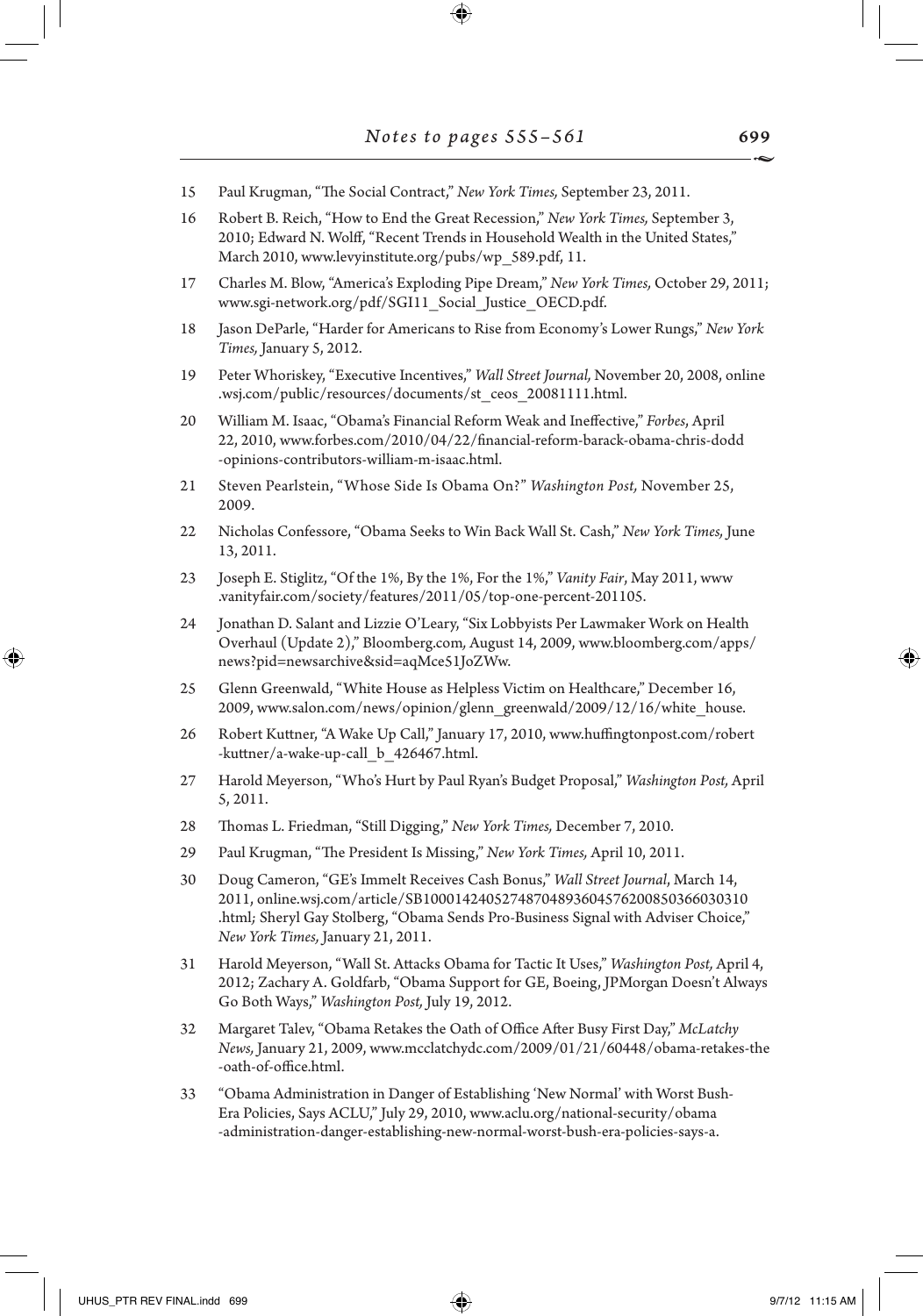- 34 Charlie Savage, "Court Dismisses a Case Asserting Torture by C.I.A.," *New York Times,* September 9, 2010.
- 35 Jack Goldsmith, "The Cheney Fallacy," *New Republic,* May 18, 2009, www.tnr.com /article/politics/the-cheney-fallacy?page=0,0&id=1e733cac-c273-48e5-9140 -80443ed1f5e2&p=1.
- 36 Jonathan Turley, "Taking Liberties: Obama May Prove Disastrous in Terms of Protecting Our Rights," *Los Angeles Times,* September 29, 2011.
- 37 Paul Richter, "State Department Spokesman P. J. Crowley Resigns," *New York Times,* March 14, 2011.
- 38 Marjorie Cohn, "Bradley Manning: Traitor or Hero," *Consortium News,* December 24, 2011, www.consortiumnews.com/2011/12/24/bradley-manning-traitor-or-hero.
- 39 "WikiLeaks Wins Australian Journalism Award," AFP, November 27, 2011, www.google .com/hostednews/afp/article/ALeqM5gQRUCe6qxRkV8J7Q8Ix6HUPcD\_Eg; Glenn Greenwald, "WikiLeaks Wins Major Journalism Award in Australia," November 27, 2011, www.salon.com/2011/11/27/wikileaks\_wins\_major\_journalism\_award\_in \_australia.
- 40 Robert Scheer, "From Jefferson to Assange," *Nation,* December 28, 2010, www.thenation .com/article/156909/jefferson-assange.
- 41 Thomas R. Eddlem, "Gingrich Calls Assange an 'Enemy Combatant,'" *New American,* December 9, 2010, www.thenewamerican.com/usnews/foreign-policy/5454-gingrich -calls-assange-an-enemy-combatant; Martin Beckford, "Sarah Palin: Hunt WikiLeaks Founder Like al-Qaeda and Taliban Leaders," *Telegraph* (London), December 26, 2011, www.telegraph.co.uk/news/worldnews/wikileaks/8171269/Sarah-Palin-hunt -WikiLeaks-founder-like-al-Qaeda-and-Taliban-leaders.html.
- 42 James C. Goodale, "WikiLeaks Probe: Pentagon Papers Injustice Déjà Vu," *Daily Beast,* June 12, 2011, www.thedailybeast.com/articles/2011/06/13/wikileaks-probe-spoils -pentagon-papers-anniversary.html; Trevor Timm, "Cablegate One Year Later: How WikiLeaks Has Influenced Foreign Policy, Journalism, and the First Amendment," Electronic Freedom Foundation, November 28, 2011, www.eff.org/deeplinks/2011/11/ cablegate-one-year-later-how-wikileaks-has-influenced-foreign-policy-journalism.
- 43 R. Jeffrey Smith, "Classified Pentagon Report Upholds Thomas Drake's Complaints About NSA," *Washington Post,* June 23, 2011.
- 44 Glenn Greenwald, "Climate of Fear: Jim Risen v. the Obama Administration," June 23, 2011, www.salon.com/news/opinion/glenn\_greenwald/2011/06/23/risen.
- 45 Steven Erlanger, "Europeans Criticize Fierce U.S. Response to Leaks," *New York Times,* December 10, 2010.
- 46 Dana Priest and William M. Arkin, "A Hidden World, Growing Beyond Control," *Washington Post,* July 19, 2010.
- 47 Dana Priest and William M. Arkin, "Monitoring America," *Washington Post,* December 20, 2010.
- 48 Charlie Savage, "Senators Say Patriot Act Is Being Misinterpreted," *New York Times,* May 27, 2011.
- 49 Charlie Savage, "F.B.I. Agents Get Leeway to Push Privacy Bounds," *New York Times,*  June 13, 2011; David K. Shipler, "Free to Search and Seize," *New York Times,* June 23, 2011.

⊕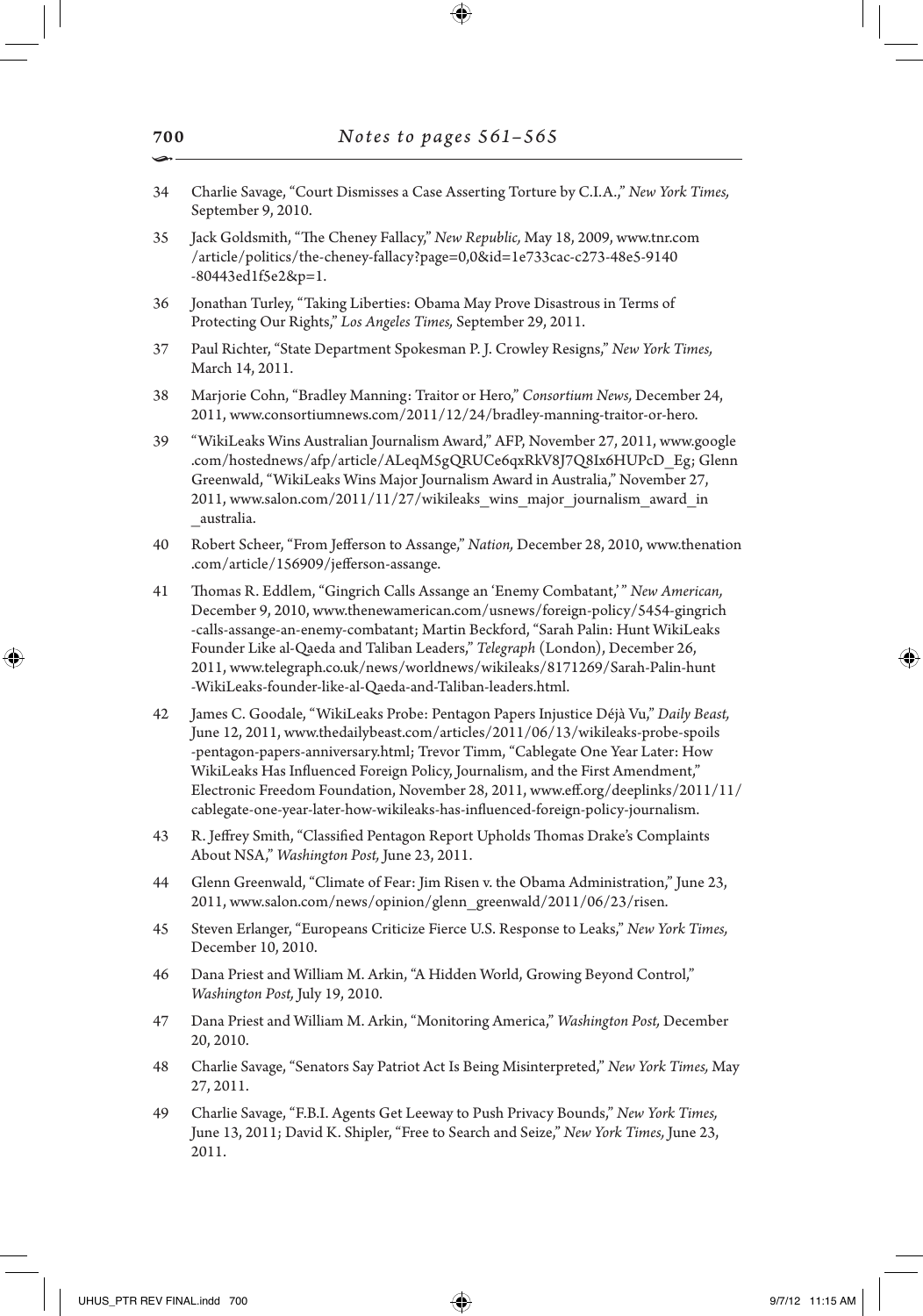- 50 Jonathan Turley, "Ten Reasons We're No Longer the Land of the Free," *Washington Post,* January 15, 2012.
- 51 Karen DeYoung, "Familiar Faces and Some Prominent Newcomers," *Washington Post,* March 3, 2008.
- 52 Joshua E. Keating, "The Audacity of What?" *Foreign Policy*, January 24, 2011, www .foreignpolicy.com/articles/2011/01/24/the\_audacity\_of\_what.
- 53 Ryan Lizza, "How the Arab Spring Remade Obama's Foreign Policy," *New Yorker,* May 2, 2011, www.newyorker.com/reporting/2011/05/02/110502fa\_fact\_lizza?currentPage  $=$ all.
- 54 Michael Abramowitz, Shailagh Murray, and Anne E. Kornblut, "Obama Close to Picking Clinton, Jones for Key Posts," *Washington Post,* November 22, 2008.
- 55 Eliot Cohen, "What's Different About the Obama Foreign Policy," *Wall Street Journal,* August 2, 2009, online.wsj.com/article/SB10001424052970203946904574300402608 475582.html.
- 56 Robert Parry, "The Secret World of Robert Gates," November 9, 2006, www.consortium news.com/2006/110906.html; Robert Parry, "How the War Hawks Caged Obama," November 30, 2009, www.consortiumnews.com/2009/113009.html; Robert Parry, *Secrecy & Privilege: Rise of the Bush Dynasty from Watergate to Iraq* (Arlington, VA: Media Consortium, 2004).
- 57 Mark Landler, "Clinton Speech Offers Policy Overview," *New York Times,* September 8, 2010.
- 58 Elisabeth Bumiller, "Gates on Leaks, Wiki and Otherwise," *New York Times,* November 30, 2010.
- 59 Andrew J. Bacevich, "Hillary Clinton's 'American Moment' Was Nothing But American Blather," *New Republic,* September 13, 2010, www.tnr.com/blog/foreign-policy/77612/ hillary-clintons-american-moment-was-nothing-american-blather.
- 60 Charlie Savage, "2 Top Lawyers Lost to Obama in Libya War Policy Debate," *New York Times,* June 18, 2011.
- 61 Charlie Savage, "Mostly in Echo, Rivals Discuss Reach of Power," *New York Times,* December 30, 2011; Steve Chapman, "Mirror Images," *Chicago Tribune,* January 5, 2012.
- 62 Simon Jenkins, "U.S. Embassy Cables: The Job of the Media Is Not to Protect the Powerful from Embarrassment," *Guardian,* November 28, 2010.
- 63 Garry Wills, "Obama's Legacy: Afghanistan," *New York Review of Books,* July 27, 2010, www.nybooks.com/blogs/nyrblog/2010/jul/27/obamas-legacy-afghanistan/.
- 64 Karen DeYoung, "Afghan Conflict Will Be Reviewed," *Washington Post,* January 13, 2009.
- 65 White House Press Release, February 17, 2009, www.whitehouse.gov/the\_press\_office/ Statement-by-the-President-on-Afghanistan.
- 66 Elisabeth Bumiller and Mark Mazetti, "A General Steps from the Shadows," *New York Times,* May 12, 2009; Tom Engelhardt, *The American Way of War: How Bush's Wars Became Obama's* (Chicago: Haymarket Books, 2010), 141.
- 67 Eric Schmitt and Mark Mazetti, "Switch Signals New Path for Afghan War," *New York Times,* May 12, 2009.
- 68 Bob Woodward, "Obama: 'We Need to Make Clear to People That the Cancer Is in Pakistan,'" *Washington Post,* September 29, 2010.

701

↔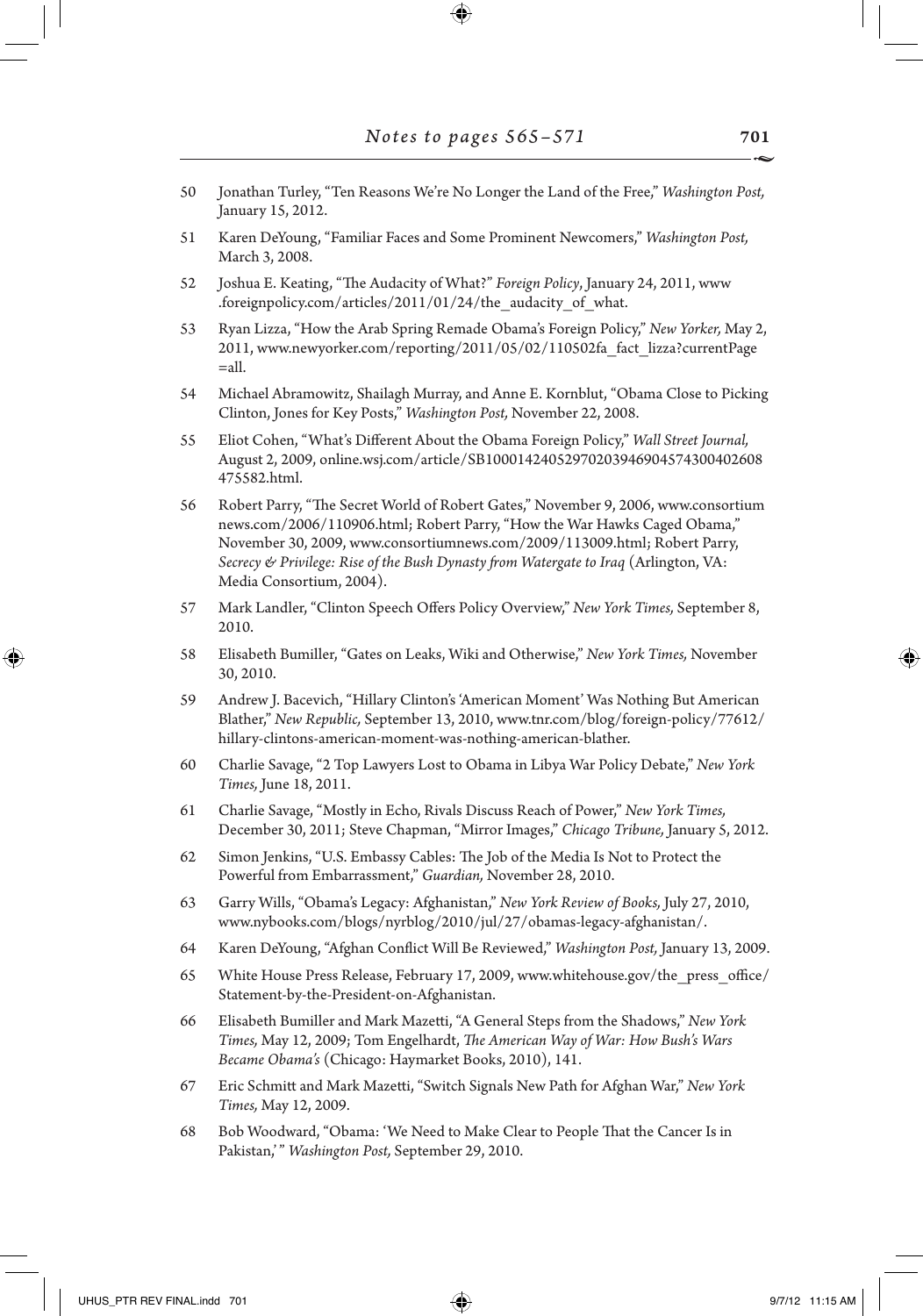- 69 David E. Sanger and Eric Schmitt, "Pakistani Nuclear Arms Pose Challenge to U.S. Policy," *New York Times,* February 1, 2011.
- 70 K. Alan Kronstadt, "Pakistan-U.S. Relations," February 6, 2009, Congressional Research Service, www.fas.org/sgp/crs/row/RL33498.pdf.
- 71 Tim Reid, "We'll Bomb You to Stone Age, US Told Pakistan," *Times* (London), September 22, 2006, www.timesonline.co.uk/tol/news/world/middle\_east/article 647188.ece.
- 72 Woodward, "Obama: 'We Need to Make Clear to People That the Cancer Is in Pakistan.'"
- 73 David Kilcullen and Andrew McDonald Exum, "Death from Above, Outrage down Below," *New York Times,* May 17, 2009.
- 74 Saed Shah and Peter Beaumont, "Human Face of Hellfire—Hidden Cost of America's Remote-Controlled Missiles," *Guardian* (London), July 18, 2011; Jemima Khan, "Under Fire from Afar: Harrowing Exhibition Reveals Damage Done By Drones in Pakistan," *Independent* (London), July 29, 2011.
- 75 Mehdi Hasan, "U.S. Drone Attacks Are No Laughing Matter, Mr. Obama," *Guardian*  (London)*,* December 29, 2010.
- 76 Glenn Greenwald, "Bravery and Drone Pilots," July 10, 2012, www.salon.com/2012/07 /10/bravery and drone pilots.
- 77 Nico Hines, "Obama Schmoozes the Fourth Estate with Gags and Gaffes at Charity White House Bash," *Times* (London), May 3, 2010; Jamie Crawford, "Pakistani View of U.S. Reaches New Low," CNN, June 29, 2012, security.blogs.cnn.com/2012/06/29/ pakistani-view-of-u-s-reaches-new-low/?iref=allsearch.
- 78 Scott Shane, "C.I.A. Is Disputed on Civilian Toll in Drone Strikes," *New York Times,* August 12, 2011.
- 79 Chris Woods and Christina Lamb, "Obama Terror Drones," Bureau of Investigative Journalism, February 4, 2012, www.thebureauinvestigates.com/2012/02/04/obama -terror-drones-cia-tactics-in-pakistan-include-targeting-rescuers-and-funerals.
- 80 Karen DeYoung, "Secrecy Defines Obama's Drone War," *Washington Post,* December 20, 2011; Jo Becker and Scott Shane, "Secret 'Kill List' Proves a Test of Obama's Principles and Will," *New York Times,* May 29, 2012.
- 81 Tom Junod, "The Lethal Presidency of Barack Obama," *Esquire,* July 9, 2012, www .esquire.com/features/obama-lethal-presidency-0812-3.
- 82 Ibid.

⊕

- 83 Akbar Ahmed and Frankie Martin, "Deadly Drones Come to the Muslims of the Philippines," Al-Jazeera, March 5, 2012; Tom Engelhardt, "Obama's Bush League World," July 12, 2011, www.tomdispatch.com/post/175416/tomgram%3A\_engelhardt %2C\_making\_earth\_a\_global\_free-fire\_zone.
- 84 Glenn Greenwald, "Excuses for Assassination Secrecy," July 12, 2012, www.salon.com  $/2012/07/12$ /excuses for assassination secrecy.
- 85 Glenn Greenwald, "Obama's Killings Challenged Again," July 18, 2012, www.salon.com /2012/07/18/obamas\_killings\_challenged\_again.
- 86 Greg Miller and Julie Tate, "Since Sept. 11, CIA's Focus Has Taken Lethal Turn," *Washington Post,* September 2, 2011.

702 •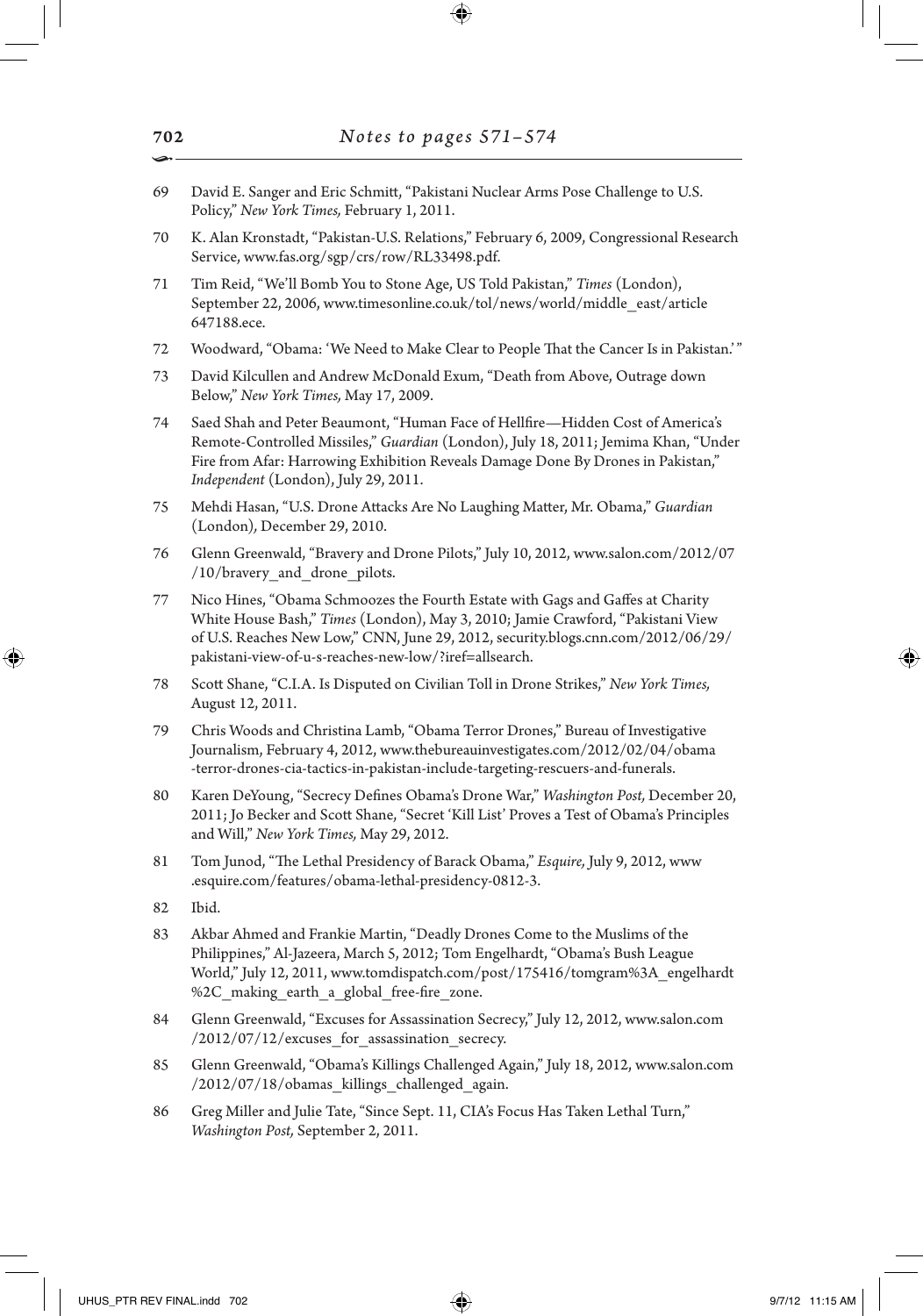- 87 Michael Hastings, "The Rise of the Killer Drones: How America Goes to War in Secret," *Rolling Stone,* April 26, 2012, www.rollingstone.com/politics/news/the-rise-of-the-killer -drones-how-america-goes-to-war-in-secret-20120416?print=true.
- 88 Charlie Savage, "Relatives Sue Officials Over U.S. Citizens Killed by Drone Strikes in Yemen," *New York Times,* July 18, 2012.
- 89 Sudarsan Raghavan, "In Yemen, U.S. Airstrikes Breed Anger, and Sympathy for Al-Qaeda," *Washington Post,* May 29, 2012.
- 90 "As Nature Is Displaying More Bipolar Behaviour—Floods One Day, Drought the Next—and Man Is Traversing More into the Realm of Boundless Greed and Shamelessness, Mutants Calling Themselves Politicians Are Saying Things Unplugged from Logic and Unlinked," *Nation* (Thailand), December 15, 2011.
- 91 John Markoff, "War Machines: Recruiting Robots for Combat," *New York Times,* November 29, 2010.
- 92 Tom Engelhardt, *The American Way of War: How Bush's Wars Became Obama's* (Chicago: Haymarket Books, 2010), 172–174; Elisabeth Bumiller and Thom Shaker, "War Evolves with Drones, Some Tiny as Bugs," *New York Times,* June 20, 2011.
- 93 William Wan and Peter Finn, "Global Rush Is On to Match U.S. Drones," *Washington Post,* July 5, 2011.
- 94 Becker and Shane, "Secret 'Kill List' Proves a Test of Obama's Principles and Will."
- 95 Thom Shanker, "Joint Chiefs Chairman Readjusts Principles on Use of Force," *New York Times,* March 3, 2010.
- 96 Richard A. Oppel, Jr., "Tighter Rules Fail to Stem Deaths of Innocent Afghans at Checkpoints," *New York Times,* March 26, 2010; Ben Kiernan and Taylor Owen, "Roots of U.S. Troubles in Afghanistan: Civilian Bombing Casualties and the Cambodian Precedent," *Asia-Pacific Journal,* June 28, 2010, www.japanfocus.org/-Ben-Kiernan /3380.
- 97 Peter Baker, "How Obama Came to Plan for 'Surge' in Afghanistan," *New York Times,* December 6, 2009.
- 98 Steve Rendell, "In Afghan Debate, Few Antiwar Op-Eds," *FAIR,* December 2009, www.fair.org/index.php?page=3949; "Wavering on Afghanistan?" *Washington Post,* September 22, 2009.
- 99 Craig Whitlock, "Gen. Cartwright, Poised to Lead Chiefs, Had His Shot Derailed by Critics," *Washington Post,* May 28, 2011.
- 100 World Food Program data, www.wfp.org/countries/afghanistan; Anthony H. Cordesman and Adam Mausner, "Is a 'Population-centric' Strategy Possible?" Center for Strategic & International Studies, April 26, 2010, csis.org/publication/ agriculture-food-and-poverty-afghanistan; John Hanrahan, "About Living Standards in Afghanistan," December 3, 2009, niemanwatchdog.org/index.cfm?fuseaction=ask \_this.view&askthisid=00435; Karin Brulliard, "Affluent Afghans Make Their Homes in Opulent 'Poppy Palaces,'" *Washington Post,* June 6, 2010.
- 101 David Wildman and Phyllis Bennis, *Ending the US War in Afghanistan: A Primer* (Northampton, MA: Olive Branch Press, 2010), 72–74.
- 102 Anthony H. Cordesman, "What's Our Long-Range Afghan Plan?," *Washington Post,* September 23, 2011.

↔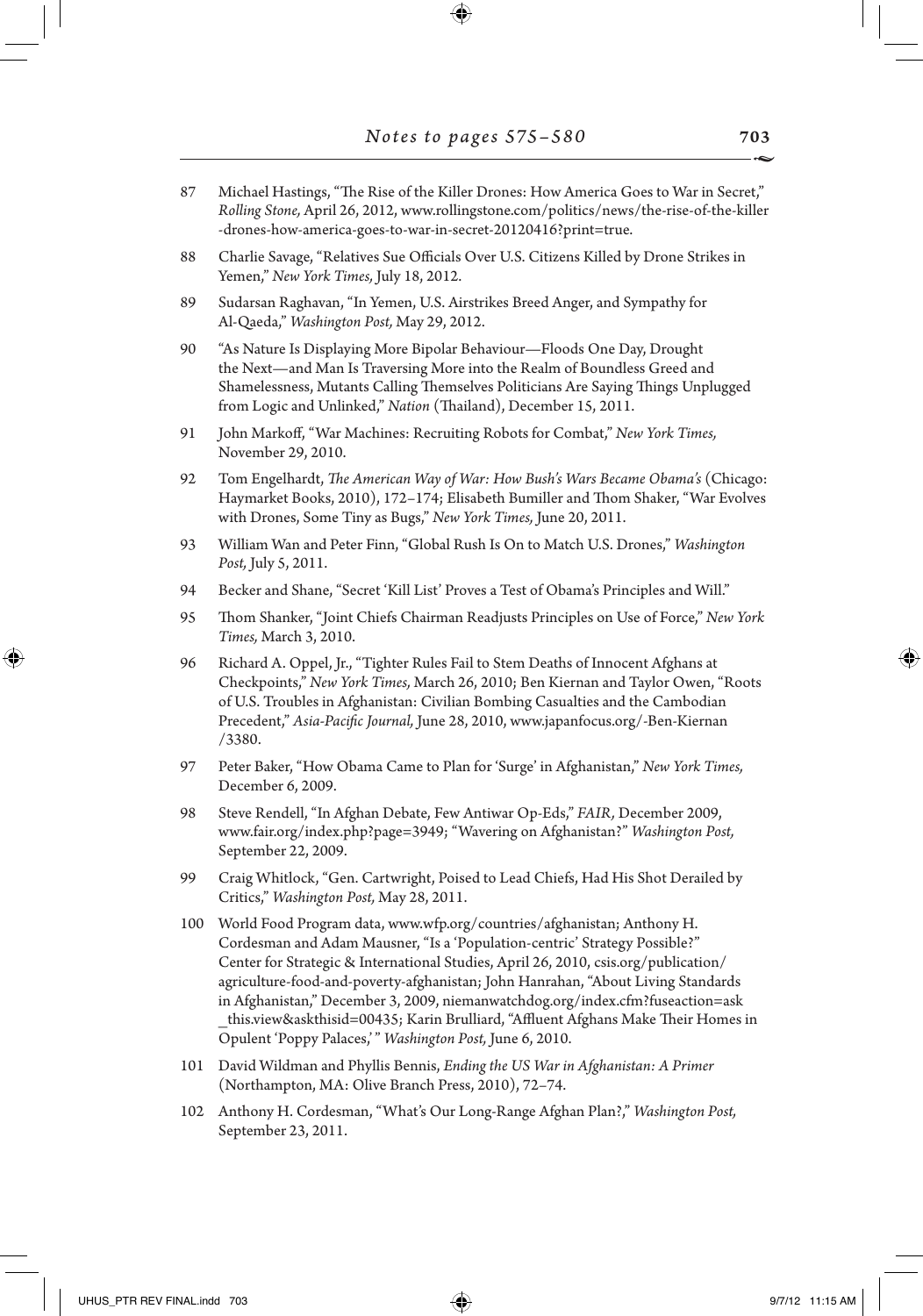- 103 Atiq Sarwari and Robert D. Crews, "Afghanistan and the Pax Americana," in *The Taliban and the Crisis of Afghanistan,* ed. Robert D. Crews and Amin Tarzi (Cambridge, MA: Harvard University Press, 2008), 315–16.
- 104 "Afghan Life Expectancy Rising as Healthcare Improves, Survey Shows," *Guardian*  (London), November 30, 2011.
- 105 Wildman and Bennis, *Ending the US War in Afghanistan: A Primer*, 88–90, 94; Dana Burde, "It Takes a Village To Raise a School," *New York Times*, September 17, 2010.
- 106 Karl Eikenberry, memo to Hillary Clinton, November 6, 2009, documents.nytimes.com /eikenberry-s-memos-on-the-strategy-in-afghanistan.
- 107 Nicholas D. Kristof, "The Afghanistan Abyss," *New York Times,* September 6, 2009.
- 108 Andrew Shurtleff, "Former CIA Station Chief in Afghanistan Calls for Withdrawal," *Daily Progress,* www.votersforpeace.us/press/index.php?itemid=3419.
- 109 Conn Hallinan, "Afghanistan: Killing Peace," January 12, 2011, dispatchesfromtheedge blog.wordpress.com; Wildman and Bennis, *Ending the US War in Afghanistan: A Primer*, 160.
- 110 Alissa J. Rubin, "Girl, 12, Killed in NATO Raid on Wrong Afghan Home," *New York Times,* May 13, 2011.
- 111 Tariq Ali, "Operation Enduring Disaster: Breaking with Afghan Policy," November 16, 2008, www.tomdispatch.com/post/175003/tariq\_ali\_flight\_path\_to\_disaster\_in \_afghanistan.
- 112 Matthew P. Hoh, letter to Ambassador Nancy J. Powell, September 10, 2009, *Washington Post,* www.washingtonpost.com/wp-srv/hp/ssi/wpc/ResignationLetter.pdf?sid =ST2009102603447.
- 113 Chris Hedges, "Opium, Rape and the American Way," November 2, 2009, www.truthdig .com/report/item/20091102\_opium\_rape\_and\_the\_american\_way/.
- 114 "Losing Afghanistan?" *Economist*, August 20, 2009, www.economist.com/node /14258750?story\_id=14258750
- 115 "UN Afghanistan Survey Points to Huge Scale of Bribery," *BBC News,* January 19, 2010, news.bbc.co.uk/2/hi/8466915.stm; Alfred W. McCoy, "America and the Dictators: From Ngo Dinh Diem to Hamid Karzai," April 16, 2010, www.tomdispatch.com/blog /175233.
- 116 Scott Shane and Andrew W. Lehren, "Leaked Cables Offer Raw Look at U.S. Diplomacy," *New York Times,* November 28, 2010; Scott Shane, Mark Mazzetti, and Dexter Filkins, "Cables Depict Afghan Graft, Starting at Top," *New York Times*, December 2, 2010; Declan Walsh, "Flower Power," *Guardian,* August 16, 2008, www.guardian.co.uk/lifeandstyle /2008/aug/16/drugstrade.afghanistan; Dexter Filkins, Mark Mazzetti, and James Risen, "Brother of Afghan Leader Said to Be Paid by C.I.A.," *New York Times,* October 28, 2009.
- 117 Alissa J. Rubin and Matthew Rosenberg, "U.S. Efforts Fail to Curtail Trade in Afghan Opium," *New York Times,* May 26, 2012.
- 118 James Risen, "Propping Up a Drug Lord, Then Arresting Him," *New York Times,*  December 11, 2010; "New Measures Against the Afghan Opium Tsunami," *United Nations Information Service,* October 31, 2007, www.unis.unvienna.org/unis/pressrels /2007/unisnar1013.html; Alfred W. McCoy, "Can Anyone Pacify the World's Number One Narco-State? The Opium Wars in Afghanistan," March 30, 2010, www.tomdispatch .com/blog/175225.

↔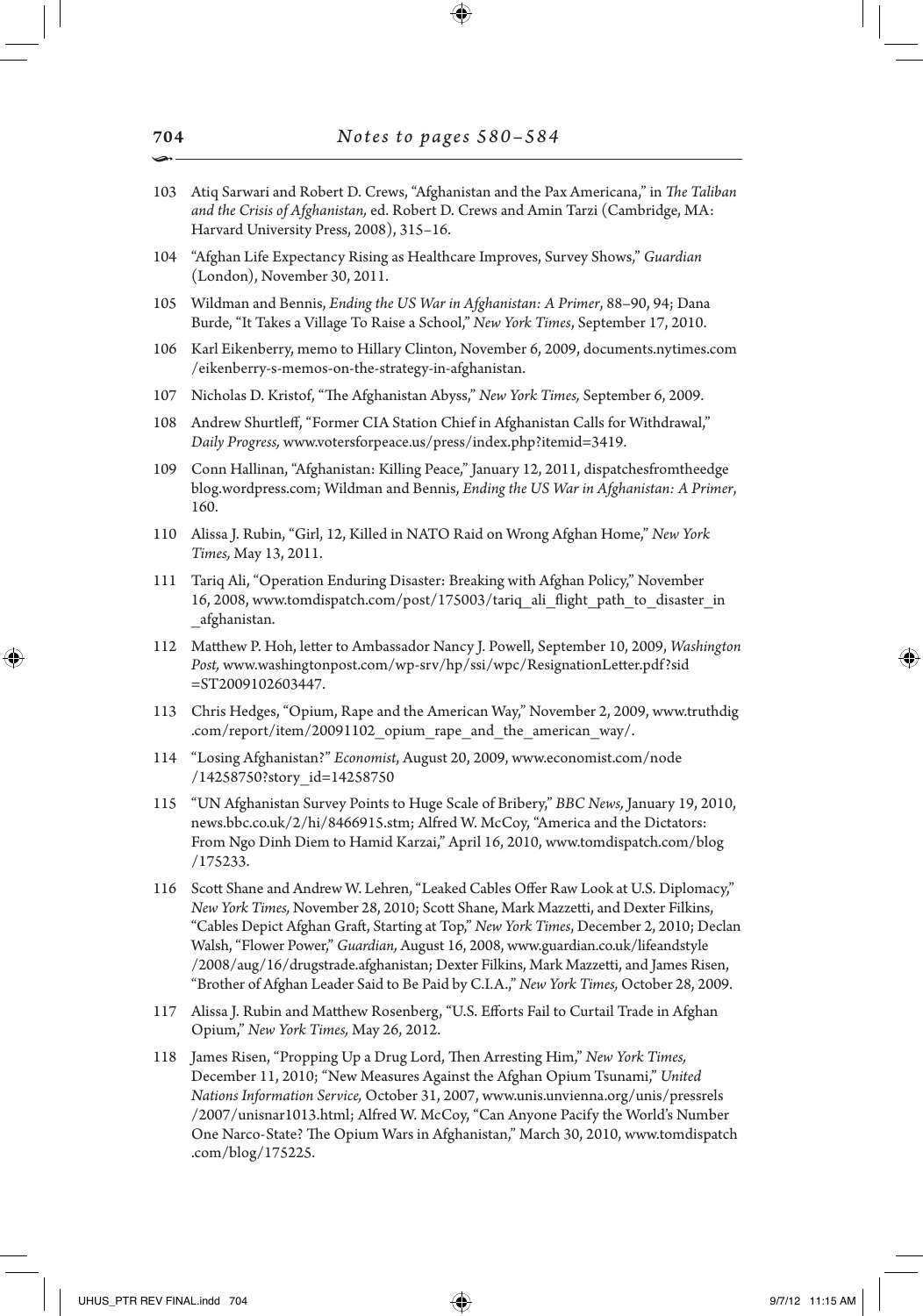| 119 Walsh, "Flower Power"; Brulliard, "Affluent Afghans Make Their Homes in Opulent |  |  |  |
|-------------------------------------------------------------------------------------|--|--|--|
| 'Poppy Palaces.'"                                                                   |  |  |  |

120 Jean MacKenzie, "Funding the Afghan Taliban," August 7, 2009, www.globalpost.com/ dispatch/taliban/funding-the-taliban; Hugh Gusterson, "Why the War in Afghanistan Cannot Be Won," *Bulletin of the Atomic Scientists,* September 21, 2009, www.thebulletin .org/web-edition/columnists/hugh-gusterson/why-the-war-afghanistan-cannot-be -won.

- 121 Dexter Filkins, "Convoy Guards in Afghanistan Face an Inquiry," *New York Times,* June 6, 2010.
- 122 Rod Nordland, "Afghan Bank Commission Absolves President's Brother in Fraud Case," *New York Times,* May 29, 2011.
- 123 Ben Farmer, "U.S. Diplomat Claims UN Tried to Gag Him," *Telegraph* (London), October 4, 2009, www.telegraph.co.uk/news/6259530/US-diplomat-claims-UN-tried -to-gag-him.html.
- 124 Rod Nordland, "Afghan Votes Come Cheap, and Often in Bulk," *New York Times,* September 17, 2010.
- 125 Bob Woodward, "Military Thwarted President Seeking Choice in Afghanistan," *Washington Post,* September 27, 2010.
- 126 Bob Woodward, "Biden Warned Obama During Afghan War Review Not to Get 'Locked into Vietnam,'" *Washington Post,* September 28, 2010; Bob Woodward, *Obama's Wars,*  247, 311.
- 127 "Final Report of the National Commission on Terrorist Attacks Upon the United States," www.9-11commission.gov/report/911Report\_Exec.htm.
- 128 Paul R. Pillar, "Who's Afraid of a Terrorist Haven?," *Washington Post,* September 16, 2009.
- 129 "Fareed Zakaria Criticizes 'Disproportionate' Afghanistan War on CNN," July 4, 2010, www.huffingtonpost.com/2010/07/04/fareed-zakaria-criticizes\_n\_635170.html.
- 130 George F. Will, "The War That Wasn't," *Washington Post,* May 3, 2011.
- 131 Andrew J. Bacevich, "Obama's Afghanistan Speech and Strategy," *Washington Post,* December 2, 2009.
- 132 Christopher Drew, "One Million Dollars to Keep One Soldier in Afghanistan for One Year," *New York Times,* November 16, 2009.
- 133 Robert Dreyfuss, "Getting Out in 2010," *Nation,* June 17, 2010, www.thenation.com/ blog/getting-out-2011.
- 134 Dana Milbank, "A Deadline Written in Quicksand, Not Stone," *Washington Post*, December 3, 2009.
- 135 Woodward, *Obama's Wars*, 354.
- 136 Karen DeYoung and Scott Wilson, "With bin Laden Dead, Some Escalate Push for New Afghan Strategy," *Washington Post,* May 11, 2011; Wildman and Bennis, *Ending the US War in Afghanistan: A Primer*, 72–74.
- David E. Sanger and Thom Shanker, "Military Seeks to Make Case Against Too-Hasty Reduction of Troops," *New York Times,* June 7, 2011; Thom Shanker and John H. Cushman, Jr., "Reviews Raise Doubt on Training of Afghan Forces," *New York Times,* November 6, 2009.

↔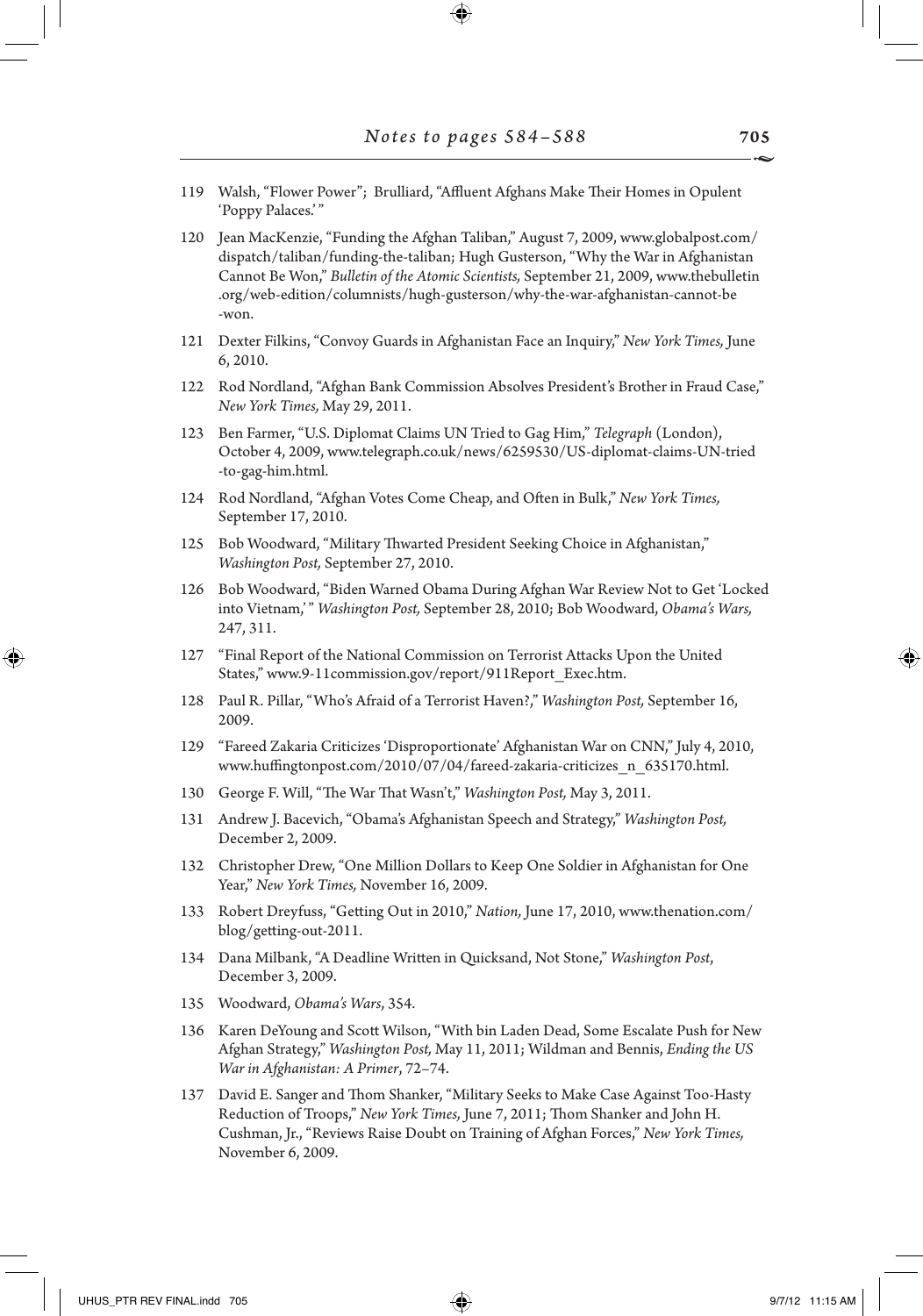- 138 Thomas L. Friedman, "What's Second Prize?" *New York Times,* June 22, 2010.
- 139 Rod Nordland, "Afghans Plan to Stop Recruiting Children as Police," *New York Times,* January 29, 2011; Ernesto Londono, "Afghanistan Sees Rise in 'Dancing Boys' Exploitation," *Washington Post,* April 4, 2012.
- 140 Tony Perry, "U.S. Troops in Afghanistan Suffer More Catastrophic Injuries," *Los Angeles Times,* April 6, 2011.
- 141 T. Christian Miller and Daniel Zwerding, "Brain Injuries Remain Undiagnosed in Thousands of Soldiers," June 7, 2010, www.propublica.org/article/brain-injuries-remain -undiagnosed-in-thousands-of-soldiers.
- 142 Wildman and Bennis, *Ending the US War in Afghanistan: A Primer*, 28.
- 143 Leo Shane III, "Study: Wars Could Cost \$4 Trillion to \$6 Trillion," *Stars and Stripes,* September 29, 2010, www.stripes.com/blogs/stripes-central/stripes-central-1.8040/ study-wars-could-cost-4-trillion-to-6-trillion-1.120054.
- 144 James Risen, "U.S. Identifies Vast Riches of Minerals in Afghanistan," *New York Times,* June 13, 2010.
- 145 George A. Dorsey, "Ikyber Pass Key of Nations' Fate," *Chicago Tribune,* January 24, 1911.
- 146 "Americans Acquire Afghanistan Oil," *New York Times,* May 8, 1928.
- 147 James Risen, "World's Mining Companies Covet Afghan Riches," *New York Times,* June 17, 2010.
- 148 Joshua Partlow, "Afghan Minister Accused of Taking Bribe," *Washington Post,* November 18, 2009.
- 149 Jane Perlez, Eric Schmitt, and Carlotta Gall, "Pakistan Is Said to Pursue Foothold in Afghanistan," *New York Times,* June 24, 2010; Joshua Partlow, "Haqqani Insurgent Group Proves Resilient Foe in Afghan War," *Washington Post,* May 29, 2011; Jane Perlez, "Official Admits Militancy's Deep Roots in Pakistan," *New York Times,* June 2, 2010.
- 150 Alissa J. Rubin, "Pakistan Urged Afghanistan to Distance Itself from the West, Officials Say," *New York Times,* April 28, 2011.
- 151 Michael Cooper, "Mayors See End to Wars as Fix for Struggling Cities," *New York Times,* June 18, 2001.
- 152 Jane Perlez, David E. Sanger, and Eric Schmitt, "Nuclear Fuel Memos Expose Wary Dance with Pakistan," *New York Times,* November 30, 2010.
- 153 John T. Bennett, "Pressure Builds to End Afghan War," May 4, 2011, thehill.com/ homenews/administration/159123-pressure-builds-to-end-the-afghan-war.
- 154 George Zornick, "Senator Dick Durbin Questions Sending 'One More' Soldier to Die in Afghanistan," May 3, 2011, www.thenation.com/blog/160377/senator-dick-durbin -questions-sending-one-more-soldier-die-afghanistan.
- 155 Rod Nordland, "Karzai Takes Another Shot at NATO Coalition," *New York Times,* June 19, 2001.
- 156 Ray Rivera and Ginger Thompson, "Karzai Is Testing U.S. Patience, Envoy Says," *New York Times,* June 20, 2011.
- 157 Ray Rivera and Ginger Thompson, "U.S. Envoy Responds to Karzai's Criticisms," *New York Times,* June 19, 2011.

⊕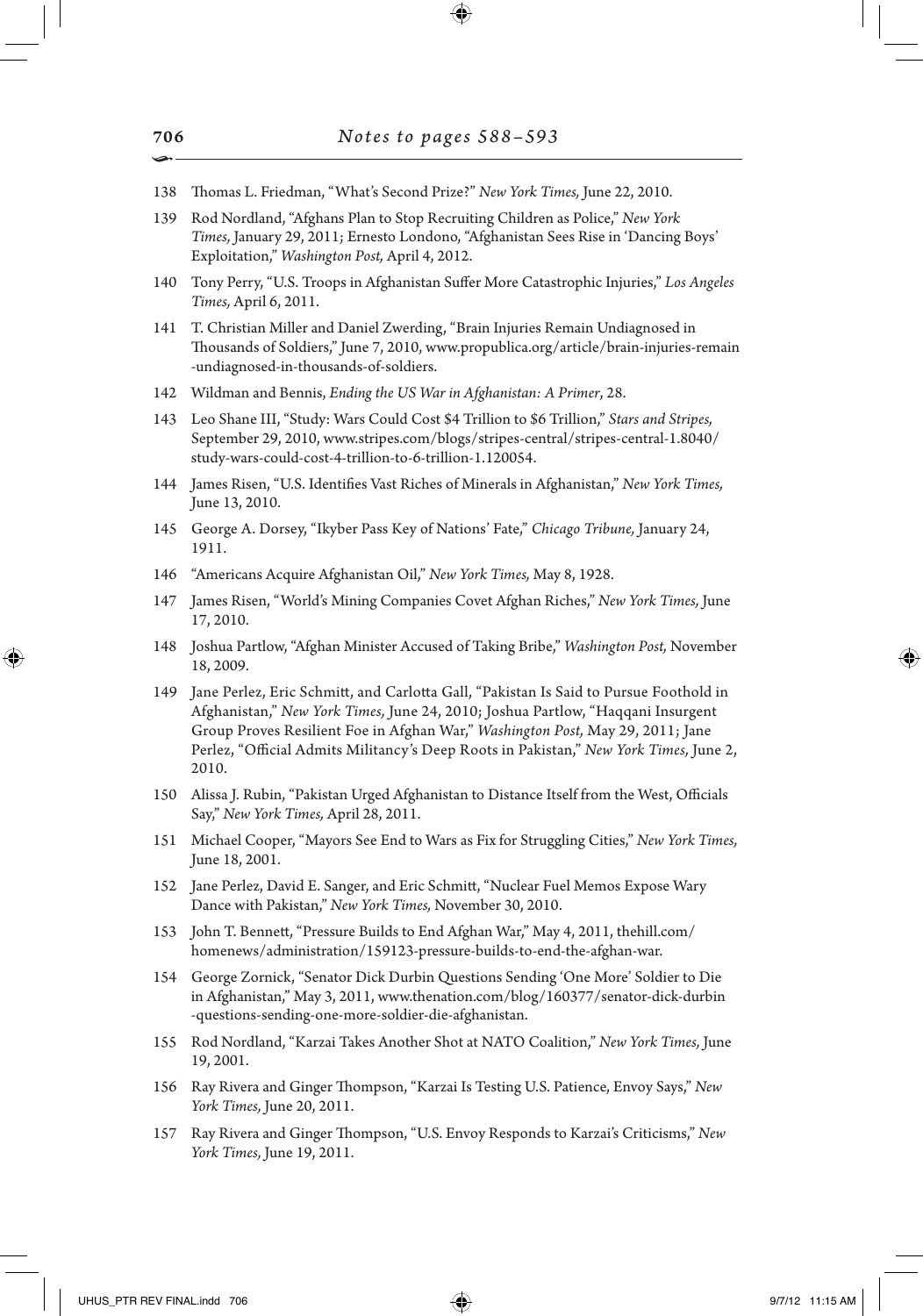158 Laura King, "Karzai Quote Taken Wrong Way, Aide Says," *Los Angeles Times,* October 25, 2011.

⊕

- 159 Alissa J. Rubin and Taimoor Shah, "Attack Kills Police Officers in Afghanistan," *New York Times,* September 29, 2011.
- 160 "NATO: Militant Attacks in Afghanistan Up 11 Percent in Past Three Months," *Washington Post,* July 27, 2012.
- 161 Human Rights Watch, "Afghanistan: Rein in Abusive Militias and Afghan Local Police," September 12, 2011, www.hrw.org/news/2011/09/12/afghanistan-rein-abusive -militias-and-afghan-local-police.
- 162 UN News Centre, "Systematic Torture in Afghan Detention Facilities—UN Report," October 10, 2011, www.un.org/apps/news/story.asp?NewsID=39985.
- 163 Jack Healy, "Afghanistan Sees Increase in Cultivation of Poppies," *New York Times,* October 12, 2001.
- 164 Tim Arango, "Premier Places Power-Sharing at Risk in Iraq," *New York Times,* December 22, 2011; "Iraq Withdrawal: After Troops Leave, A Substantial American Presence," *International Business Times News,* December 9, 2011; Farirai Chubvu, "Iraq—Uncle Sam's Unfinished War," *Herald* (Harare, Zimbabwe), December 15, 2011; Michele Keleman, "Huge Embassy Keeps US Presence in Iraq," National Public Radio, December 11, 2011.
- 165 David Brown, "Study Claims Iraq's 'Excess' Death Toll Has Reached 655,000," *Washington Post,* October 11, 2006.
- 166 David Gilmour, *The Long Recessional: The Imperial Life of Rudyard Kipling* (New York: Farrar, Straus and Giroux, 2002), 251.
- 167 "Obama's Speech to Troops at Fort Bragg," *New York Times,* December 15, 2011; Michael S. Schmidt, "Junkyard Gives Up Secret Accounts of Massacre," *New York Times,* December 15, 2011.
- 168 Greg Jaffe, "A War Without an Iconic Ending," *Washington Post,* December 25, 2011.
- 169 Thom Shanker, "Warning Against Wars Like Iraq and Afghanistan," *New York Times,* February 26, 2011.
- 170 Helene Cooper and Ethan Bronner, "Focus Is on Obama as Tensions Soar Across Mideast," *New York Times,* May 19, 2011.
- 171 David D. Kirkpatrick and Michael Slackman, "Egyptian Youths Drive the Revolt Against Mubarak," *New York Times,* January 27, 2011.
- 172 Helene Cooper and Mark Landler, "Obama's Peace Tack Contrasts with Key Aide, Friend of Israel," *New York Times,* May 22, 2011.
- 173 Thomas L. Friedman, "The Arab Awakening and Israel," *New York Times*, November 30, 2011.
- 174 Ira Chernus, "Israel and the Palestinians Through the Looking Glass," May 26, 2011, www.tomdispatch.com/blog/175397/tomgram%3A\_ira\_chernus,\_ass-backwards\_in the middle east.
- 175 Ethan Bronner, "A Former Spy Chief Questions the Judgment of Israeli Leaders," *New York Times,* June 4, 2011; Gareth Porter, "Obama Seeks To Distance U.S. from Israeli Attack," January 3, 2012, ipsnews.net/news.asp?idnews=106361.
- 176 Shibley Tehlami and Steven Kull, "Preventing a Nuclear Iran, Peacefully," *New York Times,* January 16, 2012.

↔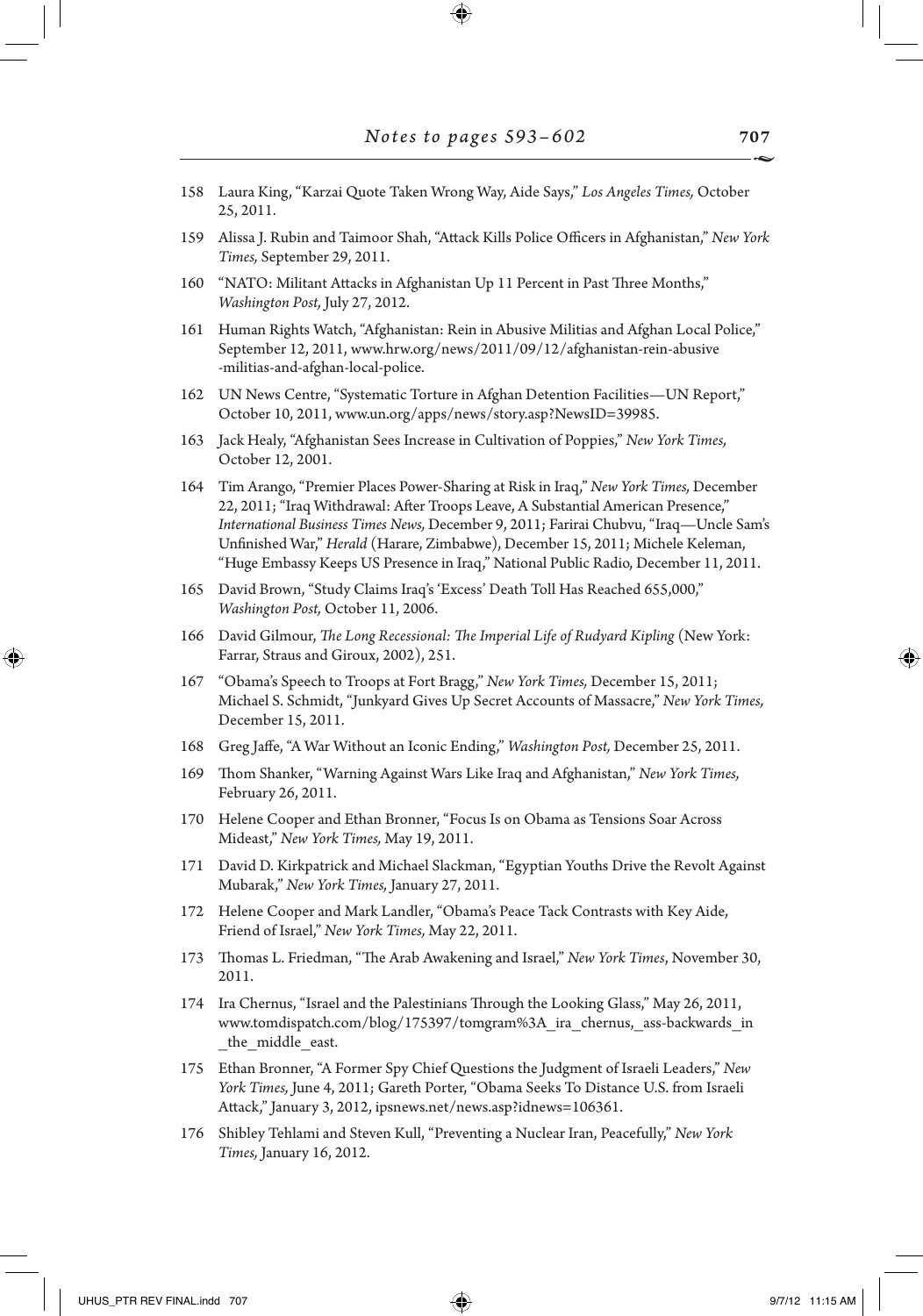- 177 Simon Romero, "Colombia Leader Seeks Wide-Ranging Changes, and Looks Beyond the U.S.," *New York Times*, March 5, 2011.
- 178 Tom Phillips and Virginia Lopez, "US Not Invited as Chávez Launches Latin Group," *Guardian* (London), December 3, 2011; "Venezuela: New Regional Group Meets," *New York Times,* December 3, 2011; "New Americas Summit Dominated by Criticism of US," Agence France Press, December 2, 2011.
- 179 Sibylla Brodzinsky, "Cuba and Drug Policy Headline Summit of the Americas," *Christian Science Monitor,* April 16, 2012; Scott Wilson, "Americas Summit Ends Without an Agreement," *Washington Post,* April 16, 2012; Noam Chomsky, "Cartagena Beyond the Secret Service," *In These Times,* May 2, 2012, inthesetimes.com/article/13136/cartagena beyond the secret service scandal.
- 180 Francisco Toro, "The Incredible Shrinking State Department," *International Herald Tribune,* July 5, 2012.
- 181 Nick Turse, "Empire of Bases 2.0," January 9, 2011, www.tomdispatch.com/blog /175338; Engelhardt, *The American Way of War,* 53.
- 182 David Vine, "The Lily-Pad Strategy," July 15, 2012, www.tomdispatch.com/post /175568/tomgram%3A\_david\_vine%2C\_u.s.\_empire\_of\_bases\_grows/?utm\_source =TomDispatch&utm\_campaign=d027c16bb5-TD\_Vine7\_15\_2012&utm\_medium =email#more.
- 183 Charles M. Blow, "For Jobs, It's War," *New York Times,* September 27, 2011.
- 184 "Don't Take Peaceful Approach for Granted," *Global Times,* October 25, 2011, www .globaltimes.cn/NEWS/tabid/99/ID/680694/Dont-take-peaceful-approach-for -granted.aspx.
- 185 Hillary Clinton, "America's Pacific Century," *Foreign Policy,* November 2011, www .foreignpolicy.com/articles/2011/10/11/americas\_pacific\_century?page=full.
- 186 Matthew Franklin, "Obama Pledges Leadership," *Australian,* November 18, 2011; Peter Harcher, "Toothless Among Asian Tigers," *Sydney Morning Herald,* July 21, 2012.
- 187 "Philippines Launches Its Most Modern Warship," *Nation* (Thailand), December 15, 2011.
- 188 Bill Gertz, "Military to Bolster Its Forces in Pacific," *Washington Times,* February 18, 2011.
- 189 Celia W. Dugger, "U.S. Envoy Extols India, Accepting Its Atom Status," *New York Times,* September 7, 2001; "A Bad Deal," *New York Times,* September 9, 2008; Peter Baker, "Senate Approves Indian Nuclear Deal," *New York Times,* October 2, 2008.
- 190 Plenary Session of the U.S.-India Strategic Dialogue, June 3, 2010, www.state.gov/ secretary/rm/2010/06/142623.htm.
- 191 "Arms Race Growing in Asia," *Toronto Star,* December 3, 2011.
- 192 Jim Yardley, "Malnutrition Widespread in Indian Children, Report Finds," *New York Times,* January 10, 2012.
- 193 Frank Ching, "China-US Power Play That Confuses Audiences," *New Straits Times* (Malaysia), September 29, 2011.
- 194 Paul McLeary, "Securing the Western Pacific," *Defense Technology International,* June 1, 2010.
- 195 Greg Torode, "Beijing Wary as New US Military Strategy Emerges," *South China Morning Post,* April 25, 2011.

708 •

↔